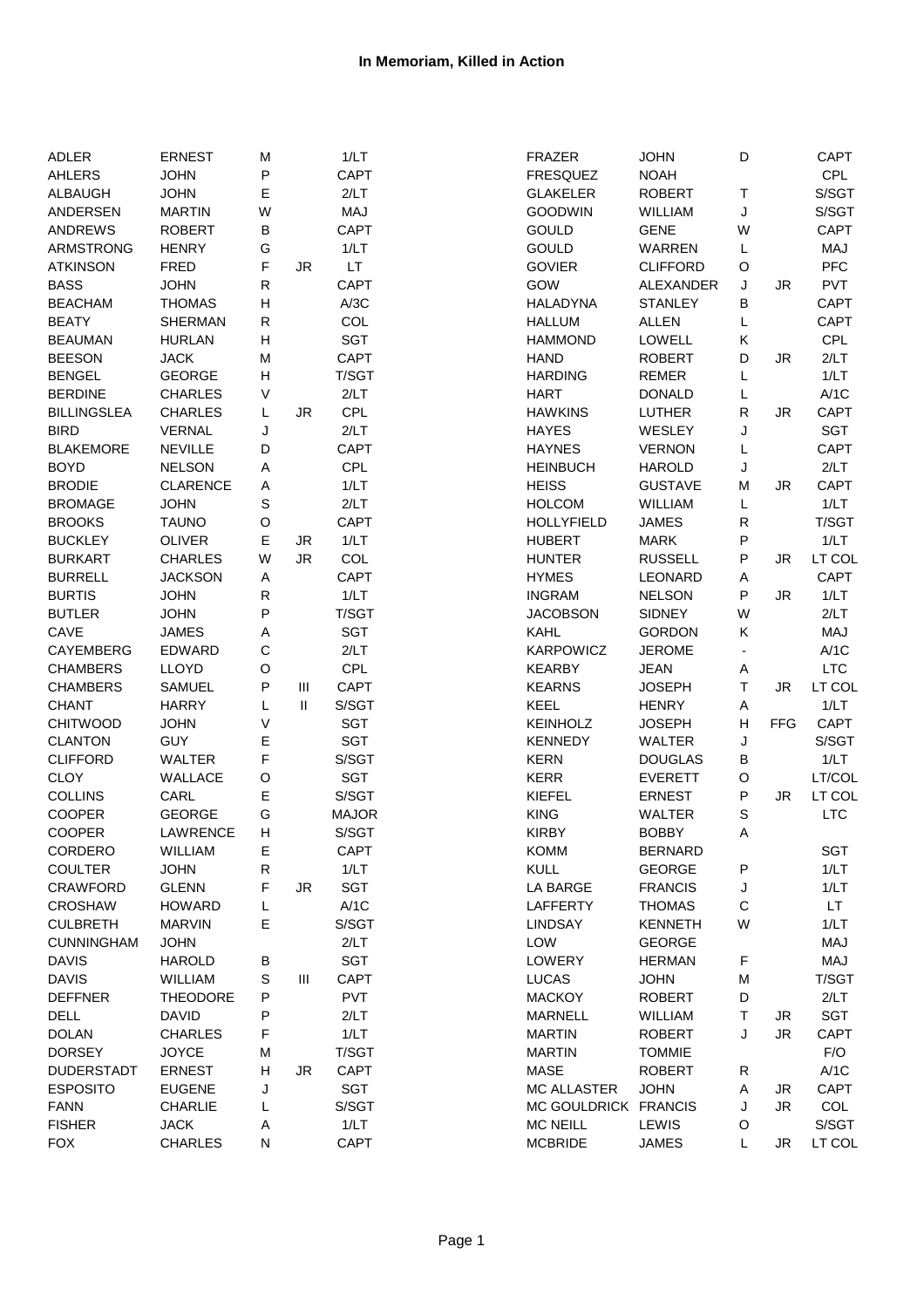| <b>MCGOULDRICK</b> | F               | J           | <b>JR</b> | CAPT         | <b>SCHWARTZ</b>    | SAUL            |             |           | 1/LT        |
|--------------------|-----------------|-------------|-----------|--------------|--------------------|-----------------|-------------|-----------|-------------|
| <b>MCHANEY</b>     | LESLIE          | E           |           | A/1C         | <b>SECANTI</b>     | <b>RICHARD</b>  | M           |           | <b>MAJ</b>  |
| <b>MCMANAMAN</b>   | <b>BERNARD</b>  | L           |           | T/SGT        | <b>SELMAN</b>      | <b>CLIFFORD</b> | G           |           | 1/LT        |
| <b>MEYERS</b>      | <b>JEFF</b>     |             |           | 1/LT         | <b>SENIOR</b>      | <b>GEORGE</b>   | A           |           | 1/LT        |
| <b>MEYERS</b>      | WAVARD          | J           |           | <b>CPL</b>   | <b>SHANNON</b>     | <b>BILLY</b>    | E           |           | <b>CAPT</b> |
| <b>MILLER</b>      | <b>MILTON</b>   | S           |           | S/SGT        | <b>SIZEMORE</b>    | <b>ZEMURA</b>   | V           |           | <b>CAPT</b> |
| <b>MILLER</b>      | <b>NORMAN</b>   | Κ           |           | 2/LT         | <b>SLOPPY</b>      | <b>CLIFFORD</b> | O           |           | T/SGT       |
| <b>MITCHELL</b>    | <b>BERNARD</b>  |             |           | <b>SSGT</b>  | <b>SMILEY</b>      | <b>PAUL</b>     | Α           |           | S/SGT       |
| <b>MOSCATELLI</b>  | PHILIP          |             |           | 2/LT         | <b>SMITH</b>       | <b>GORDON</b>   | O           |           | <b>CAPT</b> |
| <b>MUTCH</b>       | WILLIAM         | Α           | JR.       | <b>CPL</b>   | <b>SMITH</b>       | <b>LEON</b>     | B           | Ш         | CAPT        |
| <b>NEIGHBORS</b>   | <b>ROBERT</b>   | O           |           | <b>MAJ</b>   | <b>SMITH</b>       | <b>MARLON</b>   | Κ           |           | <b>SGT</b>  |
| <b>NEWTON</b>      | <b>ROBERT</b>   | ${\sf R}$   |           | MAJ          | <b>SPILLERS</b>    | CARLOS          | E           |           | <b>SGT</b>  |
| <b>NIELSEN</b>     | <b>DAVID</b>    | Г           |           | CAPT         | <b>SPRINGSTON</b>  | <b>THEODORE</b> |             | JR        | COL         |
| <b>NORRIS</b>      | SAM             | L           |           | 2/LT         | <b>STILES</b>      | <b>ROBERT</b>   | н           |           | 1/LT        |
| <b>O'CONNELL</b>   | WILLIAM         | Τ           | <b>JR</b> | 1/LT         | <b>STIVERS</b>     | <b>GERALD</b>   | D           |           | 1/LT        |
| <b>OLCOTT</b>      | <b>RAY</b>      | W           |           | 1/LT         | <b>STORY</b>       | <b>GLEN</b>     | F           |           | A/1C        |
| <b>OLIPHANT</b>    | <b>ERNEST</b>   | $\mathsf C$ |           | 1/LT         | <b>STRICKLIN</b>   | <b>RAYMOND</b>  | Е           |           | <b>SGT</b>  |
| <b>OLIVER</b>      | <b>RAY</b>      | Α           |           | M/SGT        | SULLIVAN           | <b>DAVE</b>     | P           |           | 1/LT        |
| ORR                | <b>JAMES</b>    | L           |           | <b>CAPT</b>  | <b>TABB</b>        | <b>RAYMOND</b>  | Α           |           | CAPT        |
| <b>OXLEY</b>       | <b>JAMES</b>    | E           |           | MAJ          | <b>THOMAS</b>      | <b>GEORGE</b>   | $\mathbf S$ |           | <b>CAPT</b> |
| <b>PAYNE</b>       | <b>RALPH</b>    | C           |           | 1/LT         | <b>TOLLETT</b>     | <b>ELIJAH</b>   | G           | JR        | <b>CAPT</b> |
| <b>PEARSON</b>     | <b>WILLIAM</b>  | Τ           |           | 1/LT         | <b>TRANTHAM</b>    | <b>ARCHIE</b>   | P           |           | <b>CAPT</b> |
| <b>PELHAM</b>      | <b>COLUMBUS</b> | G           |           | S/SGT        | <b>TYRELL</b>      | <b>ROBERT</b>   | J           |           | 1/LT        |
| <b>PETERSEN</b>    | GAYLORD         | D           |           | LT COL       | VAN FLEET          | <b>JAMES</b>    | Α           | JR        | 1/LT        |
| <b>PETERSEN</b>    | <b>RAYMOND</b>  | Т           |           | <b>MAJOR</b> | <b>VERNON</b>      | <b>HAROLD</b>   | M           | <b>JR</b> | A/1C        |
| <b>PHELPS</b>      | <b>RALPH</b>    | L           |           | <b>SSGT</b>  | <b>WAGNER</b>      | LEE             | $\mathsf C$ |           | 1/LT        |
| <b>PIERCE</b>      | <b>LUTHER</b>   | S           |           | CAPT         | WALLACE            | <b>FRANCIS</b>  |             |           | 2/LT        |
| <b>PRICE</b>       | <b>RICHARD</b>  | J           |           | <b>CAPT</b>  | <b>WALLACK</b>     | <b>JOSEPH</b>   | $\mathsf C$ |           | 1/LT        |
| <b>RAMSEY</b>      | <b>ROBERT</b>   | J           |           | 1/LT         | <b>WALTON</b>      | LUCIUS          | P           |           | 1/LT        |
| <b>RAPP</b>        | <b>HUBERT</b>   | J           |           | 1/LT         | WARD               | <b>FRED</b>     | Α           |           | A/1C        |
| RAWLS              | <b>HOLMAN</b>   | С           | <b>JR</b> | LT.          | <b>WATSON</b>      | <b>WILLIAM</b>  | J           |           | A/1C        |
| <b>REED</b>        | <b>DURWARD</b>  | R           |           | 1/LT         | <b>WEEKS</b>       | GRADY           | M           |           | S/SGT       |
| <b>RIVEDAL</b>     | <b>ARNOLD</b>   | D           |           | 1/LT         | <b>WELLS</b>       | <b>RAY</b>      | Е           |           | <b>LTC</b>  |
| <b>ROESSEL</b>     | <b>JOHN</b>     | J           |           | 1/LT         | <b>WHEELWRIGHT</b> | <b>CHARLES</b>  | W           |           | A/1C        |
| <b>ROGERS</b>      | <b>FLOYD</b>    | W           |           | <b>MAJOR</b> | <b>WHERRY</b>      | WILLIAM         | В           |           | T/SGT       |
| <b>ROOT</b>        | <b>VOORHEES</b> | S           | JR.       | S/SGT        | <b>WHIMSETT</b>    | <b>MERRITT</b>  | $\mathbf S$ |           | S/SGT       |
| <b>ROSS</b>        | <b>JOHN</b>     |             |           | LT.          | <b>WIDENER</b>     | <b>ROBERT</b>   | B           |           | 1/LT        |
| <b>ROSS</b>        | <b>RICHARD</b>  | С           |           | S/SGT        | WILEY              | <b>KENNETH</b>  | D           |           | A/1C        |
| <b>ROUMIGUIERE</b> | <b>JOHN</b>     | Η           |           | 1/LT         | <b>WILKINS</b>     | <b>DANFORTH</b> | Ε           |           | SGT         |
| <b>ROUNTREE</b>    | <b>FRED</b>     | В           |           | CAPT         | WILLIAMS           | <b>NORMAN</b>   | н           |           | 2/LT        |
| <b>ROY</b>         | WILLIAM         | Е           |           | 1/LT         | <b>WINFREY</b>     | <b>SIL</b>      |             |           | T/SGT       |
| <b>RUHLIN</b>      | EARL            | O           |           | CAPT         | <b>WISDOM</b>      | WARREN          | в           |           | <b>CAPT</b> |
| <b>RULISON</b>     | ARDEN           | M           |           | CAPT         | <b>WOMACK</b>      | WILLIAM         | F           |           | 1/LT        |
| <b>SCARLOTT</b>    | <b>JAMES</b>    | L           |           | 1/LT         | <b>WOOLAM</b>      | <b>CHARLES</b>  | W           |           | <b>CAPT</b> |
| <b>SCHOONOVER</b>  | <b>HOWARD</b>   | D           |           | LT.          | <b>WRIGHT</b>      | <b>CHARLES</b>  | F           |           | <b>CAPT</b> |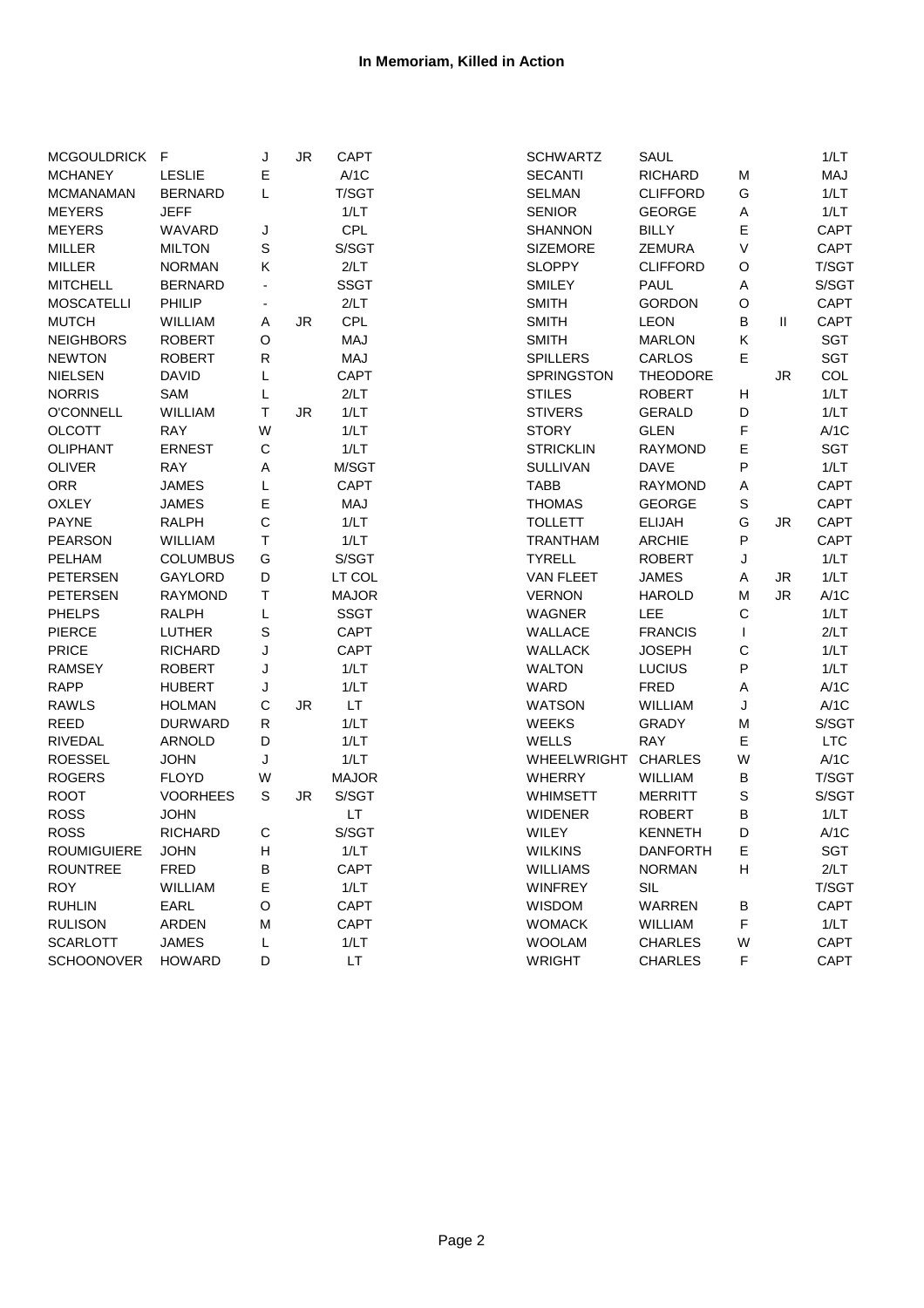| <b>ABBOTT</b>     | <b>CHARLES</b>  | E           | JR  | A/1C         | ANDERSON            | <b>ARNOLD</b>    | Е           |           | <b>CPL</b>   |
|-------------------|-----------------|-------------|-----|--------------|---------------------|------------------|-------------|-----------|--------------|
| <b>ABBOTT</b>     | <b>ROLLY</b>    |             |     | PFC          | ANDERSON            | <b>LOWELL</b>    | Α           |           | <b>CPL</b>   |
| <b>ABBOTT</b>     | WILLIAM         | L           |     | <b>PVT</b>   | ANDERSON            | <b>WILSON</b>    | H           |           | SGT          |
| <b>ABBOTT</b>     | <b>KENNETH</b>  | н           |     | CPL          | <b>ANDERSON</b>     | <b>BOYD</b>      | M           |           | PFC          |
| ABERLE            | <b>EZRA</b>     | Α           |     | <b>CAPT</b>  | ANDERSON            | <b>ALBERT</b>    | Α           |           | <b>PVT</b>   |
| <b>ABLE</b>       | <b>ROBERT</b>   | L           |     | 1/LT         | <b>ANDERSON</b>     | <b>CLARENCE</b>  | B           |           | <b>PVT</b>   |
| <b>ACKLING</b>    | <b>WALLACE</b>  | G           |     | A/2C         | ANDERSON            | <b>EARTHIE</b>   | P           |           | PFC          |
| <b>ADAIR</b>      | <b>EDMOND</b>   | D           |     | <b>PVT</b>   | ANDERSON            | <b>DEMARQUIS</b> |             |           | CPL          |
| <b>ADAMEK</b>     | <b>THEODORE</b> | J           |     | M/SGT        | ANDERSON            | <b>JACK</b>      | Α           |           | CPL          |
| <b>ADAMS</b>      | <b>ALVIN</b>    | J           |     | S/SGT        | ANDERSON            | <b>KENNETH</b>   | $\mathbf S$ |           | A/3C         |
| <b>ADAMS</b>      | <b>JOHN</b>     | D           |     | S/SGT        | <b>ANDERSON</b>     | <b>JOHN</b>      | $\circ$     |           | <b>SFC</b>   |
| <b>ADAMS</b>      | <b>LEIGH</b>    | L           |     | <b>CPL</b>   | <b>ANDREWS</b>      | <b>WILLIAM</b>   | W           |           | PFC          |
| <b>ADAMS</b>      | <b>MELVIN</b>   | D           |     | S/SGT        | <b>ANDRUS</b>       | <b>HERBERT</b>   | Е           |           | S/SGT        |
| <b>ADAMS</b>      | <b>RICHARD</b>  | P           |     | T/SGT        | <b>ANDRZEJEWSKI</b> | <b>ARTHUR</b>    | L           |           |              |
| <b>ADAMS</b>      | <b>FIRMAN</b>   | $\mathbb S$ |     | M/SGT        | <b>ANDRZEJEWSKI</b> | <b>RICHARD</b>   | Ε           |           | A/2C         |
| <b>ADAMS</b>      | EARL            | T           |     | <b>SGT</b>   | ANGLUND             | <b>KENNETH</b>   | F           |           | T/SGT        |
| <b>ADAMS</b>      | <b>GEORGE</b>   | ${\sf R}$   |     | MAJ          | <b>ANKETELL</b>     | <b>BENJAMIN</b>  | L           |           | PFC          |
| ADAMSON           | <b>GODFREY</b>  | D           |     | <b>PVT</b>   | <b>ANTILL</b>       | <b>CLARENCE</b>  | W           |           | T/SGT        |
| ADJUTANT          | <b>OWEN</b>     | S           |     | SGT          | <b>APPLEBY</b>      | <b>ROBERT</b>    | C           |           |              |
| <b>AGAN</b>       | <b>ARTHUR</b>   | $\mathsf C$ | JR  | 1/LT         | <b>ARABIA</b>       | <b>ALBERT</b>    | J           |           | S/SGT        |
| <b>AGEE</b>       | <b>TOM</b>      | M           |     | T/SGT        | ARCHAMBAULT         | PAUL             | M           |           | <b>CAPT</b>  |
| <b>AGNEW</b>      | <b>THOMAS</b>   | J           |     | <b>PVT</b>   | <b>ARD</b>          | <b>GEORGE</b>    | W           |           | T/SGT        |
| <b>AGUE</b>       | <b>CHARLIE</b>  |             |     | <b>PFC</b>   | <b>ARDEN</b>        | CARL             |             |           | PFC          |
| <b>AHEDINA</b>    | V               | J           |     |              | <b>ARFORD</b>       | <b>CASTLE</b>    | B           |           | T/SGT        |
| <b>AHRENS</b>     | <b>CALVIN</b>   | D           |     | A/3C         | <b>ARGOTI</b>       | <b>LEONARD</b>   |             |           | PFC          |
| <b>AITKEN</b>     | <b>ROBERT</b>   | L           |     | 1/LT         | <b>ARMBRUSTER</b>   | <b>JOHN</b>      | Χ           |           | A/1C         |
| <b>AKINS</b>      | WILLIAM         | E           |     | M/SGT        | ARMSTRONG           | <b>CLYDE</b>     | $\circ$     |           | <b>MAJOR</b> |
| <b>ALBANESE</b>   | <b>NATALE</b>   | E           |     | <b>CPL</b>   | <b>ARMSTRONG</b>    | <b>FRANK</b>     |             | <b>JR</b> | <b>CAPT</b>  |
| <b>ALBECK</b>     |                 | D           |     | <b>CAPT</b>  | <b>ARMSTRONG</b>    | LELAND           | Α           |           |              |
|                   | <b>ROBERT</b>   |             |     |              |                     |                  | Е           |           |              |
| <b>ALBIN</b>      | <b>GRADY</b>    | L           |     | MAJ          | <b>ARNEDOS</b>      | <b>ALFRED</b>    | A           |           | CPL<br>CPL   |
| <b>ALESSI</b>     | <b>VINCENT</b>  | J           |     | 1/LT<br>PFC  | ARNOLD              | <b>CURTIS</b>    | G           |           |              |
| <b>ALEXANDER</b>  | <b>MONTIE</b>   | R           |     |              | <b>ARNOLD</b>       | <b>HOWELL</b>    | M           |           | A/2C         |
| <b>ALFORD</b>     | <b>ELVIS</b>    | S           | MD  | MAJ          | <b>ARNOLD</b>       | <b>ROBERT</b>    | F           |           | <b>CAPT</b>  |
| <b>ALFORD</b>     | <b>PERRY</b>    | C           | JR. | SGT          | <b>ARNOLD</b>       | <b>THEMA</b>     | Α           |           | <b>PVT</b>   |
| ALLARD            | <b>ORIN</b>     | T           |     | M/SGT        | ARSENAULT           | <b>JOSEPH</b>    | A           |           | T/SGT        |
| <b>ALLBRITTON</b> | <b>CLIFTON</b>  | н           |     | <b>PVT</b>   | ARWOOD              | <b>FRED</b>      | Е           |           | T/SGT        |
| <b>ALLCOTT</b>    | <b>WILLIAM</b>  | L           |     | <b>PVT</b>   | <b>ASH</b>          | <b>ASHBY</b>     | M           |           | <b>CPL</b>   |
| <b>ALLEN</b>      | <b>JOHN</b>     | T           |     | S/SGT        | <b>ASHCRAFT</b>     | <b>CHARLES</b>   | Α           |           | T/SGT        |
| ALLEN             | PETER           | A           |     | A/2C         | ASHLEY              | EDWARD           | S           |           | MAJ          |
| <b>ALLEN</b>      | <b>OWEN</b>     | G           |     | <b>PVT</b>   | <b>ASSMUS</b>       | <b>GEORGE</b>    | P           |           | SGT          |
| <b>ALLERDICE</b>  | <b>DAVID</b>    | W           |     | <b>LTC</b>   | AST                 | <b>JOHN</b>      | P           |           | 2/LT         |
| <b>ALLGOOD</b>    | WILLIAM         | G           |     | T/SGT        | <b>ATMORE</b>       | <b>NEWTON</b>    | $\mathsf C$ |           | M/SGT        |
| <b>ALLISON</b>    | <b>MARION</b>   | L           |     | SGT          | <b>AUGSBURG</b>     | <b>FREDERICK</b> | B           |           | <b>CAPT</b>  |
| ALLRED            | <b>LEMUEL</b>   | J           |     | PFC          | <b>AUGUSTINE</b>    | <b>JAMES</b>     | W           |           |              |
| <b>ALLSOP</b>     | <b>RONALD</b>   | J           |     | S/SGT        | <b>AULD</b>         | <b>ARCHIBALD</b> |             |           | <b>PVT</b>   |
| <b>ALMON</b>      | <b>CLARION</b>  | ${\sf R}$   |     | M/SGT        | <b>AUSTIN</b>       | <b>GLEN</b>      |             |           |              |
| <b>AMMONS</b>     | <b>BENJAMIN</b> |             |     | CPL          | <b>AUSTIN</b>       | <b>JOHN</b>      | Е           |           |              |
| AMOS              | WILLIAM         | J           |     | <b>LTC</b>   | <b>AUTREY</b>       | <b>EDGAR</b>     | E           |           | <b>PCF</b>   |
| <b>ANASTOS</b>    | <b>RAMON</b>    | P           |     | 1/LT         | <b>AVANT</b>        | <b>HENRY</b>     | L           |           | A/2C         |
| ANDERSON          | <b>BERTEL</b>   | Η           |     | <b>PFC</b>   | <b>AVERS</b>        | <b>FRANK</b>     | J           |           | <b>PVT</b>   |
| ANDERSON          | <b>HAROLD</b>   | T           |     | MAJ          | AVERY               | <b>STEPHEN</b>   | M           |           | 1/LT         |
| <b>ANDERSON</b>   | <b>HOWARD</b>   | Е           | JR  | S/SGT        | <b>AYERS</b>        | <b>EDWARD</b>    | D           |           |              |
| ANDERSON          | <b>MILLARD</b>  | O           |     | <b>MAJOR</b> | AYNESWORTH          | <b>HORACE</b>    | D           |           | LT.          |
| ANDERSON          | <b>NORBERT</b>  | N           |     | A/1C         | <b>AYRES</b>        | WILLIAM          | С           |           | <b>PFC</b>   |
| ANDERSON          | <b>ROBERT</b>   | T           |     | A/1C         | <b>BABICH</b>       | <b>JOSEPH</b>    |             |           | A/1C         |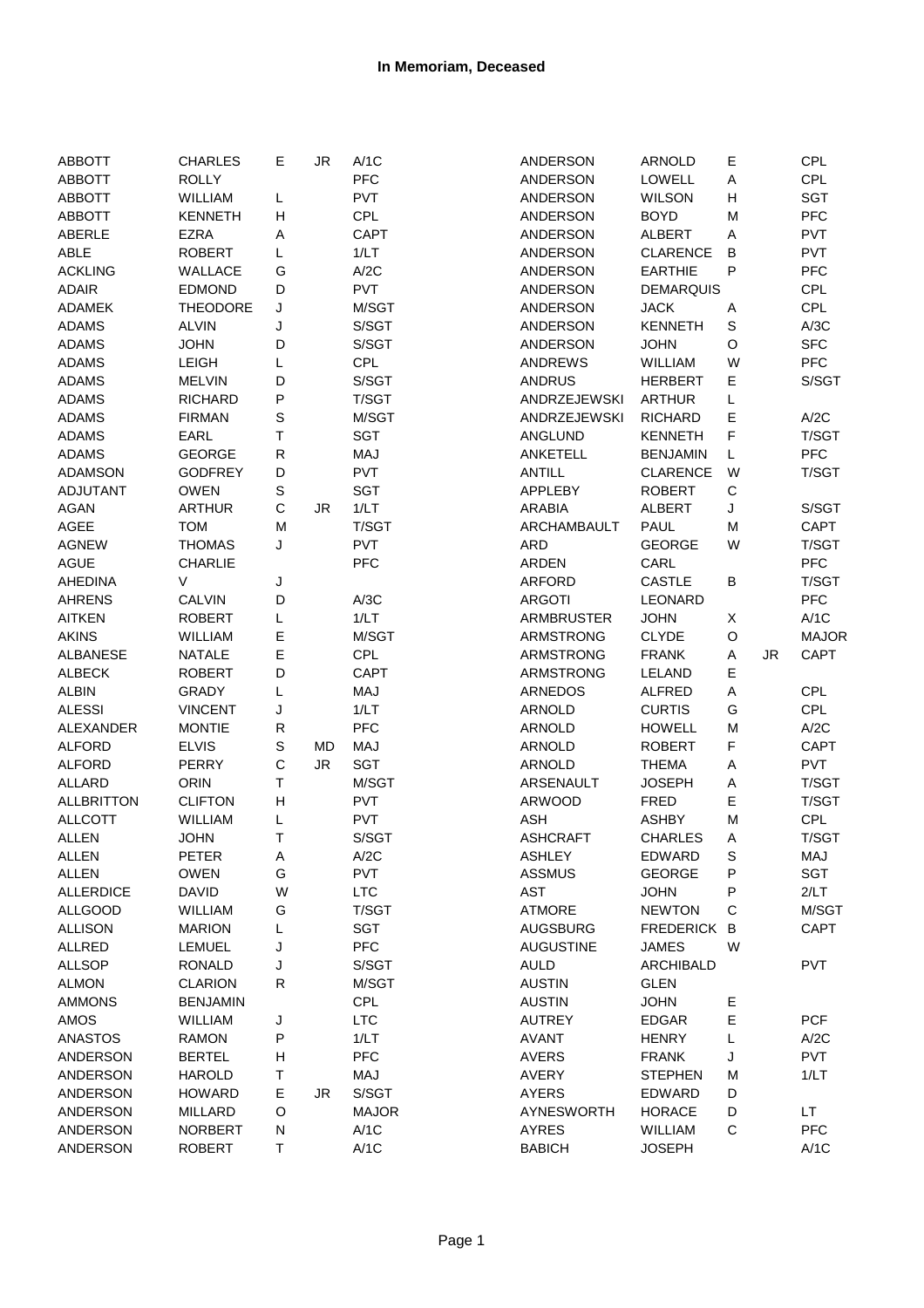| <b>BACA</b>       | <b>EVARISTO</b> |             |    | S/SGT       | <b>BARRINGTON</b> | <b>MILLARD</b>  | Е           |           | <b>PVT</b>  |
|-------------------|-----------------|-------------|----|-------------|-------------------|-----------------|-------------|-----------|-------------|
| <b>BACHRAN</b>    | <b>PAUL</b>     | $\mathsf R$ |    | 1/LT        | <b>BARROW</b>     | WILLIAM         | $\mathsf A$ |           | T/SGT       |
| <b>BACK</b>       | <b>JAMES</b>    | D           |    | T/SGT       | <b>BARRY</b>      | <b>DOUGLAS</b>  | G           |           | A/3C        |
| <b>BACON</b>      | LARRY           | Г           |    | A/2C        | <b>BARRY</b>      | <b>FRED</b>     | Τ           |           | CPL         |
| <b>BAILEY</b>     | <b>WINTHROP</b> |             |    | A/2C        | <b>BARTLETT</b>   | <b>JACK</b>     | E           |           | 2/LT        |
| <b>BAILEY</b>     | <b>WALTER</b>   | G           |    | S/SGT       | <b>BARTON</b>     | <b>CLYDE</b>    | Τ           |           | 1/LT        |
| <b>BAIN</b>       | <b>CHARLES</b>  | Η           |    | M/SGT       | <b>BARTRON</b>    | <b>HAROLD</b>   | Α           |           | 1/LT        |
| <b>BAIN</b>       | LE ROY          | Е           |    | 1/LT        | <b>BASARICH</b>   | <b>GEORGE</b>   |             |           | <b>PVT</b>  |
| <b>BAIRD</b>      | <b>ROBERT</b>   | F           |    | LT.         | <b>BASYE</b>      | WILLIAM         | Е           |           | LT.         |
| <b>BAIRD</b>      | <b>CLIFFORD</b> | R           |    | SGT         | <b>BATEMAN</b>    | LEIGH           |             |           | PVT 1CL     |
| <b>BAITY</b>      | <b>ROBERT</b>   | Τ           |    | MAJ         | <b>BATES</b>      | <b>DAVID</b>    | Е           |           | A/2C        |
| <b>BAKANEM</b>    | <b>KELLY</b>    |             |    | <b>PVT</b>  | <b>BATES</b>      | <b>RICHARD</b>  | W           |           | T/SGT       |
| <b>BAKER</b>      | ALBERT          | R           |    | 1/LT        | <b>BATES</b>      | <b>THOMAS</b>   | L           |           | 1/LT        |
| <b>BAKER</b>      | <b>DOUGLAS</b>  | W           |    | S/SGT       | <b>BATES</b>      | CARL            | J           |           | T/SGT       |
| <b>BAKER</b>      | <b>FLOYD</b>    | O           |    | T/SGT       | <b>BATES</b>      | WILLIAM         | J           |           | <b>PVT</b>  |
| <b>BAKER</b>      | <b>PARKER</b>   | R           |    | <b>CAPT</b> | <b>BAUCOM</b>     | <b>ALFRED</b>   | Е           |           | MAJ         |
| <b>BAKER</b>      | <b>ROBERT</b>   | C           |    | <b>CAPT</b> | <b>BAUDER</b>     | <b>JOHN</b>     | F           | <b>JR</b> | <b>CPL</b>  |
| <b>BAKER</b>      | <b>ANCIL</b>    | D           |    | 2/LT        | <b>BAULCH</b>     | <b>HENRY</b>    | L           |           | LT COL      |
| <b>BAKER</b>      | <b>JAMES</b>    | S           |    | <b>PFC</b>  | <b>BAUMEISTER</b> | <b>KARL</b>     | E           |           | 1/LT        |
| <b>BAKER</b>      | <b>FOREST</b>   | M           |    | <b>PVT</b>  | <b>BAWSEL</b>     | <b>GORDON</b>   | D           |           | S/SGT       |
| <b>BAKER</b>      | <b>HOBART A</b> | Η           |    | <b>CAPT</b> | <b>BAXTER</b>     | <b>BARNETTE</b> | C           | <b>JR</b> | CPL         |
| <b>BALDASSARE</b> | WALTER          | Е           |    | <b>SGT</b>  | <b>BAYER</b>      | <b>GERALD</b>   | С           |           |             |
| <b>BALDISSERI</b> | <b>ENRICO</b>   |             |    | A/1C        | <b>BEACH</b>      | <b>MAURICE</b>  | M           |           | S/SGT       |
| <b>BALDWIN</b>    | <b>ALLEN</b>    | Е           |    | <b>LTC</b>  | <b>BEANE</b>      | WILLARD         | C           |           | <b>PVT</b>  |
| <b>BALDWIN</b>    | <b>DONALD</b>   | J           |    |             | <b>BEANTON</b>    | <b>JOSEPH</b>   | E           |           |             |
| <b>BALDWIN</b>    | <b>JERRY</b>    | L           |    | A/3C        | <b>BEARD</b>      | <b>JOSEPH</b>   | $\mathsf O$ |           | 1/LT        |
| <b>BALDWIN</b>    | <b>ELMER</b>    | S           |    | <b>PVT</b>  | <b>BEAUCHAMP</b>  | <b>IRA</b>      | Α           |           | M/SGT       |
| <b>BALL</b>       | <b>BILLY</b>    | J           |    | A/1C        | <b>BEAUREGARD</b> | <b>ARTHUR</b>   | J           |           | S/SGT       |
| <b>BALLEW</b>     | <b>MONTE</b>    |             | JR | 1/LT        | <b>BEAUTON</b>    | <b>JOSEPH</b>   |             |           |             |
| <b>BALLIET</b>    | <b>KENNETH</b>  | W           |    | 1/LT        | <b>BECHTEL</b>    | <b>MICHAEL</b>  | M           |           | A/2C        |
| <b>BALSER</b>     | <b>EUGENE</b>   |             |    |             | <b>BECKER</b>     | <b>JAMES</b>    | R           |           | 1/LT        |
| <b>BALZANO</b>    | WILLIAM         | Α           |    | S/SGT       | <b>BEECHER</b>    | <b>MILO</b>     |             |           | M/SGT       |
| <b>BANDY</b>      | <b>MAURICE</b>  | L           |    | 1/LT        | <b>BEEMAN</b>     | <b>FLOYD</b>    | ${\sf R}$   |           | <b>PVT</b>  |
| <b>BANDY</b>      | <b>RAYMOND</b>  | L           |    | A/1C        | <b>BEGGERLY</b>   | <b>DOUGLAS</b>  | J           |           |             |
| <b>BANKS</b>      | <b>HUGH</b>     | L           |    | CPL         | <b>BELL</b>       | CARROLL         | W           |           | 1/LT        |
| <b>BANKUS</b>     | <b>DEMPSEY</b>  | D           |    | S/SGT       | <b>BELL</b>       | <b>CLAUDE</b>   | R           |           | M/SGT       |
| <b>BANTA</b>      | <b>CHARLES</b>  | G           |    | S/SGT       | <b>BELL</b>       | JAMES           | V           |           | S/SGT       |
| <b>BARBER</b>     | <b>RICHARD</b>  | C           |    | <b>PFC</b>  | <b>BELL</b>       | <b>THOMAS</b>   | D           |           | 1/LT        |
| <b>BARBERA</b>    | <b>STEPHEN</b>  | J           | JR | A/2C        | <b>BELLONDI</b>   | <b>VINCENT</b>  | L           |           | SGT         |
| <b>BARBIERI</b>   | <b>PLACIDO</b>  |             |    | <b>PFC</b>  | <b>BELNAVIS</b>   | <b>AUBREY</b>   | J           |           | 1/LT        |
| <b>BARKER</b>     | <b>HAVELOCK</b> | W           |    | 1954        | <b>BELSER</b>     | <b>JOSEPH</b>   | H           |           | <b>LTC</b>  |
| <b>BARLOW</b>     | <b>CASHMERE</b> |             |    | <b>PVT</b>  | <b>BELTZ</b>      | PAUL            | $\vee$      |           | 1/LT        |
| <b>BARLOW</b>     | NATHANIEL       | V           |    | SGT         | <b>BENEFIELD</b>  | EDWARD          | G           |           | S/SGT       |
| <b>BARMORE</b>    | <b>AUSTIN</b>   | Α           |    | 1/LT        | <b>BENET</b>      | <b>JOSEPH</b>   | C           | JR.       | <b>CAPT</b> |
| <b>BARNA</b>      | LEONARD         |             |    | A/1C        | <b>BENNETT</b>    | LAWRENCE        | G           |           | A/2C        |
| <b>BARNES</b>     | FRED            | D           |    |             | <b>BENNETT</b>    | <b>HENRY</b>    | H           |           | 2/LT        |
| <b>BARNES</b>     | LE ROY          | Е           |    | <b>CAPT</b> | <b>BENSON</b>     | <b>JOHN</b>     | M           |           | T/SGT       |
| <b>BARNES</b>     | J               | Ρ           |    | CPL         | <b>BENTEN</b>     | WILLIAM         | Α           |           | MAJ         |
| <b>BARNES</b>     | <b>EDWIN</b>    | J           | JR | PVT         | <b>BENTHUYSEN</b> | <b>FRANCIS</b>  | T           |           | S/SGT       |
| <b>BARNETT</b>    | <b>EDWIN</b>    | W           |    |             | <b>BERARD</b>     | <b>THOMAS</b>   | L           |           | SGT         |
| <b>BARNETT</b>    | <b>JOHN</b>     | Е           |    | <b>PVT</b>  | <b>BERG</b>       | <b>ROBERT</b>   | $\mathbb S$ |           |             |
| <b>BARNTHOUSE</b> | <b>MERWYN</b>   | R           |    | 2/LT        | <b>BERNIER</b>    | <b>ALFRED</b>   |             |           | <b>SGT</b>  |
| <b>BARR</b>       | <b>JAMES</b>    | D           |    | T/SGT       | <b>BERNSTEIN</b>  | SAMUEL          |             |           | <b>PFC</b>  |
| <b>BARRETT</b>    | <b>MARVIN</b>   | O           |    | 1/LT        | <b>BERRY</b>      | WILLIAM         |             |           |             |
| <b>BARRETT</b>    | WILLIAM         | L           |    | A/1C        | <b>BERTRAND</b>   | <b>ODAY</b>     |             |           | PVT         |
|                   |                 |             |    |             |                   |                 |             |           |             |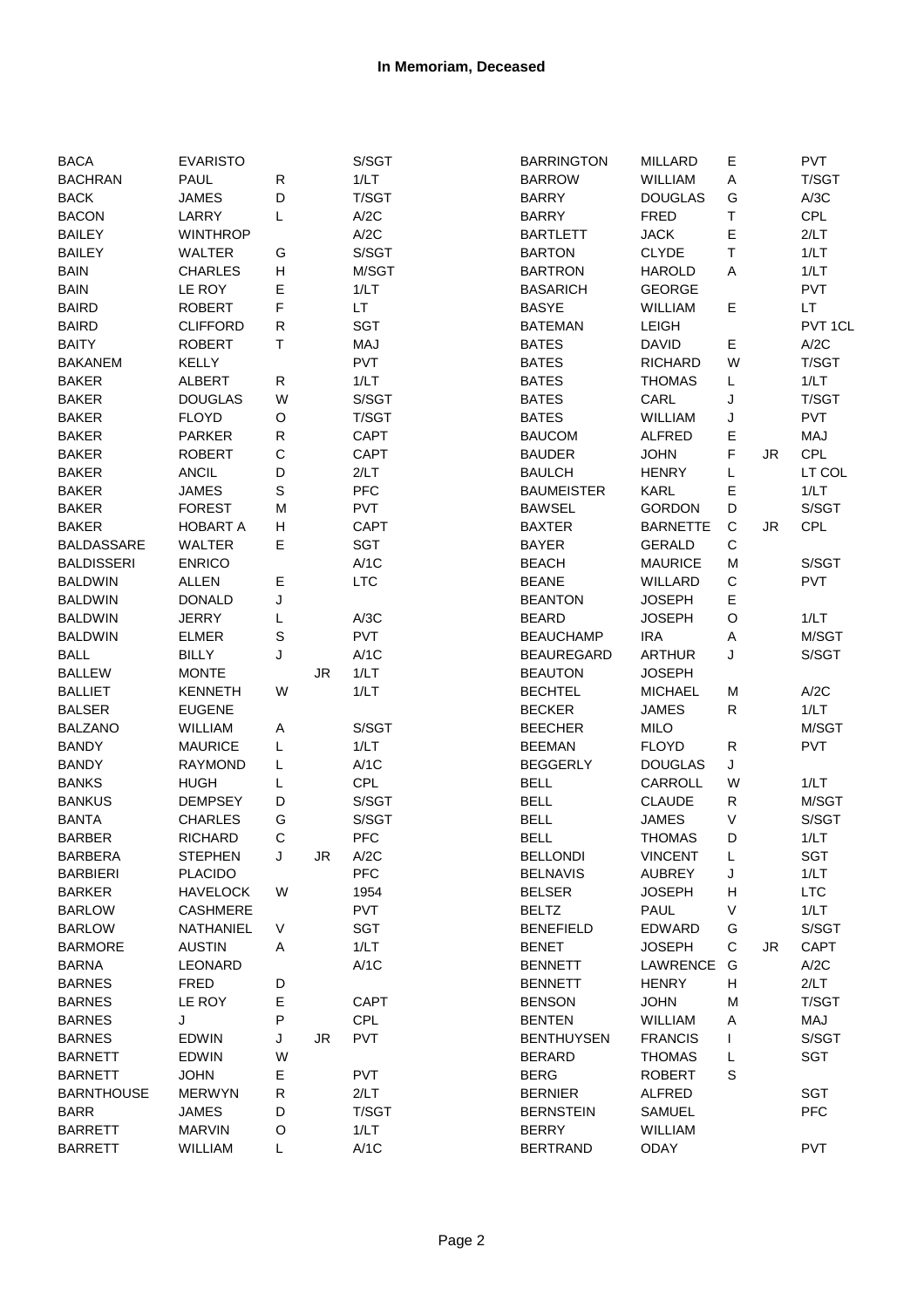| <b>BERTSCH</b>   | WILLIAM         | P            |    | 2/LT         | <b>BLUE</b>        | ORAL                    |             |           | <b>SGT</b>   |
|------------------|-----------------|--------------|----|--------------|--------------------|-------------------------|-------------|-----------|--------------|
| <b>BETHKE</b>    | <b>AUREL</b>    | B            |    | <b>PVT</b>   | <b>BLUNTACH</b>    | <b>NEAL</b>             |             |           | <b>SFC</b>   |
| <b>BIAGINI</b>   | <b>JACK</b>     | F            |    | 1/LT         | <b>BLYTHE</b>      | <b>ROY</b>              | D           |           | <b>PVT</b>   |
| <b>BIAGIONI</b>  | WALTER          | P            |    | 1/LT         | <b>BOATRIGHT</b>   | <b>JACK</b>             | W           |           | M/SGT        |
| <b>BIANCHI</b>   | <b>HAROLD</b>   | L            |    | S/SGT        | <b>BOBAY</b>       | CARL                    | V           |           | <b>PVT</b>   |
| <b>BIBBEE</b>    | <b>CHARLES</b>  | Г            |    | <b>CPL</b>   | <b>BOBBITT</b>     | <b>RODNEY</b>           | D           |           | <b>PVT</b>   |
| <b>BIBLE</b>     | <b>JAMES</b>    | $\mathsf R$  |    | A/2C         | <b>BOCKMAN</b>     | <b>HOMER</b>            | L           |           | <b>PFC</b>   |
| <b>BIDDLE</b>    | <b>CHARLES</b>  | J            |    | <b>CAPT</b>  | <b>BODINE</b>      | <b>THOMAS</b>           | L           |           | <b>PVT</b>   |
| <b>BIEREN</b>    | <b>PETER</b>    |              | JR | A/2C         | <b>BOEDER</b>      | <b>DONALD</b>           | Κ           |           |              |
| <b>BIERING</b>   | <b>GUNNAR</b>   |              |    | <b>PVT</b>   | <b>BOERSEMA</b>    | <b>MUNROE</b>           | Е           |           | <b>CAPT</b>  |
| <b>BIGBY</b>     | LEON            |              |    | M/SGT        | <b>BOGAN</b>       | LOUIS                   | D           |           |              |
| <b>BIGGAR</b>    | <b>THEODORE</b> | R            | JR | <b>CPL</b>   | <b>BOGARDUS</b>    | W                       | I           |           | 2/LT         |
| <b>BIGGS</b>     | <b>REUBEN</b>   | D            |    | 1/LT         | <b>BOHANON</b>     | <b>ERNEST</b>           | В           |           | CPL          |
| BIL              | <b>STANLEY</b>  | F            |    | S/SGT        | <b>BOHLER</b>      | <b>THOMAS</b>           | Н           |           | <b>PVT</b>   |
| <b>BILBY</b>     | <b>BOBBY</b>    | L            |    | LT.          | <b>BOHN</b>        | <b>HAROLD</b>           | $\mathsf C$ |           | <b>SSGT</b>  |
| <b>BILBY</b>     | <b>JOHN</b>     | ${\sf R}$    |    | <b>CAPT</b>  | <b>BOHNENSTIEL</b> | <b>CASPER</b>           | W           |           | T/SGT        |
| <b>BILLAC</b>    | PHILIP          | $\mathsf{C}$ |    | S/SGT        | <b>BOHNER</b>      | <b>HARRY</b>            | ${\sf R}$   |           | CAPT         |
| <b>BILLARD</b>   | <b>ARTHUR</b>   | M            |    | 1/LT         | <b>BOHRER</b>      | <b>RONALD</b>           | ${\sf R}$   |           | <b>MAJOR</b> |
| <b>BILSON</b>    | <b>JOHN</b>     | G            |    | <b>CAPT</b>  | <b>BOHRER</b>      | <b>SHANNON</b>          | W           |           | T/SGT        |
| <b>BIRD</b>      | <b>GEORGE</b>   | A            |    | S/SGT        | <b>BOITER</b>      | <b>ANSEL</b>            | L           |           | 1/LT         |
| <b>BISHOP</b>    | <b>ALFRED</b>   | L            |    | S/SGT        | <b>BOKUN</b>       | <b>GEORGE</b>           | J           |           | MAJ          |
| <b>BISHOP</b>    | <b>ELMER</b>    | L            | JR | T/SGT        | <b>BOLDIN</b>      | <b>CHARLES</b>          | T           |           | 2/LT         |
| <b>BISHOP</b>    | <b>ROLLA</b>    | M            |    | 1/LT         | <b>BOLIN</b>       | <b>RICHARD</b>          | H           |           | S/SGT        |
| <b>BISHOP</b>    | <b>WARREN</b>   | Е            |    | 2/LT         | <b>BOLING</b>      | <b>BILLY</b>            | F           |           | 1/LT         |
| <b>BISHOP</b>    | <b>MILBURN</b>  | A            |    | 1/LT         | <b>BOLTON</b>      | ERIC                    |             |           |              |
| <b>BITTICK</b>   | <b>ELMER</b>    | G            |    |              | <b>BOLTON</b>      | <b>GEORGE</b>           | W           | <b>JR</b> | <b>PVT</b>   |
| <b>BITTMAN</b>   | <b>HAMMOND</b>  | н            |    |              | <b>BOMAN</b>       | <b>ROY</b>              | Α           |           | A/1C         |
| <b>BITTNER</b>   | <b>VICTOR</b>   |              |    |              | <b>BOND</b>        | <b>OLIVER</b>           | C           |           | <b>PVT</b>   |
| <b>BIXEL</b>     | ORVILLE         | Е            |    |              | <b>BOND</b>        | <b>NORMAN</b>           | J           |           | LT.          |
| <b>BLACK</b>     | <b>JAMES</b>    | R            |    | T/SGT        | <b>BONNEVALE</b>   | <b>RICHARD</b>          |             |           |              |
| <b>BLACK</b>     | <b>NORMAN</b>   | W            |    | 1/LT         | <b>BOOHER</b>      | <b>WILBUR</b>           | М           |           | <b>PVT</b>   |
| <b>BLACK</b>     | <b>RAYMOND</b>  | L            |    | T/SGT        | <b>BOONE</b>       | <b>DANIEL</b>           | М           |           | 1/LT         |
| <b>BLACK</b>     | <b>REECE</b>    | В            |    | <b>CAPT</b>  | <b>BOOTH</b>       | <b>LUTHER</b>           | A           |           | A/2C         |
| <b>BLACK</b>     | <b>DANIEL</b>   | C            |    | <b>SFC</b>   | <b>BORDEN</b>      | <b>HOWARD</b>           | A           |           | T/SGT        |
| <b>BLACK</b>     | <b>HOWARD</b>   | M            |    | <b>PVT</b>   | <b>BORRELL</b>     | <b>JAMES</b>            | L           |           | A/2C         |
| <b>BLACKBURN</b> | <b>THOMAS</b>   | W            |    | 1/LT         | <b>BORROR</b>      | <b>MARION</b>           | $\mathbb S$ |           | A/1C         |
| <b>BLACKWELL</b> | <b>RALEIGH</b>  | E            |    | <b>PVT</b>   | <b>BOS</b>         | <b>ROBERT</b>           | E           |           | 1/LT         |
| <b>BLAINE</b>    | <b>RAY</b>      |              |    | S/SGT        | <b>BOSQUEZ</b>     | <b>RUDOLFO</b>          |             |           | T/SGT        |
| <b>BLAIR</b>     | LELAND          | В            |    | MAJ          | <b>BOSTICK</b>     |                         | W           |           | 2/LT         |
| <b>BLAIS</b>     | <b>JOSEPH H</b> | ${\sf R}$    |    | SGT          | <b>BOSWELL</b>     | THOMAS<br><b>HILROY</b> | М           |           | <b>PVT</b>   |
| <b>BLAKE</b>     | CARL            | Е            |    | T/SGT        | <b>BOUDREAUX</b>   | <b>ARCHIE</b>           | F           |           | S/SGT        |
|                  | <b>GERALD</b>   | A            |    | <b>MAJOR</b> | <b>BOULETTE</b>    |                         | M           |           | CPL          |
| <b>BLAKE</b>     |                 | Ε            |    | MAJ          | <b>BOUNDS</b>      | <b>WILFRED</b>          | W           |           | PFC          |
| <b>BLAKE</b>     | <b>JOHN</b>     |              |    |              |                    | <b>GEORGE</b>           |             |           |              |
| <b>BLAKE</b>     | <b>JUNIOR</b>   | J            |    | S/SGT        | <b>BOURGEOIS</b>   | LOUIS                   | Е           |           | 1/LT         |
| <b>BLAKEE</b>    | <b>FREDRICK</b> | J            | JR | CAPT         | <b>BOURGEOIS</b>   | <b>CURTIS</b>           | M           |           | <b>PVT</b>   |
| <b>BLALOCK</b>   | WILLIAM         | W            |    | M/SGT        | <b>BOWEN</b>       | <b>JOEL</b>             | D           |           | A/1C         |
| <b>BLALOCK</b>   | <b>COLENE</b>   |              |    | M/SGT        | <b>BOYCHAK</b>     | ANDREW                  |             |           |              |
| <b>BLANCHARD</b> | WILLIAM         | P            |    | 2LT          | <b>BOYLE</b>       | <b>JOSEPH</b>           | М           |           | <b>MSGT</b>  |
| <b>BLANCHARD</b> | PHILIP          | V            |    | <b>PVT</b>   | <b>BOYNE</b>       | <b>ALLEN</b>            | Е           |           | A/3C         |
| <b>BLANCHARD</b> | <b>FRANK</b>    | W            |    | <b>PVT</b>   | <b>BRADDOCK</b>    | <b>EDGAR</b>            | F           |           | CPL          |
| <b>BLATTMAN</b>  | <b>CLARENCE</b> |              |    | <b>PVT</b>   | <b>BRADDY</b>      | <b>JOHN</b>             | Ρ           |           | 1/LT         |
| <b>BLAUFUSS</b>  | WILLIAM         | N            |    | 1/LT         | <b>BRADLEY</b>     | <b>FRANK</b>            |             |           | T/SGT        |
| <b>BLEND</b>     | <b>CLARENCE</b> | K            | JR | S/SGT        | <b>BRADSHAW</b>    | <b>TRUMAN</b>           | C           |           | <b>PVT</b>   |
| <b>BLINSTON</b>  | <b>HENRY</b>    | H            |    | CPL          | <b>BRADTKE</b>     | <b>WILBUR</b>           | J           |           | SGT          |
| <b>BLOOM</b>     | ALEXANDER       |              |    | S/SGT        | <b>BRADY</b>       | JAMES                   |             |           | PVT          |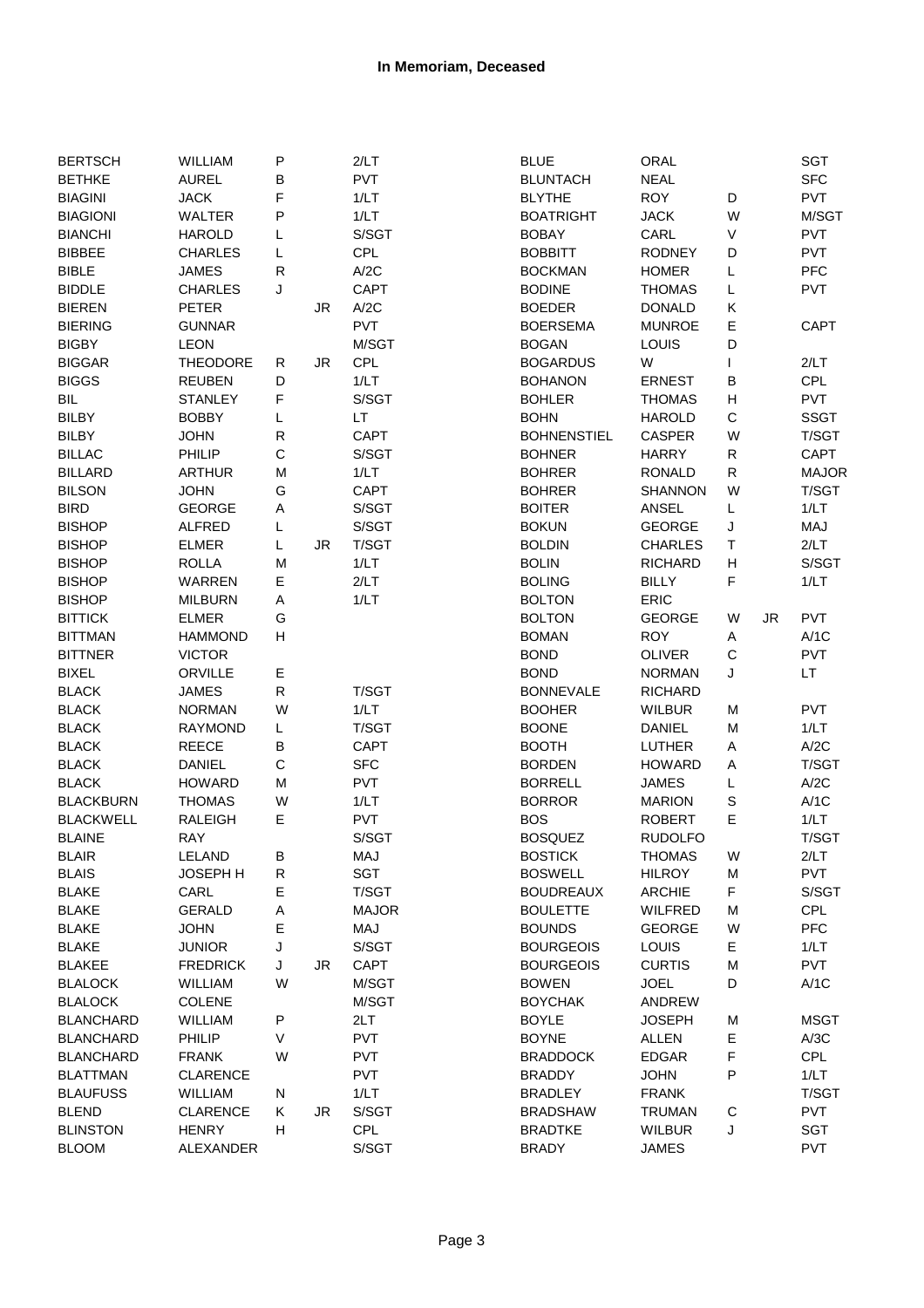| <b>BRANDON</b>  | WILLIAM         |             | <b>JR</b>  | M/SGT       | <b>BRUCE</b>      | <b>TOM</b>      | ${\sf R}$ |           | PVT         |
|-----------------|-----------------|-------------|------------|-------------|-------------------|-----------------|-----------|-----------|-------------|
| <b>BRANDON</b>  | <b>BYRON</b>    | L           |            | T/SGT       | <b>BRUCE</b>      | <b>JOHN</b>     | W         |           | <b>PVT</b>  |
| <b>BRANSON</b>  | <b>KENNETH</b>  | R           |            | CAPT        | <b>BRUMLEY</b>    | <b>TRENCH</b>   |           |           | T/SGT       |
| <b>BRANT</b>    | <b>EARL</b>     | D           |            | S/SGT       | <b>BRUMMOND</b>   | <b>ROBERT</b>   | J         |           | <b>PVT</b>  |
| <b>BREECE</b>   | <b>JEAN</b>     | $\mathsf R$ |            | <b>CAPT</b> | <b>BRYANT</b>     | WILLIAM         | ${\sf R}$ |           |             |
| <b>BREEN</b>    | <b>JACK</b>     |             |            | <b>PVT</b>  | <b>BRYANT</b>     | <b>MITCHELL</b> | D         |           | CPL         |
| <b>BREHM</b>    | <b>HOWARD</b>   | J           |            | <b>CAPT</b> | <b>BRYANT</b>     | <b>BILLY</b>    | D         |           | T/SGT       |
| <b>BRENAN</b>   | <b>RICHARD</b>  | Α           |            | CAPT        | <b>BRYANTS</b>    | <b>ATLAS</b>    | F         |           | M/SGT       |
| <b>BRENDLE</b>  | <b>JAMES</b>    | C           |            | A/2C        | <b>BRYDON</b>     | <b>JOHN</b>     | W         |           | 1/LT        |
| <b>BRENNAN</b>  | <b>DAVID</b>    | Τ           |            | MAJ         | <b>BUCHANAN</b>   | <b>JAMES</b>    | V         |           | T/SGT       |
| <b>BRENNER</b>  | <b>FRANCIS</b>  | E           |            | 2/LT        | <b>BUCHHOLZ</b>   | <b>RICHARD</b>  | Τ         |           | <b>MSGT</b> |
| <b>BRESCIA</b>  | <b>DUILIO</b>   | Α           |            | S/SGT       | <b>BUCKNER</b>    | <b>WORTH</b>    | В         | <b>SR</b> | <b>PVT</b>  |
| <b>BRETTMAN</b> | <b>KENNETH</b>  | Η           |            | MAJ         | <b>BUDVARSON</b>  | <b>JAMES</b>    | В         |           | T/SGT       |
| <b>BREWER</b>   | <b>EUGENE</b>   | L           |            | A/3C        | <b>BUERGER</b>    | <b>DELBERT</b>  | E         |           |             |
| <b>BREWER</b>   | <b>ROBERT</b>   | $\mathsf S$ |            | A/1C        | <b>BUFFINGTON</b> | <b>DAVID</b>    | F         |           | 2/LT        |
| <b>BREWER</b>   | <b>LEIGHTON</b> |             |            | 1/LT        | <b>BUHRMAN</b>    | <b>FRED</b>     | Н         |           | CPL         |
| <b>BRIDGES</b>  | <b>EDWARD</b>   | $\mathsf S$ |            | 1/LT        | <b>BUIE</b>       | <b>DANIEL</b>   | Η         |           |             |
| <b>BRIGANCE</b> | LOYD            | G           |            | <b>SGT</b>  | <b>BULISON</b>    | <b>ARDEN</b>    | M         |           |             |
| <b>BRIGGS</b>   | <b>JAMES</b>    | E           |            | 1/LT        | <b>BULLARD</b>    | <b>GEORGE</b>   | W         |           | PFC         |
| <b>BRIGGS</b>   | J               | $\mathsf S$ |            | PVT         | <b>BULLIAS</b>    | <b>FRANK</b>    |           |           | 1/LT        |
| <b>BRIGHT</b>   | <b>GEORGE</b>   | D           |            | <b>PVT</b>  | <b>BUNICH</b>     | <b>STEPHEN</b>  |           |           | PFC         |
| <b>BRINSON</b>  | <b>LYMAN</b>    | L           |            | <b>PVT</b>  | <b>BUNTING</b>    | <b>BILLY</b>    | Н         |           | CAPT        |
| <b>BRITTON</b>  | <b>CHARLES</b>  | Е           |            | S/SGT       | <b>BUNTING</b>    | <b>DONALD</b>   | G         |           | A/3C        |
| <b>BROADWAY</b> | <b>JACK</b>     | B           |            |             | <b>BURDEN</b>     | <b>RALPH</b>    |           |           | T/SGT       |
| <b>BROCHARD</b> | WILLARD         |             |            | <b>PVT</b>  | <b>BURGESS</b>    | <b>MICHAEL</b>  |           |           | A/2C        |
| <b>BROCK</b>    | <b>WILKIE</b>   |             |            | CPL         | <b>BURGIN</b>     | VAN             | J<br>H    |           | 2/LT        |
|                 |                 | $\mathsf E$ |            | 1/LT        |                   |                 |           |           | A/2C        |
| <b>BRODEUR</b>  | <b>JOSEPH</b>   |             |            |             | <b>BURK</b>       | LOUIS           | J         |           |             |
| <b>BRODIE</b>   | <b>CLARENCE</b> | Α           |            |             | <b>BURKE</b>      | <b>CLARK</b>    | Κ         |           | <b>PVT</b>  |
| <b>BRODY</b>    | <b>ALTON</b>    | Α           |            | 1/LT        | <b>BURNS</b>      | <b>BILLY</b>    | V         | <b>SR</b> | A/3C        |
| <b>BRONSON</b>  | <b>FRED</b>     | F           |            | <b>LTC</b>  | <b>BURNUM</b>     | <b>ROBERT</b>   | J         |           | <b>PVT</b>  |
| <b>BROOK</b>    | <b>WILKIE</b>   | L           |            | <b>PVT</b>  | <b>BURRIS</b>     | ARNOLD          | P         |           | MAJ         |
| <b>BROOKS</b>   | CARL            | M           |            | A/2C        | <b>BUSHEY</b>     | <b>ROMEO</b>    | Ρ         |           | <b>PVT</b>  |
| <b>BROOKS</b>   | EARL            | $\mathbf S$ |            | <b>SGT</b>  | <b>BUTCHELLI</b>  | <b>PATSY</b>    | Ρ         |           | A/2C        |
| <b>BROOKS</b>   | <b>ROBERT</b>   | L           |            |             | <b>BUTLER</b>     | <b>JEWEL</b>    | В         |           | 1/LT        |
| <b>BROOKS</b>   | <b>CECIL</b>    |             |            | <b>PVT</b>  | <b>BUTLER</b>     | <b>FLOYD</b>    | R         |           | <b>PVT</b>  |
| <b>BROSCOE</b>  | <b>JOHN</b>     |             |            | PVT         | <b>BUTLER</b>     | <b>ROBERT</b>   | E         |           | <b>PVT</b>  |
| <b>BROWN</b>    | CAREY           | M           |            |             | <b>BUTTERFASS</b> | OTTO            | J         |           | CPL         |
| <b>BROWN</b>    | <b>DONALD</b>   | L           |            | T/SGT       | <b>BUTTRAM</b>    | <b>JACK</b>     | L         |           | M/SGT       |
| <b>BROWN</b>    | <b>JESSE</b>    | н           |            | SGT         | <b>BYLER</b>      | <b>BUDDY</b>    | R         |           |             |
| <b>BROWN</b>    | <b>ROBERT</b>   | W           |            | A/1C        | <b>BYRAM</b>      | <b>RICHARD</b>  | F         |           | <b>PFC</b>  |
| <b>BROWN</b>    | <b>SIDNEY</b>   | Α           |            | A/2C        | CABLE             | PAUL            | L         |           | <b>SGT</b>  |
| <b>BROWN</b>    | <b>VERNE</b>    | C           |            | 1/LT        | <b>CAFARRELI</b>  | <b>JOHN</b>     |           |           | MAJ         |
| <b>BROWN</b>    | WILLIAM         | F           |            | 1/LT        | CAGLE             | <b>VICTOR</b>   | W         |           | 1/LT        |
| <b>BROWN</b>    | Н               | H           |            |             | CAIN              | RAY             | L         |           | M/SGT       |
| <b>BROWN</b>    | <b>JOE</b>      | $\mathsf C$ | ${\sf JR}$ |             | CAIN              | <b>FELIX</b>    | B         |           | PFC         |
| <b>BROWN</b>    | <b>GEORGE</b>   | E           | MD         |             | CAIN              | <b>ARNAN</b>    | J         |           | PVT         |
| <b>BROWN</b>    | WILLIAM         |             |            | CPL         | CALDRONIA         | <b>JOE</b>      |           |           | <b>PFC</b>  |
| <b>BROWN</b>    | <b>KOKER</b>    |             |            | PFC         | CALDWELL          | <b>DEWEY</b>    | Е         |           | PVT         |
| <b>BROWN</b>    | <b>FOSTER</b>   | V           |            | PFC         | CALDWELL          | <b>ENOCH</b>    |           |           | PFC         |
| <b>BROWN</b>    | WILLIAM         | L           |            | <b>PVT</b>  | CALHOUN           | EARL            | ${\sf R}$ |           | S/SGT       |
| <b>BROWN</b>    | <b>MARVIN</b>   | Е           |            | <b>PVT</b>  | CALHOUN           | FREDERICK E     |           |           | 1/LT        |
| <b>BROWN</b>    | <b>LOUIS</b>    | Τ           |            | <b>PVT</b>  | CALLISON          | <b>BILLY</b>    |           |           | <b>PVT</b>  |
| <b>BROWN</b>    | HAROLD G.       | R           |            | A/3C        | <b>CALTUNE</b>    | <b>AUGUST</b>   |           |           | <b>PVT</b>  |
| <b>BROWNING</b> | <b>ROY</b>      | н           |            | <b>PVT</b>  | CAMERON           | <b>WILLIAM</b>  | Н         |           | A/2C        |
| <b>BROWNLEE</b> | WILLIAM         | $\mathsf E$ |            | A/1C        | CAMIRE            | <b>HENRY</b>    |           |           | T/SGT       |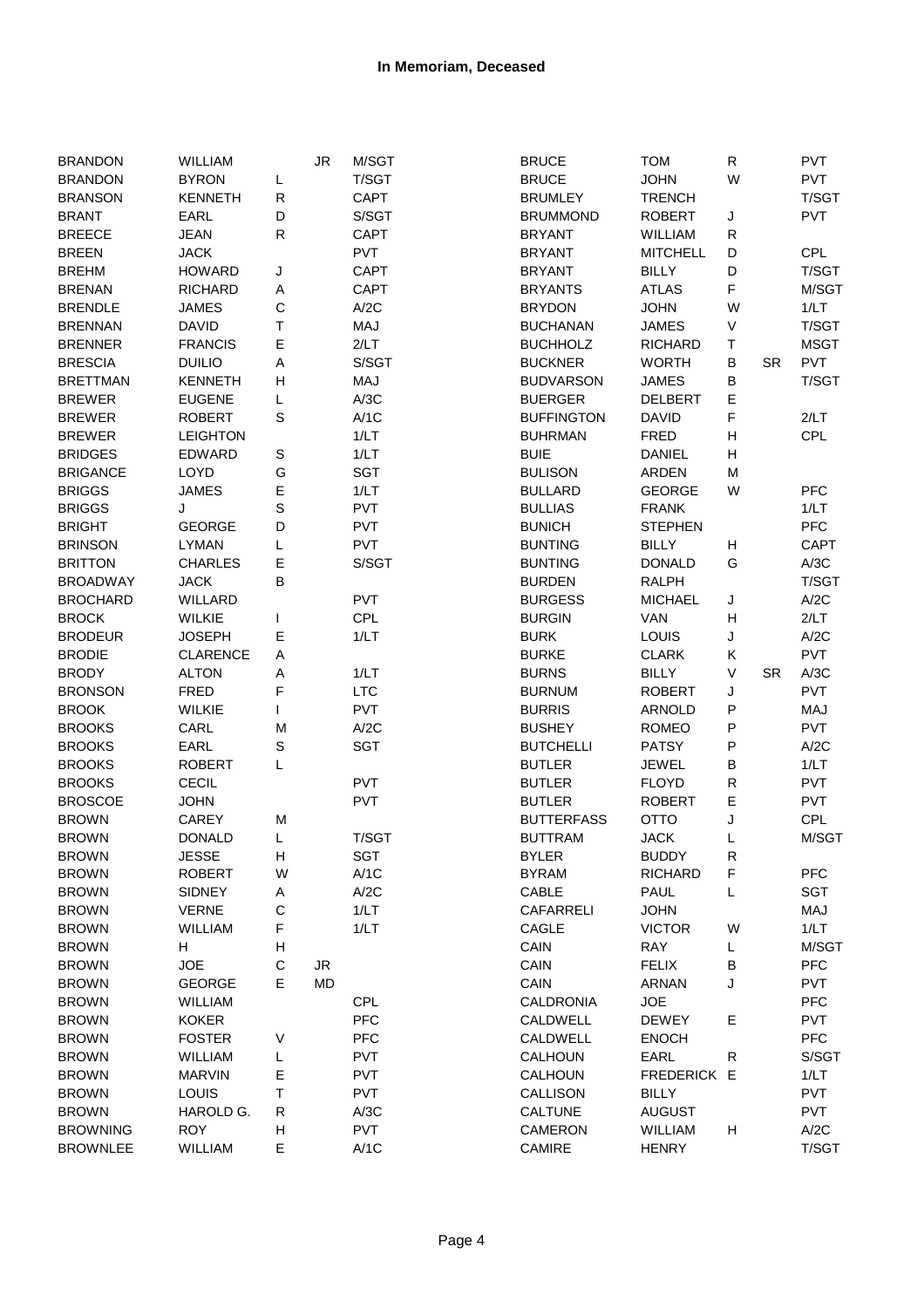| <b>CAMMER</b>     | <b>KENNETH</b>  | $\mathbf C$ |           | SGT         | CECIL               | <b>CHARLES</b>   | W           |           | <b>CAPT</b>  |
|-------------------|-----------------|-------------|-----------|-------------|---------------------|------------------|-------------|-----------|--------------|
| CAMPBELL          | <b>CHARLES</b>  | W           |           | LT.         | <b>CERRI</b>        | LAWRENCE         |             |           | <b>SGT</b>   |
| <b>CAMPBELL</b>   | <b>HAROLD</b>   | $\mathsf C$ |           | T/SGT       | <b>CESARI</b>       | <b>VINCENT</b>   | J           |           | <b>PVT</b>   |
| <b>CAMPBELL</b>   | <b>JAMES</b>    | Н           |           | S/SGT       | <b>CHADWICK</b>     | VARDALE          | M           |           | <b>PVT</b>   |
| <b>CAMPBELL</b>   | <b>MARVIN</b>   | L           |           | M/SGT       | <b>CHAMBERS</b>     | <b>TAYLOR</b>    | E           |           | <b>PFC</b>   |
| <b>CAMPBELL</b>   | <b>GEORGE</b>   | J           |           | <b>SGT</b>  | <b>CHAMBERS</b>     | <b>GEORGE</b>    | L           |           | <b>PVT</b>   |
| CANN              | <b>DALLAS</b>   | W           | JR.       | 2/LT        | <b>CHAMBLEE</b>     | <b>JOSEPH</b>    | $\mathsf C$ |           | <b>PFC</b>   |
| CANNADY           | JAMES           | O           |           | SGT         | <b>CHANCE</b>       | <b>JAMES</b>     | N           |           | A/3C         |
| CANNON            | <b>NORRIS</b>   | W           |           | A/2C        | <b>CHANDLER</b>     | <b>FRANK</b>     | R           |           |              |
| <b>CANTWELL</b>   | <b>RICHARD</b>  | J           |           | 2/LT        | <b>CHANDLER</b>     | <b>DELBERT</b>   | M           |           | <b>PVT</b>   |
| CAP               | <b>GEORGE</b>   | W           |           |             | <b>CHANDLER</b>     | <b>FRANK</b>     | D           |           | <b>PVT</b>   |
| <b>CAPPELE</b>    | <b>ROBERT</b>   | J           | <b>JR</b> | S/SGT       | <b>CHANEY</b>       | <b>ELWOOD</b>    |             |           | A/1C         |
| CARCANIS          | <b>ARTHUR</b>   |             |           |             | <b>CHANEY</b>       | THEODORE E       |             |           | A/2C         |
| <b>CARCHIA</b>    | <b>ROBERT</b>   | н           |           | A/1C        | <b>CHAPIN</b>       | FREDERICK J      |             |           |              |
| CARE              | <b>RAYMOND</b>  | $\mathsf C$ |           | <b>LTC</b>  | <b>CHAPMAN</b>      | <b>ROBERT</b>    | Е           |           | A/2C         |
| CARGILL           | <b>RONALD</b>   | В           |           | A/1C        | <b>CHARPILLOZ</b>   | <b>KENNETH</b>   | L           |           |              |
| CARLIN            | <b>JAMES</b>    | W           | JR        | PVT         | <b>CHARTIER</b>     | <b>EDWARD</b>    |             |           | <b>PVT</b>   |
| CARLISLE          | DELBERT         | D           |           | A/1C        | <b>CHASE</b>        | <b>AUBREY</b>    | В           |           | MAJ          |
| CARLSON           | <b>EUGENE</b>   | F           |           | A/1C        | <b>CHASE</b>        | <b>GEORGE</b>    | Н           |           | LT.          |
| <b>CARMACK</b>    | <b>THOMAS</b>   | B           |           | <b>PVT</b>  | <b>CHASE</b>        | <b>ROBERT</b>    | P           |           | CM/SGT       |
| CARMEAN           | <b>ALVIN</b>    | V           |           | M/SGT       | <b>CHASTAIN</b>     | <b>JEPTHA</b>    | B           |           | <b>PVT</b>   |
| <b>CARPENTER</b>  | <b>BERNARD</b>  | Α           |           | 1/LT        | <b>CHAUM</b>        | <b>ELLIOT</b>    |             |           | CAPT         |
| CARPER            | <b>JOHN</b>     | W           |           | S/SGT       | <b>CHAVIS</b>       | WILLIE           | $\mathbb S$ |           | S/SGT        |
| CARR              | <b>CLARENCE</b> | Α           |           | M/SGT       | <b>CHEATHAM</b>     | <b>ROBERT</b>    |             |           |              |
| <b>CARRINGER</b>  | <b>WAYNE</b>    |             |           |             | <b>CHECKLO</b>      | <b>PETER</b>     | G           |           | <b>PVT</b>   |
| CARROLL           | WILEY           | W           |           | S/SGT       | <b>CHELETTE</b>     | <b>CLINTON</b>   | E           |           | <b>PVT</b>   |
|                   |                 |             |           | SGT         | <b>CHICKERING</b>   |                  |             |           |              |
| CARROW            | <b>IRVING</b>   |             |           |             |                     | <b>EDWIN</b>     |             |           |              |
| CARSON            | <b>HERBERT</b>  | G           |           | <b>PVT</b>  | <b>CHILD</b>        | <b>WILLIAM</b>   | Κ           | <b>JR</b> | 2/LT         |
| CARTER            | <b>EUGENE</b>   | ${\sf R}$   |           | T/SGT       | <b>CHILDRESS</b>    | <b>CLAYTON</b>   | $\sf T$     |           | <b>PVT</b>   |
| <b>CARTER</b>     | <b>JAMES</b>    | $\mathsf O$ |           | A/1C        | <b>CHIRAVELLI</b>   | <b>JAMES</b>     | E           |           | A/2C         |
| CARTER            | <b>WALTER</b>   | $\mathsf C$ |           | S/SGT       | <b>CHIZMAR</b>      | <b>FRANK</b>     | J           |           | A/2C         |
| CARTER            | <b>FRED</b>     | M           |           | <b>PVT</b>  | <b>CHRISTENSEN</b>  | <b>CYRIAL</b>    | M           |           | T/SGT        |
| CARTER            | <b>RAY</b>      | ${\sf R}$   |           | <b>PVT</b>  | <b>CHRISTENSEN</b>  | <b>HANS</b>      | $\mathsf C$ |           | <b>PFC</b>   |
| <b>CARTIER</b>    | <b>NORMAND</b>  | G           |           |             | <b>CHRISTENSON</b>  | <b>RICHARD</b>   | Α           |           | MAJ          |
| <b>CARTWRIGHT</b> | WALTER          | M           |           | <b>TSGT</b> | <b>CHUN</b>         | <b>TAI</b>       | W           |           | <b>MAJOR</b> |
| CARVEY            | <b>ELVIN</b>    | J           |           | S/SGT       | <b>CHURCH</b>       | <b>BENJAMIN</b>  | D           |           | <b>PVT</b>   |
| CARY              | WILLIAM         | Н           |           |             | <b>CIERI</b>        | <b>EDMOND</b>    | M           |           | <b>PFC</b>   |
| CASE              | <b>WELDON</b>   | L           |           | T/SGT       | <b>CLAIR</b>        | <b>IVEY</b>      | Г           |           | <b>SGT</b>   |
| <b>CASHMAN MD</b> | <b>CHARLES</b>  | Α           |           | MAJ         | <b>CLANTON</b>      | <b>DANIEL</b>    | С           |           | S/SGT        |
| <b>CASPER</b>     | <b>WAYNE</b>    | D           |           | A/2C        | <b>CLAPP</b>        | <b>ELMER L</b>   |             |           | S/SGT        |
| CASTEEL           | R               | L           |           |             | <b>CLARK</b>        | <b>FRANK</b>     | D           |           | LT COL       |
| <b>CASTELIN</b>   | <b>JULES</b>    | E           |           | <b>PFC</b>  | <b>CLARK</b>        | <b>ROBERT</b>    | W           |           | <b>MAJOR</b> |
| CASTILLO          | <b>ALFRED</b>   | S           |           | S/SGT       | <b>CLARK</b>        | VAUGHN           | L           |           |              |
| <b>CASTLE</b>     | WARREN          | Н           |           | LT.         | <b>CLARK</b>        | <b>RAY</b>       | н           |           | 2/LT         |
| <b>CASTLE</b>     | <b>HOWARD</b>   | D           |           | PVT         | <b>CLARK</b>        | <b>FREDERICK</b> | $\mathsf E$ |           | $1/LT$ (MC)  |
| CASTO             | <b>JAMES</b>    | $\mathsf O$ |           |             | <b>CLARK</b>        | ANDREW           | Е           |           | <b>PVT</b>   |
| CATALANA          | <b>JOHNNIE</b>  | Α           | JR        | <b>PVT</b>  | <b>CLARKE</b>       | <b>PERCY</b>     | F           |           |              |
| <b>CATER</b>      | <b>DAVID</b>    | L           |           | MAJ         | <b>CLARY</b>        | <b>MARTIN</b>    | R           |           | <b>PVT</b>   |
| <b>CATES</b>      | <b>NORMAN</b>   | L           |           | M/SGT       | <b>CLAYDON</b>      | <b>JAMES</b>     |             |           | <b>PVT</b>   |
| <b>CATLET</b>     | JAY             | M           |           | <b>PFC</b>  | <b>CLEMENS</b>      | <b>FORREST</b>   | Е           |           |              |
| CATON             | <b>JUNIOR</b>   | L           |           | T/SGT       | <b>CLEMENTS</b>     | <b>JOHN</b>      | W           |           | T/SGT        |
| CAVANAUGH         | <b>RALPH</b>    | W           |           | PFC         | <b>CLEVENGER</b>    | <b>KEITH</b>     | J           |           | A/2C         |
| CAVE              | <b>RAYMOND</b>  | W           | JR        | A/2C        | <b>CLIFTON</b>      | <b>RUFUS</b>     | L           |           | 1ST/SGT      |
| <b>CAVENDISH</b>  | <b>ROBERT</b>   | J           |           | 1/LT        | <b>CLINKENBEARD</b> | <b>BILLIE</b>    | G           |           | A/2C         |
| <b>CEBULA</b>     | <b>JACOB</b>    | P           |           | S/SGT       | COBB                | <b>JAMES</b>     | $\mathsf C$ |           | A/2C         |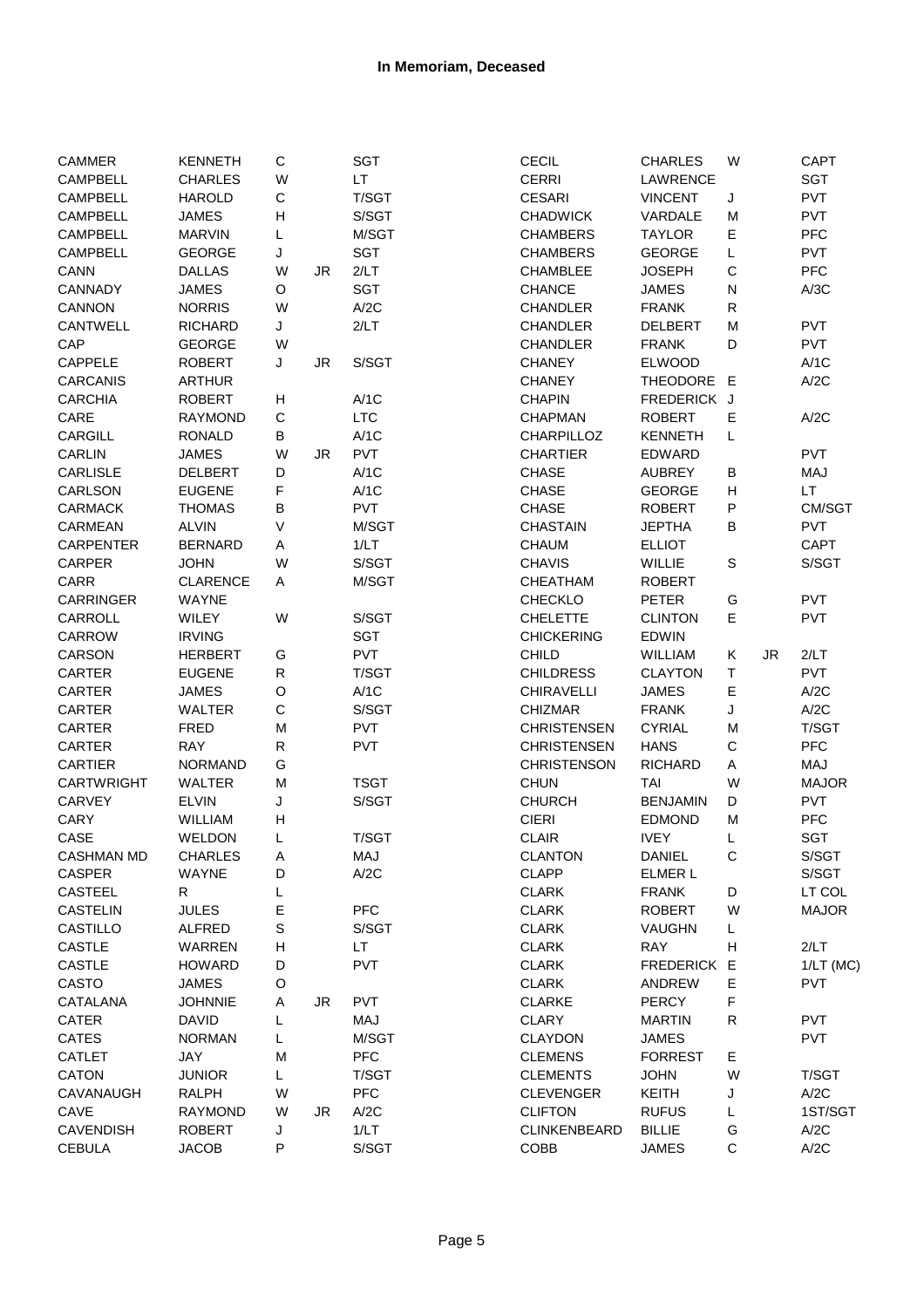| <b>COCHRAN</b>     | R               | т           |           | PVT         | COUSINS               | WILLIAM         | S           |           | 1/LT        |
|--------------------|-----------------|-------------|-----------|-------------|-----------------------|-----------------|-------------|-----------|-------------|
| COE                | <b>JOSEPH</b>   | $\sf P$     | <b>JR</b> | PVT         | COVELL                | <b>HERBERT</b>  | В           |           | LT.         |
| COE                | <b>RAYMOND</b>  |             |           | <b>SGT</b>  | COX                   | <b>FRANK</b>    | M           |           | A/2C        |
| <b>COFFEY</b>      | <b>FRANK</b>    | D           |           | 1/LT        | COX                   | <b>HOLLIS</b>   | R           |           | 1/LT        |
| <b>COFFIN</b>      | <b>MONTY</b>    | D           |           | 1/LT        | COX                   | <b>TROY</b>     | J           |           | S/SGT       |
| <b>COIA</b>        | <b>VINCENT</b>  |             |           | PFC         | COX                   | <b>OWEN</b>     | R           |           | A/1C        |
| <b>COLBY</b>       | <b>CHESTER</b>  | н           |           | S/SGT       | COX                   | <b>NELSON</b>   | Η           | <b>JR</b> | S/SGT       |
| COLE               | <b>HAROLD</b>   | E           |           | <b>CPL</b>  | COX                   | <b>DAVID</b>    | R           |           | CPL         |
| COLE               | WILLIAM         | Κ           |           |             | COX                   | <b>CLARENCE</b> | Η           |           | <b>PVT</b>  |
| COLEMAN            | <b>ROBERT</b>   | L           |           | A/2C        | COX                   | <b>HUGHY</b>    | Κ           |           | <b>PVT</b>  |
| <b>COLEMAN</b>     | <b>JOHN</b>     | W           |           | S/SGT       | CRABBE                | <b>FRANK</b>    | ${\sf N}$   |           | <b>PFC</b>  |
| <b>COLLEY</b>      | <b>RICHARD</b>  | Α           |           | 1/LT        | <b>CRABTREE</b>       | WILLIAM         | J           |           | <b>PFC</b>  |
| COLLIER            | <b>JAMES</b>    | D           | JR        | PVT         | CRADY                 | <b>CLARENCE</b> | W           | <b>SR</b> | 1/LT        |
| <b>COLLIN</b>      | <b>RALPH</b>    | Е           |           | A/2C        | <b>CRAFT</b>          | PAUL            |             |           | <b>PVT</b>  |
| <b>COLLINS</b>     | <b>EDWIN</b>    | C           |           |             | <b>CRAIG</b>          | <b>RONALD</b>   | W           | <b>JR</b> | A/2C        |
| <b>COLLINS</b>     | <b>GEORGE</b>   | B           | JR        | PFC         | CRAIG                 | LAMAR           | J           |           | CPL         |
| <b>COLLUM</b>      | <b>JOSEPH</b>   | F           |           | S/SGT       | <b>CRAIG</b>          | <b>CHARLES</b>  | Τ           |           |             |
| <b>COMBS</b>       | <b>EDWARD</b>   | E           |           | CAPT        | CRANDLE               | VALDEEN         |             |           |             |
| <b>COMBS</b>       | <b>JOHN</b>     | W           |           | 2/LT        | CRAUGHWELL            | <b>THOMAS</b>   | F           |           |             |
| <b>COMSTEDT</b>    | <b>WALTER</b>   | $\mathsf O$ |           | A/2C        | <b>CRAWFORD</b>       | <b>CHARLES</b>  | $\top$      |           | S/SGT       |
| <b>CONATSER</b>    | <b>CHARLES</b>  | F           |           | SGT         | <b>CRAWFORD</b>       | <b>JAMES</b>    | Α           |           | <b>PVT</b>  |
| <b>CONERLY</b>     | WILLIAM         | T           |           | <b>CPL</b>  | <b>CRAWLEY</b>        | <b>JAMES</b>    | Η           | <b>JR</b> | T/SGT       |
| <b>CONLEY</b>      | <b>DAVID</b>    | M           |           | CAPT        | <b>CREASON</b>        | <b>DONALD</b>   | $\mathsf C$ |           | T/SGT       |
| <b>CONNER</b>      | <b>EMORY</b>    | W           |           | M/SGT       | CREE                  | <b>CHARLES</b>  | E           |           | <b>PVT</b>  |
| <b>CONNERLY</b>    | <b>CLARENCE</b> | н           | JR        | <b>PVT</b>  | <b>CREEL</b>          | WILLIAM         | C           | <b>JR</b> | T/SGT       |
| <b>CONOVER</b>     | <b>RICHARD</b>  | P           |           | A/2C        | <b>CREEL</b>          | WILLIAM         | А           | <b>JR</b> |             |
| CONRO              | <b>HARRY</b>    | G           |           |             | <b>CRENSHAW</b>       | WILLIAM         | $\top$      | <b>JR</b> | <b>SGT</b>  |
| <b>CONSIDINE</b>   | <b>WILLIAM</b>  | H           |           | 1/LT        | <b>CREPPS</b>         | WILLIAM         | L           | <b>JR</b> | 2/LT        |
| <b>CONVERSE</b>    | ROB ROY         | S           |           | 1/LT        | <b>CRISSEY</b>        | <b>SHERMAN</b>  | В           |           |             |
| COOK               | <b>DAVID</b>    | Α           |           | A/2C        | <b>CROCKER</b>        | <b>JAMES</b>    | А           |           | A/2C        |
| COOK               | <b>EDWARD</b>   | J           | JR        | CAPT        | <b>CROCKER</b>        | <b>JOHN</b>     | P           |           |             |
| COOK               | <b>HAROLD</b>   | D           |           | T/SGT       | <b>CROCKER</b>        | <b>CLYDE</b>    |             | <b>JR</b> | M/SGT       |
| COOK               | <b>JOSEPH</b>   | M           |           | 1/LT        | <b>CROMARTIE</b>      | <b>DOUGLAS</b>  |             |           | CAPT        |
| COOK               | <b>MAXWELL</b>  | Α           |           | 2/LT        | <b>CRONIN</b>         | <b>JOHN</b>     | Α           |           | S/SGT       |
| COOLAHAN           | EDWARD          | J           |           |             | <b>CROOK</b>          | <b>JACK</b>     | A           |           | CAPT        |
| COOLEY             | <b>JAMES</b>    | Κ           |           | A/2C        | <b>CROOK</b>          | <b>SANFORD</b>  | E           |           | M/SGT       |
| <b>COOPER</b>      | <b>KENNETH</b>  | Α           |           | S/SGT       | <b>CROOK</b>          | <b>JOHN</b>     | R           |           | <b>PVT</b>  |
| <b>COOPER</b>      | <b>ERNEST</b>   | М           |           | <b>PVT</b>  | <b>CROSBY</b>         | <b>SAMUEL</b>   | E           | <b>JR</b> | <b>CAPT</b> |
| <b>COOPER</b>      | CLARENCE        | С           |           | CPL         | <b>CROSBY</b>         | ROBERT          | Τ           |           | 1/LT        |
| COPE               | <b>MILES</b>    | C           |           | S/SGT       | <b>CROTHERS</b>       | <b>JOSEPH</b>   |             |           |             |
| COPELAND           | <b>JAMES</b>    | D           |           | M/SGT       | <b>CROUCH</b>         | <b>EARNEST</b>  | W           |           | <b>PFC</b>  |
| COPELAND           | CODY            | W           |           | <b>PVT</b>  | <b>CROWDER</b>        | <b>CHARLES</b>  | Е           | <b>JR</b> | <b>CAPT</b> |
| <b>COPLEY</b>      | <b>HAROLD</b>   | W           |           | S/SGT       | <b>CROWDER</b>        | <b>LUCIEN</b>   | $\mathsf C$ |           | 1/LT        |
| <b>CORCORAN</b>    | ALFRED          | G           |           | <b>SFC</b>  | <b>CROWDER</b>        | <b>MURRAY</b>   | W           |           | LT.         |
| <b>CORDER</b>      | <b>ELDON</b>    | W           |           | S/SGT       | <b>CROWDER</b>        | GERALD          | L           |           | <b>PVT</b>  |
| CORE               | <b>FRANK</b>    | J           |           | <b>PVT</b>  | <b>CROWDER</b>        | <b>HAWKINS</b>  |             |           | M/SGT       |
| <b>CORLEY</b>      | <b>JAMES</b>    | Е           |           | <b>PVT</b>  | <b>CROWE</b>          | <b>MALCOLM</b>  | P           |           | <b>PVT</b>  |
| <b>CORNTHWAITE</b> | GUY             | Η           |           |             | <b>CRUMMITT</b>       | <b>ALFRED</b>   |             |           | PFC         |
| <b>CORNWALL</b>    | MAX             | Е           |           | <b>PVT</b>  | <b>CRUTCHFIELD</b>    | <b>WILLIAM</b>  | ${\sf R}$   |           | M/SGT       |
| <b>CORRY</b>       | <b>JOHN</b>     | $\mathbb S$ |           | S/SGT       | <b>CULBERT</b>        | <b>MATTHEW</b>  | F           |           | S/SGT       |
| <b>CORY</b>        | <b>JOHN</b>     | S           |           | SGT         | <b>CULVER</b>         | <b>ROY</b>      |             |           | <b>PVT</b>  |
| <b>COSGROVE</b>    | <b>ARTIMUS</b>  | L           |           | <b>MSGT</b> | <b>CULVERharrison</b> | <b>GORDON</b>   | $\mathsf C$ |           | <b>PVT</b>  |
| COSTELLO           | LEW             | W           |           | 2/LT        | <b>CUMMINGS</b>       | <b>HANDFORD</b> | L           |           | COL         |
| <b>COULTER</b>     | <b>THERON</b>   |             |           | LT.         | <b>CUNNINGHAM</b>     | <b>JOHN</b>     | Τ           |           | <b>PFC</b>  |
| <b>COURSEN</b>     | WILLIAM         | В           |           | MAJ         | <b>CUNNINGHAM</b>     | WILLIAM         |             |           | PVT         |
|                    |                 |             |           |             |                       |                 |             |           |             |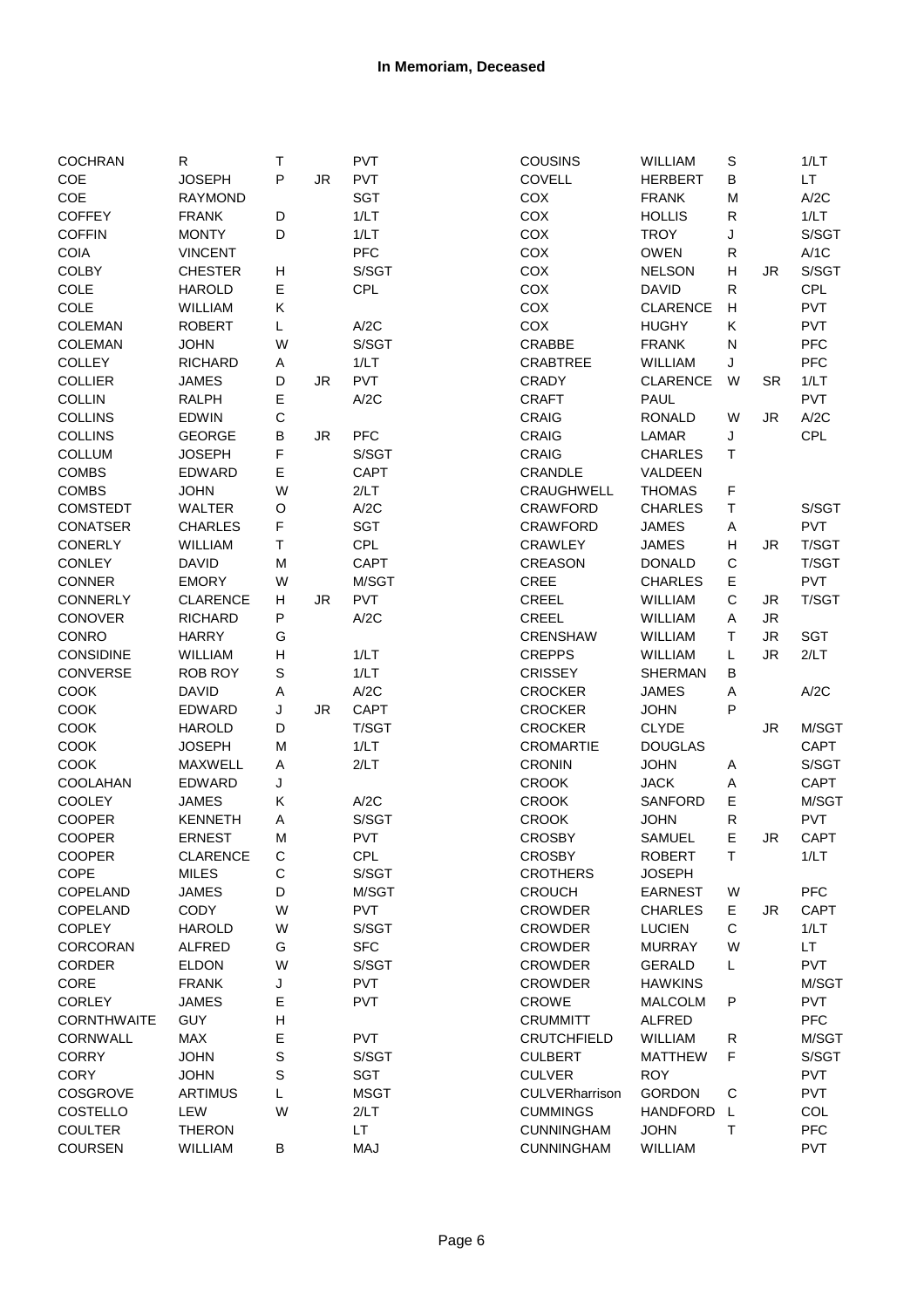| <b>CURRIE</b>     | <b>WILBURN</b>   | T         |           | <b>PVT</b>   | <b>DEITSCH</b>    | <b>CHARLES</b>    | Е           | <b>JR</b> | 1/LT                |
|-------------------|------------------|-----------|-----------|--------------|-------------------|-------------------|-------------|-----------|---------------------|
| <b>CURRY</b>      | <b>JAMES</b>     | O         |           | CPL          | <b>DEJARNETTE</b> | <b>JOSEPH</b>     | G           |           | A/2C                |
| <b>CURTICE</b>    | <b>RAYMOND</b>   | L         |           | LT.          | DEL VALLE         | <b>JAMES</b>      | E           |           | A/1C                |
| <b>CURTIS</b>     | <b>RALPH</b>     | F         | <b>JR</b> |              | DELACERDA         | <b>EUGENE</b>     | A           |           | 1957                |
| <b>CURTIS</b>     | <b>JOHN</b>      |           |           | PFC          | <b>DELAUNE</b>    | <b>JAMES</b>      | Н           |           | <b>PVT</b>          |
| <b>CURTO</b>      | <b>DOMENICO</b>  | Α         |           | <b>MAJOR</b> | <b>DEMENT</b>     | ALBERT            | ${\sf R}$   |           | <b>PVT</b>          |
| <b>CZARNETZKI</b> | PAUL             | M         |           | A/2C         | DeNARDO           | <b>ADOLPHE</b>    |             |           |                     |
| <b>CZERWIEC</b>   | <b>STANLEY</b>   | M         |           | M/SGT        | <b>DENBO</b>      | <b>MAURICE</b>    | D           |           | 1/LT                |
| <b>DAIBER</b>     | <b>WALTER</b>    |           |           | <b>SFC</b>   | <b>DENDY</b>      | <b>WILLIAM</b>    | Е           |           | <b>PVT</b>          |
| <b>DAILEY</b>     | LARRY            | B         |           | A/2C         | DeNEEN            | <b>GRIFFIS</b>    | E           |           | CAPT                |
| <b>DALE</b>       | <b>MARION</b>    | O         |           | A/1C         | <b>DENNINGTON</b> | <b>DONALD</b>     |             |           | <b>SSGT</b>         |
| <b>DALY</b>       | PAUL             | V         |           | CAPT         | <b>DENSON</b>     | <b>RENDER</b>     | D           |           | <b>CAPT</b>         |
| <b>D'AMORE</b>    | ANGELO           |           |           | 2/LT         | <b>DERBY</b>      | <b>FRANK</b>      |             |           | CPL                 |
| <b>DAMRON</b>     | <b>EDGELL</b>    | Е         |           | PFC          | <b>DeROUEN</b>    | <b>FRANCIS</b>    | М           |           | <b>PVT</b>          |
| <b>DANCE</b>      | <b>EDDIE</b>     | B         | JR.       | A/2C         | <b>DERY</b>       | <b>ELMER</b>      | W           | JR.       | A/2C                |
| <b>DANIEL</b>     | <b>DELMAR</b>    | L         |           | M/SGT        | <b>DERY</b>       | <b>SHIRLEY</b>    |             |           | A/2C                |
| <b>DANIEL</b>     | <b>JOSEPH</b>    | E         |           | M/SGT        | <b>DESJARDINS</b> | <b>HAROLD</b>     | $\sf V$     |           | A/B                 |
| D'ANNA            | <b>IGNATIUS</b>  | $\sf P$   |           | SGT          | <b>DESMARAIS</b>  | <b>DAVID</b>      | J           |           | 1/LT                |
| <b>DANTON</b>     | <b>KENNETH</b>   | W         |           | S/SGT        | <b>DETERS</b>     | <b>ARTHUR</b>     | Н           |           | T/SGT               |
| <b>DARBY</b>      | <b>JAMES</b>     | Α         |           | PFC          | <b>DETTY</b>      | <b>HAROLD</b>     | L           |           | M/SGT               |
| <b>DASPIT</b>     | <b>CLAUDE</b>    | Ρ         |           | PFC          | <b>DEVELL</b>     | <b>OOMIE</b>      | Ρ           |           | <b>PVT</b>          |
| <b>DAVIDSON</b>   | EDWARD           | A         |           | S/SGT        | <b>DEVLIN</b>     | <b>DONALD</b>     | L           |           | <b>PVT</b>          |
| <b>DAVIES</b>     | ALBERT           |           |           | CAPT         | <b>DEVOR</b>      | LAWRENCE          | J           |           | A/2C                |
| <b>DAVIS</b>      | <b>DONALD</b>    | F         |           | T/SGT        | <b>DEWITT</b>     | <b>ROBERT</b>     | W           |           | 2/LT                |
| <b>DAVIS</b>      | <b>JOHN</b>      | J         |           | CAPT         | <b>DEY</b>        | <b>ASA</b>        | $\mathsf C$ |           | <b>PVT</b>          |
| <b>DAVIS</b>      | <b>ROLAND</b>    | ${\sf R}$ |           |              | <b>DICK</b>       | <b>ARTHUR</b>     | Н           |           | M/SGT               |
| <b>DAVIS</b>      | <b>JOSEPH</b>    | Е         |           | PFC          | <b>DICKEN</b>     | <b>JOHN</b>       | W           |           |                     |
| <b>DAVIS</b>      | <b>HERBERT</b>   | T         |           | <b>PVT</b>   | <b>DICKERSON</b>  | <b>EUGENE</b>     | A           |           | S/SGT               |
| <b>DAVIS</b>      | <b>FORREST</b>   | $\vee$    |           | <b>PVT</b>   | <b>DICKERSON</b>  | <b>RICHARD</b>    | Е           |           | A/3C                |
| <b>DAVIS</b>      | <b>MAHLON</b>    | D         |           | PVT          | <b>DICKERSON</b>  | <b>JOSEPH</b>     | P           |           | <b>SGT</b>          |
| <b>DAVIS</b>      | <b>GEORGE</b>    | F         | <b>JR</b> | PVT          | <b>DICKERSON</b>  | <b>ROBERT</b>     | ${\sf R}$   |           | <b>PFC</b>          |
| <b>DAVIS</b>      | <b>LYNN</b>      |           |           | <b>PVT</b>   | <b>DICKINSON</b>  | <b>JAMES</b>      | М           |           | T/SGT               |
| <b>DAVIS</b>      | <b>HAROLD</b>    | Ε         |           | 2/LT         | <b>DICKOVER</b>   | <b>WILLIAM</b>    | н           |           | T/SGT               |
| <b>DAVIS</b>      | <b>EUGENE</b>    | J         |           | <b>PVT</b>   | <b>DICKSON</b>    | <b>JAMES</b>      | D           |           | <b>SFC</b>          |
| <b>DAVISON</b>    | <b>THOMAS</b>    | R         |           | PFC          | <b>DIETZ</b>      | <b>DONALD</b>     | Е           |           |                     |
| <b>DAWLEY</b>     | <b>WILLIAM</b>   | н         |           | PFC          | <b>DILL</b>       | <b>RUDOLPH</b>    |             |           | M/SGT               |
| <b>DAWSON</b>     | <b>BILLY</b>     | G         |           |              | <b>DILLA</b>      | <b>DAVID</b>      | W           |           | A/1C                |
| <b>DAWSON</b>     | ARMSTRONG        |           |           | <b>PFC</b>   | <b>DILLON</b>     | <b>JOHN</b>       | М           |           | COL                 |
| <b>DAWSON</b>     | <b>BARNEY</b>    |           |           | <b>PVT</b>   | <b>DIMEO</b>      | THOMAS            |             |           | 1/LT                |
| <b>DAY</b>        | <b>JAMES</b>     |           | JR.       | A/3C         | <b>DISE</b>       | <b>KENDALL</b>    | A           |           | <b>CPL</b>          |
| <b>DDERS</b>      | <b>FRANCIS</b>   | Е         |           | <b>PVT</b>   | <b>DITTMAR</b>    | <b>CHARLES</b>    | F           |           | A/3C                |
| DE ANGELIS        | WILLIAM          | J         |           | S/SGT        | <b>DITTMER</b>    | <b>SAMUEL</b>     | W           |           | S/SGT               |
| DE COURCY         | LAWRENCE         | D         |           | PVT 1CL      | <b>DIXON</b>      | <b>GILBERT</b>    | L           |           | S/SGT               |
| DE PUY            | <b>DONALD</b>    | Е         |           | S/SGT        | <b>DIXON</b>      | <b>FRANK</b>      | L           |           |                     |
| DE SHIELDS        | <b>CHARLES</b>   | B         |           | 1/LT         | <b>DIXON</b>      | <b>JAMES</b>      | L           |           | <b>CPL</b>          |
| DE SYLVIA         | <b>EUGENE</b>    | W         |           | A/1C         | <b>DOBBS</b>      | <b>MACK</b>       | H           |           | T/SGT               |
| <b>DEAN</b>       | <b>ROLAND</b>    | Н         |           | S/SGT        | <b>DOBLE</b>      | CECIL             | O           |           | M/SGT               |
| <b>DEAN</b>       | <b>JACK</b>      |           |           | <b>PVT</b>   | <b>DOBSON</b>     | <b>GEORGE</b>     | R           |           | <b>PVT</b>          |
|                   |                  |           |           | <b>PVT</b>   | <b>DOCKERY</b>    | LOUIS             | A           |           |                     |
| <b>DEAS</b>       | EDWARD           | J         |           |              |                   |                   |             |           | 1/LT                |
| <b>DEATON</b>     | <b>VERNIE</b>    |           |           | A/2C         | <b>DODD</b>       | <b>LAWRENCE</b>   | W           |           | <b>CPL</b><br>S/SGT |
| <b>DECICCO</b>    | <b>JOSEPH</b>    | ${\sf P}$ |           | PFC          | <b>DODD</b>       | <b>DOY</b>        | D           |           |                     |
| <b>DEDERICH</b>   | <b>FREDERICK</b> | W         |           | <b>CAPT</b>  | <b>DODD</b>       | <b>DUFF</b>       |             |           | <b>SFC</b>          |
| <b>DEELEY</b>     | <b>WILLIAM</b>   | н         |           |              | <b>DODGE</b>      | <b>DARTELLE</b>   | М           | <b>SR</b> | A/2C                |
| <b>DEEMIE</b>     | <b>ALFRED</b>    | Н         |           | M/SGT        | <b>DODGE</b>      | <b>ERVIN</b>      | J           | JR        | SGT                 |
| DEIBLER           | <b>RICHARD</b>   | L         |           | A/3C         | <b>DODGE</b>      | <b>MARILOUISE</b> |             |           | <b>SGT</b>          |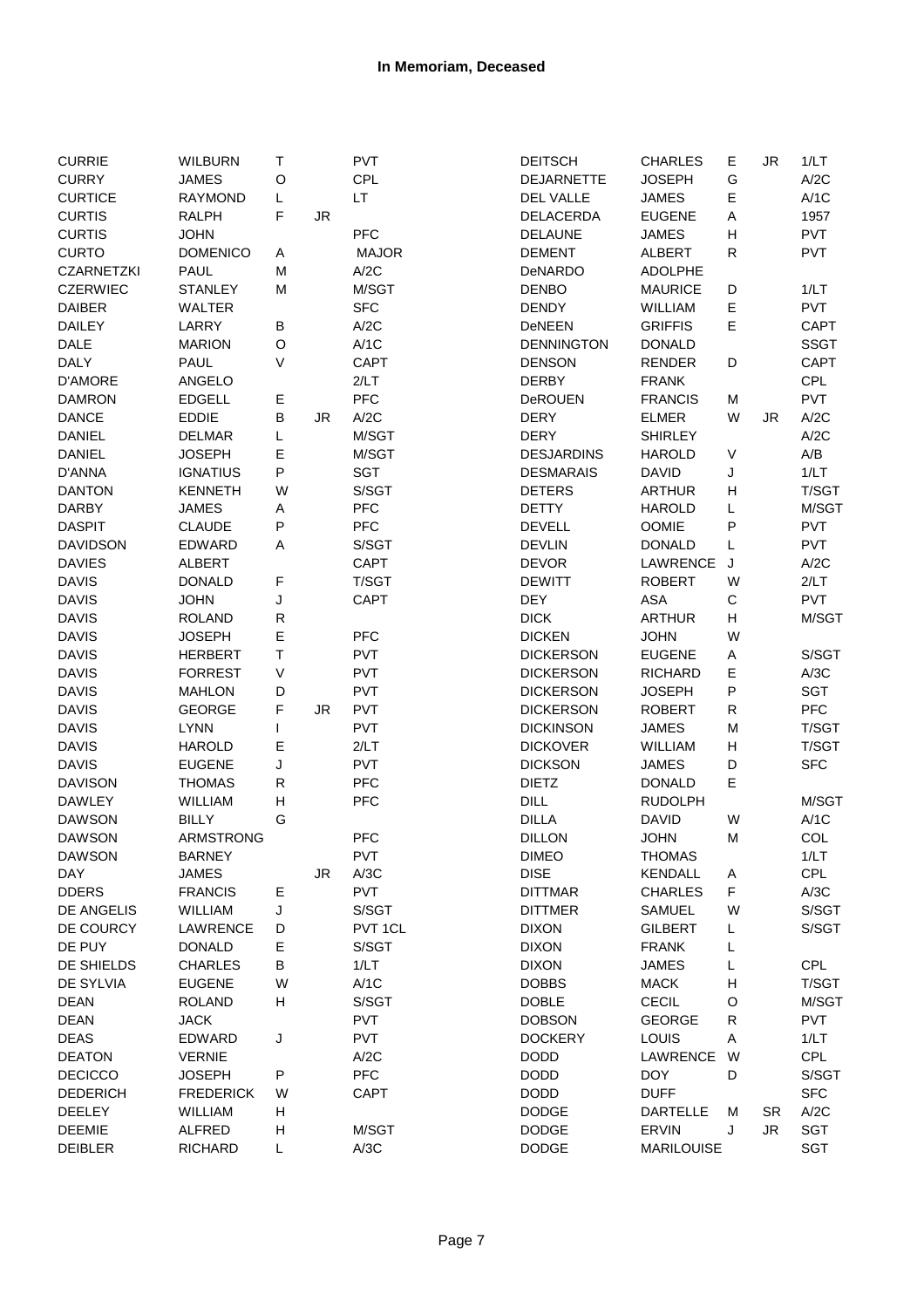| <b>DODSON</b>    | <b>CLINTON</b>   | D           |                        | A/2C         | <b>DUTTON</b>      | WILLIAM         | H | <b>JR</b> |              |
|------------------|------------------|-------------|------------------------|--------------|--------------------|-----------------|---|-----------|--------------|
| <b>DOGGETT</b>   | <b>ORVILLE</b>   | J           |                        | <b>PFC</b>   | <b>DUVAL</b>       | <b>LEONARD</b>  | Τ |           | 1/LT         |
| <b>DOIRANT</b>   | <b>HENRY</b>     | Α           |                        | T/SGT        | <b>DYESS</b>       | WILLIAM         | E |           | 2/LT         |
| <b>DOIRON</b>    | <b>WALTER</b>    | Α           |                        | S/SGT        | <b>EAGAN</b>       | <b>JOHN</b>     | T |           | CAPT         |
| <b>DONAHEY</b>   | DAYL             | W           |                        | <b>PFC</b>   | EAGAN              | <b>ROBERT</b>   | Г |           | <b>SGT</b>   |
| <b>DONAHUE</b>   | <b>ROBERT</b>    | M           |                        | PVT          | EAGAN              | <b>ARTHUR</b>   |   |           | <b>PVT</b>   |
| <b>DOOLEY</b>    | WILLIAM          | н           |                        | <b>SGT</b>   | <b>EAKES</b>       | <b>ERNEST</b>   | М |           | <b>PVT</b>   |
| <b>DORBACKER</b> | <b>ROBERT</b>    | F           |                        | <b>CAPT</b>  | <b>EARGLE</b>      | WILLIAM         | G |           | <b>PVT</b>   |
| <b>DORSEY</b>    | <b>CHARLES</b>   | н           | JR                     | 1/LT         | <b>EARNEST</b>     | EARL            | W |           | <b>PVT</b>   |
|                  |                  |             |                        |              |                    |                 |   |           |              |
| <b>DOUBLE</b>    | <b>ROY</b>       | Е           |                        | <b>CAPT</b>  | EARP               | <b>JAMES</b>    | L |           |              |
| <b>DOUCET</b>    | <b>DENNIS</b>    |             |                        | <b>PVT</b>   | <b>EASTABROOKS</b> | <b>WILLIS</b>   | Е |           | MAJ          |
| <b>DOUCETTE</b>  | <b>HAROLD</b>    | F           |                        | A/2C         | <b>EATON</b>       | <b>FRED</b>     | J |           | 2/LT         |
| <b>DOUCETTE</b>  | <b>RICHARD</b>   | L           |                        | 1/LT         | <b>EATON</b>       | <b>JAMES</b>    | R |           | A/1C         |
| <b>DOUGLAS</b>   | <b>HAROLD</b>    | W           |                        | S/SGT        | EBI                | Κ               | Α |           |              |
| <b>DOUGLAS</b>   | <b>CHARLES</b>   |             |                        | 1/LT         | <b>EDDINGS</b>     | <b>GLENN</b>    | W |           | PVT 1CL      |
| <b>DOUGLASS</b>  | WALTER           | L           |                        | pfc          | <b>EDENFIELD</b>   | <b>BILLY</b>    | G |           | MAJ          |
| <b>DOWDY</b>     | <b>JOHN</b>      | D           | <b>JR</b>              |              | <b>EDERINGTON</b>  | <b>HENRY</b>    | D |           | PFC          |
| <b>DOWLING</b>   | LEE ROY          |             |                        |              | <b>EDGE</b>        | WILLIAM         | Г |           | <b>PVT</b>   |
| <b>DOWLING</b>   | LEROY            |             |                        |              | <b>EDSTROM</b>     | WILLIAM         | W |           | 1LT          |
| <b>DOWNEN</b>    | JERRY            | N           | JR.                    | 1/LT         | <b>EDWARDS</b>     | <b>CLARENCE</b> | L |           | S/SGT        |
| <b>DOWNER</b>    | <b>ELIPHALET</b> | Κ           |                        | <b>PVT</b>   | <b>EDWARDS</b>     | <b>JOHN</b>     | Н |           | M/SGT        |
| <b>DOWNEY</b>    | <b>ARTHUR</b>    | D           |                        | A/2C         | <b>EDWARDS</b>     | <b>GORDEN</b>   |   |           | <b>CPL</b>   |
| <b>DOYLE</b>     | <b>JOHN</b>      | J           |                        | S/SGT        | <b>EDWARDS</b>     | <b>DAVID</b>    |   |           | PFC          |
| <b>DOYLE</b>     | <b>LAWRENCE</b>  | Е           |                        | S/SGT        | <b>EDWARDS</b>     | <b>RICHARD</b>  | L |           |              |
| <b>DOZET</b>     | <b>MITCHELL</b>  |             |                        | <b>CAPT</b>  | <b>EFIRD</b>       | <b>THOMAS</b>   | W |           | A/1C         |
| <b>DOZIER</b>    | <b>THOMAS</b>    |             |                        | <b>PVT</b>   | <b>EGBERT</b>      | <b>HAROLD</b>   | н |           |              |
| <b>DRAKE</b>     | <b>FRANCIS</b>   | R           |                        | <b>CAPT</b>  | <b>EGGLESTON</b>   | <b>ALDRICH</b>  | G |           | CAPT         |
|                  |                  |             |                        |              |                    |                 |   |           |              |
| <b>DRAKE</b>     | <b>JOHN</b>      | V           |                        | <b>TSGT</b>  | <b>EIDIKAITIS</b>  | <b>FRANK</b>    |   |           | T/SGT        |
| <b>DRAPER</b>    | <b>DANIEL</b>    | Е           | DR.                    | LT.          | <b>EIDMAN</b>      | <b>ARTHUR</b>   | G |           | T/SGT        |
| <b>DRAYTON</b>   | <b>JOHN</b>      | S           |                        | 1/LT         | <b>EILAND</b>      | <b>JACK</b>     | Г |           | <b>PFC</b>   |
| <b>DRESSLER</b>  | <b>WILLIAM</b>   | R           |                        | A/1C         | <b>EISENBERG</b>   | <b>LYNN</b>     | Α |           | LT.          |
| <b>DREW</b>      | <b>CHARLES</b>   | W           |                        | 1/LT         | <b>ELDER</b>       | <b>HAROLD</b>   | F |           | <b>PVT</b>   |
| <b>DREWICZ</b>   | ALEXANDER        | J           |                        | <b>PVT</b>   | <b>ELLINGTON</b>   | <b>JAMES</b>    | Н |           | S/SGT        |
| <b>DRIGGERS</b>  | <b>WILBUR</b>    | N           |                        |              | <b>ELLIOTT</b>     | <b>ALTON</b>    | C |           | T/SGT        |
| <b>DRUMMOND</b>  | <b>WILLIAM</b>   | В           |                        | A/3C         | <b>ELLIOTT</b>     | <b>STUART</b>   | E |           | 1/LT         |
| <b>DRURY</b>     | DR WILLIAM       | R           |                        | S/SGT        | <b>ELLIS</b>       | <b>JOHN</b>     | W |           | 1/LT         |
| <b>DUBIN</b>     | <b>MARTIN</b>    | M           |                        | <b>MSGT</b>  | <b>ELLIS</b>       | RICHARD         | н |           | 2/LT         |
| <b>DUBOSE</b>    | <b>JAMES</b>     | R           |                        |              | <b>ELLIS</b>       | <b>WALTER</b>   |   |           | PFC          |
| <b>DuBOSE</b>    | <b>JAMES</b>     | ${\sf R}$   | $\mathsf{J}\mathsf{R}$ | LT           | <b>ELLIS</b>       | <b>HUGH</b>     | O |           | 1/LT         |
| <b>DUCLOS</b>    | <b>BERNARD</b>   | $\vee$      |                        | S/SGT        | <b>ELMORE</b>      | <b>ALVIN</b>    | Е |           | <b>PVT</b>   |
| <b>DUDECK</b>    | EDWARD           | J           |                        | MAJ          | <b>EMANUEL</b>     | <b>GEORGE</b>   | O |           | PFC          |
| <b>DUFF</b>      | <b>JOHN</b>      | D           | JR                     | <b>CAPT</b>  | <b>EMERY</b>       | <b>GEORGE</b>   | F |           | CPL          |
| <b>DUFF</b>      | <b>LESLIE</b>    | н           |                        | S/SGT        | <b>EMMERTH</b>     | <b>FRANCIS</b>  | P |           | T/SGT        |
| <b>DUGGAN</b>    | <b>DENNIS</b>    | Α           |                        | <b>PVT</b>   | <b>ENDRES</b>      | <b>LEONARD</b>  | J |           | <b>PFC</b>   |
| <b>DUGGAN</b>    | <b>ELMER</b>     | $\mathbf S$ |                        | <b>PVT</b>   | <b>ENGER</b>       | EARLE           | M | <b>JR</b> | <b>MAJOR</b> |
| <b>DUKE</b>      | <b>CLARENCE</b>  | W           |                        | S/SGT        | <b>ENLOW</b>       | <b>CLINTON</b>  | L |           | <b>PVT</b>   |
| <b>DUKE</b>      | <b>DONALD</b>    | G           |                        | 1/LT         | <b>ENNIS</b>       | <b>ROBERT</b>   | B |           | 1ST LT       |
| <b>DUKE</b>      | <b>JAMES</b>     | W           |                        | <b>PVT</b>   | <b>ENRICI</b>      | <b>JOSEPH</b>   |   |           | <b>PFC</b>   |
|                  |                  |             |                        |              |                    |                 |   |           |              |
| <b>DUNAWAY</b>   | WILLARD          | R           |                        | S/SGT        | <b>ENSIGN</b>      | WARREN          | J |           | <b>PVT</b>   |
| <b>DUNCAN</b>    | <b>GEORGE</b>    | F           | JR                     | <b>CAPT</b>  | <b>EPPERSON</b>    | <b>HARRISON</b> | Α |           | <b>CAPT</b>  |
| <b>DUNCAN</b>    | <b>JAMES</b>     | н           |                        | <b>SMSGT</b> | <b>EPPING</b>      | <b>GEORGE</b>   | Н |           | <b>PVT</b>   |
| <b>DUNLOP</b>    | WALT             |             |                        |              | EPPLER             | <b>VESTER</b>   | L |           | A/2C         |
| <b>DUNN</b>      | <b>JAMES</b>     | Α           | JR                     | CPL          | <b>ERHARDT</b>     | ADAM            | С |           | 1/LT         |
| <b>DURKIN</b>    | <b>ROBERT</b>    | J           |                        | <b>CAPT</b>  | <b>ERICKSON</b>    | <b>EDSEL</b>    | L |           | A/1C         |
| <b>DUTKA</b>     | <b>LESTER</b>    | Е           |                        | 2/LT         | ERWIN              | <b>FRANCE</b>   | В |           | <b>PVT</b>   |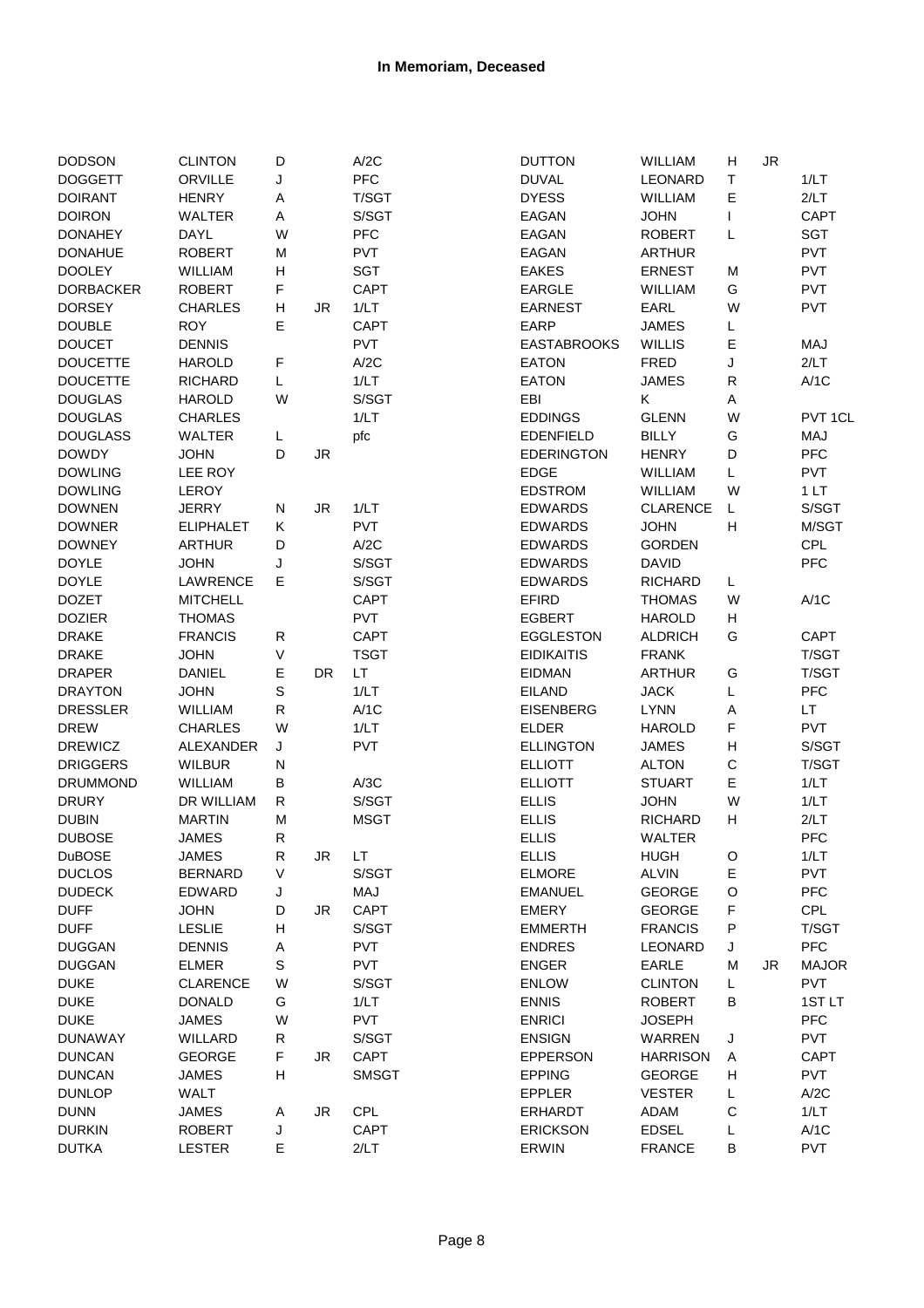| <b>ESCUE</b>     | <b>CHARLES</b>       | M           |    | SGT         | <b>FILOWIAK</b>    | <b>MIKE</b>     |   |           | <b>PVT</b>  |
|------------------|----------------------|-------------|----|-------------|--------------------|-----------------|---|-----------|-------------|
| <b>ESKOLA</b>    | <b>NICK</b>          | Е           |    | <b>CPL</b>  | <b>FILSINGER</b>   | <b>RICHARD</b>  | L |           | S/SGT       |
| <b>ESSER</b>     | <b>GEORGE</b>        | E           |    | <b>CAPT</b> | <b>FINN</b>        | <b>JOSEPH</b>   | J |           | <b>SGT</b>  |
| <b>ESTE</b>      | <b>JONATHAN</b>      |             |    | <b>CAPT</b> | <b>FIRTH</b>       | <b>ALFRED</b>   | M |           | 1/LT        |
| <b>ESTOKER</b>   | <b>CHARLES</b>       | R           |    | <b>LT</b>   | <b>FISCHER</b>     | <b>JOHN</b>     | C | JR        | <b>LTC</b>  |
| <b>ESWORTHY</b>  | <b>VIRGIL</b>        | D           |    | 1/LT        | <b>FISH</b>        | <b>KERMIT</b>   | W |           |             |
| <b>ETRIS</b>     | <b>RAYMOND</b>       | L           |    | A/1C        | <b>FISHER</b>      | <b>HARVEY</b>   | M |           | A/1C        |
| <b>EUBANKS</b>   | <b>BEN</b>           | H           |    | 1/LT        | <b>FISHER</b>      | WILLIAM         | P |           | 1/LT        |
| <b>EUBANKS</b>   | <b>JOHN</b>          | L           |    | PFC         | <b>FISHER</b>      | <b>MELVILLE</b> | W |           | <b>CAPT</b> |
| <b>EUBANKS</b>   | <b>DOTTIE</b>        |             |    | 1/LT        | <b>FISHER</b>      | <b>GEORGE</b>   | F |           | 1/LT        |
| <b>EUTON</b>     | <b>NORRIS</b>        | C           |    | S/SGT       | <b>FITCH</b>       | <b>THEODORE</b> | G |           | <b>CAPT</b> |
| <b>EVANCHO</b>   | <b>MICHAEL</b>       | E           |    | <b>MAJ</b>  | <b>FITZPATRICK</b> | <b>MARK</b>     | S |           |             |
| <b>EVANOFF</b>   | ALEXANDER            | G           |    | MAJ         | <b>FITZSIMONS</b>  | LAWRENCE        | J |           | <b>CAPT</b> |
| <b>EVANS</b>     | <b>DAVID</b>         | Τ           |    | SGT         | <b>FLAGG</b>       | <b>HARRY</b>    | A |           | <b>SSGT</b> |
| <b>EVANS</b>     | <b>JERRY</b>         | Α           |    | A/2C        | <b>FLAKE</b>       | <b>BILLY</b>    | M |           |             |
| <b>EVANS</b>     | <b>ELMER</b>         | C           |    | <b>PFC</b>  | <b>FLEISCHMANN</b> | <b>DALE</b>     |   |           |             |
| <b>EVANS</b>     | <b>THOMAS</b>        | P           |    | 1/LT        | <b>FLEMING</b>     | <b>JACK</b>     | R | <b>SR</b> | <b>SGT</b>  |
| <b>EVERDON</b>   | <b>EDWARD</b>        |             |    |             | <b>FLERIK</b>      | <b>FRANK</b>    | J |           | <b>PFC</b>  |
| <b>EVEREST</b>   | <b>ARCHIE</b>        | $\mathsf C$ |    | <b>SGT</b>  | <b>FLETCHER</b>    | <b>DONALD</b>   | н |           | LT.         |
| <b>EVERETT</b>   | <b>RALPH</b>         | W           |    | <b>CAPT</b> | <b>FLETCHER</b>    | <b>WALTER</b>   | F | JR.       | <b>PVT</b>  |
| <b>EVERETT</b>   | <b>ERNEST</b>        | Α           |    | <b>PVT</b>  | <b>FLINN</b>       | <b>CHARLES</b>  | R |           | 1/LT        |
| <b>EVERITT</b>   | <b>JOHN</b>          | O           |    | PVT         | <b>FLOYD</b>       | <b>MERLE</b>    | E |           | <b>SGT</b>  |
|                  |                      |             |    |             |                    |                 |   |           |             |
| <b>EWALT</b>     | <b>EMERY</b>         | W           |    |             | <b>FLOYD</b>       | LOIS            |   |           | <b>SGT</b>  |
| <b>EWING</b>     | <b>THOMAS</b>        |             | JR | 2/LT        | <b>FLYNN</b>       | <b>ARTHUR</b>   | M |           | CPL         |
| <b>FAIRCLOTH</b> | CARL                 | Е           |    | <b>PVT</b>  | <b>FLYNN</b>       | <b>JAMES</b>    | E |           | T/SGT       |
| <b>FAIREY</b>    | <b>SHERWOOD</b>      | A           |    | PVT         | <b>FOELIX</b>      | <b>LEONARD</b>  | A |           | CPL         |
| <b>FARE</b>      | <b>ELBERT</b>        | P           |    | S/SGT       | <b>FOMISON</b>     | <b>JOHN</b>     | B |           | T/SGT       |
| <b>FARMER</b>    | Α                    | G           |    | LT MC       | <b>FORD</b>        | <b>OLYUS</b>    | Г |           | <b>PVT</b>  |
| <b>FARNI</b>     | <b>CHARLES</b>       | B           |    | 1/LT        | <b>FOREMAN</b>     | <b>ROBERT</b>   | E |           | A/1C        |
| <b>FARRIS</b>    | <b>JESSE</b>         | R           |    | S/SGT       | <b>FORESTER</b>    | <b>HUGH</b>     | F |           | <b>MSE</b>  |
| <b>FARRIS</b>    | <b>JOE</b>           | L           |    | PVT         | <b>FORMAS</b>      | <b>ARTHUR</b>   | G |           | A/3C        |
| <b>FASSETT</b>   | <b>CHARLES</b>       | R           |    | <b>SGT</b>  | <b>FORRESTER</b>   | <b>JAMES</b>    | R |           | T/SGT       |
| <b>FAULKNER</b>  | <b>GEORGE</b>        | В           |    |             | <b>FORSTER</b>     | <b>EDWIN</b>    |   |           | PFC         |
| <b>FAULKNER</b>  | <b>RAY</b>           | W           |    | PFC         | <b>FOSTER</b>      | <b>ROBERT</b>   | O |           | S/SGT       |
| <b>FAWCETT</b>   | <b>EUGENE</b>        | J           |    | A2/C        | <b>FOSTER</b>      | GUS             | J |           | PFC         |
| <b>FAWE</b>      | <b>ALFRED</b>        | н           |    | SGT         | <b>FOSTER</b>      | CLAUDE          | C |           | <b>PVT</b>  |
| <b>FEASTER</b>   | <b>JAMES</b>         | ${\sf N}$   |    | <b>PFC</b>  | <b>FOSTER</b>      | WARD            |   |           |             |
| FEE              | <b>JEROME</b>        | R           |    | S/SGT       | <b>FOWLER</b>      | <b>CHARLES</b>  | E |           | A/1C        |
| <b>FEIERTAG</b>  | WILLIAM              | F           |    | S/SGT       | <b>FOWLER</b>      | <b>DONALD</b>   | L |           | A/2C        |
| <b>FEIST</b>     | <b>JOHN</b>          | W           |    | 2/LT        | <b>FOWLER</b>      | <b>FRANCIS</b>  | M |           | SGT         |
| <b>FELLA</b>     | <b>HARRY</b>         | Α           |    | S/SGT       | <b>FOWLER</b>      | <b>HENRY</b>    | S |           | <b>PVT</b>  |
| <b>FEMMER</b>    | WILLIAM              | н           |    | LT.         | <b>FOX</b>         | WILLIAM         | J |           | T/SGT       |
| <b>FERGUSON</b>  | LAVERNE              | R           |    | <b>PFC</b>  | <b>FOX</b>         | <b>MORRIS</b>   | Е |           | <b>SGT</b>  |
| <b>FERGUSON</b>  | <b>OMAR</b>          | N           |    |             | <b>FOX</b>         | <b>JAMES</b>    | M |           | <b>PVT</b>  |
| <b>FERNANDEZ</b> | <b>ANTONIO</b>       |             |    | <b>PVT</b>  | <b>FOYLE</b>       | <b>DARRELL</b>  | н |           | M/SGT       |
| <b>FERNS</b>     | <b>DONALD</b>        | J           |    | LT.         | <b>FRALEY</b>      | <b>DANIEL</b>   | W |           | 1ST/SGT     |
| <b>FERRELL</b>   | <b>ROBERT</b>        | W           |    | S/SGT       | <b>FRANKLIN</b>    | <b>BOYCE</b>    |   |           | <b>PFC</b>  |
| <b>FERRICK</b>   | <b>THOMAS</b>        | J           |    | <b>PFC</b>  | <b>FRANKLIN</b>    | WARREN          | Ε |           |             |
| <b>FERRIS</b>    | <b>JOSEPH</b>        |             |    | <b>CAPT</b> | <b>FRANSEEN</b>    | LEONARD         | E |           |             |
| <b>FESMIRE</b>   | <b>DURWARD</b>       | W           |    | MAJ         | <b>FRASER</b>      | <b>COLIN</b>    | J |           | <b>CAPT</b> |
| <b>FESTA</b>     | <b>ROBERT</b>        | Κ           |    | A/2C        | <b>FREEMAN</b>     | JULIEN          | W |           | LT.         |
| <b>FETTE</b>     | <b>CHRISTOPHER J</b> |             |    | <b>PVT</b>  | <b>FREEMAN</b>     | <b>ROBERT</b>   | н |           | <b>PFC</b>  |
| FEY              | <b>VERNON</b>        | Α           |    | <b>PFC</b>  | <b>FREEMAN</b>     | <b>HARRY</b>    | В |           | 1/LT        |
| <b>FICHTNER</b>  | <b>EDWARD</b>        | J           |    |             | <b>FRETZ</b>       | WILLIAM         | F |           | <b>PVT</b>  |
| <b>FIJAL</b>     | <b>HENRY</b>         |             |    | S/SGT       | <b>FRIERSON</b>    | <b>JAMES</b>    | С |           | A/1C        |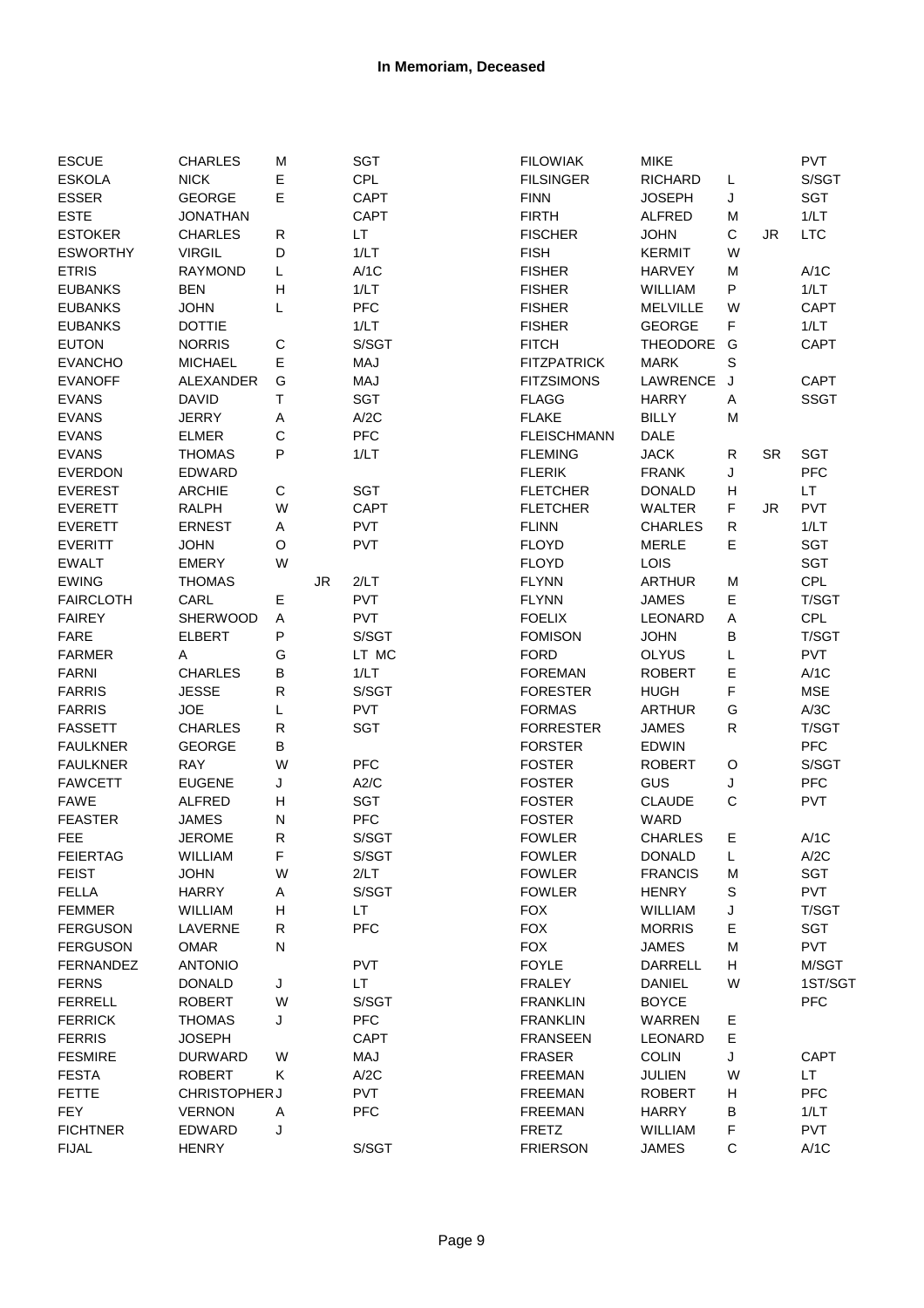| <b>FRIESE</b>                    | <b>WILLIAM</b>      | F           |     | LT          | <b>GAYDOS</b>    | <b>JOHN</b>                     | P           |           | S/SGT       |
|----------------------------------|---------------------|-------------|-----|-------------|------------------|---------------------------------|-------------|-----------|-------------|
| <b>FRISCO</b>                    | <b>ROBERT</b>       | M           |     | 2/LT        | <b>GEIBEL</b>    | <b>DONALD</b>                   | P           |           | A/2C        |
| <b>FRISSELL</b>                  | <b>KARL</b>         | J           |     | <b>PVT</b>  | <b>GEISLER</b>   | EDWARD                          | F           |           | CAPT        |
| <b>FRITIOFSON</b>                | CARL                | Α           |     | M/SGT       | <b>GELNETT</b>   | <b>WILLIAM</b>                  | G           |           | S/SGT       |
| <b>FROELICH</b>                  | <b>FRED</b>         | W           |     | 1/LT        | <b>GENTRY</b>    | <b>WOODROW</b>                  | W           |           | CPL         |
| <b>FRY</b>                       | <b>GEORGE</b>       | W           |     | M/SGT       | <b>GEORGE</b>    | <b>JOSEPH</b>                   |             |           | S/SGT       |
| <b>FUDALA</b>                    | GEORGE              | Α           |     | A/1C        | <b>GEORGE</b>    | <b>DONALD</b>                   | Н           |           | S/SGT       |
| <b>FUHRMAN</b>                   | <b>GEORGE</b>       | н           |     | S/SGT       | <b>GERBER</b>    | <b>CHARLES</b>                  |             |           | <b>PVT</b>  |
| <b>FULBRIGHT</b>                 | WILLARD             |             |     | <b>PVT</b>  | <b>GERCHOW</b>   | <b>JOSEPH</b>                   | Α           |           | S/SGT       |
| <b>FULLER</b>                    | <b>ROBERT</b>       | В           |     | A/2C        | <b>GERGELY</b>   | <b>ROBERT</b>                   | E           |           | A/2C        |
| <b>FULTON</b>                    | <b>GORDEN</b>       | R           |     | <b>PVT</b>  | <b>GERLICH</b>   | <b>ALBERT</b>                   | Α           |           | <b>PFC</b>  |
| <b>FUNDS</b>                     | LOUIS               | Α           |     | S/SGT       | <b>GERRATO</b>   | <b>FRANK</b>                    | J           | JR        | A/1C        |
| <b>FUNKHOUSER</b>                | <b>DAVID</b>        | L           |     | A/2C        | <b>GERRITY</b>   | <b>RICHARD</b>                  | A           |           | MAJ         |
| <b>FUQUA</b>                     | <b>LOFTON</b>       | P           |     | S/SGT       | <b>GERRITY</b>   | <b>THOMAS</b>                   | P           |           | MAJ         |
| <b>FUSICK</b>                    | <b>JOSEPH</b>       |             |     | <b>PVT</b>  | <b>GERSCH</b>    | <b>WILLIAM</b>                  | J           |           | MAJ         |
| <b>GABLE</b>                     | <b>LUCIOUS</b>      | W           |     | <b>PVT</b>  | <b>GEYER</b>     | <b>JAMES</b>                    | Α           |           | MAJ         |
|                                  |                     |             |     | <b>PFC</b>  | <b>GIANNINI</b>  |                                 | J           |           | LT COL      |
| <b>GACHTER</b><br><b>GAFFNEY</b> | AMES<br><b>DALE</b> | $\mathsf V$ |     | 1/LT        | <b>GIANNINY</b>  | <b>MACEY</b><br><b>LAWRENCE</b> |             |           | <b>PVT</b>  |
| GAGE                             | <b>ROY</b>          | $\mathsf C$ |     | <b>CAPT</b> | <b>GIBBONS</b>   | <b>RUSSELL</b>                  | M           |           | CAPT        |
|                                  |                     |             |     |             |                  |                                 |             |           |             |
| <b>GAGNE</b>                     | <b>ROGER</b>        | Г           |     | A/3C        | <b>GIBBS</b>     | <b>HOWARD</b>                   | M           |           | T/SGT       |
| <b>GAINER</b>                    | <b>GUY</b>          | J           |     | S/SGT       | <b>GIBBS</b>     | <b>BARNEY</b>                   |             |           | <b>PVT</b>  |
| <b>GALPIN</b>                    | <b>HARRY</b>        | Τ           |     | <b>CAPT</b> | <b>GILBERT</b>   | <b>BILLY</b>                    | L           |           |             |
| <b>GALVIN</b>                    | <b>PATRICK</b>      | E           |     | S/SGT       | GILL             | <b>RICHARD</b>                  | Τ           |           | 1/LT        |
| <b>GAMBLE</b>                    | <b>CHARLES</b>      | M           |     | T/SGT       | <b>GILL</b>      | <b>BILLIE</b>                   |             |           | 1/LT        |
| <b>GANDY</b>                     | <b>CLIFFORD</b>     | E           |     | <b>PVT</b>  | <b>GILLINGER</b> | <b>MASON</b>                    | Α           |           | S/SGT       |
| <b>GANNETT</b>                   | <b>JAMES</b>        | R           |     | <b>CAPT</b> | <b>GILMARTIN</b> | <b>JAMES</b>                    | $\mathsf C$ |           | CPL         |
| <b>GANNON</b>                    | <b>RAYMOND</b>      | C           | JR  | A/1C        | <b>GILMORE</b>   | <b>HERBERT</b>                  |             |           | S/SGT       |
| <b>GARBENCHES</b>                | <b>JOSEPH</b>       | C           |     |             | <b>GILMORE</b>   | <b>BENJAMIN</b>                 | D           |           | S/SGT       |
| <b>GARCIA</b>                    | <b>JOAQUIN</b>      | L           |     | SGT         | <b>GIRARD</b>    | R. MARK                         |             |           | <b>CAPT</b> |
| <b>GARDNER</b>                   | <b>DICKSON</b>      | Е           |     | A/1C        | <b>GIRARD</b>    | <b>JAMES</b>                    | F           |           | <b>PVT</b>  |
| <b>GARDNER</b>                   | DR WILLIAM          | Α           | JR. | 1/LT        | <b>GIRARD</b>    | <b>ROBERT</b>                   | M           |           | CAPT        |
| <b>GARDNER</b>                   | <b>JOHN</b>         | В           | JR. | S/SGT       | <b>GIRO</b>      | <b>JOHN</b>                     | G           |           | A/2C        |
| <b>GARDNER</b>                   | <b>ROY</b>          | В           |     |             | <b>GIROUARD</b>  | <b>ALBERT</b>                   |             |           | A/2C        |
| <b>GARDNER</b>                   | <b>FANCHER</b>      |             |     | A/1C        | <b>GIST</b>      | <b>BOBBY</b>                    | W           |           | A/2C        |
| <b>GARDUQUE</b>                  | <b>GABRIEL</b>      |             |     | S/SGT       | <b>GLASSCOCK</b> | <b>MAYNARD</b>                  | Α           | <b>JR</b> | T/SGT       |
| <b>GARGIS</b>                    | <b>WILLIAM</b>      | Е           |     | <b>PVT</b>  | <b>GLENN</b>     | <b>NORMAN</b>                   | J           |           | LT COL      |
| <b>GARRETT</b>                   | <b>RICHARD</b>      | A           |     | 1/LT        | <b>GLENN</b>     | <b>ROBERT</b>                   | Н           |           | CAPT        |
| <b>GARRETT</b>                   | <b>HENRY</b>        |             |     | <b>PFC</b>  | <b>GLENNEN</b>   | <b>THOMAS</b>                   | W           | JR.       | 1/LT        |
| GARRISON                         | WILLIAM             | н           |     | CAPT        | <b>GLOSUP</b>    | ROBERT                          | R           | JR        | S/SGT       |
| <b>GARRISON</b>                  | <b>JAMES</b>        | Е           |     | <b>PVT</b>  | <b>GLOVER</b>    | LEO                             | С           |           | <b>CPL</b>  |
| GARSIDE                          | <b>BEN</b>          | $\mathsf C$ | Ш   | 1/LT        | <b>GOALBY</b>    | LOUIS                           | Α           | <b>JR</b> | LT.         |
| <b>GARTHWAITE</b>                | <b>ROBERT</b>       | Е           |     |             | <b>GODFREY</b>   | <b>FRANCIS</b>                  | Α           |           | <b>PVT</b>  |
| <b>GASKILL</b>                   | <b>GEORGE</b>       | E           |     | A/1C        | <b>GODWIN</b>    | <b>BEN</b>                      | $\mathsf C$ |           | S/SGT       |
| <b>GASSLER</b>                   | <b>JOHN</b>         |             |     | <b>CAPT</b> | <b>GOFORTH</b>   | <b>CHARLIE</b>                  | F           | JR        | A/1C        |
| <b>GATES</b>                     | <b>THOMAS</b>       | C           |     | S/SGT       | <b>GOHEEN</b>    | <b>HAROLD</b>                   | L           | <b>JR</b> | S/SGT       |
| <b>GATES</b>                     | <b>RICHARD</b>      | L           |     | S/SGT       | <b>GOHEEN</b>    | <b>HORACE</b>                   | F           |           | PFC         |
| <b>GATTA</b>                     | <b>ADELAIDO</b>     |             |     | S/SGT       | <b>GOINS</b>     | <b>HAROLD</b>                   | $\mathsf C$ |           | T/SGT       |
| <b>GATTIS</b>                    | EDWARD              | W           |     | <b>CPL</b>  | <b>GOLDEN</b>    | ADAM                            |             |           | M/SGT       |
| <b>GATTIS</b>                    | <b>WILLIAM</b>      | T           |     |             | <b>GOLEY</b>     | <b>EDWARD</b>                   |             |           | <b>PFC</b>  |
| <b>GAUEN</b>                     | LOUIS               |             |     | <b>PVT</b>  | GOLTZ            | <b>MILTON</b>                   | L.          |           | <b>CAPT</b> |
| GAUVEY                           | <b>DANIEL</b>       | Е           |     | CPL         | <b>GOOCH</b>     | <b>GEORGE</b>                   | D           |           | S/SGT       |
| <b>GAVAGHAN</b>                  | <b>FRANCIS</b>      | Α           |     |             | <b>GOOCH</b>     | <b>FRED</b>                     | P           |           | <b>PFC</b>  |
| <b>GAVIN</b>                     | <b>JOHN</b>         | Τ           |     | S/SGT       | <b>GOODALE</b>   | <b>JAMES</b>                    | Н           |           | M/SGT       |
| <b>GAWRYCH</b>                   | <b>FRANCIS</b>      | $\mathsf C$ |     | A/2C        | <b>GOODMAN</b>   | <b>TROY</b>                     | L           |           | CPL         |
| GAY                              | EDMUND              | E           |     | SGT         | <b>GOODRICH</b>  | <b>DONALD</b>                   | R           |           | 1/LT        |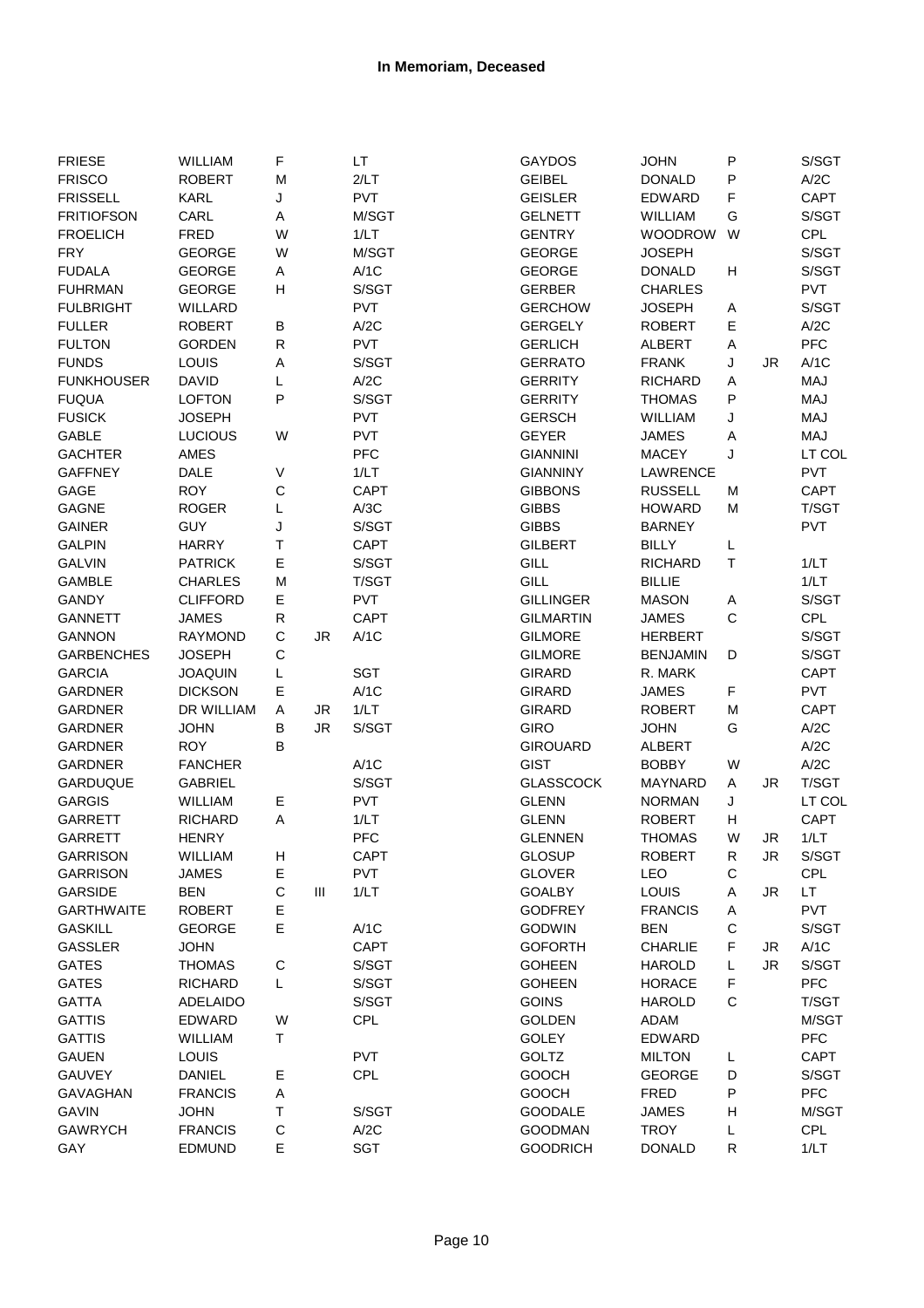| <b>GOODSON</b>    | WILLIAM         | Н           |    | A/1C        | <b>GRIM</b>        | <b>GEORGE</b>   | W         |           | A/2C        |
|-------------------|-----------------|-------------|----|-------------|--------------------|-----------------|-----------|-----------|-------------|
| <b>GOODSON</b>    | RICHARD         |             |    | <b>PVT</b>  | <b>GRIMME</b>      | <b>JOHN</b>     | P         |           | 1/SGT       |
| <b>GOOLSBY</b>    | ORVILLE         |             |    | M/SGT       | <b>GRINER</b>      | WILLIAM         | G         |           | M/SGT       |
| <b>GORHAM</b>     | <b>CLOYD</b>    | C           |    | S/SGT       | <b>GRIPENBURG</b>  | WILLIAM         | R         |           | CPL         |
| <b>GORMAN</b>     | <b>GEORGE</b>   | F           |    | 1/LT        | <b>GRISWOLD</b>    | <b>JAMES</b>    | G         |           | CAPT        |
| GOSSE             | LOUIS           | J           |    | CPL         | <b>GROGG</b>       | EARL            | T         |           |             |
| <b>GOTHIE</b>     | <b>RELL</b>     | В           |    | A/1C        | <b>GROOM</b>       | <b>ROBERT</b>   | B         |           | <b>PFC</b>  |
| <b>GOUDIELOCK</b> | <b>KENNETH</b>  | M           |    | 1/LT        | <b>GROSS</b>       | WALTER          | W         |           | 2/LT        |
| <b>GOUGH</b>      | <b>THOMAS</b>   | F           |    | <b>PFC</b>  | <b>GROSS</b>       | <b>SYDNEY</b>   |           |           | 1/LT        |
| <b>GOULD</b>      | <b>GEORGE</b>   | M           |    | PFC         | <b>GROSSE</b>      | <b>GUY</b>      | W         |           | MAJ         |
| <b>GOULD</b>      | <b>THEODORE</b> | R           |    | <b>SGT</b>  | <b>GRUBBS</b>      | <b>JOHNNY</b>   | R         |           |             |
| GRAEB             | <b>KENNETH</b>  | Α           |    | M/SGT       | <b>GUBALA</b>      | <b>STANLEY</b>  |           |           | <b>SGT</b>  |
| <b>GRAFF</b>      | <b>GALEN</b>    | M           |    | <b>CPL</b>  | <b>GUELDA</b>      | <b>JAMES</b>    | В         |           | A/3C        |
| <b>GRAHAM</b>     | <b>CLYDE</b>    | E           |    | T/SGT       | <b>GUIDI</b>       | <b>ANTHONY</b>  | S         | <b>JR</b> | T/SGT       |
| <b>GRAHAM</b>     | <b>STUART</b>   | D           | JR | CAPT        | <b>GUILLET</b>     | <b>ROLAND</b>   |           |           |             |
| <b>GRAHAM</b>     | WILLIAM         | D           |    | CAPT        | <b>GUIN</b>        | <b>ARLAS</b>    |           |           | <b>PCT</b>  |
| <b>GRAHAM</b>     | EDWARD          | Е           |    | <b>SGT</b>  | <b>GULAS</b>       | <b>JOSEPH</b>   | ${\sf R}$ |           | W/O         |
| <b>GRAHAM</b>     | <b>JAMES</b>    | R           |    | 1/LT        | <b>GUNTER</b>      | NAT             |           | JR        | 2/LT        |
| <b>GRAMLEY</b>    | <b>GUY</b>      | C           |    | <b>PFC</b>  | <b>GURR</b>        | <b>GEORGE</b>   | J         |           | M/SGT       |
| <b>GRAMMONT</b>   | <b>ARTHUR</b>   | D           |    |             | <b>GUSTIN</b>      | <b>FRED</b>     | W         |           |             |
| GRANDE            | <b>CLARENCE</b> |             |    | <b>PVT</b>  | <b>GUTHRIE</b>     | <b>ALLEN</b>    | J         |           | S/SGT       |
| <b>GRANGER</b>    | <b>ALBERT</b>   | $\mathsf C$ |    | M/SGT       | <b>GUTHRIE</b>     | <b>MURRAY</b>   | Κ         |           | 1/LT        |
| <b>GRANT</b>      | <b>RUSSELL</b>  | R           |    | A/1C        | <b>GUTZLER</b>     | WILLIAM         | D         |           | 2/LT        |
| <b>GRANT</b>      | <b>NORMAN</b>   | W           |    | <b>PVT</b>  | <b>GUY</b>         | <b>ERNEST</b>   | D         |           | S/SGT       |
| <b>GRANVILLE</b>  | <b>BOB</b>      | C           |    | S/SGT       | <b>HABACKER</b>    | WARREN          | P         | JR.       | A/2C        |
| <b>GRASHAM</b>    | <b>WILLIAM</b>  | W           |    | <b>PVT</b>  | <b>HABERBERG</b>   | FREDERICK C     |           |           | S/SGT       |
| <b>GRASSO</b>     | <b>DANIEL</b>   | C           |    | <b>CPL</b>  | <b>HABERSKI</b>    | <b>MARION</b>   | V         |           | CPL         |
| <b>GRAU</b>       | <b>HOWARD</b>   | L           |    | <b>PFC</b>  | <b>HABIGER</b>     | <b>WALTER</b>   | J         |           | <b>SGT</b>  |
| <b>GRAVES</b>     | JAME            | S           |    | 1/LT        | <b>HACKETT</b>     | <b>JAMES</b>    | н         |           | CAPT        |
| <b>GRAVES</b>     | ARSE            | R           |    | <b>PVT</b>  | <b>HADDEN</b>      | <b>MAYO</b>     | Α         |           | 1/LT        |
| <b>GRAY</b>       | <b>JEWEL</b>    | V           |    | T/SGT       | <b>HADDOX</b>      | <b>JOHN</b>     | Н         |           | A/3C        |
| <b>GRAY</b>       | <b>RICHARD</b>  | D           |    | T/SGT       | <b>HAGA</b>        | <b>FRED</b>     | M         |           | <b>SGT</b>  |
| <b>GRAYSON</b>    | <b>LEON</b>     | Ζ           |    | <b>PVT</b>  | <b>HAGAN</b>       | <b>FRANK</b>    | S         |           | LT.         |
| <b>GREEN</b>      | <b>CLAUDE</b>   | L           |    | <b>LTC</b>  | <b>HAGGERTY</b>    |                 |           |           | CAPT        |
| <b>GREEN</b>      |                 | D           |    | <b>CAPT</b> |                    | <b>GERARD</b>   | Α<br>G    |           |             |
|                   | DARRELL         |             |    |             | <b>HAGLER</b>      | <b>ERNEST</b>   |           |           | S/SGT       |
| <b>GREEN</b>      | <b>DAVID</b>    | G           |    | A/1C        | <b>HAGSTROM</b>    | <b>ROBERT</b>   | J         |           | 1/LT        |
| <b>GREEN</b>      | <b>HORACE</b>   | D           | JR | CPL         | <b>HAGUE</b>       | WENDELL         | M         |           | LT.         |
| <b>GREEN</b>      | GRADY           |             |    |             | <b>HAIGHT</b>      | <b>VICTOR</b>   |           |           | SGT         |
| <b>GREEN</b>      | WILLIE          | R           |    | PFC         | <b>HAIR</b>        | THEDELMA        |           |           | M/SGT       |
| <b>GREENHAW</b>   | WILLIAM         | Τ           | JR | PFC         | <b>HAKE</b>        | <b>MARSHALL</b> |           |           | 1/LT        |
| <b>GREENQUIST</b> | WALTER          | P           |    | 1/LT        | <b>HALCOMB</b>     | <b>DEWEY</b>    | Е         |           | S/SGT       |
| <b>GREENWELL</b>  | <b>LEON</b>     |             |    | <b>SFC</b>  | <b>HALE</b>        | WESLEY          | W         |           | PVT         |
| <b>GREGORY</b>    | <b>BILLY</b>    | J           |    | <b>MAJ</b>  | <b>HALEY</b>       | <b>JOSEPH</b>   | Ρ         |           | SGT         |
| <b>GREGORY</b>    | <b>GEORGE</b>   | T           | JR | <b>CAPT</b> | <b>HALFENSTEIN</b> | Α               | G         |           | SGT         |
| <b>GREGORY</b>    | <b>JAMES</b>    | R           |    | A/2C        | <b>HALL</b>        | <b>BILLY</b>    | M         |           | A/2C        |
| <b>GRESHAM</b>    | <b>HERBERT</b>  | G           |    | <b>CPL</b>  | <b>HALL</b>        | <b>CHARLES</b>  | W         | <b>JR</b> | 1/LT        |
| <b>GREY</b>       | <b>JOHN</b>     | L.          | JR | <b>PVT</b>  | <b>HALL</b>        | <b>HOWARD</b>   | Α         |           | M/SGT       |
| <b>GRIER</b>      | <b>JOE</b>      | R           |    | <b>PFC</b>  | <b>HALL</b>        | <b>JAMES</b>    | Е         |           | 1/LT        |
| <b>GRIFFIN</b>    | <b>BILLY</b>    | G           |    | M/SGT       | <b>HALL</b>        | OLLIE           | L         |           | 1/LT        |
| <b>GRIFFIN</b>    | <b>THOMAS</b>   | D           |    | 1/LT        | <b>HALL</b>        | <b>REXFORD</b>  | L         | <b>JR</b> | 1/LT        |
| <b>GRIFFIN</b>    | ANDREW          | в           |    | <b>SGT</b>  | <b>HALL</b>        | <b>RICHARD</b>  | Α         |           | A/1C        |
| <b>GRIFFIN</b>    | <b>CHARLES</b>  | н           |    | A/1C        | <b>HALL</b>        | <b>HUGH</b>     | W         |           | S/SGT       |
| <b>GRIFFITHS</b>  | <b>IVAN</b>     | $\mathsf O$ |    | S/SGT       | <b>HALL</b>        | <b>JOE</b>      |           |           |             |
| <b>GRIGG</b>      | <b>JOHN</b>     | С           |    | S/SGT       | <b>HALL</b>        | CARL            | L         |           | <b>PVT</b>  |
| <b>GRIGGS</b>     | <b>TERRY</b>    | D           |    | <b>PVT</b>  | <b>HALSEY</b>      | CHARLES R S     |           |           | <b>CAPT</b> |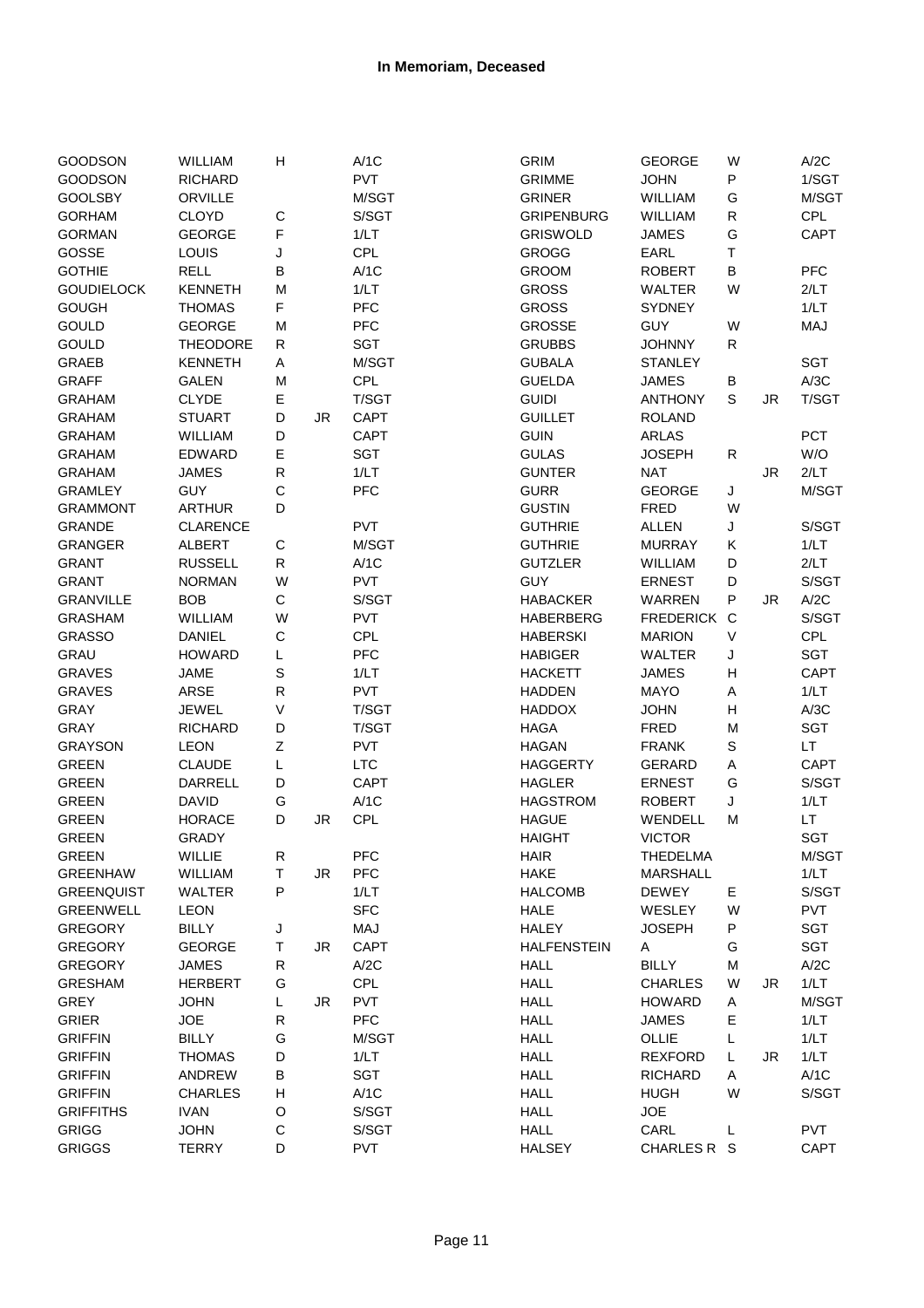| <b>HAM</b>        | <b>FRANK</b>                  | н            |           | S/SGT        | <b>HARVEY</b>     | <b>JOEL</b>     | H           | <b>JR</b> |             |
|-------------------|-------------------------------|--------------|-----------|--------------|-------------------|-----------------|-------------|-----------|-------------|
| <b>HAMBRECHT</b>  | <b>JOHN</b>                   |              |           | PVT          | <b>HASSE</b>      | <b>JOE</b>      | A           |           | <b>PVT</b>  |
| <b>HAMILTON</b>   | <b>JOHN</b>                   |              |           | 1/LT         | <b>HASSON</b>     | <b>JAMES</b>    | ${\sf R}$   |           | S/SGT       |
| <b>HAMILTON</b>   | <b>HARRY</b>                  | G            |           | 1/LT         | <b>HASTEY</b>     | <b>THOMAS</b>   | W           |           | 2/LT        |
| <b>HAMILTON</b>   | <b>JOHN</b>                   | $\mathsf C$  | JR.       | PVT          | <b>HATCH</b>      | <b>DONALD</b>   | $\mathbf C$ |           |             |
| <b>HAMMERS</b>    | <b>ALROY</b>                  | L            |           | 1/LT         | <b>HATCHER</b>    | <b>CHESTER</b>  | L           |           | <b>SGT</b>  |
| <b>HAMMOND</b>    | <b>KENNETH</b>                | Τ            |           | 1LT          | <b>HATES</b>      | WILLIAM         | H           |           | PFC         |
| <b>HAMPTON</b>    | <b>LUTHER</b>                 | Г            |           | <b>CAPT</b>  | <b>HATFIELD</b>   | <b>CHESTER</b>  | L           |           | T/SGT       |
| <b>HAMPTON</b>    | <b>WALTER</b>                 |              |           | M/SGT        | <b>HAUBER</b>     | <b>EDWARD</b>   | L           |           | 1/LT        |
| <b>HANCOCK</b>    | <b>JOHN</b>                   | ${\sf R}$    |           | MAJ          | <b>HAUFF</b>      | <b>RICHARD</b>  | Α           |           |             |
| <b>HAND</b>       | <b>JULIUS</b>                 | M            |           |              | <b>HAVARD</b>     | <b>SHELTON</b>  | $\sf B$     |           | S/SGT       |
| <b>HANDLEY</b>    | <b>THOMAS</b>                 | В            | <b>JR</b> | T/SGT        | <b>HAWKINS</b>    | <b>ROBERT</b>   | Г           |           | S/SGT       |
| <b>HANDLEY</b>    | <b>LAWRENCE</b>               | Е            |           | <b>PVT</b>   | <b>HAWKINS</b>    | LOWELL          | D           |           | M/SGT       |
| <b>HANKINS</b>    | <b>ARLIE</b>                  | С            |           | PVT          | <b>HAWKINS</b>    | <b>DANIEL</b>   | $\circ$     |           | <b>PFC</b>  |
| <b>HANKINS</b>    | <b>RICHARD</b>                | F            |           | <b>PVT</b>   | <b>HAWKINS</b>    | <b>JAMES</b>    | M           |           | <b>PVT</b>  |
| <b>HANNAFORD</b>  | <b>GERALD</b>                 | Κ            |           | <b>CAPT</b>  | <b>HAWLEY</b>     | <b>FRANCIS</b>  | $\circ$     |           |             |
| <b>HANNUM</b>     | <b>EDWIN</b>                  | W            |           | <b>PVT</b>   | <b>HAYDUKE</b>    | LEWIS           |             |           | S/SGT       |
| <b>HANSON</b>     | <b>ERLING</b>                 | н            |           | M/SGT        | <b>HAYES</b>      | <b>HOWARD</b>   | Α           |           | MAJ         |
| <b>HANVEY</b>     | <b>HENRY</b>                  | L            |           | <b>PFC</b>   | <b>HAYES</b>      | <b>RALPH</b>    | В           |           | <b>CAPT</b> |
|                   |                               | R            |           | PVT          | <b>HAYES</b>      | <b>HARRY</b>    | $\mathsf C$ |           | <b>PFC</b>  |
| <b>HARBIN</b>     | <b>LENTON</b><br><b>DAVIS</b> | Е            | JR        | M/SGT        |                   | WILLIAM         |             |           |             |
| HARDEE            |                               | T            |           |              | <b>HAYNES</b>     |                 | D<br>G      |           |             |
| <b>HARDIN</b>     | <b>JESSE</b>                  |              |           | <b>PVT</b>   | <b>HAYNES</b>     | EDWARD          |             |           | T/SGT       |
| <b>HARDWICK</b>   | <b>HAROLD</b>                 | ${\sf R}$    |           | S/SGT        | <b>HAYNIE</b>     | <b>HOYT</b>     |             |           |             |
| <b>HARDY</b>      | <b>HARRY</b>                  | $\sf V$      |           | W/O          | <b>HAYS</b>       | <b>CLAUDE</b>   | S           | <b>JR</b> | M/SGT       |
| <b>HARGADON</b>   | <b>FRANCIS</b>                | ${\sf R}$    |           | S/SGT        | <b>HAYS</b>       | <b>FRANK</b>    | K           |           | 2/LT        |
| <b>HARLING</b>    | JULIAN                        | L            |           | S/SGT        | HAZZARD           | <b>MAURICE</b>  |             |           | <b>PVT</b>  |
| <b>HARLOW</b>     | <b>CALVIN</b>                 | S            |           | <b>CPL</b>   | <b>HEALY</b>      | <b>CLAUDE</b>   | A           |           | <b>PVT</b>  |
| <b>HARMON</b>     | <b>HAROLD</b>                 | Η            |           | M/SGT        | <b>HEASLEY</b>    | <b>JOHN</b>     | G           |           | S/SGT       |
| <b>HARMON</b>     | WILLIAM                       | Τ            |           | M/SGT        | <b>HEATH</b>      | <b>GUVARIE</b>  | D           |           | A/3C        |
| <b>HARMON</b>     | <b>JOHN</b>                   | D            |           | <b>PVT</b>   | <b>HEATON</b>     | <b>JOE</b>      | В           | JR.       | M/SGT       |
| <b>HARN</b>       | <b>WILLIAM</b>                | Α            |           | <b>CAPT</b>  | <b>HEAVNER</b>    | <b>ROBERT</b>   | $\circ$     |           | <b>CAPT</b> |
| <b>HARNER</b>     | <b>HARRY</b>                  | Κ            |           |              | <b>HEBERT</b>     | <b>RAYMOND</b>  | ${\sf R}$   |           | 2/LT        |
| <b>HARPER</b>     | <b>THOMAS</b>                 | $\mathsf{I}$ |           | A/2C         | <b>HEDRICK</b>    | <b>BILLIE</b>   | G           |           | A/1C        |
| <b>HARPER</b>     | <b>BRYAN</b>                  | В            |           | LT.          | <b>HEEB</b>       | ANDREW          |             | <b>JR</b> | PFC 1CL     |
| <b>HARRELL</b>    | <b>RALPH</b>                  | Α            |           | MAJ          | <b>HEELY</b>      | <b>GEORGE</b>   | F           |           | <b>PVT</b>  |
| <b>HARRELL</b>    | CARL                          | R            |           | <b>PVT</b>   | <b>HEER</b>       | <b>CHARLES</b>  | Е           |           | T/SGT       |
| <b>HARRINGTON</b> | <b>PAUL</b>                   | Е            | <b>JR</b> | <b>CAPT</b>  | <b>HEEVLAND</b>   | <b>CHARLES</b>  | L           |           | <b>PVT</b>  |
| <b>HARRINGTON</b> | <b>JOHN</b>                   | R            |           | 1/LT         | <b>HEFFERNAN</b>  | <b>RICHARD</b>  | L           |           | CPL         |
| <b>HARRIS</b>     | <b>JOHN</b>                   | W            |           | S/SGT        | <b>HEIM</b>       | PAUL            | L           |           | A/2C        |
| <b>HARRIS</b>     | <b>HARRY</b>                  | E            |           | PVT          | <b>HEINICH</b>    | <b>EDWARD</b>   |             |           | CPL         |
| <b>HARRISON</b>   | <b>GEORGE</b>                 |              |           |              | <b>HEJZA</b>      | <b>BENEDICT</b> | F           |           | A/1C        |
| <b>HARRISON</b>   | <b>STATON</b>                 | Е            |           | A/3C         | <b>HELD</b>       | <b>HENRY</b>    | L           |           | <b>PVT</b>  |
| <b>HARRISON</b>   | <b>ROBERT</b>                 | L            |           | M/SGT        | <b>HELISTE</b>    | <b>ELMER</b>    | W           |           | <b>CPL</b>  |
| <b>HARRISON</b>   | <b>ROBERT</b>                 | L            |           | 1/LT         | <b>HELLRIEGEL</b> | <b>WILLIAM</b>  | С           |           | 2/LT        |
| <b>HARRISON</b>   | <b>ROBERT</b>                 | S            |           | <b>SGT</b>   | <b>HELM</b>       | <b>RALPH</b>    | M           |           |             |
| <b>HARSELL</b>    | <b>DONALD</b>                 | ${\sf R}$    |           | A/1C         | <b>HELMS</b>      | <b>ARON</b>     | N           |           | <b>PVT</b>  |
| <b>HARSHMAN</b>   | <b>GABRIEL</b>                | Α            |           | <b>CPL</b>   | <b>HEMMER</b>     | <b>MILTON</b>   | J           |           |             |
| <b>HART</b>       | GAYLON                        | W            | JR        | <b>CAPT</b>  | <b>HENCK</b>      | <b>CHARLES</b>  | L           |           | <b>SFC</b>  |
| <b>HART</b>       | <b>GEORGE</b>                 | Е            |           | <b>MAJOR</b> | <b>HENDERSON</b>  | <b>JAMES</b>    | D           |           | LT COL      |
| <b>HART</b>       | <b>GILBERT</b>                | Α            |           | LT.          | <b>HENDERSON</b>  | WILLIAM         | F           |           | PVT         |
| <b>HART</b>       | <b>DORSEY</b>                 | C            |           | <b>CPL</b>   | <b>HENDERSON</b>  | <b>WILLICE</b>  | P           |           | CPL         |
| <b>HART</b>       | <b>FLOYD</b>                  |              |           |              | <b>HENDLY</b>     | <b>JAMES</b>    | Α           |           | <b>PVT</b>  |
| <b>HARTMAN</b>    | <b>JAMES</b>                  | Е            |           |              | <b>HENDON</b>     | <b>ARTHUR</b>   | M           |           | PVT         |
| <b>HARVEY</b>     | <b>LLOYD</b>                  | L            |           | <b>CAPT</b>  | <b>HENDREN</b>    | WILLIAM         | L           |           | SGT         |
| <b>HARVEY</b>     | <b>HENRY</b>                  | T            |           | <b>PFC</b>   | <b>HENDRICK</b>   | <b>BILLIE</b>   | G           |           | A/2C        |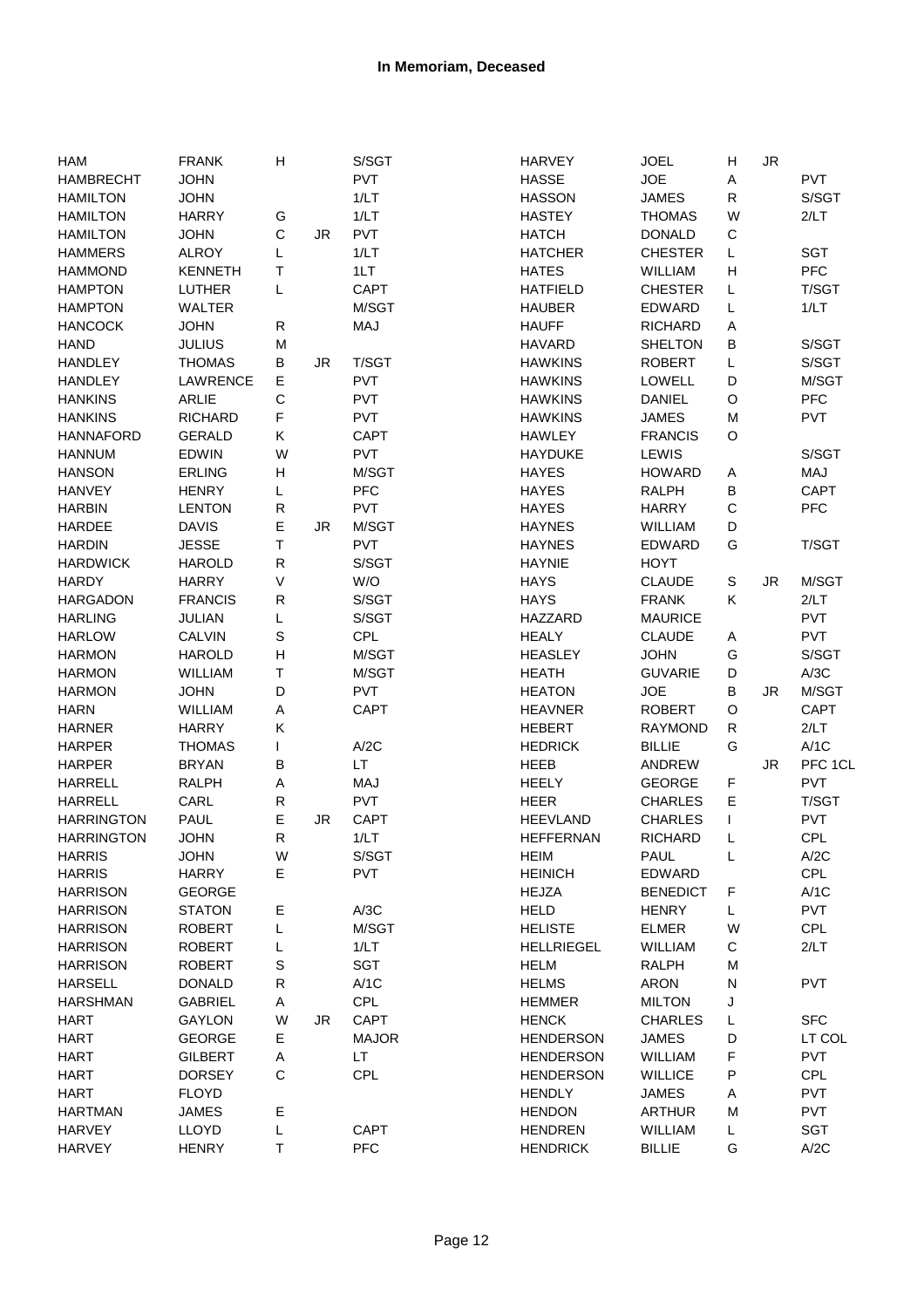| <b>HENDRICK</b>      | LEONARD          | J           |           | M/SGT      | <b>HOGREFE</b>    | CARL            | H            |            | PFC          |
|----------------------|------------------|-------------|-----------|------------|-------------------|-----------------|--------------|------------|--------------|
| <b>HENDRICKS</b>     | <b>JOHN</b>      | Α           |           | M/SGT      | <b>HOLDEN</b>     | <b>JAMES</b>    | Η            |            | S/SGT        |
| <b>HENDRICKS</b>     | <b>ELBRIDGE</b>  | T           |           | PVT        | <b>HOLDEN</b>     | <b>VIRGIL</b>   |              |            | T/SGT        |
| <b>HENEBRY</b>       | <b>JOHN</b>      | P           |           | CAPT.      | <b>HOLDER</b>     | <b>GLENN</b>    | W            |            | A/1C         |
| <b>HENNINGSON</b>    | <b>HENRY</b>     | Α           |           | <b>CPL</b> | <b>HOLLAND</b>    | <b>ROBERT</b>   | T            |            | M/SGT        |
| <b>HENRY</b>         | <b>ROBERT</b>    | C           |           | CAPT       | <b>HOLLEY</b>     | <b>RAY</b>      | D            |            | T/SGT        |
| <b>HENRY</b>         | <b>MAURICE</b>   | E           | <b>JR</b> | SGT        | <b>HOLLOWAY</b>   | <b>RUFUS</b>    | Н            |            | COL          |
| <b>HERBERT</b>       | <b>JOHN</b>      | R           |           | <b>PVT</b> | <b>HOLMAN</b>     | <b>CLAY</b>     | J            |            | <b>PVT</b>   |
| <b>HERMAN</b>        | <b>PAUL</b>      | G           |           | A/1C       | <b>HOLMES</b>     | <b>CLARENCE</b> | Е            |            | S/SGT        |
| <b>HERMANSEN</b>     | <b>BARTON</b>    | S           |           | T/SGT      | <b>HOLMES</b>     | <b>HERB</b>     | Н            |            | MAJ          |
| <b>HERNANDEZ</b>     | <b>FREDERICK</b> | V           | JR        | CAPT       | <b>HOLMES</b>     | <b>NEAL</b>     | F            |            | <b>PVT</b>   |
| <b>HERNDOBLER</b>    | <b>ROBERT</b>    | G           |           | A/1C       | <b>HOLMES</b>     | LUTHER          | E            |            | <b>PVT</b>   |
| <b>HERSEY</b>        | CARLETON         | W           |           | SGT        | <b>HOLMES</b>     | <b>JOHN</b>     | W            |            | PFC          |
| <b>HERVIEUX</b>      | <b>EDWARD</b>    | P           |           | <b>PVT</b> | <b>HOLMGREN</b>   | <b>JOSEPH</b>   | Е            |            | S/SGT        |
| <b>HESTON</b>        | <b>CHESTER</b>   | Е           |           |            | <b>HOLSAPPLE</b>  | <b>HAROLD</b>   | E            |            | <b>CAPT</b>  |
| <b>HEUSER</b>        | <b>GEORGE</b>    | M           |           | CAPT       | <b>HOLT</b>       | WARNER          | J            |            | <b>CAPT</b>  |
| <b>HEVLAND</b>       | <b>CHARLES</b>   | L           |           | <b>SFC</b> | <b>HOLTZHAUER</b> | <b>CHARLES</b>  | $\mathsf R$  |            | A/1C         |
| <b>HEWELL</b>        | <b>JAMES</b>     | Α           |           | PVT        | <b>HOMAN</b>      | <b>DANIEL</b>   | J            |            | PFC          |
| <b>HEWITT</b>        | WILLIAM          | H           |           | <b>PFC</b> | <b>HONAKER</b>    | <b>BERNARD</b>  | D            |            | S/SGT        |
| <b>HEYMAN</b>        | ALFRED           | A           |           | 1/LT       | <b>HONEA</b>      | <b>JAMES</b>    | Е            |            | <b>PVT</b>   |
| <b>HEYWARD</b>       | <b>EUGENE</b>    | L           |           | M/SGT      | <b>HOOD</b>       | <b>ARTHUR</b>   | G            |            | CPL          |
| <b>HICKLE</b>        | <b>BUSTER</b>    | $\mathsf A$ |           | <b>PVT</b> | <b>HOOD</b>       | <b>FRANCIS</b>  | $\mathsf A$  |            | <b>PVT</b>   |
| <b>HICKMAN</b>       | <b>GEORGE</b>    | Е           | JR        | S/SGT      | <b>HOOD</b>       | <b>COLEMAN</b>  |              |            | <b>PFC</b>   |
| <b>HICKS</b>         | CARROLL          | $\mathsf C$ |           |            | <b>HOOKER</b>     | <b>HERMAN</b>   | Н            |            | <b>PFC</b>   |
| <b>HICKS</b>         | <b>ALDEN</b>     | L           |           | 2/LT       | <b>HOPKRIS</b>    | <b>COLIE</b>    | $\mathbf S$  |            | <b>PVT</b>   |
| <b>HIGGINS</b>       | <b>GLENN</b>     | W           |           | CPL        | <b>HOPPER</b>     | <b>RICHARD</b>  | W            |            | CAPT         |
| <b>HILL</b>          | CARL             |             |           |            | <b>HORINE</b>     | WILLIAM         | Н            |            | T/SGT        |
| <b>HILL</b>          | <b>CHARLES</b>   | J           |           |            | <b>HORNAK</b>     | <b>GEORGE</b>   |              | <b>JR</b>  | M/SGT        |
| <b>HILL</b>          | <b>CLAYTON</b>   | $\mathsf C$ |           | <b>LTC</b> | <b>HORNBURGER</b> | <b>JOE</b>      | М            |            | <b>PVT</b>   |
| <b>HILL</b>          | <b>FRANK</b>     | J           |           | T/SGT      | <b>HORNE</b>      | <b>ROY</b>      | W            |            | 1/LT         |
| <b>HILL</b>          | <b>WILFORD</b>   | T           |           |            | <b>HORR</b>       | <b>JOHN</b>     | $\mathbb S$  |            | 1/LT         |
| <b>HILL</b>          | <b>BURT</b>      | H           |           | <b>PVT</b> | <b>HOSMER</b>     | <b>RICHARD</b>  | G            | <b>JR</b>  | <b>MAJOR</b> |
| <b>HILTEBEITEL</b>   | <b>JAMES</b>     | J           |           |            | <b>HOUGHTON</b>   | <b>JAMES</b>    | L            |            | S/SGT        |
| <b>HIMMELBERGER</b>  | <b>GEORGE</b>    | н           |           | T/SGT      | <b>HOUP</b>       | <b>KENNETH</b>  | $\mathsf A$  |            | CAPT         |
| <b>HINKLE</b>        | <b>STACY</b>     | C           |           | 2/LT       | <b>HOUPT</b>      | DR FRANK        | R            |            | <b>CAPT</b>  |
| <b>HINSEY</b>        | <b>BURDETTE</b>  | C           |           | 1/LT       | <b>HOWARD</b>     | <b>CLOYD</b>    | Κ            |            | CPL          |
| <b>HINTERLEITNER</b> | WILLIAM          | Е           |           |            | <b>HOWARD</b>     | <b>MURIEL</b>   | R            |            | T/SGT        |
| HINTERMEISTER        | <b>MAYWOOD</b>   | E           |           | T/SGT      | <b>HOWARD</b>     | <b>JESSE</b>    | F            |            | <b>PVT</b>   |
| <b>HIPKINS</b>       | NELSON           | F           |           | A/1C       | <b>HOWARD</b>     | EDWARD          |              |            | PFC          |
| <b>HIPPS</b>         | W                | G           |           |            | <b>HOWARD</b>     | <b>THELMON</b>  | Α            |            | PVT          |
| <b>HISER</b>         | WILLIAM          | Α           |           |            | <b>HOWE</b>       | <b>DAVID</b>    | W            |            | 1/LT         |
| <b>HITE</b>          | <b>HARRY</b>     | Е           |           | S/SGT      | <b>HOWELL</b>     | <b>CLIFFORD</b> | D            |            | S/SGT        |
| <b>HLAVAC</b>        | EDWARD           | M           |           | M/SGT      | <b>HOWLAND</b>    | <b>ROGER</b>    | B            |            | S/SGT        |
| <b>HOAGLAND</b>      | LOUIS            | G           |           | <b>SFC</b> | <b>HOWRY</b>      | <b>ROBERT</b>   | D            |            | <b>PFC</b>   |
| <b>HOBBS</b>         | <b>JOHN</b>      | W           |           | A/1C       | <b>HOWZE</b>      | <b>BENJAMIN</b> | Е            |            | SGT          |
| <b>HODDER</b>        | <b>THOMAS</b>    | C           |           | PFC        | <b>HUBBARD</b>    | <b>JAMES</b>    | W            |            | S/SGT        |
| <b>HODGKINS</b>      | <b>RICHARD</b>   | $\mathsf E$ |           | M/SGT      | <b>HUBER</b>      | FREDERICK F     |              |            | <b>LTC</b>   |
| <b>HODGSON</b>       | <b>ALFRED</b>    |             |           | <b>PFC</b> | <b>HUBER</b>      | <b>KENNETH</b>  | Α            |            | M/SGT        |
| <b>HODSON</b>        | <b>CHARLES</b>   |             |           | <b>PVT</b> | <b>HUBLER</b>     | <b>IRWIN</b>    | Е            |            |              |
| <b>HOFER</b>         | <b>ARTHUR</b>    | J           | JR        | SGT        | <b>HUDANICK</b>   | ANDREW          |              | <b>PHD</b> | MAJ          |
| <b>HOFF</b>          | <b>ROBERT</b>    | P           |           | A/2C       | <b>HUGET</b>      | <b>ROSS</b>     | $\mathsf{N}$ |            | 2/LT         |
| <b>HOFF</b>          | EZRA             |             |           | SGT        | <b>HUGGAN</b>     | EARL            | D            |            | SGT          |
| <b>HOFFMAN</b>       | <b>ROBERT</b>    | С           |           |            | <b>HUGHES</b>     | <b>CHARLES</b>  | Κ            |            | SGT          |
| <b>HOFMEIER</b>      | WILLIAM          | н           |           | 2/LT       | <b>HUGHES</b>     | <b>JOE</b>      | B            |            |              |
| <b>HOGGARD</b>       | <b>FLOYD</b>     |             |           |            | <b>HUGHES</b>     | <b>JOHN</b>     | J            |            | 2/LT         |
|                      |                  |             |           |            |                   |                 |              |            |              |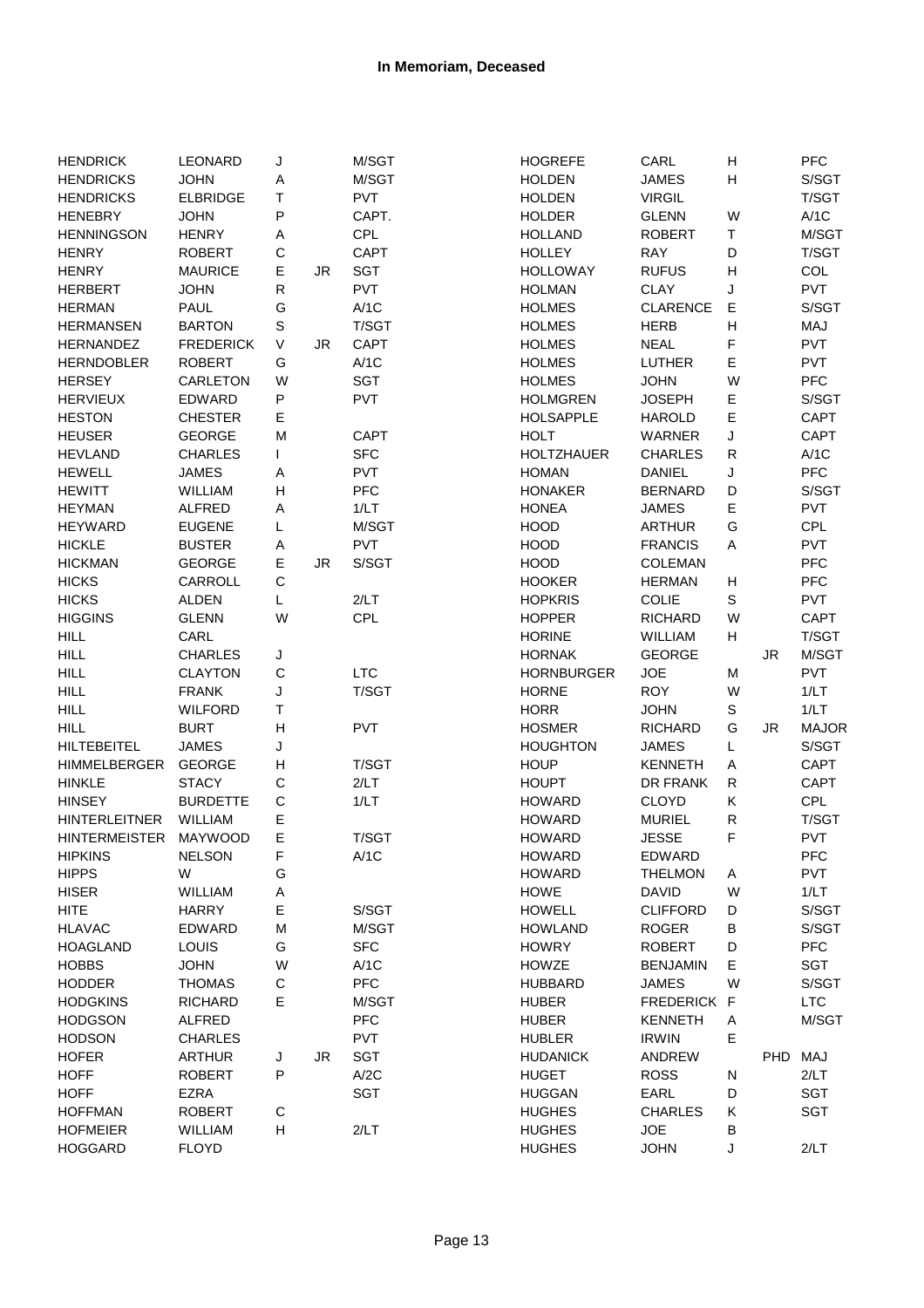| <b>HULBERT</b>     | <b>JAMES</b>    | S           |     | <b>PVT</b>  | <b>JASZCZ</b>                    | <b>JOSEPH</b>     | J              |    | CPL          |
|--------------------|-----------------|-------------|-----|-------------|----------------------------------|-------------------|----------------|----|--------------|
| <b>HULL</b>        | <b>LEON</b>     | R           | JR. | <b>CAPT</b> | <b>JEFFRIES</b>                  | <b>JACK</b>       | Е              |    | A/2C         |
| <b>HULTSMAN</b>    | <b>CHARLES</b>  | D           |     | M/SGT       | <b>JEFFRIES</b>                  | <b>HANSFORD</b>   |                |    | <b>PVT</b>   |
| <b>HUNLEY</b>      | <b>HERMAN</b>   | т           |     | T/SGT       | <b>JEISTA</b>                    | <b>PETE</b>       | F              |    | <b>PVT</b>   |
| <b>HUNT</b>        | <b>KENNETH</b>  | S           | JR  | 2/LT        | <b>JELKS</b>                     | <b>MALCOLM</b>    |                |    | <b>PFC</b>   |
| <b>HUNT</b>        | <b>RAYMOND</b>  | L           |     | S/SGT       | <b>JENKINS</b>                   | <b>ALVA CLARK</b> |                |    |              |
| <b>HUNT</b>        | <b>JOHN</b>     | V           |     | <b>PFC</b>  | <b>JENKINS</b>                   | <b>DENNY</b>      | J              |    | 1/LT         |
| <b>HUNTER</b>      | <b>HENRY</b>    |             | JR. | <b>CAPT</b> | <b>JENKINS</b>                   | EARL              | Κ              |    | <b>CAPT</b>  |
| <b>HUNTER</b>      | <b>HOWARD</b>   | L           |     | <b>SGT</b>  | <b>JENKINS</b>                   | <b>HORACE</b>     | R              |    | <b>PVT</b>   |
| <b>HUNTSMAN</b>    | <b>ROBERT</b>   | J           |     | <b>CAPT</b> | <b>JENKINS</b>                   | <b>CHARLIE</b>    | L.             |    | <b>PVT</b>   |
| <b>HURLEY</b>      | <b>JOSEPH</b>   | V           |     | S/SGT       | <b>JENKINS</b>                   | <b>HUGH</b>       | W              |    | <b>PVT</b>   |
| <b>HURLEY</b>      | <b>JOHN</b>     | M           |     | <b>PVT</b>  | <b>JENSEN</b>                    | WARREN            | R              |    | LT.          |
| <b>HURST</b>       | <b>JAMES</b>    | н           |     | S/SGT       | <b>JENSEN</b>                    | <b>GENE</b>       | D              |    | T/SGT        |
| <b>HUTCHESON</b>   | <b>RICHARD</b>  | C           |     | <b>CAPT</b> | <b>JENSON</b>                    | <b>THEODORE</b>   | $\overline{A}$ |    | LT COL       |
| <b>HUTCHISON</b>   | <b>JACOB</b>    | Α           |     | 1/LT        | <b>JENSON</b>                    | <b>EDIE</b>       |                |    | LT COL       |
| <b>HUTH</b>        | PHILIP          | ${\sf N}$   |     | <b>CPL</b>  | <b>JEPSON</b>                    | <b>ARTHUR</b>     | С              | JR | CAPT         |
| <b>HYERS</b>       | <b>CLAUDE</b>   |             |     | S/SGT       | <b>JESSUP</b>                    | WILLIAM           | Α              |    | CAPT         |
| <b>HYLTON</b>      | <b>EDGAR</b>    | T           |     | A/1C        | <b>JETT</b>                      | <b>RAYMOND</b>    | L              |    | 1/LT         |
| <b>HYMAN</b>       | <b>STANLEY</b>  | D           |     | 1/LT        | <b>JOBE</b>                      | <b>JOHN</b>       |                |    | PFC          |
| <b>ICE</b>         | <b>HOWARD</b>   | W           |     | MAJ         | <b>JOHANSEN</b>                  | <b>CHARLES</b>    | F              |    | T/SGT        |
| <b>IDOM</b>        | OLLIE           | E           |     | A/2C        | <b>JOHNS</b>                     | <b>HARRY</b>      | Г              |    | SGT          |
| <b>ILLIAN</b>      | <b>GUY</b>      |             |     | <b>PVT</b>  | <b>JOHNSEN</b>                   | <b>RALPH</b>      | $\mathbf S$    |    | LT/COL       |
| <b>INGALLINERA</b> | <b>EMANUEL</b>  |             |     | T/SGT       | <b>JOHNSON</b>                   | <b>ALVINUS</b>    | P              |    | <b>MAJOR</b> |
| <b>INGALLS</b>     | <b>MURRAY</b>   | н           |     | <b>PVT</b>  | <b>JOHNSON</b>                   | <b>BLUITT</b>     | М              | JR | A/1C         |
| <b>INGLIS</b>      | <b>HENRY</b>    | В           |     | CAPT        | <b>JOHNSON</b>                   | CARL              | Α              |    | A/2C         |
| <b>INGRAM</b>      | <b>TROY</b>     | С           |     | PFC         | <b>JOHNSON</b>                   | <b>CYRIL</b>      | P              |    | A/3C         |
| <b>INGRAM</b>      | <b>DALE</b>     | S           |     | <b>PVT</b>  | <b>JOHNSON</b>                   | <b>DONALD</b>     | E              |    | <b>CAPT</b>  |
| <b>IRONS</b>       | WILLIAM         | E           |     | <b>CAPT</b> | <b>JOHNSON</b>                   | <b>ELMER</b>      | E              |    | <b>CAPT</b>  |
| <b>IRWIN</b>       | <b>MEREDITH</b> | B           |     | SGT         |                                  | <b>HAROLD</b>     | E              |    | M/SGT        |
| <b>IRWIN</b>       | <b>JAMES</b>    | $\mathsf C$ |     | <b>PVT</b>  | <b>JOHNSON</b><br><b>JOHNSON</b> | <b>JAMES</b>      | W              |    | <b>SSGT</b>  |
| <b>ISABEL</b>      | <b>MARION</b>   | T           |     | M/SGT       | <b>JOHNSON</b>                   | <b>JOHN</b>       | P              |    | <b>MAJOR</b> |
| <b>ISBELL</b>      | <b>TONY</b>     | E           |     | CPL         | <b>JOHNSON</b>                   | <b>JOHNNIE</b>    | J              |    | A/1C         |
|                    |                 |             |     |             |                                  |                   |                |    |              |
| <b>ISIDORE</b>     | <b>JEROME</b>   |             |     | A/3C        | <b>JOHNSON</b>                   | <b>JOSEPH</b>     | н              |    | 1/LT         |
| <b>JACKSON</b>     | <b>ROBERT</b>   | W           |     | M/SGT       | <b>JOHNSON</b>                   | <b>KENNETH</b>    | O              |    | A/2C         |
| <b>JACKSON</b>     | <b>SHERWOOD</b> | Е           |     | T/SGT       | <b>JOHNSON</b>                   | ORAL              |                |    | A/1C         |
| <b>JACKSON</b>     | WILLIAM         | E           |     | 1/LT        | <b>JOHNSON</b>                   | WILLIAM           | J              | JR | A/3C         |
| <b>JACKSON</b>     | <b>CHARLIE</b>  | B           |     | <b>SGT</b>  | <b>JOHNSON</b>                   | <b>CECIL</b>      | P              |    | CPL          |
| <b>JACKSON</b>     | <b>ROLAND</b>   | T.          | JR  | T/SGT       | <b>JOHNSON</b>                   | <b>LEON</b>       | W              |    | LT.          |
| <b>JACKSON</b>     | JOHN            | W           |     | PFC         | <b>JOHNSON</b>                   | ROBERT            | н              |    | <b>PVT</b>   |
| <b>JACKSON</b>     | <b>CHARLES</b>  | O           |     | PVT         | <b>JOHNSON</b>                   | <b>MARTIN</b>     |                |    | <b>PVT</b>   |
| <b>JACKSON</b>     | <b>LESLIE</b>   | Α           |     | PVT         | <b>JOHNSON</b>                   | <b>HOMER</b>      |                |    | <b>PVT</b>   |
| <b>JACKSON</b>     | <b>ROYCE</b>    | Е           |     | <b>CPL</b>  | <b>JOHNSON</b>                   | <b>GEORGE</b>     | D              |    | S/SGT        |
| <b>JACOBS</b>      | <b>DAVID</b>    | н           |     | LT          | <b>JOHNSON</b>                   | <b>NORMAN</b>     | M              |    | <b>PVT</b>   |
| <b>JACOBS</b>      | <b>EWELL</b>    | D           |     | MAJ         | <b>JOHNSON</b>                   | <b>JOHN</b>       | Α              | JR | <b>PVT</b>   |
| <b>JACOBS</b>      | <b>JOHN</b>     | P           | MD. | 2/LT        | <b>JOHNSON</b>                   | <b>ROBERT</b>     | C              |    | <b>PVT</b>   |
| <b>JACOBS</b>      | ORVILLE         | L           |     | <b>SGT</b>  | <b>JOHNSON</b>                   | WILLIE            | $\mathsf R$    |    | <b>PVT</b>   |
| <b>JACOBSON</b>    | <b>WINSTON</b>  |             |     | A/2C        | <b>JOHNSON</b>                   | <b>HARRY</b>      | E              |    | <b>PVT</b>   |
| <b>JACOBY</b>      | <b>DAVID</b>    | Е           |     | S/SGT       | <b>JOHNSON</b>                   | <b>DONALD</b>     | Α              |    |              |
| <b>JAMES</b>       | <b>MORRIS</b>   | W           |     | A/1C        | <b>JOHNSON</b>                   | <b>ARTHUR</b>     | M              |    |              |
| <b>JAMES</b>       | <b>ARMOND</b>   |             |     | PVT         | <b>JOHNSON</b>                   | DAVENPORT NMI     |                |    | MAJ          |
| <b>JANAS</b>       | <b>THADDEUS</b> |             |     | <b>PVT</b>  | <b>JOHNSON</b>                   | <b>MURRY</b>      |                |    | S/SGT        |
| <b>JANES</b>       | <b>EUGENE</b>   | D           |     | <b>CAPT</b> | <b>JOHNSTON</b>                  | <b>LEONARD</b>    | D              |    | PVT          |
| <b>JANKOWSKI</b>   | <b>THEODORE</b> | Α           |     | <b>CAPT</b> | <b>JONES</b>                     | <b>CHARLES</b>    | W              |    | T/SGT        |
| <b>JARKA</b>       | <b>JAMES</b>    | Τ           |     | A/2C        | <b>JONES</b>                     | <b>ERNEST</b>     | Α              |    | S/SGT        |
| <b>JARRELL</b>     | <b>ROBERT</b>   | E           |     | <b>LTC</b>  | <b>JONES</b>                     | <b>EUGENE</b>     | С              |    | LT.          |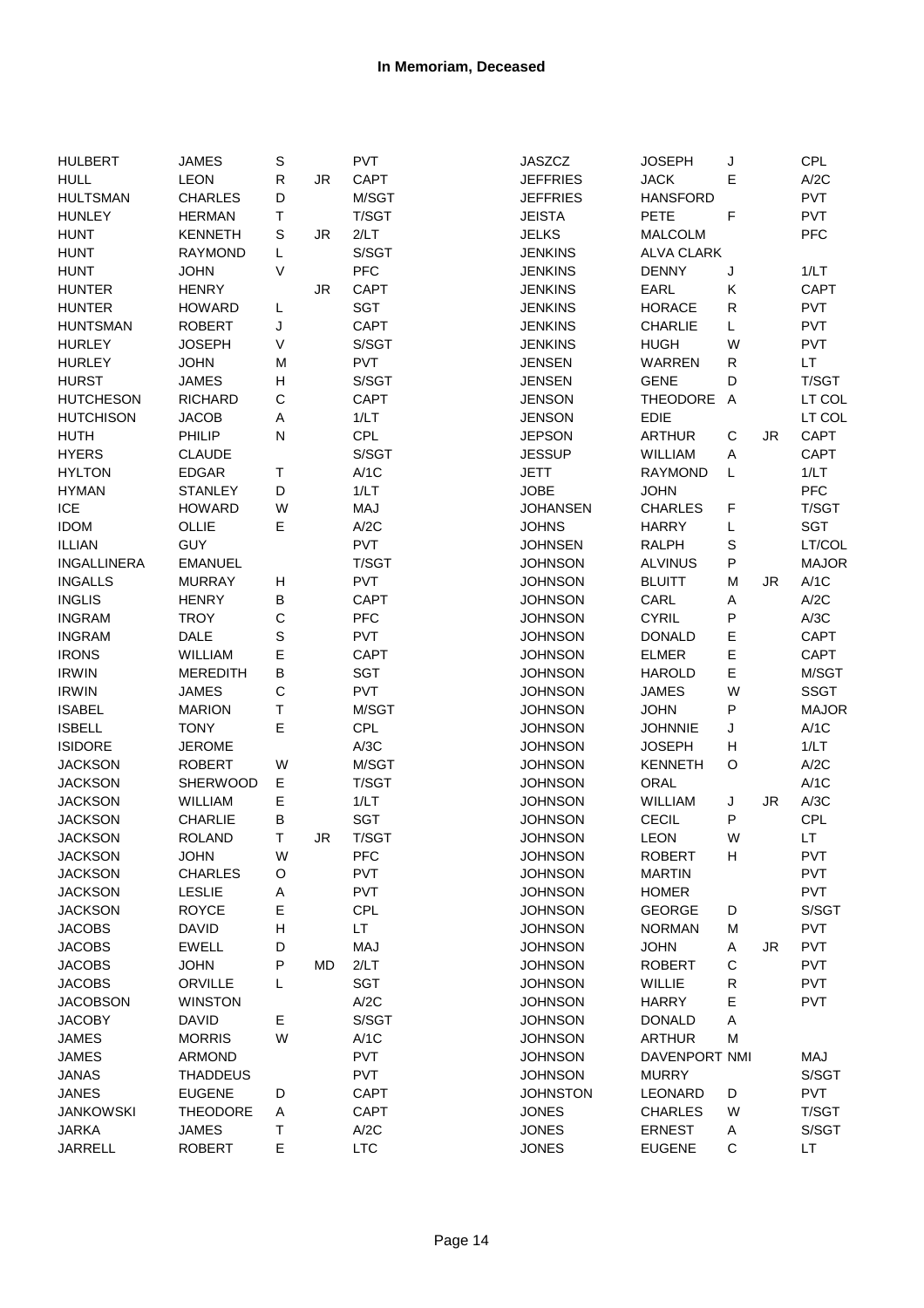| <b>JONES</b>     | <b>JOHN</b>     | Α           |           | 1/LT                        | <b>KELLEY</b>    | <b>ROBERT</b>   | L                |           | S/SGT      |
|------------------|-----------------|-------------|-----------|-----------------------------|------------------|-----------------|------------------|-----------|------------|
| <b>JONES</b>     | <b>WALTER</b>   | C           | <b>JR</b> | 2/LT                        | <b>KELLEY</b>    | <b>HERBERT</b>  | N                |           | PVT        |
| <b>JONES</b>     | WILLIAM         | G           |           | A/2C                        | <b>KELLIHER</b>  | <b>FRANCIS</b>  | A                |           | A/1C       |
| <b>JONES</b>     | <b>ERNEST</b>   | C           |           | 2/LT                        | <b>KELLY</b>     | <b>DANIEL</b>   | E                |           | 1/LT       |
| <b>JONES</b>     | LAVERNE         | Г           |           | S/SGT                       | <b>KELLY</b>     | <b>FRANCIS</b>  | P                |           | A/1C       |
| <b>JONES</b>     | <b>RANDALL</b>  | Г           |           | A/2C                        | <b>KELLY</b>     | <b>JAMES</b>    | W                |           | T/SGT      |
| <b>JONES</b>     | <b>EDWARD</b>   | D           |           | 1/LT                        | <b>KELLY</b>     | <b>JOSEPH</b>   | M                |           | 1/LT       |
| <b>JONES</b>     | <b>ROBERT</b>   | J           |           | PFC                         | <b>KELLY</b>     | <b>CLYDE</b>    | W                |           | <b>PVT</b> |
| <b>JONES</b>     | <b>GEORGE</b>   | Е           |           | PVT                         | <b>KELLY</b>     | <b>ARTHUR</b>   | G                |           | <b>PFC</b> |
| <b>JONES</b>     | <b>BERNARD</b>  | E           |           | SGT                         | <b>KEMP</b>      | WELLS           | J                | JR.       | T/SGT      |
| <b>JONES</b>     |                 | $\mathsf C$ |           | <b>PFC</b>                  | <b>KENDALL</b>   |                 | $\sf B$          |           | <b>PFC</b> |
|                  | <b>ALLEN</b>    |             |           |                             | <b>KENICK</b>    | <b>HERMAN</b>   |                  |           |            |
| <b>JONES</b>     | WILLIAM         | F           |           | <b>PFC</b>                  |                  | WILLIAM         | F                |           | A/1C       |
| <b>JONES</b>     | OLLIE           | $\mathsf C$ |           | <b>PFC</b>                  | <b>KENNEDY</b>   | <b>EDWARD</b>   | W                |           | A/1C       |
| <b>JONES</b>     | <b>AUZIE</b>    | J           | JR        | PVT                         | <b>KENNEDY</b>   | <b>JOHN</b>     | E                |           | <b>LTC</b> |
| <b>JONES</b>     | <b>CHARLES</b>  | M           |           | <b>CAPT</b>                 | <b>KENNEDY</b>   | <b>JOHN</b>     |                  |           | T/SGT      |
| <b>JONES</b>     | <b>FRED</b>     | Е           |           | <b>SFC</b>                  | <b>KENNEDY</b>   | <b>KENNETH</b>  | Κ                |           | A/3C       |
| <b>JONES</b>     | <b>HARRY</b>    | E           |           | <b>PVT</b>                  | <b>KENNEDY</b>   | <b>JAMES</b>    | A                |           | PVT        |
| <b>JONES</b>     | <b>MAURY</b>    |             |           |                             | <b>KENT</b>      | <b>ELMER</b>    | L                |           |            |
| <b>JORDAN</b>    | <b>MONIE</b>    | P           |           | M/SGT                       | <b>KENYON</b>    | <b>HARRY</b>    | $\mathsf C$      |           | A/B        |
| <b>JORDAN</b>    | <b>TAFT</b>     | W           |           | PVT                         | <b>KERNER</b>    | <b>ROBERT</b>   | F                |           | <b>PFC</b> |
| <b>JOY</b>       | <b>STEPHEN</b>  | G           |           | <b>CPL</b>                  | <b>KERNUSKY</b>  | <b>FRANK</b>    |                  |           | A/1C       |
| <b>JOY</b>       | WILLIAM         | R           |           | PVT                         | <b>KERO</b>      | <b>BENHART</b>  | H                |           | T/SGT      |
| <b>JUDD</b>      | <b>DWIGHT</b>   | A           |           | T/SGT                       | <b>KERR</b>      | <b>THOMAS</b>   | J                |           | A/2C       |
| <b>JUDKINS</b>   | <b>HERBERT</b>  | N           |           | PVT                         | <b>KESSLER</b>   | <b>JULIUS</b>   | A                |           | PVT        |
| <b>JUMPER</b>    | <b>GEORGE</b>   | Υ           |           | COL                         | <b>KESSOCK</b>   | <b>JOHN</b>     | $\circ$          |           | MAJ        |
| <b>JUNG</b>      | <b>PETER</b>    |             | <b>JR</b> | PVT                         | <b>KEY</b>       | <b>CLYDE</b>    | D                |           | <b>PVT</b> |
| Κ                | <b>RUSSELL</b>  |             |           |                             | <b>KEYS</b>      | LAWRENCE        | H                |           | 1/LT       |
| <b>KAELIN</b>    | EDWARD          | C           |           | T/SGT                       | KIBBE            | <b>JACK</b>     | $\mathbb S$      |           | T/SGT      |
| <b>KALBERER</b>  | <b>EARL</b>     | н           |           | 2/LT                        | KIDD             | <b>JOHN</b>     | L                |           | PFC        |
| <b>KALPAKOFF</b> | <b>JAMES</b>    | J           |           | A/2C                        | <b>KIGGINS</b>   | <b>FRED</b>     |                  |           | CPL        |
| <b>KAOHANE</b>   | LAWRENCE        | т           |           | MAJ                         | KILGORE          | <b>ERNEST</b>   |                  |           | M/SGT      |
| <b>KAPPLER</b>   |                 |             |           | 1/LT                        | KILGORE          |                 | L<br>$\mathsf C$ |           | S/SGT      |
|                  | <b>FRANK</b>    | J           |           |                             |                  | <b>JOHN</b>     |                  |           |            |
| KARAU            | <b>RHINHOLD</b> |             |           | S/SGT                       | <b>KILIAN</b>    | WILLIAM         | V                |           | <b>PVT</b> |
| KARI             | <b>GEORGE</b>   | M           |           | CAPT                        | <b>KILLPACK</b>  | LARRY           | M                |           | COL        |
| <b>KASPER</b>    | <b>JOHN</b>     | F           |           | M/SGT                       | <b>KIMBROUGH</b> | <b>DAVID</b>    | Е                |           |            |
| <b>KASPRZYK</b>  | <b>EMORY</b>    |             |           |                             | KIME             | <b>FRANKLIN</b> | L                |           | <b>CPL</b> |
| <b>KATZ</b>      | LOUIS           | Ζ           |           | <b>CAPT</b>                 | KIMMEL           | <b>STEPHEN</b>  | O                |           | <b>PVT</b> |
| <b>KAUFFMAN</b>  | <b>HAROLD</b>   | L           |           |                             | <b>KIMMERLY</b>  | <b>AUGUST</b>   | G                |           | <b>PVT</b> |
| KAUTH            | FRED            | w           |           | CPL                         | KINCHEN          | FREDERICK       | D                |           | A/1C       |
| KAY              | CARROLL         | R           |           | T/SGT                       | <b>KING</b>      | DARRELL         | $\mathsf R$      |           | A/1C       |
| <b>KEA</b>       | ANDREW          | M           |           | <b>CAPT</b>                 | <b>KING</b>      | <b>LESLIE</b>   | $\mathsf C$      |           | 1/LT       |
| <b>KEABLES</b>   | <b>ROBERT</b>   | J           |           | MAJ                         | <b>KING</b>      | <b>LESTER</b>   | P                |           | M/SGT      |
| <b>KEANE</b>     | <b>JOHN</b>     | J           |           | PVT                         | <b>KING</b>      | <b>MICHAEL</b>  | D                |           | 1/LT       |
| <b>KEARBY</b>    | <b>CHARLES</b>  | R           |           |                             | <b>KING</b>      | <b>NELSON</b>   | V                |           | 1/LT       |
| <b>KEARNEY</b>   | <b>PETER</b>    | R           |           | A/2C                        | <b>KING</b>      | <b>OVAL</b>     |                  |           | A/1C       |
| KEEL             | <b>CHARLES</b>  | E           |           | A/1C                        | <b>KING</b>      | <b>CHARLES</b>  | Е                |           | S/SGT      |
| <b>KEELER</b>    | ALBERT          | T           |           | 1/LT                        | <b>KING</b>      | <b>JULIUS</b>   | $\mathsf{H}$     |           | A/3C       |
| <b>KEELS</b>     | <b>ROYAL</b>    | W           |           | <b>PVT</b>                  | <b>KING</b>      | <b>JOSEPH</b>   | A                |           | <b>PVT</b> |
| <b>KEENAN</b>    | <b>JAMES</b>    | С           | JR        | 1/LT                        | <b>KINGHAM</b>   | <b>HUBERT</b>   | E                |           | 1/LT       |
| <b>KEHRLI</b>    | PHILLIP         |             |           | PFC                         | <b>KINLEY</b>    | WILLIAM         | W                |           | T/SGT      |
| <b>KELLER</b>    | <b>MARION</b>   | P           | JR.       | <b>CAPT</b>                 | <b>KINNEY</b>    | <b>HENRY</b>    | F                |           | PFC        |
| <b>KELLER</b>    | <b>HARRY</b>    | Τ           |           | PFC                         | <b>KINNEY</b>    | <b>HARVEY</b>   |                  |           | PVT        |
| <b>KELLER</b>    | CARL            | L           |           | $\ensuremath{\mathsf{PFC}}$ | <b>KINSELLA</b>  | GEORGE          | ${\sf R}$        | <b>MD</b> | 2/LT       |
|                  |                 | G           |           | <b>SFC</b>                  |                  |                 |                  |           |            |
| <b>KELLER</b>    | <b>CLARENCE</b> |             |           |                             | <b>KINSEY</b>    | <b>REGINALD</b> | D                |           | A/3C       |
| <b>KELLER</b>    | MARILYN         |             |           | CAPT                        | <b>KIRBY</b>     | <b>DAVID</b>    | J                |           | <b>LTC</b> |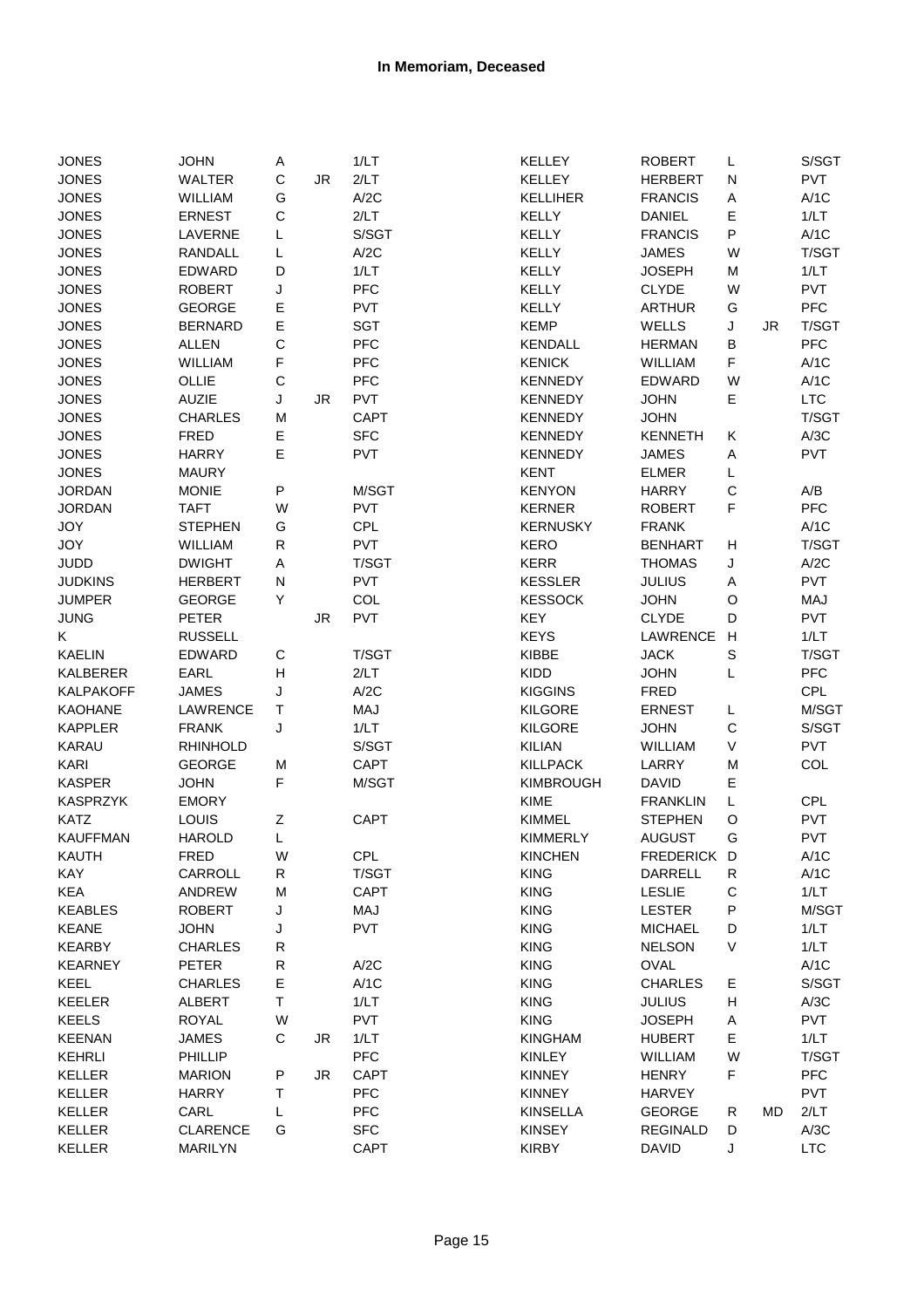| <b>KIRBY</b>       | MAXWELL         |             |     | CAPT         | <b>KUMPER</b>  | <b>JOHN</b>     | A            |     | SGT         |
|--------------------|-----------------|-------------|-----|--------------|----------------|-----------------|--------------|-----|-------------|
| <b>KIRKBY</b>      | <b>ERNEST</b>   |             |     | PFC          | <b>KUREY</b>   | <b>MICHAEL</b>  | J            |     | A/1C        |
| <b>KIRKLAND</b>    | <b>JOHN</b>     | E           |     | T/SGT        | <b>KYLE</b>    | <b>HOMER</b>    | D            |     |             |
| <b>KIRKMAN</b>     | <b>EDISON</b>   |             |     | T/SGT        | LA JEUNESSE    | <b>ALBERT</b>   | R            |     | <b>SGT</b>  |
| <b>KIRKPATRICK</b> | <b>NORBERT</b>  | W           |     | <b>CAPT</b>  | LA LONDE       | <b>JOHN</b>     | M            |     | 1/LT        |
| <b>KIRKPATRICK</b> | <b>CLINT</b>    | $\mathbf S$ |     | PVT          | LAAS           | <b>AUGUST</b>   |              |     | <b>PVT</b>  |
| <b>KIRSCH</b>      | <b>PAUL</b>     | M           |     | <b>CPL</b>   | <b>LACKEY</b>  | <b>BRUCE</b>    | L            |     | <b>CAPT</b> |
| <b>KLAHN</b>       | <b>BILL</b>     |             |     | <b>PVT</b>   | LACO           | PETER           | Ρ            |     | 1/LT        |
| <b>KLEIN</b>       | <b>GEORGE</b>   | O           |     | 1/LT         | <b>LAFON</b>   | <b>ROBERT</b>   | Е            |     | A/1C        |
| <b>KLEKAR</b>      | <b>JOHN</b>     | F           |     | PFC          | LAIDLAW        | <b>JESSE</b>    | G            |     | <b>PVT</b>  |
|                    |                 | F           |     |              |                |                 |              |     |             |
| <b>KLEMM</b>       | <b>EDWARD</b>   |             |     |              | LAING          | <b>GEORGE</b>   | $\mathbf S$  |     | 1/LT        |
| <b>KLESERT</b>     | <b>WILLIAM</b>  | M           |     | <b>MAJOR</b> | LaMAY          | LEONARD         | $\mathsf{C}$ |     | CPL         |
| <b>KLINE</b>       | <b>STANLEY</b>  | D           |     | <b>LTC</b>   | LAMB           | <b>ROLLIN</b>   | $\mathbf S$  |     | <b>PVT</b>  |
| <b>KLINGER</b>     | <b>BENJAMIN</b> | Н           |     | M/SGT        | LAMBERT        | <b>ADEN</b>     | Α            |     | A/1C        |
| KNIERIEM           | <b>GEORGE</b>   | T.          |     | PVT          | <b>LAMBERT</b> | ALBERT          | W            |     | <b>SGT</b>  |
| <b>KNIGHT</b>      | GARY            | L           |     | <b>MAJOR</b> | <b>LAMKIN</b>  | <b>BRYCE</b>    | Н            |     | M/SGT       |
| <b>KNIGHT</b>      | <b>JULIUS</b>   |             |     | <b>PVT</b>   | LANCASTER      | CECIL           | O            |     | <b>SGT</b>  |
| <b>KNOTT</b>       | <b>RODNEY</b>   | ${\sf R}$   |     | PFC          | LANCASTER      | WILLIAM         | н            | JR  | <b>PVT</b>  |
| <b>KNOWLTON</b>    | <b>ROBERT</b>   | D           |     | 1/LT         | LAND           | <b>BREWSTER</b> | M            | JR  | T/SGT       |
| <b>KNUDSEN</b>     | <b>HOWARD</b>   | W           |     | <b>CAPT</b>  | <b>LANDERS</b> | <b>JOHN</b>     |              |     | S/SGT       |
| <b>KOCJANCICH</b>  | <b>ANTHONY</b>  |             |     | SGT          | LANDIG         | <b>KERMIT</b>   | $\mathsf{H}$ |     | <b>PFC</b>  |
| <b>KOHLER</b>      | <b>DELBERT</b>  | $\sf V$     |     | <b>PVT</b>   | LANDRUM        | <b>ANDERSON</b> | E            |     | 1/LT        |
| <b>KOHN</b>        | LOUIS           | R           |     | T/SGT        | LANDRY         | <b>HUGH</b>     | н            | JR. | S/SGT       |
| <b>KOPELMAN</b>    | <b>CHARLES</b>  | B           |     | S/SGT        | LANE           | <b>NELSON</b>   | D            |     |             |
| <b>KOPETZKY</b>    | <b>CHARLES</b>  | L           |     | A/3C         | LANE           | <b>ALERT</b>    | B            |     | <b>PFC</b>  |
| <b>KORACK</b>      | <b>MILTON</b>   |             |     | <b>PVT</b>   | LANE           | <b>GEORGE</b>   |              |     | <b>PVT</b>  |
| <b>KORB</b>        | GARY            | M           |     | A/2C         | LANG           | <b>WALTER</b>   | Α            |     | <b>PVT</b>  |
| <b>KORTH</b>       | <b>FRANCIS</b>  | P           |     | S/SGT        | LANG           | <b>RICHARD</b>  |              |     | <b>SGT</b>  |
| <b>KOSAN</b>       | <b>DOUGLAS</b>  | J           |     |              |                |                 |              |     |             |
|                    |                 |             |     |              | LANGHAM        | WAYNE           | B            |     |             |
| <b>KOSCIUSZKO</b>  | <b>ALPHONS</b>  | Е           |     | COL          | LANGSTON       | <b>JOHN</b>     | Α            |     |             |
| <b>KOSTOHRYZ</b>   | <b>JOSEPH</b>   | J           |     | 1/LT         | LANGWALD       | <b>JOSEPH</b>   |              |     | <b>CPL</b>  |
| <b>KOTARSKI</b>    | <b>JOHN</b>     | J           |     | T/SGT        | LANKFORD       | <b>ROBERT</b>   | L            |     | <b>SGT</b>  |
| <b>KOTSCH</b>      | <b>JOHN</b>     | Г           |     | T/SGT        | <b>LARKEY</b>  | IKE             | F            |     | MAJ         |
| <b>KOURSH</b>      | <b>HENRY</b>    |             |     | S/SGT        | <b>LARKIN</b>  | <b>JACK</b>     | Α            |     |             |
| <b>KOZLOSKI</b>    | <b>STEPHEN</b>  |             |     | <b>PVT</b>   | LARRONDE       | <b>JAMES</b>    | P            |     | 1/LT        |
| <b>KRALJ</b>       | ANDREW          | E           |     | 1/LT         | <b>LARSEN</b>  | <b>VICTOR</b>   | Н            |     | MAJ         |
| <b>KRAMBERG</b>    | <b>JOSEPH</b>   |             |     | M/SGT        | LARSON         | <b>JOHN</b>     | L            |     | 2/LT        |
| <b>KRASKA</b>      | <b>JOSEPH</b>   | J           |     | A/2C         | LARSON         | <b>HENRY</b>    | G            |     | <b>PVT</b>  |
| <b>KRAUSE</b>      | EDWARD          | S           |     | S/SGT        | LARUE          | <b>WILLIAM</b>  | R            |     |             |
| KRAYENBUHL         | <b>CRAIGIE</b>  | J           |     | <b>CAPT</b>  | LASASSO        | SAM             |              |     | A/2C        |
| <b>KREMENTZ</b>    | PHILIP          | Τ           |     | <b>PVT</b>   | LASKE          | <b>ERNEST</b>   | L            |     |             |
| <b>KRICK</b>       | <b>JAMES</b>    | W           |     | A/3C         | LASSITER       | <b>OLBERT</b>   | F            |     | 1/LT        |
| <b>KRIDER</b>      | <b>FRANK</b>    |             | JR. | T/SGT        | LaTORRE        | <b>VICTOR</b>   | ${\sf R}$    |     | A/1C        |
| <b>KROGH</b>       | <b>STEVEN</b>   | W           |     | T/SGT        | LAUGHLIN       | ERWIN           |              |     | PFC         |
| <b>KROHN</b>       | <b>CHARLES</b>  | Е           |     | 1/LT         | LAVIS          | <b>JERRY</b>    | Н            |     | S/SGT       |
| <b>KROSCHEWSKY</b> | <b>JULIUS</b>   | ${\sf R}$   |     | 1/LT         | <b>LAVOICE</b> | <b>RAYMOND</b>  |              |     | PVT         |
| <b>KROSCHEWSKY</b> | <b>JULIUS</b>   | R           |     | 1/LT         | LAWRENCE       | <b>RONALD</b>   | B            |     | S/SGT       |
| <b>KROVONTKA</b>   | <b>STANLEY</b>  | J           |     | S/SGT        | LAWRENCE       | <b>ROBERT</b>   | O            |     | <b>PVT</b>  |
|                    |                 |             |     |              |                |                 |              |     |             |
| <b>KRUEGER</b>     | <b>FRITZ</b>    | W           | JR. | <b>PVT</b>   | LAWSON         | <b>MARVIN</b>   | М            |     | PFC         |
| <b>KRULL</b>       | <b>WILFRED</b>  | L           |     | <b>CAPT</b>  | <b>LAWTON</b>  | <b>RONALD</b>   | W            |     | A/2C        |
| <b>KRUMPLEMAN</b>  | WILLIE          | Н           |     | A/3C         | <b>LAWTON</b>  | <b>JAMES</b>    | В            |     | <b>CAPT</b> |
| <b>KRYSKOW</b>     | <b>JOSEPH</b>   | M           |     |              | LE BAILLY      | <b>EUGENE</b>   | B            |     | COL         |
| <b>KUBELIS</b>     | <b>RAY</b>      | C           |     | PFC          | LE BEAU        | <b>RAOUL</b>    | J            |     | S/SGT       |
| <b>KUHNHOFF</b>    | <b>RALPH</b>    | W           |     | 1/LT         | LE BEAU        | <b>JEANNE</b>   | C            |     | S/SGT       |
| <b>KUHNHOFF</b>    | <b>RALPH</b>    | W.          |     | 1/LT         | LEACH          | <b>DEWEY</b>    | A            |     | <b>PVT</b>  |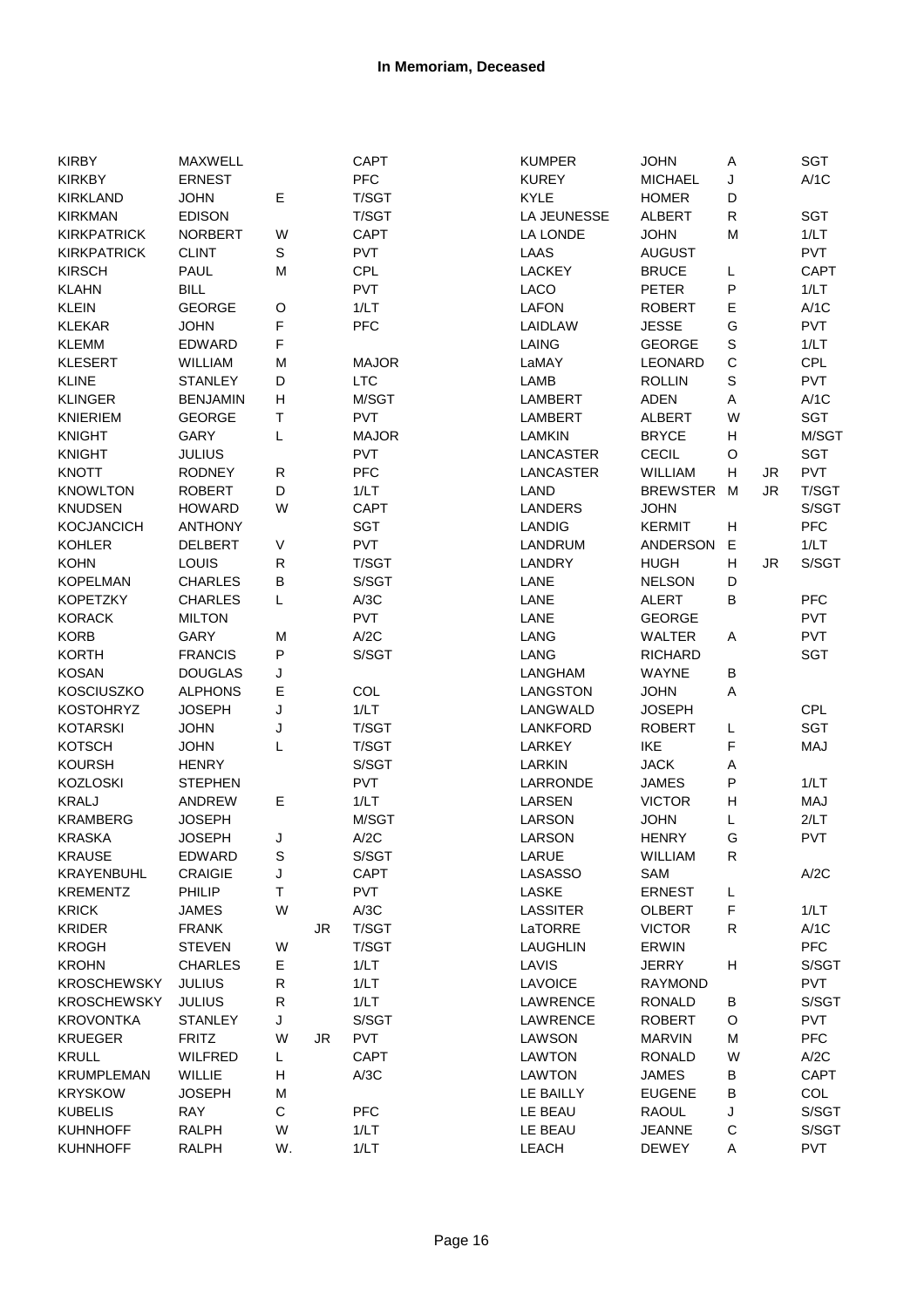| <b>LEADFORD</b>    | <b>BERT</b>     | С         |     |             | LINN              | <b>JOHN</b>    | R           |           | 1/LT        |
|--------------------|-----------------|-----------|-----|-------------|-------------------|----------------|-------------|-----------|-------------|
| LEASE              | <b>RICHARD</b>  | M         | JR  | 1/LT        | LINN              | <b>OSCAR</b>   | D           |           | S/SGT       |
| <b>LEATHERWOOD</b> | <b>JAMES</b>    | н         |     | PVT         | <b>LINTON</b>     | <b>LOWELL</b>  | L           |           | <b>PVT</b>  |
| <b>LEAVITT</b>     | <b>ALTON</b>    | н         |     | S/SGT       | <b>LIPSCOMB</b>   | <b>JAMES</b>   | B           | JR.       | 1/LT        |
| <b>LEBLANC</b>     | <b>NELSON</b>   | J         |     | <b>PFC</b>  | <b>LITTLE</b>     | <b>GARTH</b>   | L           |           | S/SGT       |
| <b>LECLERC</b>     | <b>JOSEPH</b>   | D         |     | S/SGT       | LITTLE            | <b>TROY</b>    |             |           | A/1C        |
| <b>LEDBETTER</b>   | <b>CHARLES</b>  | W         |     | T/SGT       | <b>LITTLETON</b>  | <b>ROBERT</b>  | J           |           | A/3C        |
| <b>LEDBETTER</b>   | <b>ROBERT</b>   | W         |     | <b>CAPT</b> | <b>LIVERS</b>     | <b>MELVIN</b>  | C           |           | LT.         |
| <b>LEDFORD</b>     | <b>BERT</b>     | C         |     | <b>PVT</b>  | <b>LIVINGSTON</b> | <b>DONALD</b>  | J           |           | A/2C        |
| LEE                | <b>DWIGHT</b>   | D         |     | MAJ         | <b>LLOYD</b>      | <b>DEWEY</b>   | н           |           | <b>PVT</b>  |
| LEE                | <b>ROBERT</b>   | Е         |     | A/1C        | LOAR              | <b>OLIVER</b>  | Α           | <b>JR</b> | A/B         |
| LEE                | <b>RICHARD</b>  | Н         |     | LT          | <b>LOCHER</b>     | <b>JACK</b>    | $\mathsf S$ |           |             |
| LEE                | <b>CHARLES</b>  | G         |     | <b>PVT</b>  | <b>LOCKHART</b>   | <b>CHARLES</b> | D           |           | A/1C        |
| LEE                | WILLIE          | S         |     | <b>PVT</b>  | <b>LOFGREEN</b>   | WILLARD        | B           |           | S/SGT       |
| LEEDY              | <b>DALE</b>     | L         |     |             | <b>LOFTON</b>     | <b>ROBERT</b>  | E           |           | S/SGT       |
| <b>LEEMANN</b>     | <b>HERBERT</b>  | F         |     | <b>PFC</b>  | <b>LOFTON</b>     | <b>CLETUS</b>  |             |           | <b>PVT</b>  |
| <b>LEFTWICH</b>    | WILLIAM         | P         |     | <b>CAPT</b> | LOGAN             | <b>ARTHUR</b>  | J           |           | M/SGT       |
| LEGENDRE           | <b>JAMES</b>    | Α         |     | <b>PVT</b>  | <b>LOGAN</b>      | <b>PATRICK</b> | н           |           | 2/LT        |
| <b>LEHMAN</b>      | <b>HORACE</b>   | W         |     | <b>LTC</b>  | <b>LOGHRY</b>     | <b>EDWARD</b>  | Е           | JR        | A/1C        |
| <b>LEHNARTZ</b>    | WALLACE         | M         |     | PVT         | <b>LOGSDON</b>    | <b>HOWARD</b>  | D           |           | <b>PVT</b>  |
| LEIPZIG            | <b>FRANKLIN</b> | P         |     | MAJ         | LOGUE             | WILLIE         | G           |           | T/SGT       |
| <b>LEMONS</b>      | PHILLIP         | R         |     | A/1C        | LONAS             | <b>JOHN</b>    | Τ           |           |             |
| <b>LEMOYNE</b>     | <b>JAMES</b>    | Н         |     | <b>PFC</b>  | LONG              | <b>FRANK</b>   | W           |           | <b>CPL</b>  |
| LENEAVE            | <b>EDWIN</b>    | C         |     | T/SGT       | LONG              | <b>KENNETH</b> | R           |           | CAPT        |
| <b>LENHART</b>     | <b>KENNETH</b>  | F         |     | <b>PFC</b>  |                   | <b>JAMES</b>   | E           |           | <b>PVT</b>  |
| <b>LEONARD</b>     | WILLIAM         | F         |     | <b>PFC</b>  | <b>LONG</b>       | <b>FRANCIS</b> | H           |           | <b>PVT</b>  |
|                    |                 |           |     |             | LONG              |                |             |           |             |
| <b>LEOPARD</b>     | <b>GUY</b>      | Г         |     | 1LT         | <b>LONGDEN</b>    | E FRANK        |             |           | S/SGT       |
| <b>LEOPOLD</b>     | <b>KELVIN</b>   | M         |     | T/SGT       | <b>LONSWAY</b>    | <b>HOWARD</b>  | н           |           | <b>PCT</b>  |
| <b>LESCH</b>       | <b>RICHARD</b>  | L         |     | A/3C        | LOOS              | <b>LEONARD</b> | Н           |           | <b>CAPT</b> |
| LESH               | <b>KENNETH</b>  | D         |     | 1/LT        | <b>LOPERFIDO</b>  | <b>JAMES</b>   | J           |           | A/1C        |
| <b>LESLIE</b>      | WILLIAM         | н         |     | <b>PFC</b>  | LOPEZ             | <b>MANUEL</b>  |             | JR        | <b>CAPT</b> |
| <b>LEVINE</b>      | <b>SIDNEY</b>   |           |     | <b>SGT</b>  | LOPEZ             | <b>JOSEPH</b>  | Α           |           | <b>PVT</b>  |
| LEVRERO            | <b>NICHOLAS</b> | J         |     | <b>CAPT</b> | <b>LORD</b>       | <b>ALDEN</b>   | F           |           | <b>CAPT</b> |
| LEWIS              | <b>DAVID</b>    | R         |     | 2/LT        | <b>LORD</b>       | <b>EDGAR</b>   | M           |           | A/2C        |
| LEWIS              | <b>EDWARD</b>   | W         | JR. | <b>CAPT</b> | <b>LOSEE</b>      | <b>WALLACE</b> | Α           |           | M/SGT       |
| LEWIS              | <b>JAMES</b>    | C         |     | <b>CAPT</b> | <b>LOTT</b>       | <b>DAVID</b>   | L           |           | 1/LT        |
| LEWIS              | <b>ROBERT</b>   | G         |     | A/2C        | LOUNDERMON        | <b>GUSTARV</b> | R           |           | CAPT        |
| LEWIS              | <b>THOMAS</b>   | R         |     | 1/LT        | <b>LOVELACE</b>   | <b>EDWARD</b>  | F           |           | T/SGT       |
| LEWIS              | WILLIAM         | н         | JR. |             | LOVELL            | <b>JAMES</b>   | W           |           | <b>PVC</b>  |
| LEWIS              | WILLIAM         | R         |     | <b>PFC</b>  | LOWE              | <b>HARRY</b>   | F           |           | <b>CAPT</b> |
| LEWIS              | CARL            | J         |     | S/SGT       | LOWE              | <b>SAMUEL</b>  | Е           |           |             |
| LEWIS              | <b>ROBERT</b>   | L         |     | <b>PVT</b>  | LOWERY            | <b>WILLIAM</b> | L           |           | S/SGT       |
| LEWIS              | <b>THOMAS</b>   | J         |     | PVT         | LOWERY            | <b>JACK</b>    | M           |           | LT COL      |
| LEWIS              | <b>BURTON</b>   | F         |     | 1/LT        | <b>LOWMAN</b>     | WILLIAM        | L           |           |             |
| LIDDLE             | <b>CLYDE</b>    | В         |     | A/1C        | LUCADELLO         | <b>ROBERT</b>  | G           |           | <b>CAPT</b> |
| LIEBERMAN          | <b>MELVIN</b>   |           |     | 1/LT        | LUCAS             | <b>WILLIAM</b> | C           |           | A/2C        |
| <b>LIEBHAUSER</b>  | <b>EDGAR</b>    | Α         |     | 2/LT        | LUCAS             | <b>CLIVE</b>   | O           |           | 1/LT        |
| <b>LIGGETT</b>     | <b>DONALD</b>   | G         |     | 1/LT        | LUEHMAN           | <b>ARNO</b>    | Н           |           |             |
| <b>LILES</b>       | CECIL           | ${\sf N}$ |     | 2/LT        | LUETHI            | <b>CHARLES</b> | Н           |           | 1/LT        |
| LINARD             | ALBERT          | Υ         |     | M/SGT       | <b>LUETTICH</b>   | <b>CHARLES</b> | S           | JR        | A/3C        |
| <b>LIND</b>        | <b>KENNETH</b>  | н         |     | S/SGT       | LUKASZAK          | <b>CHESTER</b> | Α           |           | CPL         |
| <b>LINDEBURG</b>   | Α               |           |     | 1/LT        | <b>LUMBLEY</b>    | <b>MILTON</b>  | R           |           | <b>PVT</b>  |
| <b>LINDSAY</b>     | <b>THOMAS</b>   | Е         |     | S/SGT       | LUMBLEY           | <b>CHARLES</b> | Н           |           | <b>PVT</b>  |
| <b>LINDSEY</b>     | <b>GUY</b>      |           |     | <b>PFC</b>  | <b>LUNA</b>       | CLAIBORNE L    |             |           | <b>SGT</b>  |
| <b>LINKOUS</b>     | <b>TIMOTHY</b>  |           |     | <b>PVT</b>  | <b>LUNG</b>       | <b>JOHN</b>    | C           |           | <b>PVT</b>  |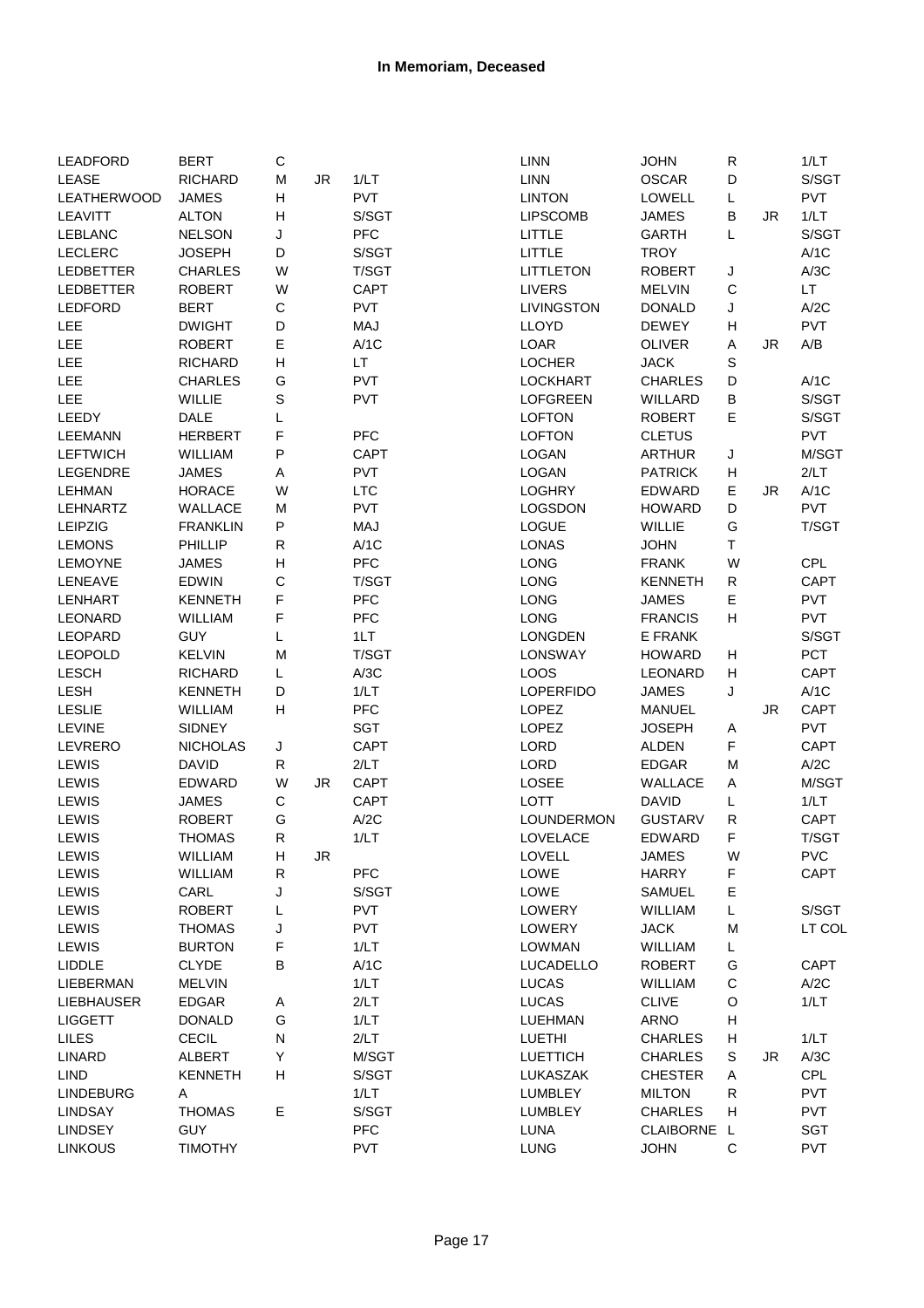| <b>LUNG</b>                     | WALTER         | Α           |           | <b>PVT</b>  | <b>MARSH</b>                  | WILLIAM            | Н           |           | CPL            |
|---------------------------------|----------------|-------------|-----------|-------------|-------------------------------|--------------------|-------------|-----------|----------------|
| <b>LUPHER</b>                   | <b>CHARLES</b> | н           |           | CPL         | <b>MARSHALL</b>               | <b>BEN</b>         | н           | <b>JR</b> | A/2C           |
| LUREY                           | <b>MYER</b>    |             |           | <b>CPL</b>  | <b>MARSHALL</b>               | <b>FREDDIE</b>     | L           |           | A/2C           |
| LURIE                           | <b>ROBERT</b>  | C           |           | 1/LT        | <b>MARSHALL</b>               | <b>JOHN</b>        | Е           |           | 1/LT           |
| <b>LUSTIG</b>                   | <b>GEORGE</b>  | W           |           | 1/LT        | MARSHALL                      | WAYNE              | C           |           | A/3C           |
| <b>LYLES</b>                    | <b>CLEMMIE</b> |             |           | PFC         | <b>MARSHALL</b>               | <b>JAMES</b>       | $\mathsf C$ |           | <b>PFC</b>     |
| <b>LYM</b>                      | <b>WILLIAM</b> |             |           |             | <b>MARSHALL</b>               | <b>ELZIE</b>       |             |           | <b>PFC</b>     |
| <b>LYNCH</b>                    | <b>EDWARD</b>  | W           |           | 1/LT        | <b>MARSHALL</b>               | <b>HAROLD</b>      | F           |           |                |
| <b>LYNN</b>                     | <b>ROBERT</b>  | L           |           | <b>PVT</b>  | <b>MARSHALL</b>               | <b>HARVEY</b>      | Α           |           | T/SGT          |
| <b>LYNN</b>                     | OSCAR          | D           |           | T/SGT       | <b>MARTIN</b>                 | EDWARD             |             |           | <b>CPL</b>     |
| <b>LYON</b>                     | <b>THOMAS</b>  | M           | <b>JR</b> | CAPT        | <b>MARTIN</b>                 | <b>HUBERT</b>      | L           |           | A/1C           |
| <b>LYONS</b>                    | <b>LESLIE</b>  | Е           |           |             | <b>MARTIN</b>                 | <b>PATRICK</b>     | Α           |           | A/1C           |
| <b>MACARTHUR</b>                | <b>JOHN</b>    | E           |           | 2/LT        | <b>MARTIN</b>                 | <b>RAYMOND</b>     | Κ           |           | A/2C           |
| <b>MACARTHUR</b>                | EARLE          | $\top$      |           | 2/LT        | <b>MARTIN</b>                 | <b>ROBERT</b>      | L           | <b>JR</b> | <b>SGT</b>     |
| MACDONALD                       | <b>DONALD</b>  |             |           | LT.         | <b>MARTIN</b>                 | FREDERICK L        |             |           |                |
| MACDONALD                       | <b>HOWARD</b>  | Е           |           | <b>SGT</b>  | <b>MARTIN</b>                 | <b>PETER</b>       |             |           | <b>CPL</b>     |
| <b>MACE</b>                     | <b>GEORGE</b>  | F           |           | PVT         | <b>MARTINDALE</b>             | CLARENCE           | L           |           | 2/LT           |
| <b>MACFARREN</b>                | <b>DONALD</b>  | J           |           | 1/LT        | <b>MARVIN</b>                 | WILLIAM            | Е           |           | A/1C           |
| <b>MACK</b>                     | WILLIAM        | D           |           | A3/C        | <b>MARVIN</b>                 | <b>ROSS</b>        | В           |           | <b>PVT</b>     |
| <b>MACKEY</b>                   | <b>RICHARD</b> | $\mathbb S$ |           | A/2C        | <b>MARWITZ</b>                | <b>DEWEY</b>       | E           |           | T/SGT          |
| <b>MACLELLAN</b>                | <b>DONALD</b>  | J           |           | <b>CAPT</b> | <b>MASDEN</b>                 | <b>GILBERT</b>     | $\mathsf A$ |           | 2/LT           |
| <b>MADDEN</b>                   | <b>THOMAS</b>  | E           |           | S/SGT       | <b>MASON</b>                  | <b>LUTHER</b>      | $\mathsf C$ |           | A/2C           |
| <b>MADDLE</b>                   | <b>ROBERT</b>  |             |           | PVT         | <b>MASON</b>                  | ORVIL              | G           |           | CPL            |
| <b>MADDUX</b>                   | <b>RAYMOND</b> | Е           |           | <b>CAPT</b> | <b>MASSA</b>                  | <b>PETER</b>       | C           |           | <b>PVT</b>     |
| <b>MADISON</b>                  | <b>JAMES</b>   | J           | <b>JR</b> | SGT         | <b>MASSEY</b>                 | <b>ARTHUR</b>      | E           |           | S/SGT          |
| <b>MAGEE</b>                    | <b>RUSSELL</b> | D           |           | <b>CPL</b>  | MASSEY                        | <b>DRAVIS</b>      | $\mathsf C$ |           | <b>PFC</b>     |
| <b>MAGERS</b>                   | <b>WOODROW</b> | F           |           | <b>PVT</b>  | <b>MASSILLO</b>               | LAWRENCE           | J           | <b>JR</b> | A/1C           |
| <b>MAHAFFEY</b>                 | <b>DAVID</b>   | O           |           | <b>CPL</b>  | <b>MASTERS</b>                | <b>JULIUS</b>      | F           |           | A/2C           |
| <b>MAHAN</b>                    | <b>THOMAS</b>  | V           |           | PFC         | <b>MATHENA</b>                | <b>CLARENCE</b>    | H           |           | CPL            |
| <b>MAHAN</b>                    | <b>WILLIAM</b> |             |           | <b>CPL</b>  | <b>MATHEWS</b>                | SHELDON            |             |           | M/SGT          |
| <b>MALCOLM</b>                  | <b>JAMES</b>   | B           |           | 2/LT        | <b>MATHEWSON</b>              | <b>GEORGE</b>      | D           |           | <b>PVT</b>     |
| <b>MALCOLM</b>                  | <b>RICHARD</b> | $\mathbb S$ |           | A/1C        | <b>MATTHEWS</b>               | EDWARD             | Κ           |           | <b>L\COL</b>   |
| <b>MALEDON</b>                  | <b>JOHN</b>    | D           |           | <b>PVT</b>  | <b>MATTHEWS</b>               | <b>CHARLES</b>     | L           |           | T/SGT          |
| <b>MALEY</b>                    | <b>TIM</b>     | F           |           |             | <b>MATTHEWS</b>               | <b>ASHTEN</b>      | L           |           | <b>PVT</b>     |
| <b>MALONE</b>                   | <b>MAYO</b>    | M           |           | CPL         | <b>MATTHEWS</b>               | <b>EVERETTE</b>    | E           |           | T/SGT          |
| <b>MANBECK</b>                  | <b>WILLIAM</b> | R           |           | CPL         | <b>MATTIMORE</b>              | <b>ROBERT</b>      | Α           |           | CAPT           |
| <b>MANGAN</b>                   | <b>JAMES</b>   | н           |           | <b>CAPT</b> | <b>MATTSON</b>                | WILLARD            | D           |           |                |
|                                 | <b>BEVIS</b>   | R           |           | S/SGT       |                               | <b>VICTOR</b>      | J           |           |                |
| <b>MANGUM</b><br><b>MANIJAK</b> | <b>WILLIAM</b> | в           |           | S/SGT       | <b>MATULA</b><br><b>MAUCK</b> | <b>ROBERT</b>      |             | <b>JR</b> | M/SGT<br>T/SGT |
| <b>MANION</b>                   | W              | B           |           | <b>PVT</b>  | <b>MAULL</b>                  | <b>HAROLD</b>      | Ε<br>V      |           | MAJ            |
|                                 |                | $\mathsf S$ |           |             |                               |                    |             |           |                |
| <b>MANKIN</b>                   | <b>ROBERT</b>  |             |           | S/SGT       | <b>MAURER</b>                 | <b>ROY</b>         | G           |           | 1/LT           |
| <b>MANKIN</b>                   | <b>CORRIE</b>  |             |           | S/SGT       | MAY                           | <b>JAMES</b>       | W           |           | A/2C           |
| <b>MANKOWSKI</b>                | <b>VINCENT</b> | J           |           | LT          | MAY                           | <b>HUNTER</b>      | F           |           | S/SGT          |
| <b>MANN</b>                     | <b>JOHN</b>    | E           |           | S/SGT       | MAY                           | <b>JOHN</b>        | R           |           |                |
| <b>MANN</b>                     | <b>MORTON</b>  | S           |           | A/1C        | MAY                           | <b>HUGH</b>        | F           |           | <b>PVT</b>     |
| <b>MANOR</b>                    | <b>CHARLES</b> | P           | JR        | S/SGT       | MAY                           | <b>BERNARD</b>     | F           |           | S/SGT          |
| <b>MANOVICH</b>                 | <b>JOHN</b>    |             |           | S/SGT       | <b>MAYER</b>                  | <b>HERBERT</b>     | Τ           |           | A/1C           |
| <b>MARCHIO</b>                  | LADDIE         | J           |           |             | <b>MAYES</b>                  | WALTER             | Н           |           | SGT            |
| <b>MARIOLES</b>                 | WILLIAM        | $\mathbb S$ |           | SGT         | <b>MAYNARD</b>                | <b>GEORGE</b>      | F           |           | T/SGT          |
| <b>MARK</b>                     | <b>CHARLES</b> | M           |           | <b>SFC</b>  | MAYNARD                       | <b>CREIGHTON C</b> |             |           | PFC            |
| MARKELL                         | <b>HAROLD</b>  | L           |           | A/2C        | <b>MAYS</b>                   | <b>JOE</b>         | E           |           | <b>PVT</b>     |
| <b>MARKEY</b>                   | <b>ROBERT</b>  | J           |           | 1/LT        | <b>MCADORY</b>                | <b>FINIS</b>       | E           |           | <b>PVT</b>     |
| <b>MARKEY</b>                   | <b>DELORIS</b> |             |           | 1/LT        | <b>MCALEAR</b>                | <b>RICHARD</b>     | W           |           | CPL            |
| <b>MARKIANO</b>                 | <b>MICHAEL</b> | P           |           | CWO         | <b>MCALLISTER</b>             | <b>HOWARD</b>      | W           |           | PVT            |
| <b>MARQUISSEE</b>               | <b>LESTER</b>  | G           |           | <b>SMSG</b> | <b>MCATEER</b>                | <b>JAMES</b>       | Τ           |           | 1/LT           |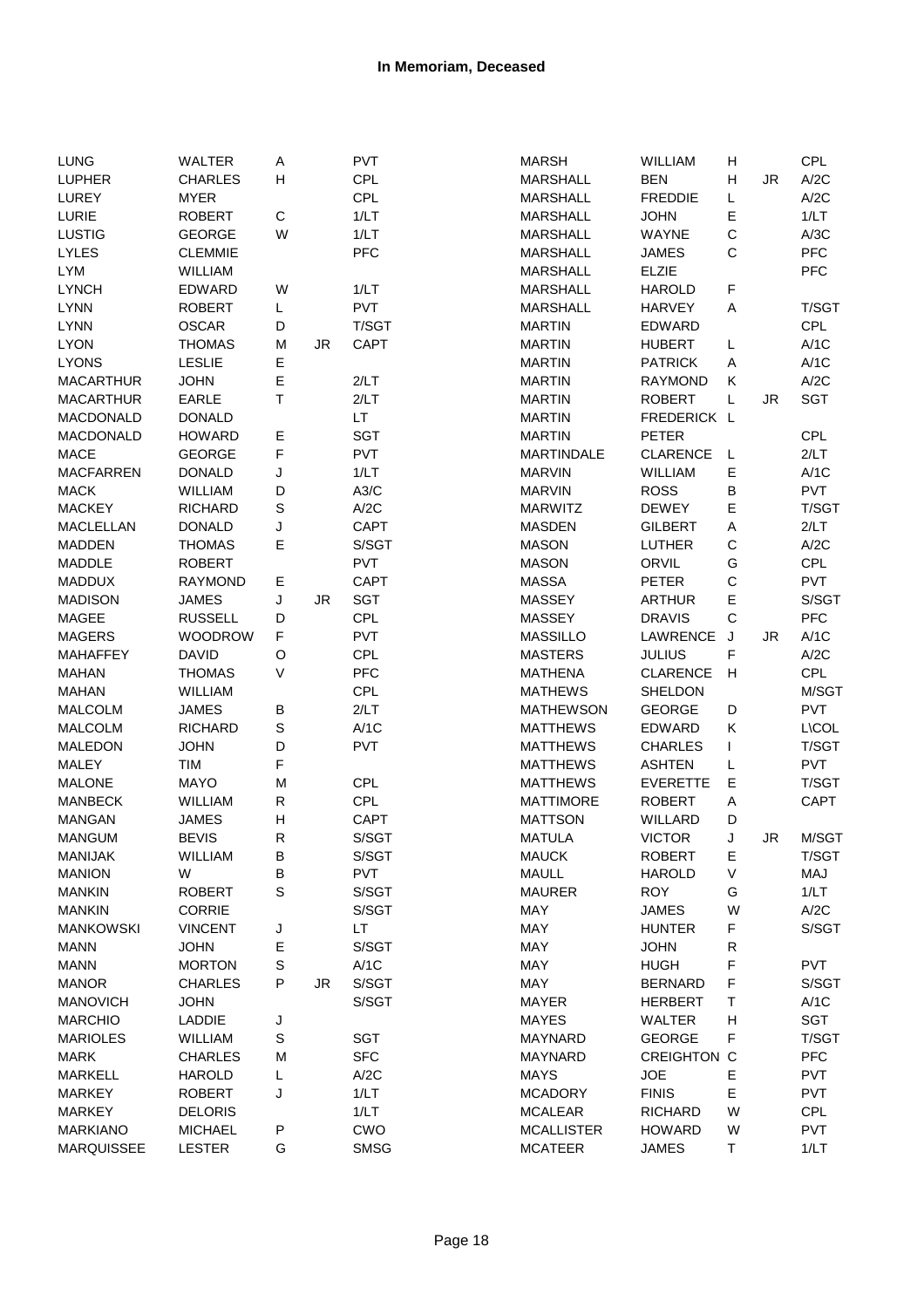| <b>MCAULIFFE</b>   | WILLIAM          | F           |     | <b>PVT</b>  | <b>MCKEE</b>        | <b>STUART</b>  | M           |    |             |
|--------------------|------------------|-------------|-----|-------------|---------------------|----------------|-------------|----|-------------|
| <b>MCCAIN</b>      | <b>LESTER</b>    | Ε           |     | <b>PVT</b>  | McKELVAIN           | <b>JACK</b>    |             |    | <b>PVT</b>  |
| <b>MCCAIN</b>      | <b>JAMES</b>     | P           |     | <b>SFC</b>  | <b>MCKELVY</b>      | <b>HOWARD</b>  | Е           |    | S/SGT       |
| <b>MCCALL</b>      | <b>GARVICE</b>   | D           |     | MAJ         | <b>MCKENNA</b>      | <b>JOHN</b>    | J           |    | 2/LT        |
| <b>MCCALL</b>      | <b>MELVIN</b>    | ${\sf R}$   |     | A/3C        | <b>MCKENZIE</b>     | <b>GEORGE</b>  | В           |    | <b>PVT</b>  |
| <b>McCARTHY</b>    | <b>DANIEL</b>    | F           |     |             | <b>MCKIE</b>        | WILLIAM        | S           |    | <b>MSE</b>  |
| <b>MCCARTHY</b>    | <b>DONALD</b>    | $\mathsf C$ |     | A/2C        | <b>MCKINNEY</b>     | <b>JAMES</b>   | Τ           |    | <b>SGT</b>  |
| <b>MCCARTHY</b>    | <b>DONALD</b>    | O           |     | A/1C        | <b>MCKINNON</b>     | WALLACE        | R           |    | S/SGT       |
| <b>MCCASKILL</b>   | <b>URAY</b>      | W           |     | <b>PFC</b>  | <b>MCKINSTRY</b>    | <b>RICHARD</b> | Г           |    | A/2C        |
| <b>MCCLAIN</b>     | LEWIS            | $\mathbb S$ |     | <b>SFC</b>  | <b>MCKINSTRY</b>    | <b>JAMES</b>   |             |    | PVT 1CL     |
| <b>MCCLASKEY</b>   | <b>DON</b>       | L           |     | M/SGT       | <b>MCLAIN</b>       | LEWIS          | S           |    | <b>PVT</b>  |
| <b>MCCLELLAN</b>   | <b>JOSEPH</b>    | L           |     | <b>CAPT</b> | <b>MCLARTY</b>      | <b>KENNETH</b> | S           |    | T/SGT       |
| <b>MCCLELLAN</b>   | <b>SHERMAN</b>   | В           |     |             | <b>MCLAUGHLIN</b>   | ALBERT         | R           |    | <b>PVT</b>  |
| <b>MCCLERNON</b>   | <b>MILO</b>      | J           |     |             | <b>MCLEAN</b>       | <b>GLEN</b>    | L           |    | <b>PVT</b>  |
| <b>MCCLURE</b>     | <b>HENRY</b>     | G           |     | <b>PVT</b>  | <b>MCLEOD</b>       | <b>JAMES</b>   | D           |    | A/2C        |
| <b>MCCOLLUM</b>    | <b>EVERETT</b>   | Α           |     | <b>PVT</b>  | <b>MCLOUGHLIN</b>   | <b>JOSEPH</b>  | Α           |    | A/3C        |
| <b>MCCOMB</b>      | <b>TED</b>       | ${\sf R}$   |     | S/SGT       | <b>MCMAHAN</b>      | ANDREW         | Н           |    | 1/LT        |
| <b>MCCONNAUGHY</b> | <b>JAMES</b>     | E           |     | A/2C        | <b>MCMAHAN</b>      | <b>FRANK</b>   | S           |    | <b>PVT</b>  |
| <b>MCCONNELL</b>   | <b>GEORGE</b>    | Г           |     | T/SGT       | <b>MCMAHON</b>      | MAX            | R           |    | <b>PVT</b>  |
| <b>MCCORKLE</b>    | WALTER           | Τ           |     |             | <b>MCMILLAN</b>     | WILLIAM        | E           | JR | M/SGT       |
| <b>MCCORMICK</b>   | <b>LUSTER</b>    |             |     | <b>PVT</b>  | <b>McMILLEN</b>     | <b>VIRGIL</b>  | E           |    | <b>PVT</b>  |
| <b>MCCORMICK</b>   | <b>JAMES</b>     | $\mathsf C$ |     | <b>PVT</b>  | <b>MCMULLEN</b>     | <b>FRANK</b>   | M           |    | <b>CAPT</b> |
| <b>MCCOY</b>       | LEWIS            |             |     |             | <b>MCNABB</b>       | <b>GEORGE</b>  | P           |    |             |
| <b>MCCOY</b>       | <b>CHARLES</b>   | Τ           |     | <b>MSE</b>  | <b>MCNAIR</b>       | <b>ALLEN</b>   | W           |    | A/2C        |
| <b>MCCRACKEN</b>   | PAUL             | B           |     | A/2C        | <b>MCNAMEE</b>      | <b>ALBERT</b>  | R           |    | 1/LT        |
| <b>MCCRACKEN</b>   | WILLIAM          | F           |     | S/SGT       | <b>MCNEEL</b>       | <b>JAMES</b>   | S           |    | <b>PVT</b>  |
| <b>MCCREADY</b>    | SAMUEL           | J           |     | A/2C        | <b>MCNEELY</b>      | JAMES          | $\mathsf C$ |    | <b>PFC</b>  |
| <b>MCCULLOM</b>    | <b>EVERETT</b>   | Α           |     | <b>MSE</b>  | <b>MCNEIL</b>       | <b>EUGENE</b>  | R           |    | A/2C        |
| <b>McCUMBER</b>    | WILLIAM          |             |     | <b>PVT</b>  | <b>MCNEIL</b>       | <b>HAROLD</b>  | Е           |    | A/2C        |
| <b>MCCUTCHAN</b>   | JULIAN           | F           |     | <b>PVT</b>  | <b>MCPHERSON</b>    | <b>ROBERT</b>  | R           |    |             |
| <b>MCDANIEL</b>    | <b>ARTHUR</b>    | B           |     | <b>PFC</b>  | <b>MCQUEENEY</b>    | <b>GILBERT</b> | P           |    | S/SGT       |
| <b>MCDONALD</b>    | <b>RICHARD</b>   | D           |     | <b>MSE</b>  | <b>MCQUILLEN</b>    | ALEXANDER G    |             |    | M/SGT       |
| <b>MCDONALD</b>    | <b>HOWARD</b>    | E           |     |             | <b>MCRAE</b>        | <b>BRUCE</b>   | D           |    | <b>SGT</b>  |
| <b>MCDOUGALL</b>   | <b>THOMAS</b>    |             | JR. | <b>PVT</b>  | <b>MCRAY</b>        | <b>MURRAY</b>  | M           |    | <b>SFC</b>  |
| <b>McDUREAM</b>    | <b>PATRICK C</b> | н           |     | <b>PFC</b>  | <b>MCSHEE</b>       | <b>JOHN</b>    | M           |    | A/1C        |
| <b>MCEACHEN</b>    | <b>ARCHIE</b>    |             |     | <b>SGT</b>  | <b>MCSHERRY</b>     | <b>BERNARD</b> | J           |    |             |
| <b>MCFADDEN</b>    | <b>ARVEL</b>     |             |     | S/SGT       | <b>MCWHIRT</b>      | <b>JOSEPH</b>  | R           |    | <b>CAPT</b> |
| <b>MCFADDEN</b>    | <b>JAMES</b>     | Е           |     | 2/LT        | <b>MEADE</b>        | <b>STEVE</b>   | R           |    | <b>PVT</b>  |
| <b>MCGILL</b>      | DANIEL           | G           |     | T/SGT       | MEARES              | MARK           | V           |    | <b>PFC</b>  |
| <b>MCGILL</b>      | PAUL             | Е           |     | <b>CAPT</b> | <b>MEARS</b>        | <b>JAMES</b>   | В           |    | PVT         |
| <b>MCGINTY</b>     | <b>JOHN</b>      | B           |     | <b>PVT</b>  | <b>MEEKER</b>       | <b>GLENN</b>   | F           |    | <b>PVT</b>  |
| <b>MCGLOTHLIN</b>  | WILLIAM          | C           | JR. | MAJ         | <b>MEGGS</b>        | <b>JOHNNIE</b> | W           |    | PVT         |
| <b>MCGRATH</b>     | <b>JOHN</b>      | W           |     | <b>PVT</b>  | <b>MEHN</b>         | <b>WILFORD</b> |             |    | PVT         |
| <b>MCGRATTAN</b>   | <b>JOSEPH</b>    | P           |     | <b>PVT</b>  | <b>MEISENHOLDER</b> |                |             |    | 2/LT        |
|                    |                  | $\mathsf C$ |     |             | <b>MELENDEZ</b>     | PHILO          | G           |    | S/SGT       |
| <b>MCGREW</b>      | <b>GERALD</b>    |             |     | S/SGT       |                     | <b>MARTIN</b>  |             |    |             |
| <b>MCGUIRE</b>     | WILLIAM          | V           |     | A2/C        | <b>MELONEY</b>      | <b>CHARLES</b> | S           |    | S/SGT       |
| <b>MCGUIRE</b>     | EDWARD           |             |     | T/SGT       | <b>MELTON</b>       | <b>HERMAN</b>  | B           |    | 1/LT        |
| <b>MCHALE</b>      | <b>CHARLES</b>   | P           |     | CPL         | <b>MELTON</b>       | <b>EDWIN</b>   | $\mathsf C$ |    | PVT         |
| <b>MCHENRY</b>     | <b>FLOYD</b>     | Α           |     |             | <b>MELTON</b>       | <b>JOE</b>     |             |    | <b>PVT</b>  |
| <b>MCHENRY</b>     | G                | Α           |     | 1/LT        | <b>MELVIN</b>       | <b>THOMAS</b>  | $\circ$     |    | <b>PVT</b>  |
| <b>MCHUGH</b>      | <b>EDGAR</b>     | L           |     | 2/LT        | MENDALL             | <b>JOHN</b>    | S           |    | <b>PVT</b>  |
| <b>MCINTIRE</b>    | <b>RAYMOND</b>   | O           | JR  | A/1C        | <b>MENGAK</b>       | <b>MICHAEL</b> |             |    | A/2C        |
| <b>MCINTYRE</b>    | <b>DONALD</b>    | Κ           |     | 2/LT        | <b>MENSCHING</b>    | WILLIAM        |             |    | CPL         |
| <b>MCIVER</b>      | <b>BILLY</b>     | C           |     | S/SGT       | MENZEL              | <b>DONALD</b>  | Ε           |    | M/SGT       |
| <b>MCKEAN</b>      | EDWIN            | $\mathsf C$ |     | <b>PVT</b>  | <b>MERCER</b>       | <b>GLENN</b>   | Α           |    |             |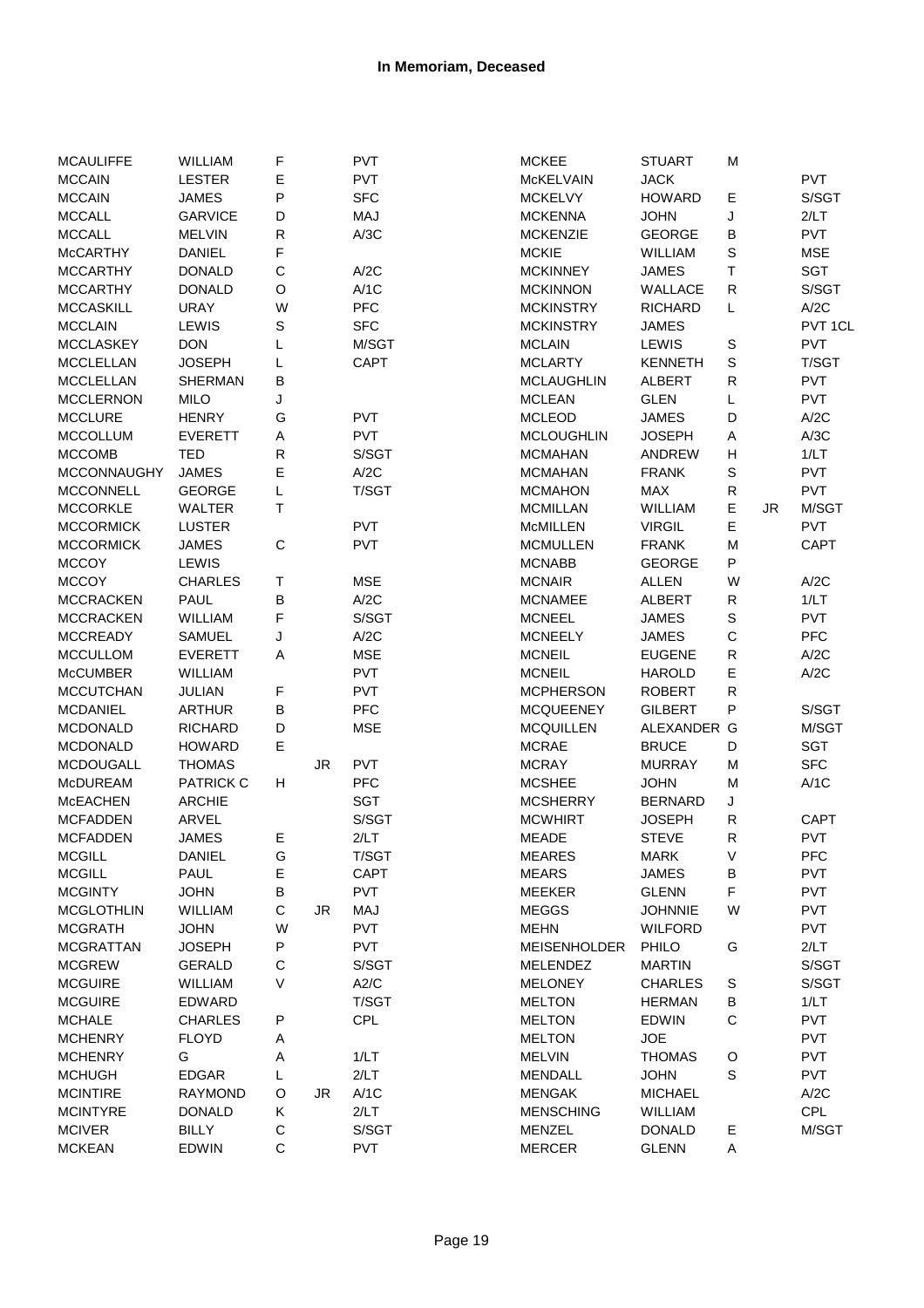| <b>MERCHANT</b>  | <b>JOHN</b>       | Н            | M/SGT        | <b>MOBLEY</b>     | <b>JOHN</b>     | F           |           | T/SGT       |
|------------------|-------------------|--------------|--------------|-------------------|-----------------|-------------|-----------|-------------|
| <b>MEREDITH</b>  | <b>JODY</b>       | D            | A/1C         | <b>MOCK</b>       | <b>ROBERT</b>   | D           |           | CPL         |
| <b>MERRILL</b>   | WILLIAM           | G            | 1/LT MC      | <b>MODENE</b>     | <b>AMID</b>     | Н           |           | CPL         |
| <b>MERRIMAN</b>  | <b>JOHN</b>       | Е            |              | <b>MOERMAN</b>    | <b>LESTER</b>   | E           |           | T/SGT       |
| <b>MESLEY</b>    | <b>THOMAS</b>     | L            | 2/LT         | <b>MOIR</b>       | <b>GOODRICH</b> | $\mathsf C$ |           | <b>SFC</b>  |
| <b>MEYERS</b>    | <b>RICHARD</b>    | Г            | 2/LT         | <b>MOLE</b>       | <b>JOHN</b>     | W           |           | S/SGT       |
| <b>MEYETTE</b>   | GARY              | W            | A/1C         | <b>MOLLENKOPF</b> | <b>JAMES</b>    | Н           |           | 2/LT        |
| <b>MEYLOR</b>    | DR ROBERT         | J            | A/1C         | <b>MONCKTON</b>   | LEO             | J           |           | <b>PVT</b>  |
| <b>MICAS</b>     |                   | J            | <b>PVT</b>   | <b>MONROE</b>     | <b>RALPH</b>    | E           |           | <b>LTC</b>  |
|                  | <b>RAYMOND</b>    |              |              | <b>MONTANARI</b>  |                 |             |           |             |
| <b>MICHNAY</b>   | <b>JOHN</b>       |              | M/SGT        |                   | <b>DAVID</b>    | Α           |           | CPL         |
| <b>MICKEY</b>    | <b>THOMAS</b>     | C            | <b>PFC</b>   | <b>MONTGOMERY</b> | <b>JOSEPH</b>   |             |           | S/SGT       |
| <b>MICKEY</b>    | <b>EVERETT</b>    |              | T/SGT        | <b>MONTGOMERY</b> | WILLIAM         | J           |           | S/SGT       |
| <b>MICKLEY</b>   | <b>NYLE</b>       | $\mathbb S$  | S/SGT        | <b>MONTI</b>      | <b>ARNOLD</b>   | F           |           | A/2C        |
| <b>MIDDLETON</b> | <b>GLEN</b>       | $\mathsf F$  | T/SGT        | <b>MOODY</b>      | CARL            | G           |           | LT.         |
| <b>MIDDLETON</b> | <b>RAY</b>        |              | <b>PVT</b>   | <b>MOODY</b>      | <b>JAMES</b>    | L.          |           | 1/LT        |
| <b>MIDURA</b>    | <b>STANISLAUS</b> | S            | S/SGT        | <b>MOON</b>       | <b>VERNON</b>   | W           |           | PVT         |
| <b>MILBURN</b>   | ALBERT            |              | PVT          | <b>MOON</b>       | <b>FRANCIS</b>  | M           |           | <b>PVT</b>  |
| MILLAY           | <b>EMBERT</b>     | M            | PVT          | <b>MOORE</b>      | <b>AUDY</b>     | ${\sf R}$   |           | <b>MSGT</b> |
| <b>MILLER</b>    | <b>BERNIE</b>     | L            | <b>MAJOR</b> | <b>MOORE</b>      | <b>HUGH</b>     | ${\sf R}$   |           | S/SGT       |
| <b>MILLER</b>    | <b>BILLY</b>      |              | 1/LT         | <b>MOORE</b>      | <b>KENNETH</b>  | G           |           | A/2C        |
| <b>MILLER</b>    | <b>CURTIS</b>     | Α            | A/1C         | <b>MOORE</b>      | <b>MALCOLM</b>  | W           |           | T/SGT       |
| <b>MILLER</b>    | <b>GEORGE</b>     | W            | S/SGT        | <b>MOORE</b>      | <b>ROBERT</b>   | L           |           | A/1C        |
| <b>MILLER</b>    | <b>JAMES</b>      | A            | S/SGT        | <b>MOORE</b>      | <b>CYRIAL</b>   | Α           |           | M/SGT       |
| <b>MILLER</b>    | <b>RICHARD</b>    | D            | 2/LT         | <b>MOORE</b>      | DAN             | L           |           | <b>PVT</b>  |
| <b>MILLER</b>    | <b>ROBERT</b>     | $\mathsf S$  | <b>MAJOR</b> | <b>MOORE</b>      | <b>JAMES</b>    | A           |           | <b>PVT</b>  |
| <b>MILLER</b>    | <b>SIDNEY</b>     | Н            | CAPT         | <b>MOORE</b>      | <b>ROGER</b>    | G           |           | <b>PVT</b>  |
| <b>MILLER</b>    | <b>VERNON</b>     | Е            |              | <b>MOORE</b>      | <b>JOHN</b>     | W           |           | <b>PVT</b>  |
| <b>MILLER</b>    | <b>WALTER</b>     | H            |              | <b>MOORE</b>      | <b>WALTER</b>   |             |           | <b>PVT</b>  |
| <b>MILLER</b>    | <b>JULIUS</b>     |              | S/SGT        | <b>MOORE</b>      | <b>JOHN</b>     | W           |           | 1/LT        |
| <b>MILLER</b>    | <b>ALFRED</b>     | A            | PVT          | <b>MORALES</b>    | ANGEL           |             |           | A/1C        |
| <b>MILLER</b>    | <b>LORAIN</b>     | Α            | SGT          | <b>MORALES</b>    | <b>CELESTE</b>  |             |           | A/1C        |
| <b>MILLER</b>    | <b>HARRY</b>      | H            | PVT          | <b>MOREAU</b>     | <b>CLARENCE</b> | С           |           | S/SGT       |
|                  |                   |              | PFC          |                   |                 |             |           |             |
| <b>MILLER</b>    | <b>CHARLES</b>    | Е            |              | <b>MORGAN</b>     | WILLIAM         | L           |           | 1/LT        |
| <b>MILLER</b>    | <b>REGINALD</b>   | L            | PVT          | <b>MORGAN</b>     | <b>SHANNON</b>  | J           |           | CPL         |
| <b>MILLER</b>    | SAM               | $\mathsf{C}$ | PVT          | <b>MORISETTE</b>  | <b>RUSSELL</b>  | L           |           | A/1C        |
| <b>MILLER</b>    | VAVIL             | L            | SGT          | <b>MORLEY</b>     | <b>CHARLES</b>  |             |           |             |
| <b>MILLER</b>    | <b>CLARENCE</b>   | D            | PVT          | <b>MORRIS</b>     | <b>DEWAYNE</b>  | L           |           | T/SGT       |
| <b>MILLER</b>    | <b>LOUIE</b>      | B            | PVT          | <b>MORRIS</b>     | <b>JAMES</b>    |             |           | S/SGT       |
| <b>MILLER</b>    | WILLIAM           | Н            | <b>PVT</b>   | <b>MORRIS</b>     | WILLIAM         | С           |           | <b>CPL</b>  |
| <b>MILLER</b>    | <b>HARVEY</b>     | Α            | PVT          | <b>MORRIS</b>     | <b>EDWARD</b>   | M           |           | <b>CAPT</b> |
| <b>MILLER</b>    | <b>JOHN</b>       | $\mathsf C$  | 2/LT         | <b>MORRIS</b>     | <b>DANIEL</b>   | J           |           | <b>PVT</b>  |
| <b>MILLS</b>     | LEVI              | Е            | T/SGT        | <b>MORRISON</b>   | JAY             | $\sf P$     |           | <b>SGT</b>  |
| <b>MILLS</b>     | <b>JESSE</b>      | $\mathsf{N}$ | PVT          | <b>MORROW</b>     | <b>JOHN</b>     |             |           |             |
| <b>MILTZ</b>     | <b>NORMAN</b>     | F            | S/SGT        | <b>MORSE</b>      | LEBAHN          | Е           |           | A/2C        |
| <b>MINER</b>     | WILLIAM           | D            | LT/COL       | <b>MORSE</b>      | PAUL            | Н           |           | <b>PVT</b>  |
| <b>MINER</b>     | <b>WILLIS</b>     | B            |              | <b>MORTON</b>     | <b>HAROLD</b>   | Κ           |           | PFC         |
| <b>MINKLER</b>   | <b>JOHN</b>       | $\mathsf{I}$ | CPL          | <b>MOSLEY</b>     | <b>JACK</b>     | P           |           | PFC         |
| <b>MINNICK</b>   | <b>WILBUR</b>     | $\mathsf C$  | SGT          | <b>MOSSET</b>     | <b>CHARLES</b>  | J           |           | A/3C        |
| <b>MINNIECE</b>  | <b>THOMAS</b>     | Υ            | 1/LT         | <b>MOTE</b>       | <b>NEVEN</b>    |             | <b>JR</b> | T/SGT       |
| <b>MINOR</b>     | <b>ROBERT</b>     |              | PVT          | <b>MOTLEY</b>     | <b>EMMETT</b>   | J           |           | <b>PVT</b>  |
| <b>MINTZ</b>     | PHILLIP           | D            | SGT          | <b>MOWREY</b>     | <b>RALPH</b>    | E           |           | <b>PVT</b>  |
| <b>MITCHELL</b>  | <b>THOMAS</b>     | O            | A/3C         | <b>MOYE</b>       | <b>FRANK</b>    | L           |           | <b>PVT</b>  |
| <b>MITCHELL</b>  | <b>GEORGE</b>     | W            | S/SGT        | <b>MOYER</b>      | <b>FRANKLIN</b> | $\mathsf C$ |           | CAPT        |
| <b>MITCHELL</b>  | <b>CLAUD</b>      | $\mathsf R$  | PVT          | <b>MOYER</b>      | JULIAN          | $\mathsf C$ |           | M/SGT       |
| MIZE             | EDWARD            | L            | CPL          | <b>MUEHE</b>      | WILLIAM         | Н           |           | T/SGT       |
|                  |                   |              |              |                   |                 |             |           |             |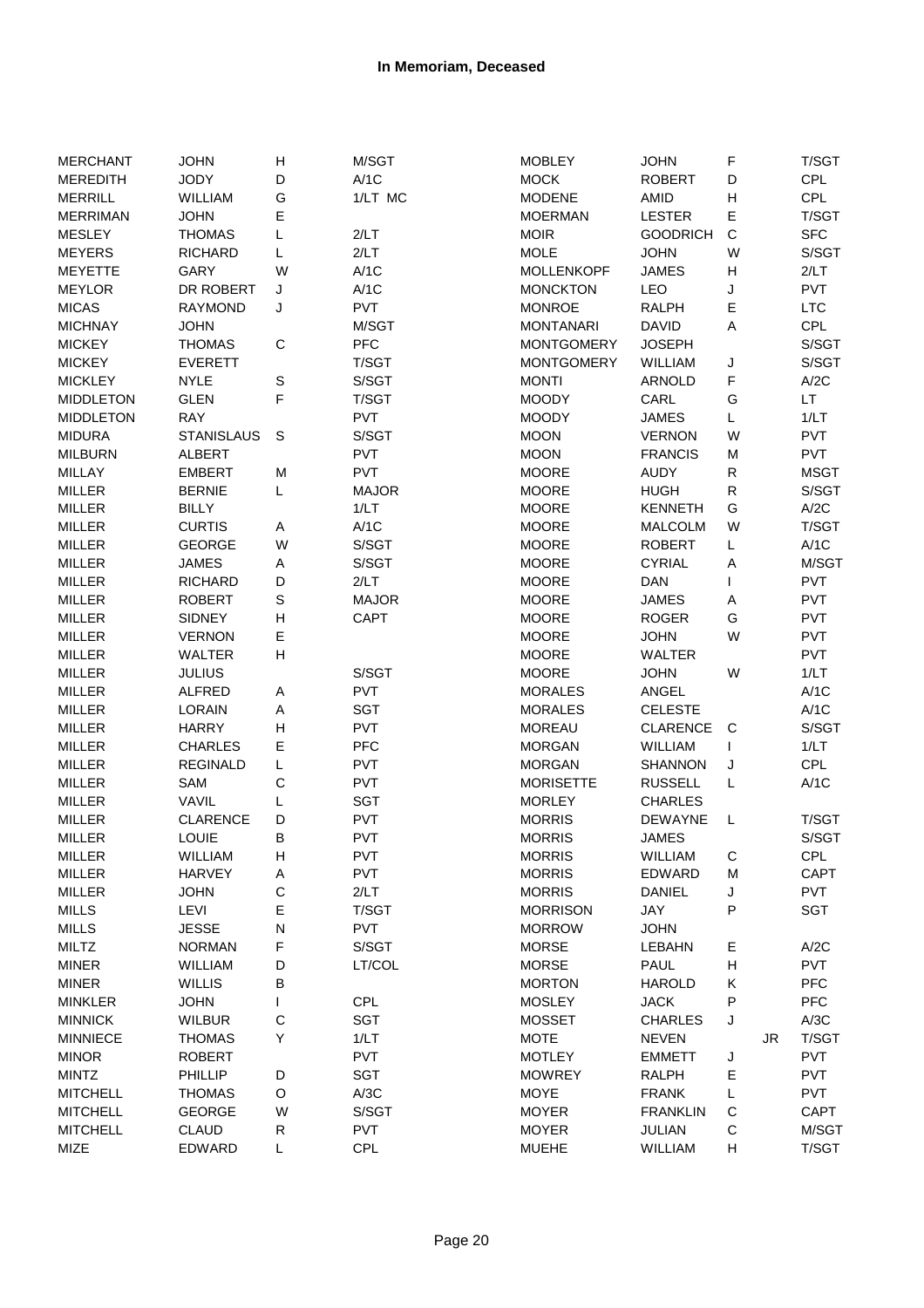| <b>MUELE</b>       | <b>HERBERT</b>               | T           |     | S/SGT       | <b>NEWMAN</b>                   | <b>ROYAL</b>        | ${\sf R}$   |           | S/SGT       |
|--------------------|------------------------------|-------------|-----|-------------|---------------------------------|---------------------|-------------|-----------|-------------|
| MULLALLY           | <b>THOMAS</b>                | W           |     | <b>CPL</b>  | <b>NEWMAN</b>                   | PAUL                | U           |           | <b>PVT</b>  |
| <b>MULLIN</b>      | <b>JAMES</b>                 | W           |     | PFC         | <b>NEWSOME</b>                  | <b>FREALEN</b>      |             |           | <b>PVT</b>  |
| <b>MUNDY</b>       | <b>DAVID</b>                 | H           |     | 1/LT        | <b>NEWTON</b>                   | <b>EMORY</b>        | EU          |           | T/SGT       |
| <b>MUNDY</b>       | <b>GEORGE</b>                | W           |     | 2/LT        | <b>NEWTON</b>                   | WILLIAM             | G           |           |             |
| <b>MUNKSGARD</b>   | <b>ELMER</b>                 | F           |     |             | <b>NICHOLS</b>                  | <b>WILLIAM</b>      | Α           |           | A/1C        |
| <b>MURPHY</b>      | <b>VINCENT</b>               | J           |     | S/SGT       | <b>NICKELL</b>                  | <b>JAMES</b>        | M           |           | 1/LT        |
| <b>MURPHY</b>      | <b>EMMETT</b>                | $\sf P$     |     | <b>PVT</b>  | <b>NICKELL</b>                  | <b>RALPH</b>        | $\mathsf C$ |           | A/2C        |
| <b>MURRAY</b>      | <b>ALLEN</b>                 |             |     | 2/LT        | <b>NICKELSON</b>                | <b>NELSON</b>       | P           |           | <b>PFC</b>  |
| <b>MURRAY</b>      | <b>DALE</b>                  | R           |     | S/SGT       | <b>NICKERSON</b>                | EARL                | F           | <b>JR</b> | 2/LT        |
| <b>MURRAY</b>      | <b>ROBERT</b>                | W           |     | 2/LT        | <b>NICKLE</b>                   | <b>JOHN</b>         | Α           | <b>JR</b> | A/1C        |
| <b>MURRAY</b>      | <b>FORREST</b>               | W           |     | <b>PVT</b>  | NIEDZWIADEK                     | <b>FREDERICK</b>    | J           |           | A/1C        |
| <b>MYERS</b>       | CARL                         | н           |     | 1/LT        | <b>NIEMALZ</b>                  | WILLIAM             | J           |           |             |
| <b>MYERS</b>       | <b>CLAUDE</b>                |             |     | <b>PVT</b>  | <b>NIEMI</b>                    | <b>EUGENE</b>       | М           |           | A/1C        |
| <b>MYERS</b>       | PAUL                         | E           |     | <b>PVT</b>  | <b>NIESLAWSKI</b>               | WILLIAM             |             |           | S/SGT       |
| <b>MYKICZ</b>      | <b>JOHN</b>                  | н           |     | 1/LT        | <b>NIGHTWINE</b>                | WARD                | В           |           | <b>PFC</b>  |
| <b>NABERS</b>      | WILLIAM                      | L           |     | <b>SGT</b>  | <b>NIOMELA</b>                  | WILLIAM             | J           |           | <b>PVT</b>  |
| <b>NACKENHORST</b> | <b>RICHARD V</b>             | P           |     | A/2C        | <b>NIX</b>                      | LAWRENCE            | E           |           | 1/LT        |
| <b>NAGY</b>        | <b>JOHN</b>                  | C           | JR. | S/SGT       | <b>NIX</b>                      | <b>DEARL</b>        | В           |           | <b>PVT</b>  |
| <b>NAPIER</b>      | <b>BILL</b>                  | F           |     |             | <b>NIXON</b>                    | H                   | E           |           | 1/LT        |
| <b>NAPIER</b>      | <b>JOHN</b>                  | G           |     | COL         | <b>NOEL</b>                     | EDWARD              | J           |           |             |
| <b>NARDUCCI</b>    | <b>CHARLES</b>               | $\mathsf R$ |     | PFC         | <b>NOIRFALISE</b>               | GERALD              | ${\sf R}$   |           | <b>CPL</b>  |
| <b>NASH</b>        | <b>EURSKIN</b>               |             |     | PFC         | <b>NOLTE</b>                    | <b>FRANK</b>        | J           |           | CPL         |
| NAVEAUX            | <b>LLOYD</b>                 | Α           |     | PVT         | <b>NOONAN</b>                   | <b>JOSEPH</b>       | M           |           | PFC         |
| <b>NEAL</b>        | <b>WILLIE</b>                | ${\sf R}$   |     | M/SGT       | <b>NORELIUS</b>                 | <b>ELIM</b>         | Е           |           | CPL         |
| <b>NEAL</b>        | <b>KIRBY</b>                 | W           |     | <b>PVT</b>  | <b>NORMAN</b>                   | <b>CLEO</b>         | ${\sf R}$   |           | <b>CPL</b>  |
| <b>NEAS</b>        | <b>CHARLES</b>               | $\mathbf S$ |     | CPL         | <b>NORRIS</b>                   | WILDEN              | T           | <b>SR</b> | T/SGT       |
| <b>NEDWED</b>      | <b>JOHN</b>                  | L           |     | 2/LT        | <b>NORRIS</b>                   | <b>LUTHER</b>       | M           |           | <b>PVT</b>  |
| <b>NEEL</b>        | <b>ALEXIS</b>                | M           |     | <b>PVT</b>  | <b>NORTHINGTON</b>              | <b>NORFLEET</b>     | J           |           | <b>CPL</b>  |
| <b>NEELEY</b>      |                              | Κ           |     | S/SGT       | <b>NORTON</b>                   | <b>EVERETT</b>      | C           |           | T/SGT       |
| <b>NEELY</b>       | <b>FRED</b><br><b>HESTER</b> | L           |     | <b>CPL</b>  |                                 |                     | В           | <b>JR</b> | A/3C        |
| <b>NEICE</b>       | <b>HOWARD</b>                | W           |     | A/1C        | <b>NORTON</b>                   | <b>JOHN</b><br>CARL |             |           | COL         |
|                    |                              |             |     |             | <b>NORTON</b>                   |                     |             |           |             |
| <b>NEIGHBORS</b>   | WILLIAM                      | S           |     | <b>CAPT</b> | <b>NORTON</b><br><b>NORWOOD</b> | <b>ROLLA</b>        | W           |           |             |
| <b>NEIGHBORS</b>   | <b>SIDNEY</b>                | W           |     | PFC         | <b>NOVAK</b>                    | LAVERN              | Е           |           | S/SGT       |
| <b>NEILSON</b>     | Е                            | Е           |     |             |                                 | <b>JOSEPH</b>       | J           |           | A/3C        |
| <b>NELSON</b>      | <b>BURTON</b>                | O           |     | S/SGT       | <b>NOVAK</b>                    | <b>ANDREW</b>       |             |           | AMN         |
| <b>NELSON</b>      | <b>FLOREN</b>                | B           |     | MAJ         | <b>NULL</b>                     | JAY                 | W           |           | S/SGT       |
| <b>NELSON</b>      | <b>GEORGE</b>                | W           |     | LT.         | <b>NYGAARD</b>                  | ANDREW              | F           |           | T/SGT       |
| <b>NELSON</b>      | <b>GORDON</b>                | F           |     | <b>CAPT</b> | O'BOYLE                         | <b>ROBERT</b>       | М           |           | S/SGT       |
| <b>NELSON</b>      | <b>MERVIN</b>                | W           |     |             | O'BRIAN                         | <b>SHERMAN</b>      |             |           | <b>PVT</b>  |
| <b>NELSON</b>      | WAYNE                        | н           |     | LT.         | <b>OCHSNER</b>                  | <b>LEO</b>          | Α           |           | <b>PVT</b>  |
| <b>NELSON</b>      | <b>NORMAND</b>               | т           |     | <b>SGT</b>  | <b>ODEN</b>                     | <b>EMIL</b>         | $\mathbb S$ |           | <b>SGT</b>  |
| <b>NELSON</b>      | <b>GEORGE</b>                | Н           |     | S/SGT       | ODOM                            | PHILLIP             | $\mathbf S$ | JR.       | <b>CAPT</b> |
| <b>NELSON</b>      | EARL                         | L           |     | <b>PVT</b>  | <b>ODOR</b>                     | <b>DAVID</b>        | D           |           | <b>CAPT</b> |
| <b>NELSON</b>      | <b>HAROLD</b>                |             |     | <b>SFC</b>  | <b>OGOZALEK</b>                 | <b>MATHEW</b>       |             |           | S/SGT       |
| <b>NESBIT</b>      | <b>EVAN</b>                  | R           |     | 1/LT        | O'HARE                          | <b>TOM</b>          |             |           |             |
| <b>NESMITH</b>     | <b>HERSHEL</b>               | Е           |     | M/SGT       | <b>OHLFEST</b>                  | <b>ALLEN</b>        | W           |           | <b>PVT</b>  |
| <b>NETT</b>        | EDWARD                       | H           |     | COL         | <b>OHMAN</b>                    | <b>NILS</b>         | O           |           | COL         |
| <b>NETZER</b>      | <b>ALVIN</b>                 | R           |     | A/2C        | <b>O'KEEFFE</b>                 | WILLIAM             | E           |           | <b>CAPT</b> |
| <b>NEUM</b>        | <b>JOHN</b>                  | W           |     | <b>PVT</b>  | <b>OLIPHANT</b>                 | <b>VICTOR</b>       | $\mathsf C$ |           | <b>PVT</b>  |
| <b>NEUMAN</b>      | <b>ROBERT</b>                | J           |     | <b>MSGT</b> | <b>OLIVER</b>                   | <b>CLARENCE</b>     | L           |           | 1/LT        |
| <b>NEVES</b>       | <b>JOHN</b>                  | M           |     | <b>PVT</b>  | <b>OLIVER</b>                   | <b>JOHN</b>         | $\mathsf R$ |           | T/SGT       |
| <b>NEVILLE</b>     | <b>GERALD</b>                | B           |     | CAPT        | <b>OLIVER</b>                   | <b>JAMES</b>        | $\mathsf C$ |           | <b>PVT</b>  |
| <b>NEWHART</b>     | <b>CHARLES</b>               | Α           |     | A/2C        | <b>OLIVER</b>                   | LAWRENCE E          |             |           | <b>PVT</b>  |
| <b>NEWKIRK</b>     | <b>ALFRED</b>                | T           |     | A1/C        | <b>OLIVIERI</b>                 | <b>MARIO</b>        |             |           |             |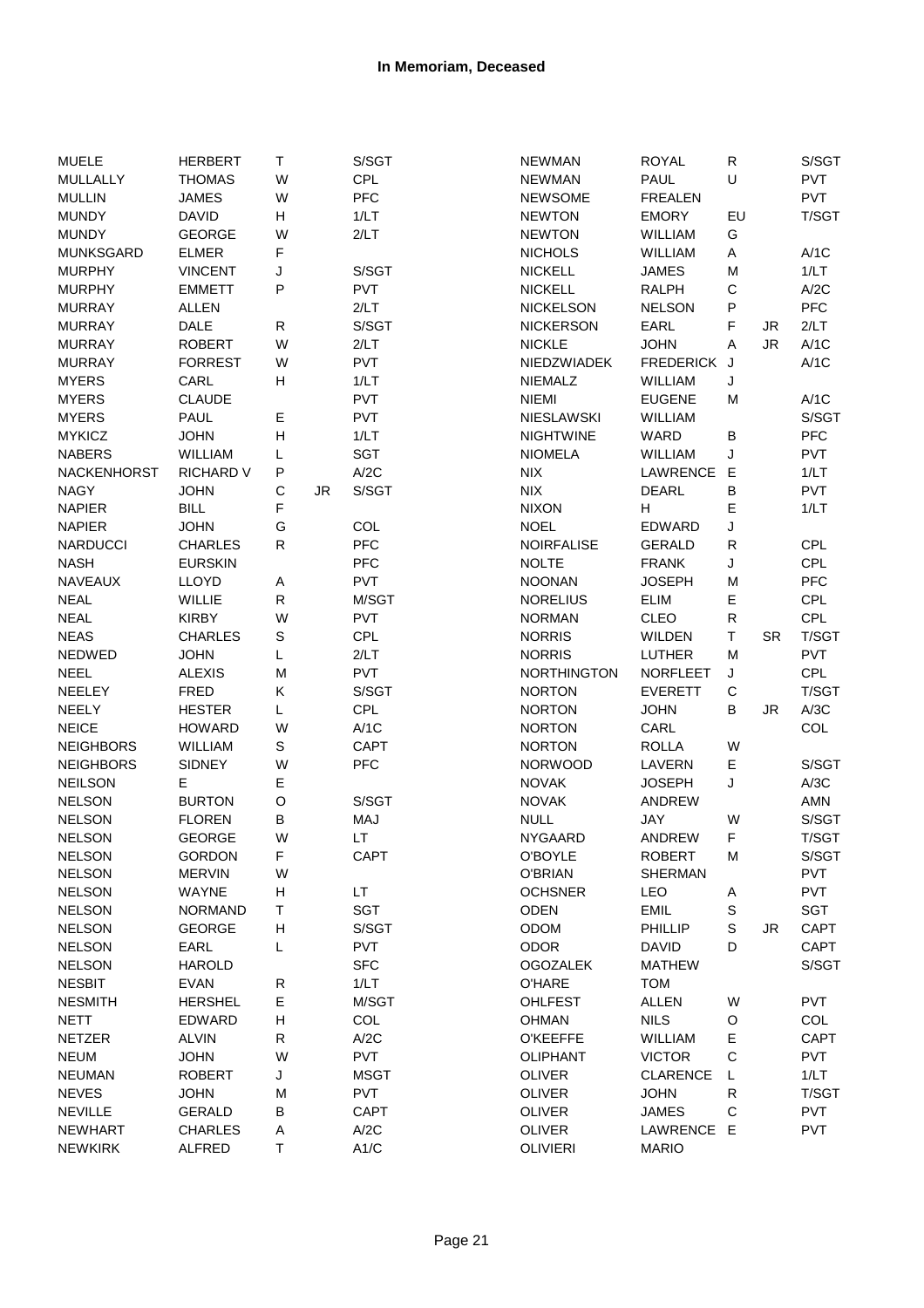| <b>OLLIS</b>      | <b>KENNETH</b>  | D            |    | A/2C        | <b>PARNES</b>      | MAX             |                      |           | <b>SGT</b>   |
|-------------------|-----------------|--------------|----|-------------|--------------------|-----------------|----------------------|-----------|--------------|
| <b>OLSEN</b>      | <b>THOMAS</b>   | L            |    | T/SGT       | <b>PARRISH</b>     | <b>NOEL</b>     | F                    |           | LT.          |
| <b>O'MALLEY</b>   | <b>CHARLES</b>  | F            | JR | PFC         | <b>PARSONS</b>     | WALTER          | J                    |           | <b>SGT</b>   |
| O'MALLEY          | <b>JOSEPH</b>   | A            |    | <b>SGT</b>  | <b>PARSONS</b>     | <b>RUSSELL</b>  |                      |           | <b>PFC</b>   |
| O'MEARA           | <b>PETER</b>    | $\mathbb S$  |    | T/SGT       | <b>PARTLOW</b>     | <b>CHARLES</b>  | н                    |           |              |
| <b>ONDRIS</b>     | <b>JOHN</b>     | J            |    | M/SGT       | PASSARELLI         | <b>FRANK</b>    | ${\sf R}$            |           | <b>SGT</b>   |
| <b>O'NEAL</b>     | <b>GEORGE</b>   | O            | JR |             | <b>PATE</b>        | <b>ALVIN</b>    | M                    |           | <b>PVT</b>   |
| <b>O'NEAL</b>     | <b>THOMAS</b>   |              |    | <b>PVT</b>  | PATNAUDE           | <b>FRANCIS</b>  | G                    |           | <b>SGT</b>   |
| <b>O'NEILL</b>    | <b>WILLIAM</b>  | R            |    | S/SGT       | PATNAUDE           | <b>RONALD</b>   | C                    |           | S/SGT        |
| <b>O'NEILL</b>    | <b>HOWARD</b>   | $\mathsf C$  |    | <b>PFC</b>  | PATTENAUDE         | <b>WILLIAM</b>  | J                    |           | <b>CPL</b>   |
| <b>OPPERMAN</b>   | <b>JERRY</b>    | D            |    | A/2C        | <b>PATTERSON</b>   | WAYNE           | $\mathbb S$          |           | M/SGT        |
| OPYD              | <b>ZIGMOND</b>  | J            |    | SGT         | <b>PATTON</b>      | T               | Ε                    |           |              |
| ORANGE            | WILLIAM         | L            |    | 1/LT        | <b>PAULS</b>       | <b>IRVING</b>   | H                    |           | <b>PVT</b>   |
| ORAVEC            | <b>WILLIAM</b>  | J            |    |             | <b>PAWSON</b>      | <b>JAMES</b>    | ${\sf R}$            |           | 1/LT         |
| <b>ORLOSKI</b>    | <b>THOMAS</b>   | $\mathbf{I}$ |    | <b>PFC</b>  | <b>PAYNE</b>       | <b>CHARLES</b>  | Η                    |           | <b>MAJOR</b> |
| <b>ORR</b>        | <b>WILL</b>     | J            |    | <b>PVT</b>  | <b>PAYNE</b>       | <b>JOSEPH</b>   | Е                    |           | COL          |
| <b>ORVIS</b>      | <b>EUGENE</b>   | E            |    | PFC         | <b>PAYNE</b>       | <b>JOHN</b>     | Η                    |           | LT.          |
| <b>OSBORN</b>     | <b>JOEL</b>     | F            |    | <b>PVT</b>  | <b>PAYNE</b>       | <b>JEWEL</b>    | Ε                    |           | PFC          |
| O'SHEA            | LEO             | G            |    |             | <b>PAYNE</b>       | <b>HOWELL</b>   | R                    |           | <b>PVT</b>   |
| <b>OSLUND</b>     | LEO             | E            |    | SGT         | <b>PAYNE</b>       | <b>TALMADGE</b> | M                    |           | <b>PVT</b>   |
| <b>OSTERLUND</b>  | LOYAL           | Υ            |    | 1/LT        | <b>PEACOCK</b>     | <b>HARVEY</b>   | ${\sf R}$            |           | <b>PVT</b>   |
| <b>OSTLIE</b>     | <b>MELVIN</b>   | $\mathsf C$  |    | PFC         | <b>PEAIRS</b>      | <b>JOHN</b>     | E                    |           | S/SGT        |
| <b>OSUCH</b>      | LEONARD         | E            |    |             | <b>PEARCE</b>      | <b>HOWARD</b>   | Ε                    |           | <b>PVT</b>   |
| <b>OSUCHOWSKI</b> | <b>CHARLES</b>  | Η            |    | T/SGT       | <b>PEARSON</b>     | <b>EDWARD</b>   | $\mathsf{H}$         |           | CPL          |
| <b>OTIS</b>       | <b>HERBERT</b>  | J            |    | 1/LT        | <b>PEARSON</b>     | WILLIAM         | W                    |           | PFC          |
|                   | <b>EDWARD</b>   | J            |    | <b>PVT</b>  | <b>PEAVY</b>       | <b>HERMAN</b>   | C                    |           | A/3C         |
| OTTH              |                 | $\mathsf C$  |    |             |                    |                 |                      |           |              |
| <b>OUDERKIRK</b>  | <b>FRED</b>     |              |    | MAJ         | <b>PEEBLES</b>     | <b>AUBREY</b>   | $\ddot{\phantom{0}}$ |           | <b>PVT</b>   |
| <b>OVEN</b>       | <b>ANDREWS</b>  | M            |    | T/SGT       | PELHAM             | <b>MORRIS</b>   |                      |           | 1/LT         |
| <b>OVENS</b>      | <b>HENRY</b>    | L            |    | <b>PVT</b>  | <b>PELLITIER</b>   | WILLIAM         | Α                    |           | SGT          |
| <b>OVERHOLT</b>   | <b>GEORGE</b>   | $\mathbb S$  |    | <b>SGT</b>  | <b>PENA</b>        | <b>ENRIQUE</b>  |                      | <b>JR</b> | A/2C         |
| <b>OVERTON</b>    | <b>JESSIE</b>   | L            |    | PFC         | PENDERGRAFT        | <b>RALPH</b>    | G                    |           | 1/LT         |
| <b>OWENS</b>      | <b>GEORGE</b>   | $\mathsf{C}$ |    | M/SGT       | <b>PENDERGRASS</b> | <b>JAMES</b>    | F                    |           | T/SGT        |
| PACE              | <b>BILL</b>     | J            |    | M/SGT       | <b>PENNINGTON</b>  | <b>DAVID</b>    | R                    |           | <b>SGT</b>   |
| <b>PACK</b>       | <b>JOHN</b>     | W            |    | S/SGT       | <b>PENNY</b>       | <b>ROBERT</b>   | B                    |           | MAJ          |
| PAGE              | <b>JAMES</b>    | F            |    |             | PENROD             | <b>GEORGE</b>   |                      |           | <b>PVT</b>   |
| <b>PAGITT</b>     | <b>LEO</b>      |              |    | <b>PVT</b>  | <b>PENROD</b>      | WILLIAM         | F                    |           | <b>PVT</b>   |
| <b>PAKOS</b>      | <b>RICHARD</b>  | S            |    | CAPT        | <b>PEPIN</b>       | <b>ROBERT</b>   | L                    |           | A/2C         |
| <b>PALKOWSKI</b>  | <b>JOHN</b>     | F            |    | <b>PVT</b>  | <b>PEREZ</b>       | <b>ROBERT</b>   | $\mathsf{C}$         |           | 1/LT         |
| PALMER            | <b>DUGGAR</b>   |              |    | 1/LT        | <b>PERKINS</b>     | <b>ROBERT</b>   | L                    |           | PVT          |
| <b>PALMER</b>     | LYLE            | F            |    | <b>CAPT</b> | <b>PERKINS</b>     | <b>KERMIT</b>   | R                    |           | <b>PVT</b>   |
| <b>PALMER</b>     | <b>NED</b>      | E            |    | MAJ         | <b>PERMAR</b>      | <b>HOWARD</b>   | $\mathsf C$          |           | A/2C         |
| <b>PALMER</b>     | <b>PERRY</b>    | F            |    | 1/LT        | PERRY              | LAWRENCE        | D                    |           | A/1C         |
| <b>PALMER</b>     | <b>NYAL</b>     | Ε.           |    |             | <b>PERRY</b>       | <b>ROBERT</b>   | в                    |           | A/3C         |
| <b>PANOSIAN</b>   | <b>PAUL</b>     |              |    | M/SGT       | PERRY              | <b>RONALD</b>   | A                    |           | A/1C         |
| <b>PAPARO</b>     | <b>ANTHONY</b>  | R            |    |             | <b>PETER</b>       | <b>TONEY</b>    | V                    |           | MAJ          |
| <b>PARCEL</b>     | WILLIAM         | L            |    | <b>PFC</b>  | <b>PETERMAN</b>    | <b>EDWIN</b>    | W                    |           | M/SGT        |
| PARDUE            | <b>JAMES</b>    | R            |    | <b>CAPT</b> | <b>PETERS</b>      | <b>ELMER</b>    | Е                    |           | 2/LT         |
| <b>PARISH</b>     | <b>EDGAR</b>    | L            |    | S/SGT       | <b>PETERS</b>      | <b>GEORGE</b>   | $\mathbf S$          |           | SGT          |
| <b>PARKER</b>     | <b>CLARENCE</b> | Е            |    | CWO         | <b>PETERS</b>      | <b>JOHNIE</b>   | Η                    |           | S/SGT        |
| <b>PARKER</b>     | <b>JAMES</b>    | E            |    | CPL         | <b>PETERS</b>      | <b>JAMES</b>    | N                    |           | <b>PFC</b>   |
| <b>PARKER</b>     | <b>PAUL</b>     | W            |    | M/SGT       | <b>PETERSON</b>    | <b>FRANKLIN</b> | A                    |           | <b>CAPT</b>  |
| <b>PARKERSON</b>  | <b>JAMES</b>    | D            |    | <b>PVT</b>  | <b>PETERSON</b>    | <b>RICHARD</b>  | Υ                    |           | MAJ          |
| <b>PARKMAN</b>    | <b>JAMES</b>    | J            |    | SGT         | <b>PETERSON</b>    | <b>LESLIE</b>   | $\mathsf O$          |           | 2/LT         |
| <b>PARKS</b>      | <b>CHARLES</b>  | Е            |    |             | PETERSON           | <b>LUTHER</b>   | М                    |           | <b>PFC</b>   |
| <b>PARMA</b>      | GEORGE          | F            |    | SGT         | <b>PETERSON</b>    | ALBERT          |                      |           | <b>PVT</b>   |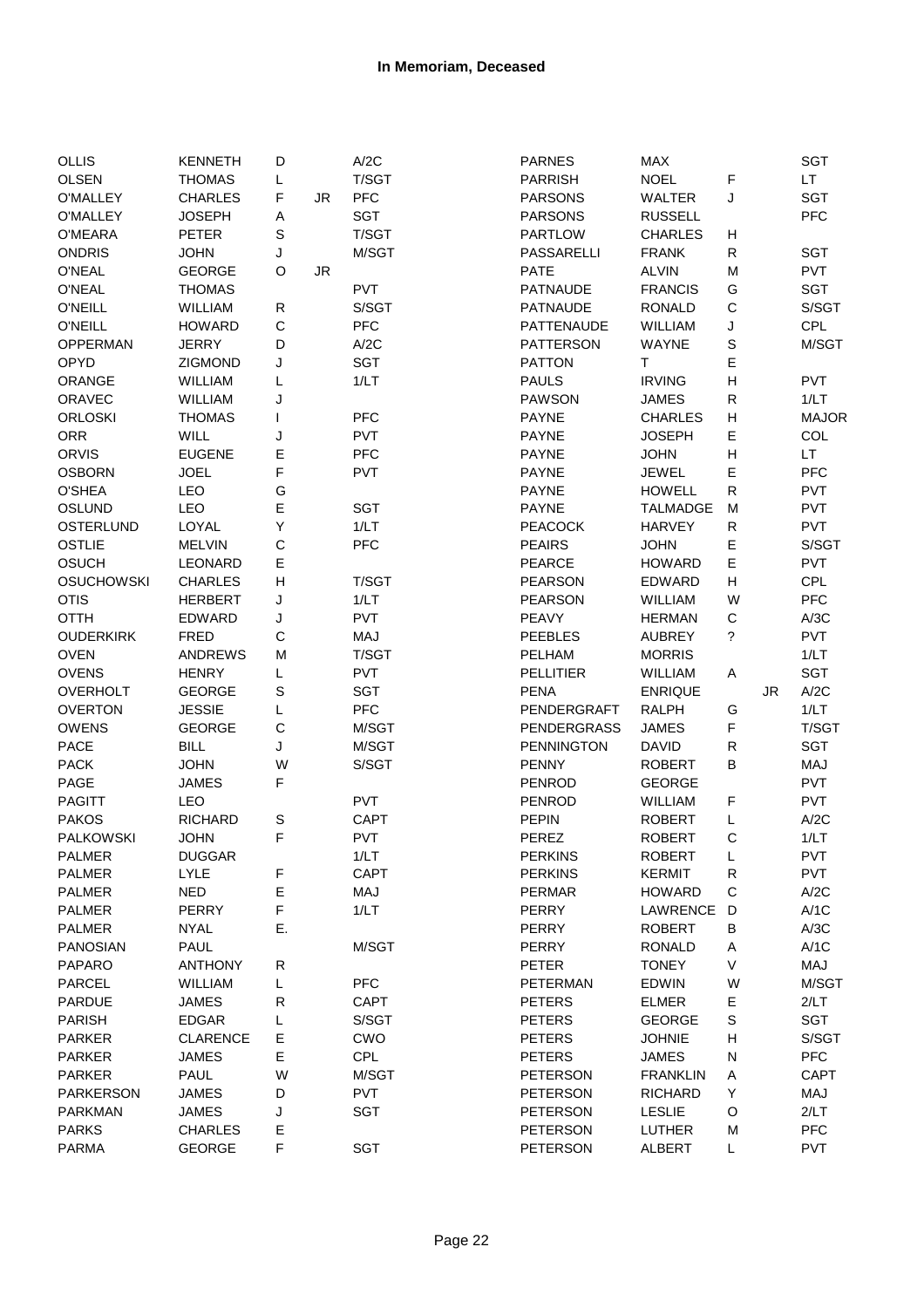| <b>PETORI</b>       | <b>FRANK</b>     | L           |              | <b>POPE</b>         | <b>BUEL</b>      | W           |     | PVT         |
|---------------------|------------------|-------------|--------------|---------------------|------------------|-------------|-----|-------------|
| <b>PETRAN</b>       | <b>FREDERICK</b> | C           | A/2C         | <b>PORTER</b>       | <b>EDWARD</b>    | Α           |     | <b>CPL</b>  |
| <b>PETREE</b>       | <b>HARRIS</b>    | Е           | 1/LT         | <b>POST</b>         | <b>GERALD</b>    | J           |     | CAPT        |
| <b>PETRIE</b>       | <b>WAYNE</b>     | Α           | PVT          | <b>POST</b>         | LEO              | F           |     | 1/LT        |
| <b>PETSCHE</b>      | <b>LAWRENCE</b>  | Α           | <b>PFC</b>   | <b>POST</b>         | <b>WALTER</b>    | R           |     | <b>SGT</b>  |
| <b>PETTENGILL</b>   | <b>ROBERT</b>    | D           | A/2C         | <b>POST</b>         | LEO              | A           |     | 1/LT        |
| <b>PETTY</b>        | <b>BENNY</b>     | F           | SGT          | <b>POTTER</b>       | <b>FRED</b>      | Τ           |     | 2/LT        |
| <b>PETTY</b>        | <b>IVAN</b>      | J           | S/SGT        | <b>POULAN</b>       | <b>RUSH</b>      |             |     | <b>PFC</b>  |
| PEZOLDT             | <b>EDWARD</b>    | L           |              | <b>POWELL</b>       | <b>EDWARD</b>    | С           |     | A/1C        |
| <b>PFEIFER</b>      | <b>HAROLD</b>    | E           | 1/LT         | <b>POWELL</b>       | <b>LEROY</b>     |             |     | S/SGT       |
| PFREHM              | EDWARD           | W           | PVT          | <b>POWELL</b>       | <b>OSCIE</b>     | C           |     | M/SGT       |
| PHELAN              | <b>ROGER</b>     | Е           | <b>B/GEN</b> | <b>POWELL</b>       | <b>VERNON</b>    | E           |     | <b>SGT</b>  |
| <b>PHELPS</b>       | <b>CHARLES</b>   | E           | <b>CAPT</b>  | <b>POWERS</b>       | <b>JOHN</b>      | A           |     | CAPT        |
| <b>PHILLIPS</b>     | <b>RALPH</b>     | Н           | MAJ          | <b>POWERS</b>       | <b>THOMAS</b>    | W           |     | <b>CPL</b>  |
|                     |                  | W           | <b>CPL</b>   |                     |                  |             |     | <b>PFC</b>  |
| <b>PHILLIPS</b>     | <b>FRANK</b>     |             |              | POZZGAY             | <b>JOHN</b>      |             |     |             |
| <b>PHILLIPS</b>     | <b>DOUGLAS</b>   | Α           | T/SGT        | <b>PRATER</b>       | CARL             | W           |     | <b>PFC</b>  |
| PHILPOT             | SAMUEL           | $\mathsf C$ | SGT          | <b>PRATT</b>        | SAM              | R           |     | <b>PVT</b>  |
| <b>PHIPPS</b>       | <b>GLENN</b>     | Α           |              | <b>PRESCOT</b>      | <b>OLIVER</b>    | C           |     | S/SGT       |
| PIAZZA              | <b>JOHN</b>      | E           |              | PRESLEY             | <b>CURTIS</b>    | E           |     | 2/LT        |
| <b>PICHETTE</b>     | <b>RUSSELL</b>   |             | S/SGT        | <b>PRETTYMAN</b>    | <b>CHARLES</b>   | R           |     | 1/LT        |
| <b>PICKETT</b>      | <b>CLARENCE</b>  | Е           | <b>PVT</b>   | <b>PRICE</b>        | CARL             | D           | JR  |             |
| <b>PICKLESEIMER</b> | <b>JAMES</b>     | E           | 1/LT         | PRICE               | <b>FREDERICK</b> | C           | JR. |             |
| <b>PIERCE</b>       | <b>HORACE</b>    | L           | <b>PFC</b>   | PRICE               | <b>JAMES</b>     | L           |     | T/SGT       |
| PIERRARD            | <b>JOHN</b>      | F           | <b>PVT</b>   | PRICE               | <b>ROBERT</b>    | Υ           |     | CAPT        |
| <b>PIKE</b>         | <b>SYLVESTER</b> |             | CAPT         | <b>PRICE</b>        | <b>ROBERT</b>    | Α           |     | 1/LT        |
| <b>PILCHER</b>      | <b>HUGH</b>      | W           | S/SGT        | <b>PRINCE</b>       | WILLIAM          | M           |     | 2/LT        |
| PILLARD             | <b>EDGAR</b>     | L           | T/SGT        | <b>PRINCE</b>       | <b>RAYMOND</b>   |             |     | <b>PVT</b>  |
| PINDZOLA            | <b>EMIL</b>      |             | <b>CAPT</b>  | <b>PROBUS</b>       | <b>DAVID</b>     | Α           |     | A/3C        |
| <b>PINE</b>         | <b>HARRY</b>     | W           | S/SGT        | <b>PROCTOR</b>      | <b>HENRY</b>     | $\mathsf C$ |     | CAPT        |
| <b>PINKER</b>       | <b>JULIUS</b>    | P           | S/SGT        | <b>PROTHERO</b>     | <b>MATHIAS</b>   | Н           |     | <b>PVT</b>  |
| <b>PIPER</b>        | <b>HERSCHEL</b>  | C           |              | <b>PRYOR</b>        | <b>CHARLES</b>   | D           |     | M/SGT       |
| <b>PIRNIK</b>       | <b>GEORGE</b>    | F           | T/SGT        | PRZEKURAT           | <b>EDWARD</b>    |             |     | <b>SGT</b>  |
| <b>PITT</b>         | <b>PAUL</b>      | ${\sf R}$   | <b>LTC</b>   | PRZYBYSZ            | <b>WALTER</b>    | Т           |     | A/3C        |
| <b>PITTMAN</b>      | <b>NOBLE</b>     | J           | <b>PVT</b>   | <b>PUCHALLA</b>     | <b>JOSEPH</b>    | Ε           |     | 1/LT        |
| <b>PITTS</b>        | <b>JAMES</b>     | L           |              | <b>PUFFERBARGER</b> | <b>WILLIAM</b>   | $\top$      |     | S/SGT       |
| <b>PLASSMAN</b>     | <b>HAROLD</b>    |             | <b>MSGT</b>  | <b>PULLEN</b>       | <b>HERSHEL</b>   | R           |     | <b>SGT</b>  |
| <b>PLATT</b>        | <b>CURTIS</b>    | Α           | S/SGT        | PULLIAM             | <b>GEYSER</b>    | W           |     | <b>SGT</b>  |
| <b>PLATUSICH</b>    | <b>VINCENT</b>   |             | S/SGT        | PULLIAM             | CARNETT          | W           |     | <b>PFC</b>  |
| PLEDGER             | <b>RUFUS</b>     | Е           | S/SGT        | <b>PUSICK</b>       | <b>JOSEPH</b>    | C           |     | PFC         |
| PLEZBERT            | <b>JOSEPH</b>    | J           | S/SGT        | <b>PUTNAM</b>       | <b>JOHN</b>      | Е           |     | <b>PVT</b>  |
|                     |                  | Е           | S/SGT        |                     | <b>MIKE</b>      |             | JR. | PVT         |
| <b>PLICHTA</b>      | <b>JOHN</b>      |             |              | PUZUHANICH          |                  |             |     |             |
| <b>PLUM</b>         | <b>JAMES</b>     | ${\sf R}$   | A/2C         | <b>PYBURN</b>       | R                | D           |     | PVT         |
| <b>PLUMMER</b>      | <b>JESSE</b>     | W           | T/SGT        | <b>PYSZ</b>         | <b>STANLEY</b>   | $\mathsf C$ |     | A/1C        |
| PLUMMER             | <b>ROBERT</b>    | R           | CPL          | <b>QUERY</b>        | <b>JACK</b>      | D           |     | <b>LTC</b>  |
| <b>PLUNKETT</b>     | <b>JAMES</b>     | $\mathsf R$ | M/SGT        | QUESNELL            | <b>RAYMOND</b>   | M           |     | <b>CAPT</b> |
| <b>POCIUS</b>       | <b>GEORGE</b>    |             | <b>CAPT</b>  | <b>QUINN</b>        | <b>JOHN</b>      | A           |     | 1/LT        |
| POE                 | <b>DAVID</b>     | Κ           |              | QUINN               | LOUIS            | Ε           |     | <b>PVT</b>  |
| POLGLAZE            | <b>HARRY</b>     | F           | <b>PVT</b>   | RABIDEAUX           | <b>CLIFTON</b>   | J           |     | S/SGT       |
| <b>POLLITT</b>      | <b>GEORGE</b>    | Е           | <b>PVT</b>   | <b>RACINE</b>       | <b>FRANK</b>     | Α           |     | <b>PFC</b>  |
| <b>POLLOCK</b>      | WILLIAM          | G           | SGT          | <b>RACITI</b>       | ANDREW           |             |     | A/2C        |
| <b>POLSGROVE</b>    | LEWIS            | J           | <b>PFC</b>   | <b>RADACY</b>       | ALBERT           | M           |     |             |
| <b>POLSTON</b>      | <b>JOHN</b>      | P           | AMN          | <b>RADKE</b>        | <b>EARLE</b>     | В           | JR  | <b>PFC</b>  |
| <b>POLUSKI</b>      | <b>HENRY</b>     | P           |              | RADMALL             | <b>NORMAN</b>    | $\mathbf C$ |     | <b>PVT</b>  |
| <b>POMPA</b>        | <b>DANIEL</b>    | Ζ           | S/SGT        | <b>RADZIWAN</b>     | <b>EDWARD</b>    | F           |     | 1/LT        |
| <b>POOLEY</b>       | <b>ROBERT</b>    | W           | A/1C         | <b>RAHN</b>         | CALVIN           | D           |     | <b>CPL</b>  |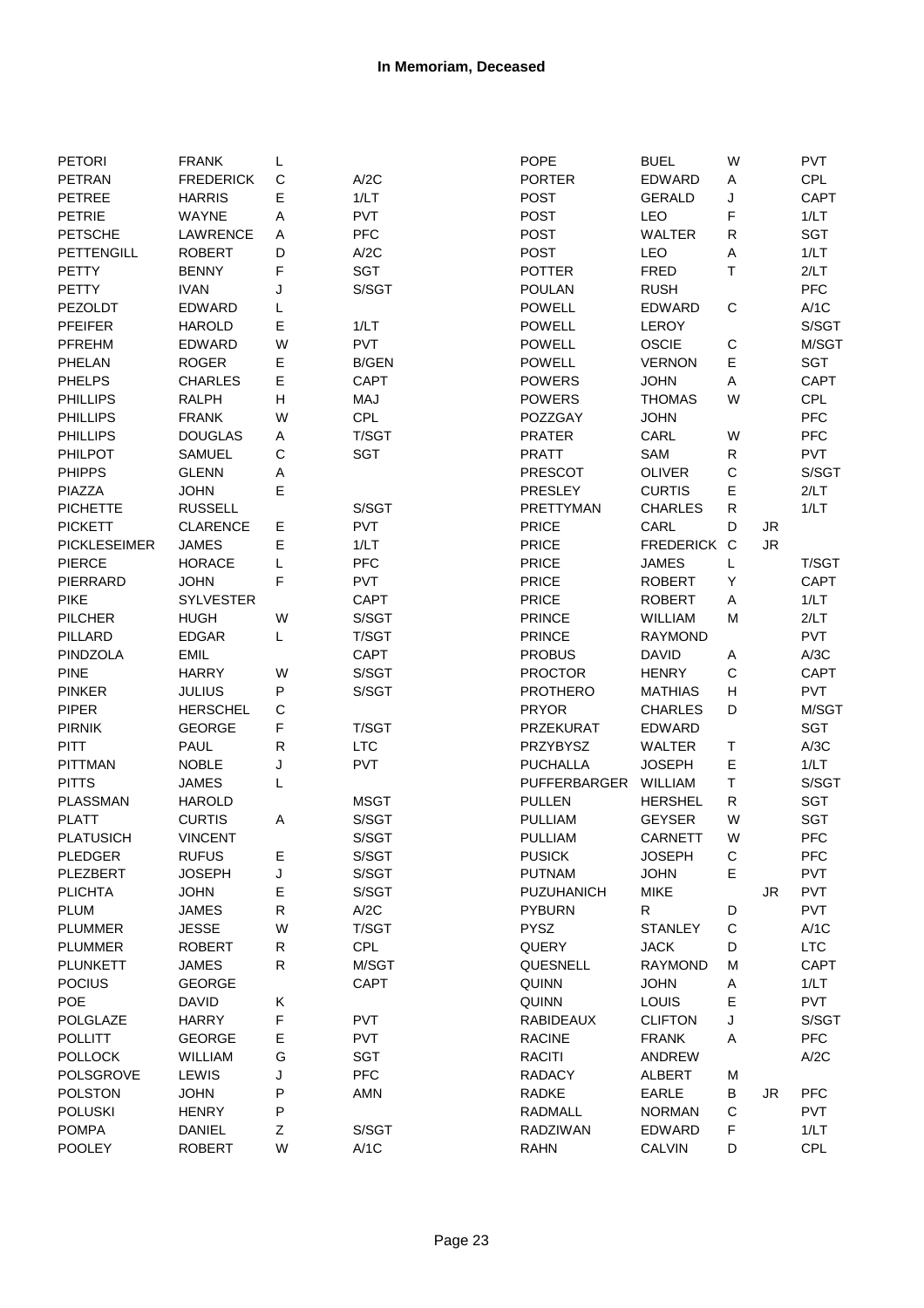| <b>RAINES</b>     | ORRIE            | $\mathsf S$ | JR        | <b>CAPT</b>  | <b>REYNOLDS</b>    | <b>WALTER</b>  |              |           | <b>SGT</b>  |
|-------------------|------------------|-------------|-----------|--------------|--------------------|----------------|--------------|-----------|-------------|
| <b>RAINS</b>      | <b>DELMAR</b>    | В           |           | PVT          | <b>REYNOLDS</b>    | <b>GUY</b>     |              |           |             |
| <b>RAINS</b>      | <b>MILBURN</b>   | R           |           | PVT          | <b>RHAME</b>       | <b>THOMAS</b>  | Е            |           | S/SGT       |
| <b>RAK</b>        | LEANARD          |             |           | PFC          | <b>RHOADS</b>      | <b>FREEMAN</b> | ${\sf R}$    |           | A/1C        |
| <b>RALEY</b>      | <b>ARTHUR</b>    | C           |           | <b>PVT</b>   | <b>RHODES</b>      | <b>OSCAR</b>   | $\mathsf R$  |           | A/2C        |
| <b>RALEY</b>      | <b>WALTER</b>    | C           |           | PVT          | <b>RHODES</b>      | <b>CURRY</b>   | Κ            |           | <b>PVT</b>  |
| <b>RALSTON</b>    | <b>RICHARD</b>   | н           |           |              | <b>RHYMES</b>      | Г              | J            |           | T/SGT       |
| <b>RAMIREZ</b>    | <b>FRANCISCO</b> | М           | JR        |              | <b>RICARDI</b>     | <b>PETER</b>   | D            |           |             |
| <b>RAMSEY</b>     | <b>GERALD</b>    | Α           |           | <b>LTC</b>   | <b>RICE</b>        | <b>ALAN</b>    | D            |           |             |
| <b>RAPP</b>       | <b>EDARD</b>     | W           | JR.       | PVT          | <b>RICE</b>        | <b>JAMES</b>   | N            |           | CPL         |
| <b>RATCHELOUS</b> | <b>WILLIAM</b>   | н           |           | 2/LT         | <b>RICE</b>        | <b>LEO</b>     | B            |           | 1/LT        |
| <b>RATINI</b>     | <b>JAMES</b>     | N           |           | A/2C         | <b>RICE</b>        | <b>CHESTER</b> | Α            | JR.       | <b>PFC</b>  |
| <b>RAULERSON</b>  | <b>NOAH</b>      | С           |           | A/2C         | <b>RICH</b>        | CASS           |              |           |             |
|                   |                  |             |           |              |                    |                |              |           |             |
| <b>RAYBOURN</b>   | <b>CLAUD</b>     | W           |           | <b>CAPT</b>  | <b>RICHARDS</b>    | EARLE          | F            |           | 1/LT        |
| <b>RAYBURN</b>    | <b>THOMAS</b>    | D           |           | PVT          | <b>RICHARDSON</b>  | <b>JERRY</b>   | J            |           | A/1C        |
| <b>RAYMOND</b>    | <b>EDGAR</b>     | J           |           | <b>SGT</b>   | <b>RICHARDSON</b>  | <b>ROBERT</b>  |              |           |             |
| <b>RAYMOND</b>    | <b>DALE</b>      | M           |           | PVT          | <b>RICHARDSON</b>  | <b>LEON</b>    |              |           | <b>SGT</b>  |
| <b>READ</b>       | <b>ELKINS</b>    |             | <b>JR</b> |              | <b>RICKABAUGH</b>  | <b>CHARLES</b> |              |           | <b>PVT</b>  |
| <b>REAL</b>       | <b>GOVAN</b>     | C           |           | S/SGT        | <b>RICKETTS</b>    | WILLIAM        | F            | JR.       | 1/LT        |
| <b>REARDON</b>    | <b>GERALD</b>    | J           |           |              | <b>RICKEY</b>      | <b>FRANK</b>   | Н            |           | SGT         |
| <b>REBOLT</b>     | <b>JOHN</b>      | F           |           | 1/LT         | <b>RICKMAN</b>     | <b>HAROLD</b>  | L            |           | S/SGT       |
| <b>REDBURN</b>    | <b>LEONARD</b>   | P           |           | <b>CAPT</b>  | <b>RIDER</b>       | <b>ROBERT</b>  | E            |           | T/SGT       |
| <b>REDEL</b>      | <b>RUDY</b>      | Г           |           | M/SGT        | <b>RIDGEWAY</b>    | <b>DELMAR</b>  | W            |           | A/1C        |
| <b>REDER</b>      | <b>MICHAEL</b>   |             |           | PFC          | <b>RIET</b>        | <b>HEBER</b>   | J            |           | A/3C        |
| <b>REDFORD</b>    | <b>THOMAS</b>    | D           |           | 2/LT         | <b>RIGDON</b>      | <b>GILBERT</b> | E            |           | 1/LT        |
| <b>REDLIN</b>     | <b>ROBERT</b>    | N           |           | MAJ          | <b>RIGDON</b>      | <b>HODGES</b>  | Κ            |           | S/SGT       |
| <b>REDWINE</b>    | <b>LAWRENCE</b>  | J           |           | <b>MAJOR</b> | <b>RIGDOSH</b>     | <b>JOHN</b>    |              |           | <b>PVT</b>  |
| <b>REED</b>       | <b>GRADY</b>     | н           |           | S/SGT        | <b>RILEY</b>       | <b>JACK</b>    |              |           | <b>PVT</b>  |
| <b>REED</b>       | <b>FLOYD</b>     | J           |           | M/SGT        | <b>RILEY</b>       | <b>HENRY</b>   |              |           | 1/LT        |
| <b>REED</b>       | <b>PODGE</b>     | M           |           | LT.          | <b>RINEHART</b>    | CHARLES W R    |              |           | <b>PVT</b>  |
| <b>REES</b>       | <b>JOHN</b>      | Е           |           | MAJ          | <b>RINGLE</b>      | <b>EDWARD</b>  | ${\sf R}$    |           | T/SGT       |
| <b>REESE</b>      | <b>CHARLES</b>   | W           |           | MAJ          | <b>RISTAU</b>      | <b>TRUMAN</b>  | G            |           | A/3C        |
| <b>REESE</b>      | <b>RAYFORD</b>   | M           |           | <b>PVT</b>   | <b>RITCHIE</b>     | <b>BILLY</b>   | $\mathbf S$  |           | <b>CPL</b>  |
| <b>REESE</b>      | <b>CHARLES</b>   | Α           |           | SGT          | <b>RITTENHOUSE</b> | <b>ROY</b>     | F            |           | S/SGT       |
| <b>REEVES</b>     | <b>DAVID</b>     | R           |           | A/2C         | <b>RITTENHOUSE</b> | WILLIAM        | F            |           | <b>CPL</b>  |
| <b>REEVES</b>     | <b>FRANK</b>     | т           |           | S/SGT        | <b>RITTER</b>      | <b>HERMAN</b>  | P            | <b>JR</b> | A/2C        |
| <b>REEVES</b>     | <b>JAMES</b>     | G           |           | A/3C         | <b>ROACH</b>       | LEO            | В            |           | S/SGT       |
| <b>REEVES</b>     | LUTHER           |             |           | <b>PVT</b>   | <b>ROBACKER</b>    | WILLIAM        | $\mathsf{C}$ |           | M/SGT       |
| <b>REGN</b>       | <b>GEORGE</b>    | M           | JR        | 2/LT         | <b>ROBBINS</b>     | <b>DAVID</b>   | Ε            |           | A/1C        |
| <b>REID</b>       | <b>BILLIE</b>    | G           |           | A/2C         | <b>ROBBINS</b>     | <b>EWELL</b>   | E            |           | T/SGT       |
| <b>REID</b>       | <b>JAMES</b>     | S           |           | SGT          | <b>ROBBINS</b>     | <b>KENNETH</b> | Η            |           | S/SGT       |
| <b>REIERSON</b>   | <b>VERNON</b>    | L           |           | 1/LT         | <b>ROBERSON</b>    | CONRAD         | D            |           | S/SGT       |
| <b>REIGNIER</b>   | <b>RONALD</b>    | В           |           | A/1C         | <b>ROBERSON</b>    | <b>THOMAS</b>  | M            |           | <b>PVT</b>  |
| <b>REILLEY</b>    | <b>BERNARD</b>   |             |           | <b>CAPT</b>  | <b>ROBERTS</b>     | <b>EDWARD</b>  | T            |           | <b>PVT</b>  |
| <b>REINHARDT</b>  | LOUIS            | J           |           | <b>PVT</b>   | <b>ROBERTS</b>     | <b>LYNN</b>    | Κ            |           | 2/LT        |
| <b>REINHEIMER</b> | <b>HERBERT</b>   | S           |           | <b>CAPT</b>  | <b>ROBERTS</b>     | <b>DWAIN</b>   | D            |           | <b>PVT</b>  |
| <b>REISTER</b>    | <b>CHARLES</b>   | W           |           | A/2C         | <b>ROBERTS</b>     | WALTER         | $\mathbb S$  |           | <b>PVT</b>  |
| <b>REMELTS</b>    | WILLIAM          | н           |           | T/SGT        | <b>ROBERTS</b>     | <b>EARNEST</b> | $\mathsf C$  |           | <b>PVT</b>  |
| <b>RENAUD</b>     | <b>JOHN</b>      |             |           |              | <b>ROBERTS</b>     | <b>FREDDIE</b> | M            |           | <b>PVT</b>  |
| <b>RENFRO</b>     | E                | Е           |           |              | <b>ROBERTS</b>     | <b>NIJAH</b>   |              |           | <b>PVT</b>  |
| <b>REUTER</b>     | GERALD           | J           |           | S/SGT        | <b>ROBERTSON</b>   | <b>FRANK</b>   | T            |           | 1/LT        |
| <b>REVEL</b>      | <b>RUSSELL</b>   | J           |           | 1/LT         | <b>ROBERTSON</b>   | WENDEL         | Α            |           | 1/LT        |
| <b>REYNOLDS</b>   | EARL             | P           |           | S/SGT        | <b>ROBERTSON</b>   | WILLIAM        | B            |           | <b>PVT</b>  |
| <b>REYNOLDS</b>   | <b>JAMES</b>     | Τ           |           | S/SGT        | <b>ROBINSON</b>    | <b>LEON</b>    | R            |           | <b>CAPT</b> |
| <b>REYNOLDS</b>   | OSCAR            | L           |           | PVT          | <b>ROBINSON</b>    | <b>JOE</b>     | E            |           | S/SGT       |
|                   |                  |             |           |              |                    |                |              |           |             |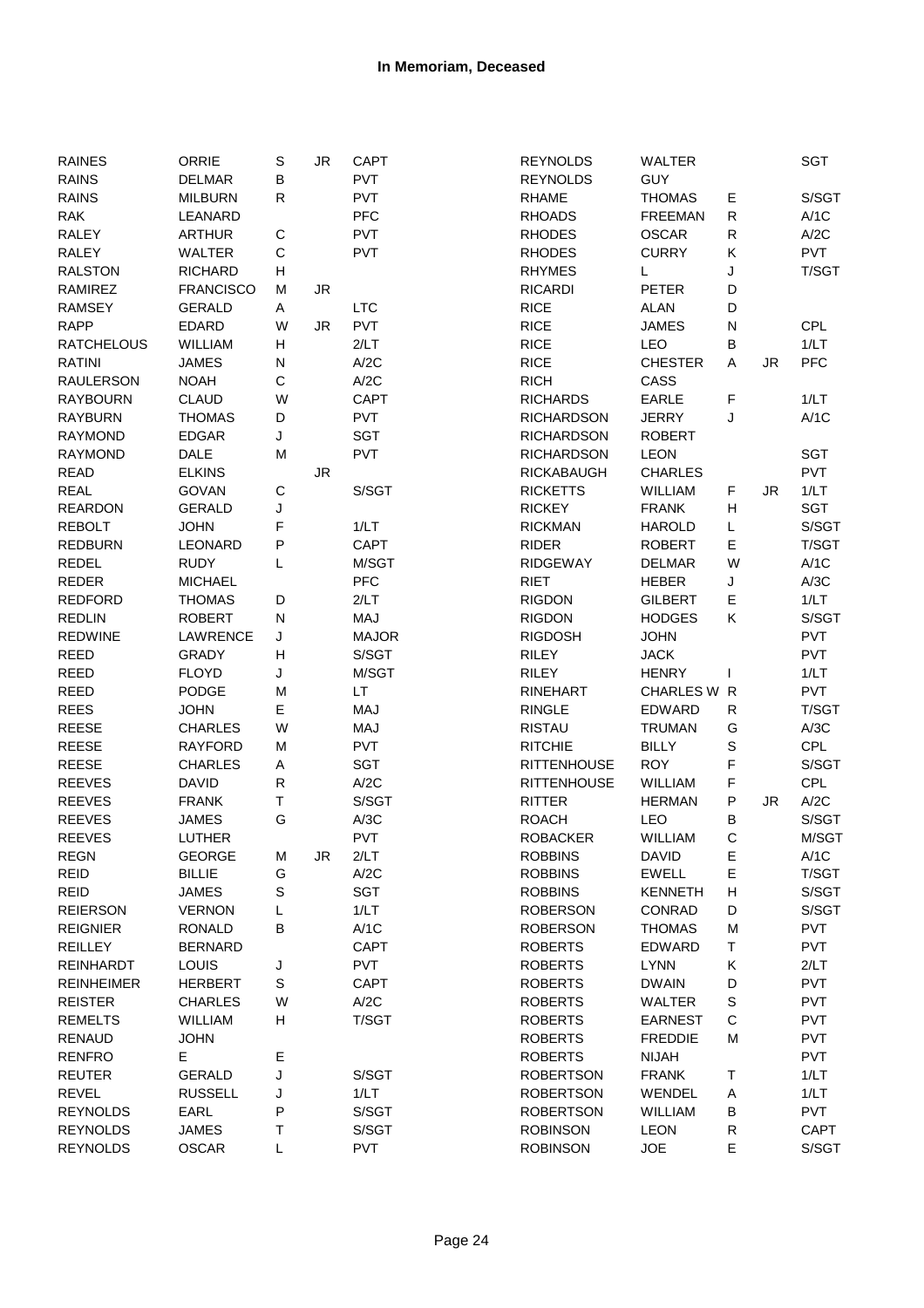| <b>ROBLES</b>    | <b>FERNANDO</b>  |              |     | A/1C        | <b>RUTH</b>           | <b>CHARLES</b>   | F            |    | T/SGT        |
|------------------|------------------|--------------|-----|-------------|-----------------------|------------------|--------------|----|--------------|
| <b>ROBLIN</b>    | <b>VICTOR</b>    | J            |     | <b>PVT</b>  | <b>RUTH</b>           | <b>ORRIN</b>     | S            |    |              |
| <b>ROCHEFORT</b> | <b>CONRAD</b>    | Α            |     | S/SGT       | <b>RUTH</b>           | WARREN           | S            |    | <b>PVT</b>   |
| <b>RODBRO</b>    | <b>ARTHUR</b>    | W            |     | CAPT        | <b>RUTHERFORD</b>     | <b>ARCHIBALD</b> | P            |    | <b>SFC</b>   |
| <b>RODGERS</b>   | <b>CLIFFORD</b>  | $\mathbb S$  |     | <b>PVT</b>  | <b>RYAN</b>           | <b>DONALD</b>    | $\mathsf R$  |    | 1/LT         |
| <b>ROETHLER</b>  | <b>RAYMOND</b>   | F            |     | <b>SGT</b>  | <b>RYAN</b>           | <b>EDWARD</b>    | J            |    | A/1C         |
| <b>ROG</b>       | <b>BENJAMIN</b>  | L            |     | <b>PCF</b>  | <b>RYAN</b>           | <b>RICHARD G</b> | $\mathsf{L}$ |    | <b>MAJOR</b> |
| <b>ROGERS</b>    | <b>ALLEN</b>     | G            |     | A/1C        | <b>RYAN</b>           | <b>ROBERT</b>    | M            |    | S/SGT        |
| <b>ROGERS</b>    | M                | J            |     | A/2C        | <b>RYAN</b>           | <b>JOHN</b>      |              |    | <b>PVT</b>   |
| <b>ROGERS</b>    | <b>RICHARD</b>   | H            |     | 2/LT        | <b>RYAN</b>           | <b>GENE</b>      | ${\sf P}$    |    | 2/LT         |
|                  |                  |              |     | <b>SGT</b>  |                       |                  |              |    | <b>PVT</b>   |
| <b>ROGERS</b>    | <b>THOMAS</b>    | H            |     |             | <b>SACKSTEDER</b>     | <b>PERRY</b>     | O            |    |              |
| <b>ROGERS</b>    | <b>THOMAS</b>    | J            |     | <b>PVT</b>  | SAKEDLUBOWIAZ WALCLER |                  |              |    |              |
| <b>ROGERS</b>    | <b>LYNN</b>      | M            |     | <b>MSE</b>  | SALAZER               | <b>TERRY</b>     | L            |    | S/SGT        |
| <b>ROGERS</b>    | <b>DONALD</b>    | $\mathsf C$  |     | PVT         | <b>SALINE</b>         | <b>ROSS</b>      | $\mathsf C$  |    | <b>PVT</b>   |
| <b>ROHM</b>      | <b>HOMER</b>     |              |     | <b>PVT</b>  | <b>SALLES</b>         | <b>NORMAN</b>    | $\mathsf{H}$ |    | T/SGT        |
| <b>ROHMFELD</b>  | <b>OSCAR</b>     | P            |     | <b>PVT</b>  | <b>SALTER</b>         | <b>RICHARD</b>   | D            |    | <b>LTC</b>   |
| <b>ROHN</b>      | <b>JACK</b>      | $\mathsf C$  |     | <b>PVT</b>  | <b>SAMA</b>           | <b>FRANK</b>     |              |    |              |
| <b>ROMINE</b>    | <b>HERMAN</b>    | D            |     | T/SGT       | <b>SAMPSON</b>        | <b>JOSEPH</b>    | $\mathsf C$  |    | SGT          |
| <b>RONKAINEN</b> | <b>WILBERT</b>   | E            |     | A/2C        | SAMS                  | WILLIAM          | W            |    | LT COL       |
| <b>ROPER</b>     | <b>JAMES</b>     | F            |     | T/SGT       | <b>SAMS</b>           | <b>JOSEPH</b>    | $\mathsf C$  |    | <b>SFC</b>   |
| <b>ROPER</b>     | <b>JAMES</b>     | E            |     | PFC         | <b>SAMSON</b>         | DALE             | D            |    | MAJ          |
| <b>ROSE</b>      | <b>VAUGHN</b>    | W            |     | T/SGT       | <b>SAMUELS</b>        | <b>KENNETH</b>   | W            |    |              |
| <b>ROSE</b>      | <b>JOSEPH</b>    | G            | III | 2/LT        | <b>SANBORN</b>        | <b>RAYMOND</b>   | C            |    | 1/LT         |
| <b>ROSE</b>      | <b>LYNN</b>      |              |     | 2/LT        | <b>SANDERS</b>        | <b>WILLIAM</b>   | R            |    | A/3C         |
| <b>ROSKIN</b>    | SAUL             |              |     | 1/LT        | <b>SANDERS</b>        | <b>PALMER</b>    | V            |    | PFC          |
| <b>ROSS</b>      | WILLIAM          | $\mathsf D$  |     | CAPT        | SANDIDGE              | <b>ROBERT</b>    | D            |    | T/SGT        |
| <b>ROSS</b>      | <b>MATTHEW</b>   |              |     | SGT         | SANDOVAL              | <b>BENNIE</b>    |              |    | S/SGT        |
| <b>ROSS</b>      | L                | $\vee$       |     | S/SGT       | <b>SANTURE</b>        | <b>RICHARD</b>   | D            |    | 1/LT         |
| <b>ROSS</b>      | <b>MARTIN</b>    | F            |     | <b>PFC</b>  | <b>SAUCER</b>         | <b>ABNER</b>     |              | JR | M/SGT        |
| <b>ROSS</b>      | <b>FRED</b>      | Α            |     | <b>PVT</b>  | <b>SAUCIER</b>        | <b>ALBERT</b>    | B            |    | A/1C         |
| <b>ROSS</b>      | <b>CECIL</b>     | J            |     |             | <b>SAUCIER</b>        | <b>HELEN</b>     | B            |    | A/1C         |
| <b>ROSSELL</b>   | <b>GEORGE</b>    |              |     | PVT         | SAVAGE                | <b>ROBERT</b>    | L            |    | 1/LT         |
| <b>ROTH</b>      | <b>ALLEN</b>     | G            |     | A/1C        | SAVAGE                | <b>ARTHUR</b>    | D            |    | <b>MSE</b>   |
| <b>ROTTGER</b>   | <b>HARRY</b>     |              |     | <b>PVT</b>  | <b>SAWYER</b>         | <b>ROBERT</b>    | G            |    | SGT          |
|                  |                  | L            |     |             |                       |                  |              |    | PFC          |
| <b>ROUTEN</b>    | <b>WILLIS</b>    | E            |     |             | <b>SAWYERS</b>        | <b>NEAL</b>      | н            |    |              |
| <b>ROUTH</b>     | WILLIAM          | ${\sf N}$    |     | <b>CAPT</b> | <b>SAYGER</b>         | <b>BENNIE</b>    | J            |    | S/SGT        |
| <b>ROUTZONG</b>  | <b>HUBERT</b>    | J            |     | <b>LTC</b>  | <b>SCHAAR</b>         | <b>CHARLES</b>   | н            |    | <b>PFC</b>   |
| <b>ROWE</b>      | <b>ANDREW</b>    | F            |     | 1/LT        | <b>SCHAARE</b>        | <b>ELMO</b>      | T.           |    | MAJ          |
| ROWLAND          | ELMER            | L            |     | S/SGT       | <b>SCHACKOW</b>       | WILLIAM          |              |    | PFC          |
| <b>ROWLAND</b>   | <b>OLIVER</b>    | M            |     | PFC         | <b>SCHADE</b>         | <b>RICHARD</b>   | F            |    | S/SGT        |
| <b>ROWLEY</b>    | <b>CHARLES</b>   | J            |     | SGT         | <b>SCHARRE</b>        | <b>ELMO</b>      | Τ            |    | MAJ          |
| <b>ROY</b>       | <b>ERNEST</b>    | V            |     | SGT         | <b>SCHEID</b>         | <b>JACK</b>      | Κ            |    | M/SGT        |
| <b>RUBIN</b>     | <b>HARRY</b>     | Е            |     | 1/LT        | <b>SCHEIDEGGER</b>    | <b>FRED</b>      | J            |    | M/SGT        |
| <b>RUDD</b>      | <b>HARRY</b>     | $\mathsf{C}$ |     | SGT         | <b>SCHILLER</b>       | <b>LOREN</b>     | J            |    | LT.          |
| <b>RUEGG</b>     | <b>ROBERT</b>    | G            |     | LT.         | <b>SCHLESINGER</b>    | <b>NORBERT</b>   | Т            |    | A/3C         |
| <b>RUEZ</b>      | WILLIAM          | J            | JR  | <b>CPL</b>  | <b>SCHMIDT</b>        | <b>HAROLD</b>    | F            |    | <b>PVT</b>   |
| <b>RUFF</b>      | <b>HARRY</b>     |              |     | <b>PVT</b>  | <b>SCHMOLKA</b>       | <b>EMIL</b>      | G            |    | CPL          |
| <b>RUHMANN</b>   | <b>MELVIN</b>    | F            |     |             | <b>SCHNEBLE</b>       | <b>ROBERT</b>    |              |    |              |
| <b>RUMLEY</b>    | <b>FRANK</b>     |              |     | CPL         | <b>SCHNEIDER</b>      | <b>ARTHUR</b>    | W            |    |              |
| <b>RUNAGER</b>   | <b>DAVID</b>     | H            |     | S/SGT       | <b>SCHOLZ</b>         | ALLAN EV         |              |    | <b>CAPT</b>  |
| <b>RUNNER</b>    | <b>CORNELIUS</b> |              |     | CPL         | <b>SCHRIMPF</b>       | <b>EDGAR</b>     | J            |    | SGT          |
| <b>RUSH</b>      | <b>CECIL</b>     | Е            |     | A/2C        | <b>SCHROEDER</b>      | <b>ALVIN</b>     | Е            |    | A/3C         |
| <b>RUSHIN</b>    | <b>JOSEPH</b>    | J            |     | S/SGT       | <b>SCHROEDER</b>      | WALTER           | G            |    | 1/LT         |
| <b>RUSSELL</b>   | <b>BARTON</b>    | M            |     | LT.         | <b>SCHUBERT</b>       | <b>RALPH</b>     | J            |    | <b>PVT</b>   |
| <b>RUST</b>      | JAMES            | M            |     | CPL         | <b>SCHUCHMAN</b>      | PHILLIP          |              |    | CPL          |
|                  |                  |              |     |             |                       |                  |              |    |              |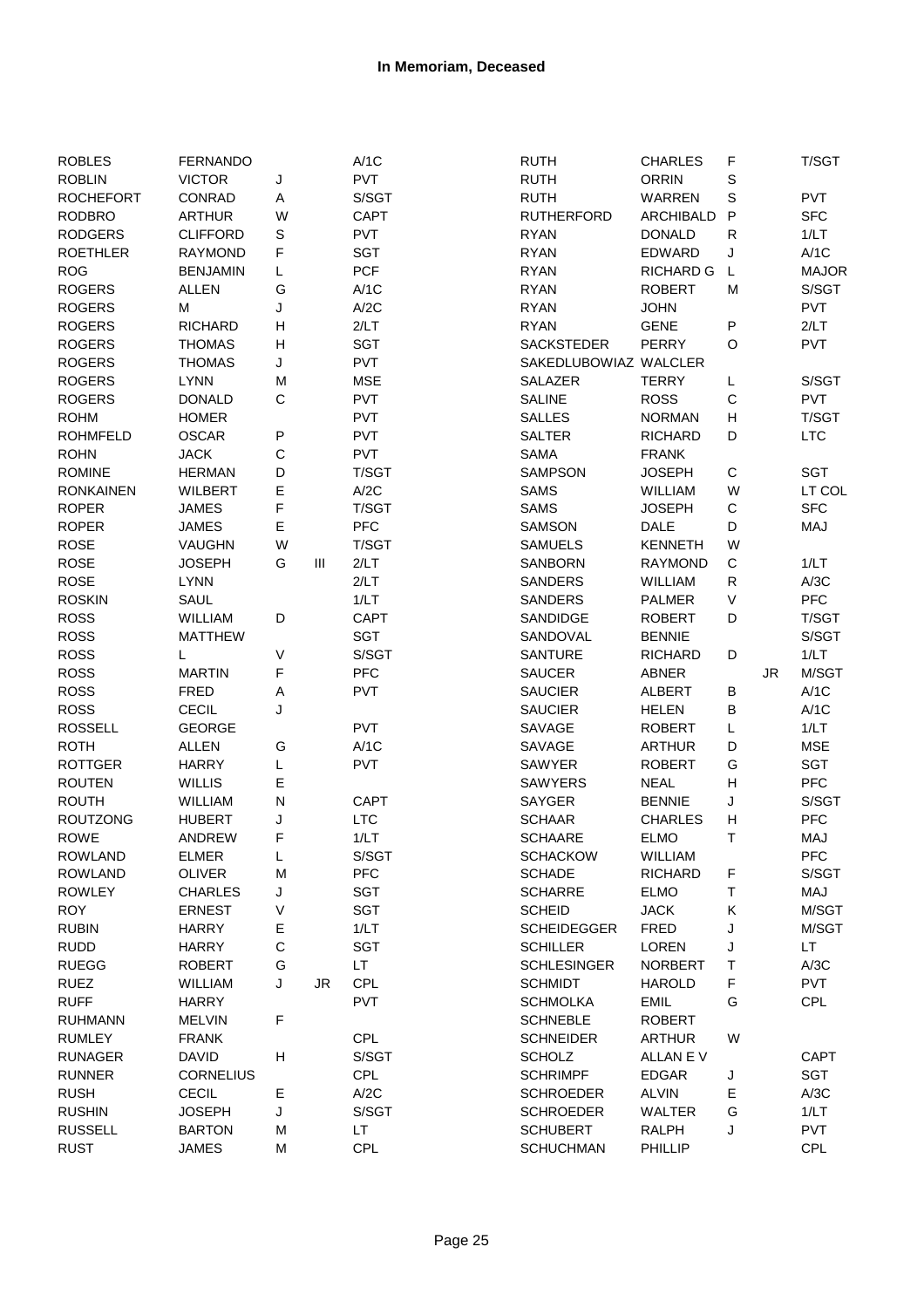| <b>SCHUCHT</b>   | <b>GILBERT</b>              | M           |     | PVT         | <b>SHERMAN</b>   | <b>HARRY</b>    |              |           | <b>PVT</b>  |
|------------------|-----------------------------|-------------|-----|-------------|------------------|-----------------|--------------|-----------|-------------|
| <b>SCHULTZ</b>   | <b>STEVE</b>                | J           |     | M/SGT       | <b>SHERRILL</b>  | <b>ESTES</b>    | B            |           | <b>LTC</b>  |
| <b>SCHULTZ</b>   | <b>ERNEST</b>               | G           |     | MAJ         | <b>SHIELDS</b>   | <b>JOHN</b>     | J            |           | CPL         |
| <b>SCHULTZ</b>   | <b>HERMAN</b>               | W           |     | LT.         | <b>SHIELDS</b>   | <b>EDGAR</b>    | F            |           | 1/LT        |
| <b>SCHULTZ</b>   | <b>FRANK</b>                | L           |     | 1/LT        | <b>SHINGLER</b>  | <b>ROBERT</b>   | G            |           | 1/LT        |
| <b>SCHUMANN</b>  | <b>RICHARD</b>              | P           |     | 1/LT        | <b>SHINKLE</b>   | <b>FRED</b>     | L            |           | S/SGT       |
| <b>SCHUPBACH</b> | <b>FRED</b>                 |             |     | PVT         | <b>SHINN</b>     | <b>WILLIAM</b>  | D            |           | 2/LT        |
| <b>SCHWARTZ</b>  | <b>BERNARD</b>              | Α           |     | 1/LT        | <b>SHIPP</b>     | <b>JOHN</b>     | Β            | <b>JR</b> | MAJ         |
| <b>SCHWARTZ</b>  | <b>GEORGE</b>               | F           | JR. | 1/LT        | <b>SHIREMAN</b>  | <b>MARTIN</b>   | L            |           |             |
| <b>SCISCENTO</b> | <b>DONALD</b>               |             |     | S/SGT       | <b>SHIRKEY</b>   | <b>ROBERT</b>   | B            |           | <b>CAPT</b> |
| <b>SCOHY</b>     | <b>GASTON</b>               |             |     | <b>PVT</b>  | <b>SHOLIN</b>    | <b>ESKEL</b>    |              |           | <b>SFC</b>  |
| <b>SCOTT</b>     | <b>PAUL</b>                 | Μ           | JR  | 2/LT        | <b>SHONEFELT</b> | <b>ARLEN</b>    | G            |           | S/SGT       |
| <b>SCOTT</b>     | WILLIAM                     | Е           |     | A/B         | <b>SHORMANN</b>  | <b>CLARENCE</b> | G            |           | A/3C        |
| <b>SCOTT</b>     | <b>FRANK</b>                | B           |     | <b>SFC</b>  | SHORTELL         | <b>THOMAS</b>   | $\mathsf{C}$ |           | S/SGT       |
| <b>SCOTT</b>     | <b>MARK</b>                 | $\mathsf C$ |     | <b>PVT</b>  | <b>SHRADER</b>   | <b>NIXON</b>    | B            |           | 1/LT        |
| <b>SCROGGS</b>   | <b>MYRON</b>                | L           |     | M/SGT       | <b>SHROYER</b>   | <b>GEORGE</b>   | $\mathsf C$  |           | CPL         |
| <b>SCRUGGS</b>   | J                           | B           |     | <b>CAPT</b> | <b>SHULER</b>    | <b>JAMES</b>    | R            |           | CAPT        |
| <b>SCRUGGS</b>   | <b>JAMES</b>                | В           | JR  | <b>PFC</b>  | SHULL            | WILLIAM         | P            |           | SGT         |
| <b>SCRUGGS</b>   | <b>JAMES</b>                | C           |     | PVT         | <b>SHUPE</b>     | <b>HARRY</b>    | R            |           | <b>PVT</b>  |
| <b>SCRUGGS</b>   | <b>DERWARD</b>              | W           |     | <b>PVT</b>  | <b>SICILIANO</b> | <b>PIETRO</b>   |              |           | <b>SGT</b>  |
| <b>SEAGRAM</b>   | <b>DAVID</b>                | G           |     | PVT         | <b>SIEBERT</b>   | WALTER          | A            |           | SGT         |
| <b>SEALES</b>    | LAWRENCE                    | Τ           |     | <b>PFC</b>  | <b>SIEGRIST</b>  | <b>HARRY</b>    | Е            |           | 1/LT        |
| SEALEY           | <b>BEN</b>                  | F           |     | PVT         | <b>SIKES</b>     | <b>BARNEY</b>   | $\mathsf{C}$ |           | T/SGT       |
| <b>SEATON</b>    | <b>ROBERT</b>               | F           |     | 1/LT        | <b>SIKES</b>     | <b>JOE</b>      | D            |           | S/SGT       |
| <b>SEDGWICK</b>  | <b>ROBERT</b>               | Α           |     | <b>LTC</b>  | <b>SIMCHICK</b>  |                 |              |           | <b>PFC</b>  |
| <b>SEEL</b>      | LOUIS                       | н           | Ш   | A/2C        | <b>SIMICHAK</b>  | LEWIS           | J            |           | S/SGT       |
| <b>SEERLEY</b>   |                             |             |     | 1/LT        |                  | <b>JOSEPH</b>   |              |           | A/2C        |
|                  | <b>JOHN</b><br><b>DAVID</b> | J           |     | PVT         | <b>SIMMONS</b>   | <b>JARROD</b>   | Τ            |           |             |
| SEILEY           |                             | F           |     |             | <b>SIMMONS</b>   | <b>NORMAN</b>   | $\mathsf C$  |           | S/SGT       |
| <b>SEIM</b>      | <b>JACK</b>                 | Н           |     |             | <b>SIMMONS</b>   | <b>ADEN</b>     | L            |           | M/SGT       |
| <b>SELBY</b>     | <b>CHARLES</b>              | Е           |     | PVT         | <b>SIMMONS</b>   | <b>ALBERT</b>   | D            |           | 1/LT        |
| <b>SELL</b>      | LEWIS                       | C           |     |             | <b>SIMMONS</b>   | <b>HERBERT</b>  | J            |           | 1/LT        |
| <b>SELLE</b>     | <b>KENNETH</b>              | D           |     |             | <b>SIMMONS</b>   | <b>KELLEY</b>   | Α            |           | T/SGT       |
| <b>SELNER</b>    | <b>RONALD</b>               | н           |     | S/SGT       | <b>SIMMS</b>     | <b>CHARLES</b>  | Α            |           | <b>PVT</b>  |
| <b>SEVERSON</b>  | LAVERNE                     | D           |     | 1/LT        | <b>SIMON</b>     | <b>JOHN</b>     | Н            |           | S/SGT       |
| <b>SEVERSON</b>  | <b>LEO</b>                  | R           |     | T/SGT       | <b>SIMON</b>     | WALTER          |              |           |             |
| <b>SEWELL</b>    | <b>CLAUDE</b>               | Е           | JR. | A/2C        | <b>SIMON</b>     | <b>HERBERT</b>  | J            |           | 1/LT        |
| <b>SHAFFER</b>   | LEROY                       | L           |     | PFC         | <b>SIMONS</b>    | ORVILLE         | R            |           | A/2C        |
| <b>SHAFFER</b>   | <b>ROBERT</b>               | C           |     | A/1C        | <b>SIMPERS</b>   | <b>HENRY</b>    | S            |           | M/SGT       |
| SHAKESPEARE      | THOMAS                      |             |     | 1ST SGT     | SIMPSON          | CARL            | D            | JR        | 1/LT        |
| SHANER           | <b>DANIEL</b>               | J           |     |             | <b>SIMPSON</b>   | <b>CLARENCE</b> | J            |           | PVT         |
| <b>SHANKLE</b>   | <b>GEORGE</b>               | Α           |     | PFC         | <b>SIMPSON</b>   | <b>JOHN</b>     | R            |           | <b>PVT</b>  |
| SHAPPELL         | <b>ROYCE</b>                | Α           |     | A2/C        | <b>SIMS</b>      | <b>JAMES</b>    | н            |           | <b>PVT</b>  |
| <b>SHARON</b>    | <b>LEON</b>                 | Е           |     | 1/LT        | <b>SIMS</b>      | LELAND          | W            |           | PVT         |
| <b>SHARPLES</b>  | WAYNE                       | G           |     | 1/LT        | <b>SIMS</b>      | SAM             |              |           |             |
| <b>SHAW</b>      | <b>ARTHUR</b>               | M           |     | A/2C        | <b>SIROVIC</b>   | <b>FRANK</b>    |              |           | CPL         |
| <b>SHAW</b>      | WILLIAM                     | Τ           |     | S/SGT       | <b>SISSON</b>    | <b>NEAL</b>     | F            |           | T/SGT       |
| <b>SHELBY</b>    | <b>CHARLES</b>              | Е           |     | PVT 1CL     | <b>SITES</b>     | <b>RALPH</b>    | L            |           | CAPT        |
| <b>SHELNUTT</b>  | <b>MOZELL</b>               | $\mathsf C$ |     | M/SGT       | <b>SJOSTROM</b>  | <b>ORVAL</b>    | W            |           | A/3C        |
| <b>SHELTON</b>   | <b>LEO</b>                  | G           |     | T/SGT       | <b>SKAGGS</b>    | <b>HENRY</b>    | T            |           | S/SGT       |
| <b>SHELTON</b>   | <b>RICHARD</b>              | F           |     | 1/LT        | <b>SKELTON</b>   | <b>JOSEPH</b>   | L            |           | <b>CPL</b>  |
| SHEPARD          | LELAND                      | C           | JR. |             | <b>SKINNER</b>   | LOUIS           |              |           | T/SGT       |
| <b>SHEPHERD</b>  | <b>JAMES</b>                | D           |     | 1/LT        | <b>SKINNER</b>   | <b>VERNON</b>   | Τ            |           | A/1C        |
| <b>SHEPHERD</b>  | LEONARD                     | D           |     | PVT         | <b>SKINNER</b>   | <b>OTIS</b>     | Е            |           |             |
| <b>SHERIDAN</b>  | <b>HARRY</b>                |             |     | CPL         | <b>SKIPPER</b>   | <b>NORMAN</b>   | Е            |           | S/SGT       |
| <b>SHERLOCK</b>  | <b>JOSEPH</b>               |             |     | <b>PVT</b>  | <b>SLATTERY</b>  | <b>DONALD</b>   | J            |           | A/2C        |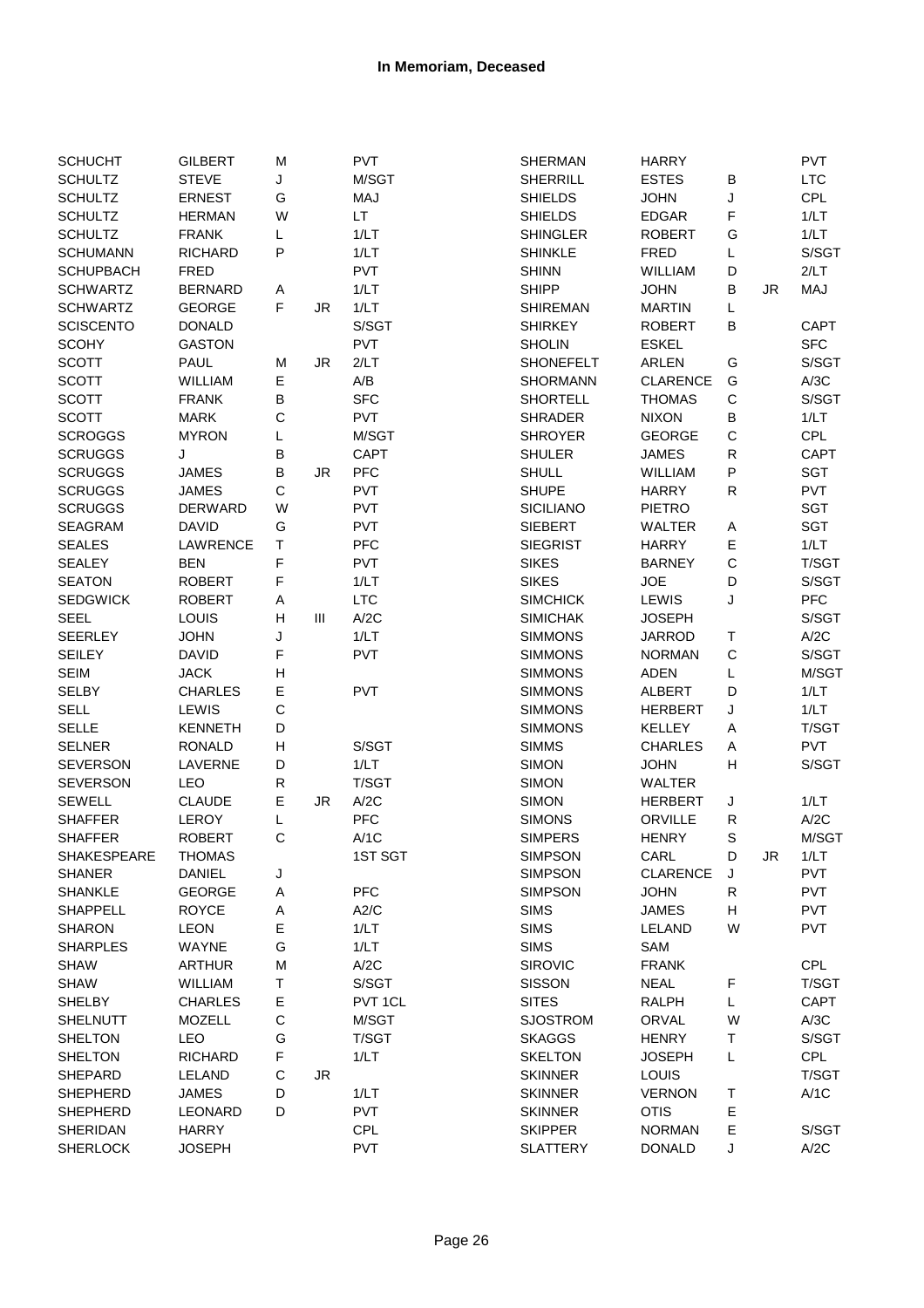| <b>SLAWSON</b>   | <b>MURL</b>     | L            | PVT         | SOLOMON           | <b>RONALD</b>   | L           |                                    | SGT          |
|------------------|-----------------|--------------|-------------|-------------------|-----------------|-------------|------------------------------------|--------------|
| <b>SLEEPER</b>   | <b>DUDLEY</b>   | J            | MAJ         | SOLOMON           | <b>CLARE</b>    | W           |                                    | <b>SGT</b>   |
| <b>SLONE</b>     | <b>CLAUDE</b>   | M            | PVT         | SOMMERFELDT       | <b>ROBERT</b>   | Κ           |                                    | S/SGT        |
| <b>SLOSEK</b>    | <b>RICHARD</b>  | B            | S/SGT       | <b>SOTOLA</b>     | <b>BERNARD</b>  | $\sf B$     |                                    | M/SGT        |
| SMALL            | <b>ARTHUR</b>   |              | LT/COL      | SOUTHERN          | <b>HUBERT</b>   | Α           |                                    | SGT          |
| <b>SMART</b>     | <b>ROBERT</b>   |              | <b>SGT</b>  | <b>SOUTHERN</b>   | WILLIAM         | Н           |                                    | PFC          |
| <b>SMITH</b>     | <b>CHARLES</b>  | T            | <b>CAPT</b> | SOUZA             | <b>FRANK</b>    |             | JR.                                | S/SGT        |
| <b>SMITH</b>     | FRED            | $\mathbf{I}$ | 1/LT        | <b>SPAATZ</b>     | CARL            | Α           |                                    | <b>MAJOR</b> |
| <b>SMITH</b>     | <b>GEORGE</b>   | F            | A/1C        | <b>SPAIN</b>      | <b>JAMES</b>    | F           |                                    | <b>PVT</b>   |
| <b>SMITH</b>     | <b>HAROLD</b>   | E            | A/3C        | SPANGENBERG       | <b>ROY</b>      | F           |                                    | CPL          |
| <b>SMITH</b>     | <b>LANGDON</b>  | G            | S/SGT       | <b>SPEAKMAN</b>   | <b>ALTON</b>    | G           |                                    | <b>CPL</b>   |
| <b>SMITH</b>     | <b>ROBERT</b>   | D            | M/SGT       | <b>SPEIGHTS</b>   | <b>ROBERT</b>   | E           |                                    | <b>SGT</b>   |
| <b>SMITH</b>     | <b>ROBERT</b>   | D            |             | <b>SPENCE</b>     | LOUIS           | G           |                                    | S/SGT        |
| <b>SMITH</b>     | <b>STANLEY</b>  | F            | A/2C        | <b>SPENCE</b>     | <b>EUGENE</b>   |             |                                    |              |
|                  |                 | F            | SGT         | <b>SPENCE</b>     | <b>LESLIE</b>   |             | $\ensuremath{\mathsf{III}}\xspace$ |              |
| <b>SMITH</b>     | WILLIAM         |              |             |                   |                 |             |                                    |              |
| <b>SMITH</b>     | WILLIAM         | A            | 1/LT        | <b>SPENCER</b>    | WILLIAM         | Α           |                                    | <b>PVT</b>   |
| <b>SMITH</b>     | <b>OLIVER</b>   | Н            | S/SGT       | <b>SPENCER</b>    | WILLIAM         | F           |                                    | SGT          |
| <b>SMITH</b>     | <b>JACK</b>     | $\sf B$      | 1/LT        | <b>SPICER</b>     | <b>KENNETH</b>  | R           |                                    | SM/SGT       |
| <b>SMITH</b>     | WILLIAM         | E            | SGT         | <b>SPITLER</b>    | <b>ROBERT</b>   | L           |                                    | CWO-1        |
| <b>SMITH</b>     | LOTHA           | A            | 1/LT        | <b>SPRAGUE</b>    | <b>RICHARD</b>  | D           |                                    | 1/LT         |
| <b>SMITH</b>     | <b>FRED</b>     | $\sf P$      | PFC         | SPURGEON          | <b>GEORGE</b>   | V           |                                    | T/SGT        |
| <b>SMITH</b>     | <b>JOSEPH</b>   | L            | <b>SGT</b>  | <b>SQUIRES</b>    | <b>BASIL</b>    | J           |                                    | T/SGT        |
| <b>SMITH</b>     | <b>JAMES</b>    | н            | <b>PVT</b>  | <b>ST GERMAIN</b> | <b>GEORGE</b>   | Α           |                                    | A/3C         |
| <b>SMITH</b>     | <b>MARION</b>   | G            | <b>PVT</b>  | <b>STACKHOUSE</b> | <b>JOHN</b>     | F           |                                    | S/SGT        |
| <b>SMITH</b>     | <b>ORVIS</b>    | L            | PVT         | <b>STAFFORD</b>   | <b>DUDLEY</b>   | Κ           |                                    | LT.          |
| <b>SMITH</b>     | PAUL            | $\top$       | S/SGT       | <b>STALICA</b>    | <b>ALBERT</b>   | W           |                                    | PFC          |
| <b>SMITH</b>     | <b>GEORGE</b>   | M            | T/SGT       | <b>STARBUCK</b>   | <b>JAMES</b>    | Н           |                                    | 2/LT         |
| <b>SMITH</b>     | <b>STANLEY</b>  | L            | <b>PFC</b>  | <b>STARLING</b>   | <b>ARTHUR</b>   | L           | <b>JR</b>                          | T/SGT        |
| <b>SMITH</b>     | WILLIAM         |              | PFC         | <b>STASIAK</b>    | WILLIAM         | B           |                                    |              |
| <b>SMITH</b>     | <b>JOHN</b>     | M            | <b>PVT</b>  | <b>STASIO</b>     | <b>MARIO</b>    |             |                                    | S/SGT        |
| <b>SMITH</b>     | <b>CHESTER</b>  | P            | <b>PVT</b>  | <b>STAUFFER</b>   | <b>CHARLES</b>  | L           |                                    | 1/LT         |
| <b>SMITH</b>     | <b>BERYL</b>    | В            | PVT         | <b>STAVSETH</b>   | OLE             | M           |                                    | <b>PVT</b>   |
| <b>SMITH</b>     | <b>FOREST</b>   | G            | PVT         | <b>STEADMAN</b>   | <b>WAYNE</b>    | D           |                                    | A/3C         |
| <b>SMITH</b>     | <b>ERNEST</b>   | Α            | PFC         | <b>STEARLEY</b>   | <b>RALPH</b>    | L           |                                    | 1/LT         |
| <b>SMITH</b>     | LELAND          | L            | <b>PVT</b>  | <b>STEELE</b>     | <b>WYCLIFFE</b> | E           |                                    | <b>CAPT</b>  |
| <b>SMITH</b>     | <b>CLARENCE</b> | E            | <b>PVT</b>  | <b>STEEN</b>      | <b>ALLEN</b>    | M           |                                    | <b>PVT</b>   |
| <b>SMITH</b>     | WILLIAM         | P            | 1/LT        | <b>STEHLING</b>   | <b>HAROLD</b>   | R           |                                    |              |
| <b>SMITH</b>     | <b>CLAUDE</b>   | R            | <b>CPL</b>  | <b>STEIN</b>      | <b>JOSEPH</b>   | J           |                                    | <b>CAPT</b>  |
| <b>SMITH</b>     | DAVID           | V            | <b>PVT</b>  | <b>STEIN</b>      | <b>CALVIN</b>   | Ρ           |                                    | <b>PFC</b>   |
| <b>SMITH</b>     | <b>DEWEY</b>    | S            | <b>CPL</b>  | <b>STEINER</b>    | <b>ROBERT</b>   | L           |                                    | A/1C         |
| <b>SMITH</b>     | EARL            | $\sf B$      | <b>CPL</b>  | <b>STENZEL</b>    | <b>DAVID</b>    | L           |                                    | CPL          |
| <b>SMITH</b>     | <b>EMORY</b>    | Η            | <b>PFC</b>  | <b>STEPHENS</b>   | <b>DALLAS</b>   | Κ           |                                    | 1/LT         |
| <b>SMITH</b>     | WILLIAM         | J            | PFC         | <b>STEPHENS</b>   | <b>PRESTON</b>  |             |                                    | <b>PVT</b>   |
|                  |                 |              |             |                   |                 |             |                                    |              |
| <b>SMITH</b>     | ZENE            | Κ            | <b>PVT</b>  | <b>STEPHENS</b>   | <b>ELLIS</b>    | Α           |                                    | PFC          |
| <b>SMITH</b>     | <b>LEON</b>     | Α            | PVT         | <b>STEPHENS</b>   | <b>WALTER</b>   | Е           |                                    | S/SGT        |
| <b>SMITH</b>     | LEROY           | J            | T/SGT       | <b>STEPHENSON</b> | <b>JACK</b>     | Α           |                                    | <b>PVT</b>   |
| <b>SMITH</b>     | <b>BOBBY</b>    | J            | M/SGT       | <b>STEPHENSON</b> | J               | D           |                                    | SGT          |
| <b>SMOLINSKI</b> | <b>ROBERT</b>   | Α            |             | <b>STERNAMAN</b>  | WALTER          | J           |                                    | 1/LT         |
| <b>SNIDER</b>    | LEE             | L            |             | <b>STERRITT</b>   | <b>DONALD</b>   | W           |                                    |              |
| <b>SNOWDEN</b>   | <b>GRAYDEN</b>  | J            | A/3C        | <b>STETSON</b>    | <b>ROBERT</b>   | M           |                                    | S/SGT        |
| <b>SNYDER</b>    | <b>EVERETT</b>  | W            |             | <b>STEVENS</b>    | <b>JAMES</b>    | $\mathsf C$ |                                    | 2/LT         |
| <b>SNYDER</b>    | <b>RALPH</b>    | L            | <b>PFC</b>  | <b>STEVENSON</b>  | <b>ROBERT</b>   | L           |                                    | S/SGT        |
| SOARBROUGH       | <b>CYRIL</b>    | Η            | <b>PVT</b>  | <b>STEWART</b>    | <b>RONALD</b>   | Е           |                                    | A/B          |
| <b>SOEFKER</b>   | <b>DONALD</b>   | L            | 1/LT        | <b>STEWART</b>    | <b>ARTHUR</b>   | $\mathsf C$ |                                    | <b>PVT</b>   |
| SOLE             | WALTER          |              | A/2C        | <b>STILLMAN</b>   | <b>FRANK</b>    | н           |                                    | T/SGT        |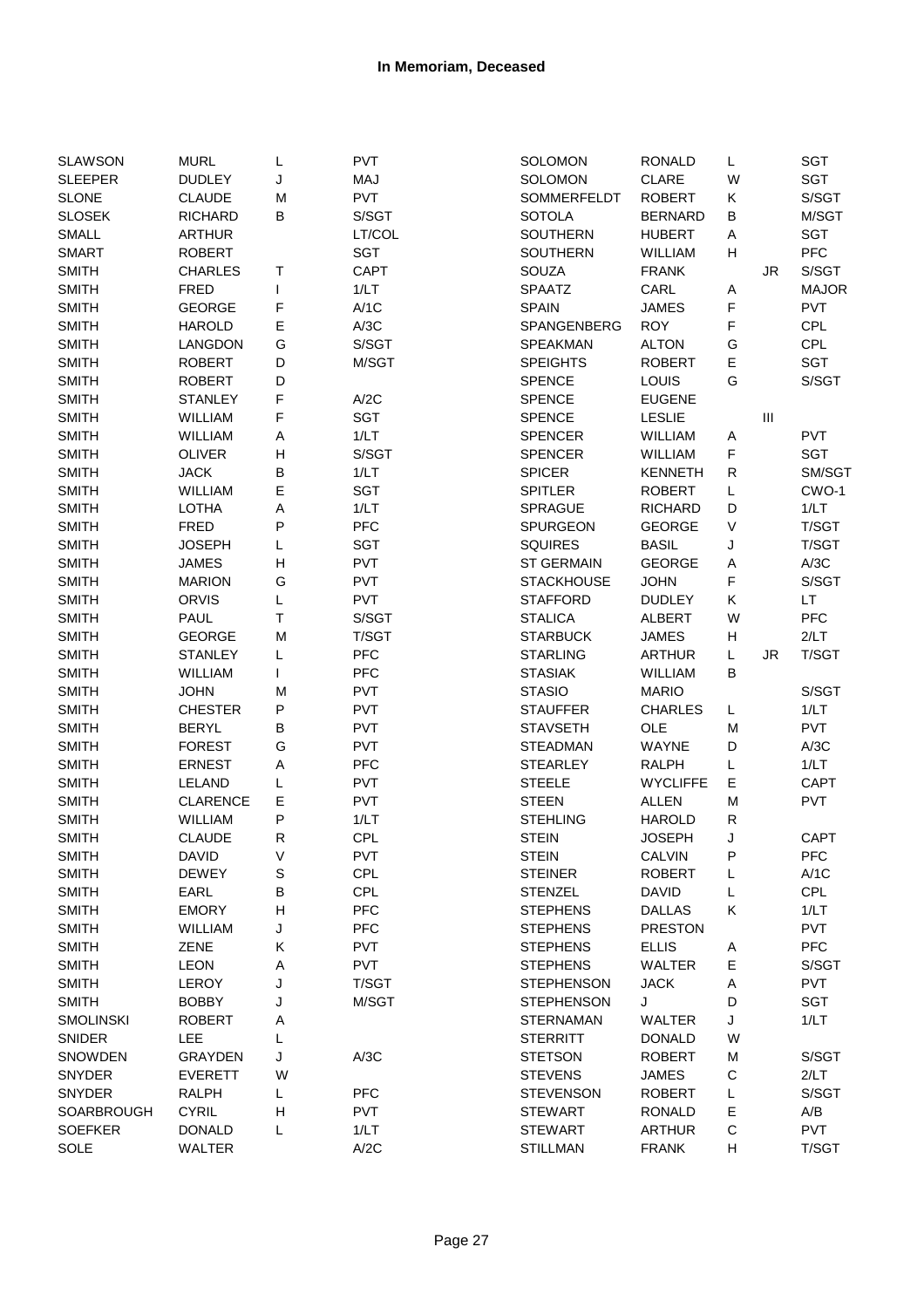| <b>STILSON</b>      | <b>HAROLD</b>    | Α           |     | PVT          | SZKADLUBOWIAZ WACLOW               |                 |             |           | <b>PFC</b>  |
|---------------------|------------------|-------------|-----|--------------|------------------------------------|-----------------|-------------|-----------|-------------|
| <b>STINER</b>       | <b>NICHOLAS</b>  | J           |     | A/1C         | <b>SZYMANSKI</b>                   | <b>JOHN</b>     |             | JR.       | S/SGT       |
| <b>STIVISON</b>     | <b>CHAUNCY</b>   | W           |     | PFC          | <b>TADLOCK</b>                     | <b>SHERMAN</b>  | R           |           | <b>PVT</b>  |
| <b>STOCK</b>        | <b>RAY</b>       | J           |     | PVT          | <b>TAGGART</b>                     | <b>CHARLES</b>  | н           |           | <b>PVT</b>  |
| <b>STOCKMAN</b>     | <b>DAVID</b>     | T           |     | 1/LT         | <b>TAGGART</b>                     | <b>JAMES</b>    | N           |           | <b>PFC</b>  |
| <b>STOCKMAN</b>     | <b>HUBERT</b>    |             |     | M/SGT        | <b>TAGGART</b>                     | <b>FRANCIS</b>  | F           |           | 2/LT        |
| <b>STODGHILL</b>    | <b>CHARLES</b>   | F           |     | SGT          | <b>TALLEY</b>                      | <b>CECIL</b>    | Н           |           | <b>PVT</b>  |
| <b>STOGNER</b>      | <b>BEN</b>       | Τ           |     | <b>PVT</b>   | <b>TANNER</b>                      | WAYNE           | R           |           | S/SGT       |
| <b>STOKES</b>       | <b>FOREST</b>    | E           |     | A/2C         | <b>TAPKEN</b>                      | <b>JOHN</b>     | G           |           | A/3C        |
| <b>STOLTS</b>       | <b>GERALD</b>    | W           |     | <b>CAPT</b>  | <b>TASSOCK</b>                     | <b>JOHN</b>     |             |           | S/SGT       |
| <b>STONE</b>        | <b>ERNEST</b>    | L           |     | <b>PVT</b>   | <b>TATE</b>                        | <b>HUGH</b>     | Α           |           | <b>PVT</b>  |
| <b>STOTT</b>        | WILLIAM          | J           |     | PVT          | <b>TATUM</b>                       | <b>STERLING</b> | S           | JR        | CAPT        |
| <b>STOVALL</b>      | WILLIAM          | Н           |     | 1/LT         | <b>TATUM</b>                       | <b>JOHN</b>     | E           | <b>JR</b> | <b>PCF</b>  |
| <b>STOWE</b>        | <b>MARVIN</b>    | F           |     | CAPT         | <b>TAYLOR</b>                      | <b>CLEOPHUS</b> | н           |           |             |
| <b>STRAHAN</b>      | <b>CLARENCE</b>  | T           |     | S/SGT        | <b>TAYLOR</b>                      | <b>EDWARD</b>   | F           |           | MAJ         |
| <b>STRAND</b>       | <b>ROBERT</b>    | J           |     | A/1C         | <b>TAYLOR</b>                      | <b>JAMES</b>    | D           |           | 1/LT        |
| <b>STRANGE</b>      | <b>GEORGE</b>    | н           |     | 2/LT         | <b>TAYLOR</b>                      | <b>JAMES</b>    | $\mathsf C$ |           | T/SGT       |
| <b>STRATTON</b>     | <b>FREDERICK</b> | S           |     | PVT          | <b>TAYLOR</b>                      | <b>ROBERT</b>   | Κ           |           | 2/LT        |
| <b>STRAUGHAN</b>    | LLOYD            | L           |     | PVT          | <b>TAYLOR</b>                      | <b>ROBERT</b>   | $\sf B$     | JR.       | <b>PVT</b>  |
| <b>STRAWSER</b>     | <b>ROBERT</b>    | Κ           |     | PVT          | <b>TAYLOR</b>                      | <b>JAMES</b>    | Н           |           | <b>PVT</b>  |
| <b>STREAM</b>       | <b>JOHN</b>      | Κ           |     | M/SGT        | <b>TAYLOR</b>                      | WILLIAM         | Н           |           | <b>PFC</b>  |
| <b>STREET</b>       | <b>WILLIAM</b>   | н           | JR. | 2/LT         | <b>TEAFORD</b>                     | <b>RAY</b>      | L           |           | <b>SFC</b>  |
| <b>STRIANO</b>      | <b>JAMES</b>     |             |     | S/SGT        | <b>TEBBS</b>                       | <b>GORDON</b>   | E           |           | <b>PVT</b>  |
| <b>STRICKLAND</b>   | <b>RALPH</b>     | E           |     | A/1C         | <b>TECTOR</b>                      | <b>THOMAS</b>   |             | <b>SR</b> | 1/LT        |
| <b>STRICKLAND</b>   | <b>ROBERT</b>    |             |     | 1/LT         | <b>TEETER</b>                      | <b>JOHN</b>     | T           |           | S/SGT       |
| <b>STRICKLAND</b>   | <b>AUBY</b>      | C           |     | MAJ          | <b>TEMPLEMAN</b>                   | <b>WILFRED</b>  | E           |           | PFC         |
| <b>STRICKLAND</b>   | <b>LOUISE</b>    |             |     | A/1C         | <b>TEMPLETON</b>                   | <b>HENRY</b>    | $\mathsf C$ |           | <b>PFC</b>  |
| <b>STROH</b>        | <b>HAROLD</b>    | O           |     | SGT          | <b>TEMPLIN</b>                     | <b>HEINZ</b>    | Н           |           | CAPT        |
| <b>STROM</b>        | <b>ROBERT</b>    | L           |     | PFC          | <b>TENNILLE</b>                    | CARL            | G           |           | <b>PVT</b>  |
| <b>STROTHERS</b>    | <b>JACK</b>      | B           |     | <b>PVT</b>   | <b>TERHUNE</b>                     | <b>FLORIAN</b>  | J           | JR.       | S/SGT       |
| <b>STROUP</b>       | <b>MERVIN</b>    | Е           |     | A/2C         | <b>TERHUNE</b>                     | <b>HARRY</b>    | $\sf B$     |           | M/SGT       |
| <b>STURTEVANT</b>   | <b>ROBERT</b>    | Н           |     | CAPT         | <b>TERRELL</b>                     | <b>GLENN</b>    | C           |           | <b>PVT</b>  |
| <b>STUTTS</b>       | <b>VERNON</b>    | R           |     | CAPT         | <b>TERRY</b>                       | EARL            | M           |           | M/SGT       |
| <b>SUCHARSKI</b>    | <b>GEORGE</b>    | J           |     | <b>SGT</b>   | <b>TERRY</b>                       | <b>WILLIAM</b>  | B           |           | CPL         |
| <b>SULLENBERGER</b> | <b>EUGENE</b>    | L           |     | T/SGT        | <b>THAIN</b>                       | <b>JAMES</b>    | W           |           | <b>PFC</b>  |
| <b>SULLIVAN</b>     | <b>JAMES</b>     | P           |     | <b>PFC</b>   | <b>THARP</b>                       | VREELAND        | Е           |           | 1/LT        |
| <b>SUMMERLIN</b>    | <b>MAJOR</b>     | W           |     | CPL          | <b>THICKSTUN</b>                   | <b>ANDREW</b>   | J           |           | <b>SFC</b>  |
| <b>SUNDERMANN</b>   | <b>WILLIAM</b>   | R           |     | 1/LT         | <b>THIMM</b>                       | <b>FRED</b>     | W           |           | MAJ         |
| <b>SUROVICK</b>     | <b>FRANCIS</b>   | M           |     | A/1C         | <b>THOMAS</b>                      | <b>DONALD</b>   | S           |           |             |
| <b>SUTPHIN</b>      | <b>BILLY</b>     | J           |     | A/2C         | <b>THOMAS</b>                      | <b>LUCIEN</b>   | L           |           | S/SGT       |
| <b>SUTTER</b>       | <b>GEORGE</b>    | J           |     | PFC          | <b>THOMAS</b>                      | <b>VINCENT</b>  | Н           |           | 1/LT        |
| <b>SUTTERLIN</b>    | <b>FREDERICK</b> | J           |     | 1/LT         | <b>THOMAS</b>                      | <b>HENRY</b>    | Е           |           | <b>PVT</b>  |
| <b>SUTTON</b>       | <b>ROBERT</b>    | С           |     | MAJ          | <b>THOMAS</b>                      | <b>CHARLES</b>  | E           |           | <b>PVT</b>  |
| <b>SUTTON</b>       | <b>JOHN</b>      | C           |     | PVT          | <b>THOMAS</b>                      | <b>VANCE</b>    | $\mathsf A$ |           | <b>PCT</b>  |
| SWANCUTT            | SAMUEL           | F           |     | 1/LT         | <b>THOMASON</b>                    | EGBERT          | С           |           | PFC         |
| SWANSON             | <b>CLARK</b>     | Е           |     |              | <b>THOMPSON</b>                    | CARL            | Κ           | JR        | A/2C        |
|                     |                  | $\mathsf C$ |     |              |                                    |                 |             | <b>MD</b> |             |
| SWANSON             | <b>HAROLD</b>    |             |     | S/SGT<br>PVT | <b>THOMPSON</b><br><b>THOMPSON</b> | <b>NEWTON</b>   | L<br>W      |           | <b>CAPT</b> |
| SWANSON             | <b>EDWIN</b>     | В           |     |              |                                    | <b>ORIN</b>     |             |           |             |
| SWARD               | WILLARD          | L           |     | MAJ          | <b>THOMPSON</b>                    | <b>ROGER</b>    | W           |           | A/1C        |
| <b>SWEENEY</b>      | <b>JAMES</b>     | $\mathsf C$ |     | <b>SFC</b>   | <b>THOMPSON</b>                    | <b>BERNARD</b>  | S           |           | MAJ         |
| <b>SWENHOLT</b>     | <b>DONALD</b>    | В           |     | LT COL       | <b>THOMSON</b>                     | <b>JOHN</b>     | P           |           | <b>CAPT</b> |
| <b>SWIENTEK</b>     | RONALD           | J           |     | A/2C         | <b>THONEN</b>                      | PAUL            | Α           |           | 1/LT        |
| SWINDELL            | <b>LEON</b>      | Α           | JR. | <b>PFC</b>   | <b>THOWE</b>                       | <b>VERNON</b>   | $\mathsf C$ |           | S/SGT       |
| <b>SWINIARSKI</b>   | <b>STANISLAW</b> |             |     | SGT          | THRASHER                           | <b>OTIS</b>     |             |           | <b>PVT</b>  |
| <b>SYKES</b>        | WILLIAM          | W           |     | 1/LT         | <b>THULIN</b>                      | <b>VIRGIL</b>   | W           |           | M/SGT       |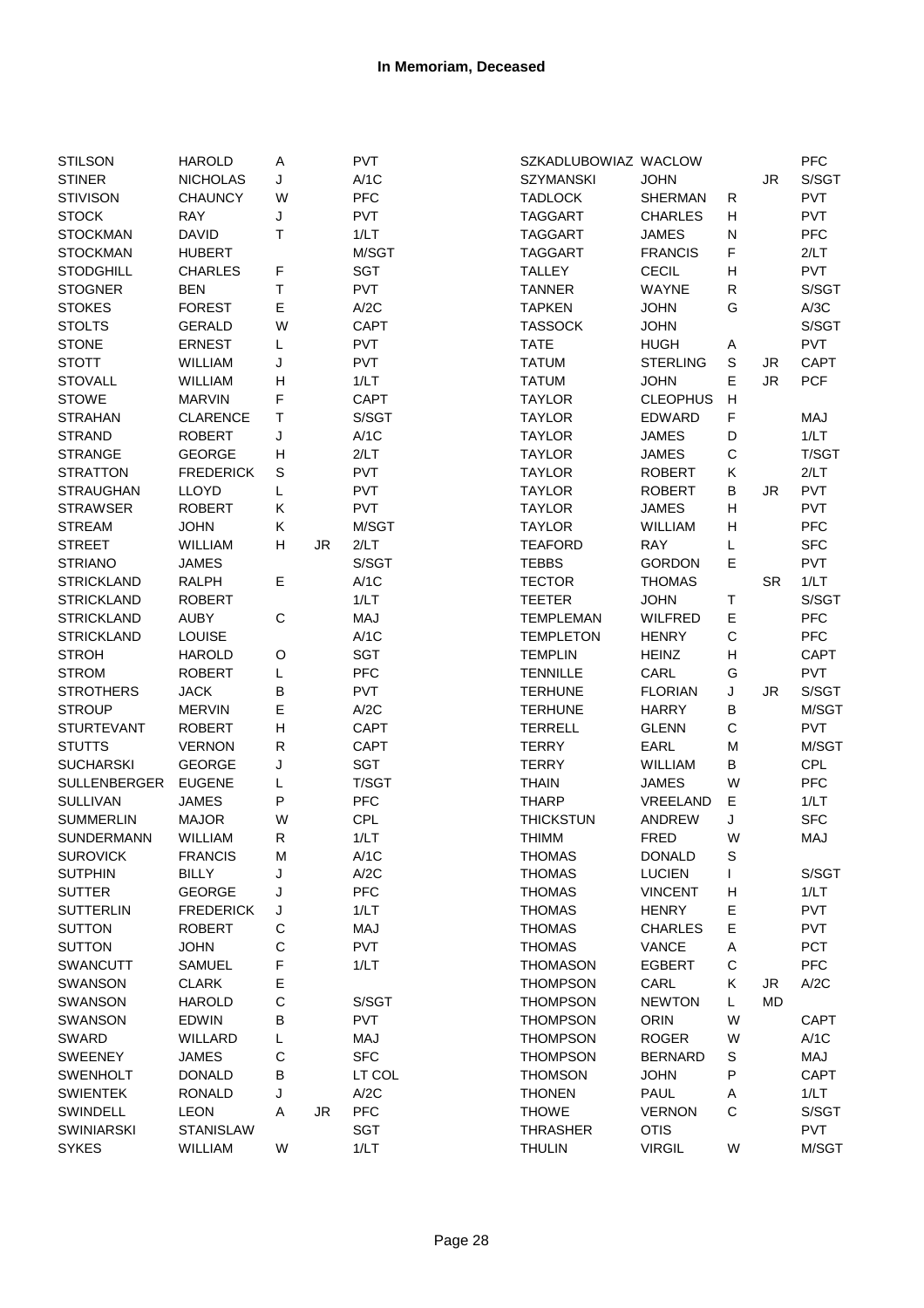| <b>TILLACK</b>                  | WILLIAM                        | G                         |           | <b>PVT</b>   | <b>VAN BIBBER</b>            | <b>ROLFE</b>     |             |           | PVT 1CL      |
|---------------------------------|--------------------------------|---------------------------|-----------|--------------|------------------------------|------------------|-------------|-----------|--------------|
| <b>TILLIE</b>                   | <b>HENRY</b>                   | R                         |           | <b>CAPT</b>  | <b>VAN GOSSEM</b>            | <b>HENRY</b>     | J           |           | <b>PVT</b>   |
| <b>TILTON</b>                   | <b>MANFORD</b>                 | J                         | JR.       |              | <b>VAN HORN</b>              | <b>RICHARD</b>   | $\mathsf C$ |           | <b>CAPT</b>  |
| <b>TINDLE</b>                   | <b>KENNETH</b>                 | N                         |           |              | <b>VAN METER</b>             | <b>ROBERT</b>    | L           |           | <b>MAJOR</b> |
| <b>TOBIAS</b>                   | WALTER                         | Α                         |           | <b>CPL</b>   | VAN PARYS                    | <b>JOSEPH</b>    | M           |           | CAPT         |
| <b>TODD</b>                     | <b>DANIEL</b>                  | R                         |           | <b>PVT</b>   | <b>VANBOURG</b>              | ARMAND           |             |           | <b>CPL</b>   |
| <b>TOFT</b>                     | CARL                           | M                         |           | <b>PVT</b>   | <b>VANCE</b>                 | <b>JOSEPH</b>    | R           |           | CAPT         |
| <b>TOLBERT</b>                  | WILLIAM                        | R                         |           | <b>PVT</b>   | VANDERGRIFF                  | <b>VAL</b>       | Г           |           | A/1C         |
| <b>TOLLISON</b>                 | <b>JAMES</b>                   | Е                         |           | T/SGT        | <b>VANDERSNICK</b>           | <b>EUGENE</b>    |             |           |              |
| <b>TOLLMAN</b>                  | LEWIS                          | A                         |           | MAJ          | VANDEVORT                    | WILLIAM          | C           |           |              |
| <b>TOLSMA</b>                   | <b>CHARLES</b>                 | S                         |           | 2/LT         | <b>VANLINDT</b>              | <b>FREDERICK</b> |             |           |              |
| <b>TOMCHESSON</b>               | <b>TEDDY</b>                   | J                         |           | 1/LT         | <b>VANSICE</b>               | <b>ROY</b>       | G           |           | T/SGT        |
| <b>TOMLIN</b>                   | <b>DONALD</b>                  | Е                         |           | SGT          | VANYO                        | <b>DAVID</b>     | J           |           | MAJ          |
| <b>TOMLINSON</b>                | <b>JAMES</b>                   |                           |           | A/2C         | <b>VARGO</b>                 | <b>FRANK</b>     | $\mathsf C$ |           | A/1C         |
| <b>TOMLINSON</b>                | <b>WILFORD</b>                 | G                         |           | <b>PVT</b>   | <b>VAUGHN</b>                | <b>RAYMOND</b>   |             |           | <b>PFC</b>   |
| <b>TOOLE</b>                    | <b>JAMES</b>                   | E                         | JR        | <b>PVT</b>   | VAUGHN                       | SAMUEL           | S           |           | <b>PVT</b>   |
| <b>TORRES</b>                   | <b>BENJAMIN</b>                |                           |           | S/SGT        | <b>VEDER</b>                 | <b>HENRY</b>     | P           |           | <b>PFC</b>   |
| <b>TORRESANI</b>                | <b>RUDOLPH</b>                 | R                         |           | <b>MSGT</b>  | <b>VELTON</b>                | <b>EMMETT</b>    | M           |           | <b>PVT</b>   |
| <b>TOWE</b>                     | <b>CASPER</b>                  | J                         |           | SGT          | <b>VERDI</b>                 | <b>GABRIEL</b>   | J           |           | S/SGT        |
| <b>TOWLE</b>                    | <b>ROBERT</b>                  | $\mathsf{V}$              |           |              | VERELL                       | <b>EUGENE</b>    | M           |           | CAPT         |
| <b>TRAVER</b>                   | <b>JOHN</b>                    | Е                         |           | <b>PVT</b>   | <b>VERHOVSHEK</b>            | <b>VINCENT</b>   | L           |           | S/SGT        |
| <b>TRAWICK</b>                  | <b>KENNETH</b>                 |                           |           |              | <b>VERO</b>                  | <b>ANDREW</b>    | J           |           | MAJ          |
| <b>TRAYLOR</b>                  | <b>BEVIS</b>                   | $\boldsymbol{\mathsf{H}}$ |           | S/SGT        | <b>VETIER</b>                | <b>GORDON</b>    | $\mathsf C$ |           | <b>PVT</b>   |
| <b>TRAYLOR</b>                  | <b>ERNEST</b>                  | Е                         |           | <b>PFC</b>   | <b>VETTER</b>                | <b>ARCHIE</b>    | E           |           | <b>PVT</b>   |
| <b>TREAT</b>                    | <b>MARK</b>                    | G                         |           | MAJ          | <b>VICCELLIO</b>             | <b>HENRY</b>     |             |           | LT.          |
| <b>TROLL</b>                    | <b>RAYMOND</b>                 | $\mathsf C$               |           | 2/LT         | <b>VICKERY</b>               | <b>ELLISON</b>   | $\sf B$     |           | S/SGT        |
| <b>TROWBRIDGE</b>               | <b>CHARLES</b>                 | E                         |           | 1/LT         | <b>VICKERY</b>               | <b>JESSE</b>     | W           |           | 1/LT         |
|                                 |                                |                           |           | A/2C         |                              |                  |             |           | <b>CPL</b>   |
| <b>TRUNDY</b><br><b>TRUSTER</b> | LOUIS                          | A                         |           | <b>PVT</b>   | <b>VIELOCK</b><br>VILLANUEVA | ADAM             | J           |           |              |
|                                 | WALTER                         |                           |           |              |                              | DELBERT          |             |           | <b>CPL</b>   |
| <b>TUCK</b><br><b>TUCKER</b>    | <b>RONALD</b><br><b>HUNTER</b> | $\mathsf{V}$              |           | <b>PVT</b>   | <b>VILLANY</b>               | PHILANDER        | R           |           | <b>SGT</b>   |
|                                 |                                | M                         |           | <b>PVT</b>   | <b>VIRDEN</b>                | <b>LILIUS</b>    | M           |           | 1/LT         |
| <b>TUCKER</b>                   | <b>JOHN</b>                    | W                         |           | <b>PVT</b>   | <b>VIRGIL</b>                | <b>ROBERT</b>    |             |           |              |
| <b>TUITE</b>                    | <b>EDWARD</b>                  | J                         |           | S/SGT        | <b>VOGEL</b>                 | <b>ROGER</b>     | Τ           |           | A/2C         |
| <b>TULLOCK</b>                  | <b>DOTTIE</b>                  | R                         |           | <b>PVT</b>   | <b>VOGEL</b>                 | WILLIAM          | J           | <b>JR</b> | <b>CPL</b>   |
| <b>TULOS</b>                    | <b>VIRGEL</b>                  |                           |           | <b>PVT</b>   | <b>VOLZ</b>                  | <b>RICHARD</b>   | Е           |           | S/SGT        |
| <b>TURNBULL</b>                 | JAMES                          |                           |           | <b>PVT</b>   | <b>VOORHEES</b>              | <b>HARRY</b>     | M           |           | M/SGT        |
| <b>TURNER</b>                   | <b>JOSEPH</b>                  | G                         | JR        | <b>MAJOR</b> | <b>VOORHES</b>               | LEWIS            | Е           |           |              |
| <b>TURNER</b>                   | <b>MARVIN</b>                  | н                         |           | SGT          | <b>VOSSLER</b>               | LAURENCE         | J           |           | A/2C         |
| <b>TURNER</b>                   | <b>FINIS</b>                   | Α                         |           | S/SGT        | <b>VREM</b>                  | <b>ARCHER</b>    | A           |           | 1/LT         |
| <b>TURPIN</b>                   | <b>DRAS</b>                    | D                         |           | <b>PFC</b>   | <b>VREM</b>                  | <b>ANN</b>       |             |           | 1/LT         |
| <b>TURPIN</b>                   | <b>JOHNIE</b>                  | $\mathsf C$               |           | PVT          | <b>VUCKOVIC</b>              | <b>MICHAEL</b>   | ${\sf R}$   |           | CPL          |
| <b>TUTROW</b>                   | <b>RUSSELL</b>                 |                           |           | <b>PFC</b>   | <b>WACHS</b>                 | <b>DOUGLAS</b>   | Е           |           |              |
| <b>TWEDEN</b>                   | <b>DONALD</b>                  | A                         |           | A/2C         | <b>WACHTER</b>               | <b>ALVIN</b>     | J           |           | <b>PVT</b>   |
| <b>TYLER</b>                    | MILLARD                        | S                         |           | A/1C         | WAGNER                       | WARD             | W           |           | S/SGT        |
| <b>TYLER</b>                    | <b>NORMAN</b>                  | L                         |           | <b>PVT</b>   | WAGNER                       | EARL             | н           |           | <b>SFC</b>   |
| <b>TYNER</b>                    | DR GENE                        | $\sf T$                   | <b>SR</b> | <b>CAPT</b>  | <b>WAGONER</b>               | EARL             | Н           |           | <b>PVT</b>   |
| <b>TYRON</b>                    | <b>NOLAN</b>                   | $\mathsf C$               |           | S/SGT        | <b>WAITE</b>                 | <b>GERALD</b>    | W           |           | A/1C         |
| <b>UNDERWOOD</b>                | <b>JAMES</b>                   | Ε                         |           | 1/LT         | <b>WAITS</b>                 | <b>LLOYD</b>     | Α           |           |              |
| <b>UNDERWOOD</b>                | KEITH                          | Г                         |           | 1/LT         | WAKELAND                     | <b>EDWARD</b>    | W           |           | <b>CAPT</b>  |
| <b>URANICH</b>                  | <b>ANTHONY</b>                 | L                         |           | S/SGT        | <b>WAKELEY</b>               | <b>FRANK</b>     | н           |           | 2/LT         |
| <b>UTLEY</b>                    | <b>STUART</b>                  | N                         |           | <b>PVT</b>   | WALDREN                      | RAY              | Q           | JR.       | A/1C         |
| <b>UTTERBACK</b>                | WILLIAM                        | W                         |           | A/3C         | WALDRIP                      | <b>DENNIS</b>    | $\mathsf S$ |           | <b>PVT</b>   |
| UTZ                             | <b>JAMES</b>                   | D                         |           | S/SGT        | WALDROUP                     | <b>ROBERT</b>    | L           |           | <b>PVT</b>   |
| VALADE                          | <b>CHARLES</b>                 | N                         |           | <b>CPL</b>   | WALKE                        | <b>JOHN</b>      | W           |           | A/2C         |
| VAN ARSDALE                     | <b>JEAN</b>                    | $\mathbf S$               |           | PVT          | WALKER                       | EDWARD           | ${\sf P}$   |           | CAPT         |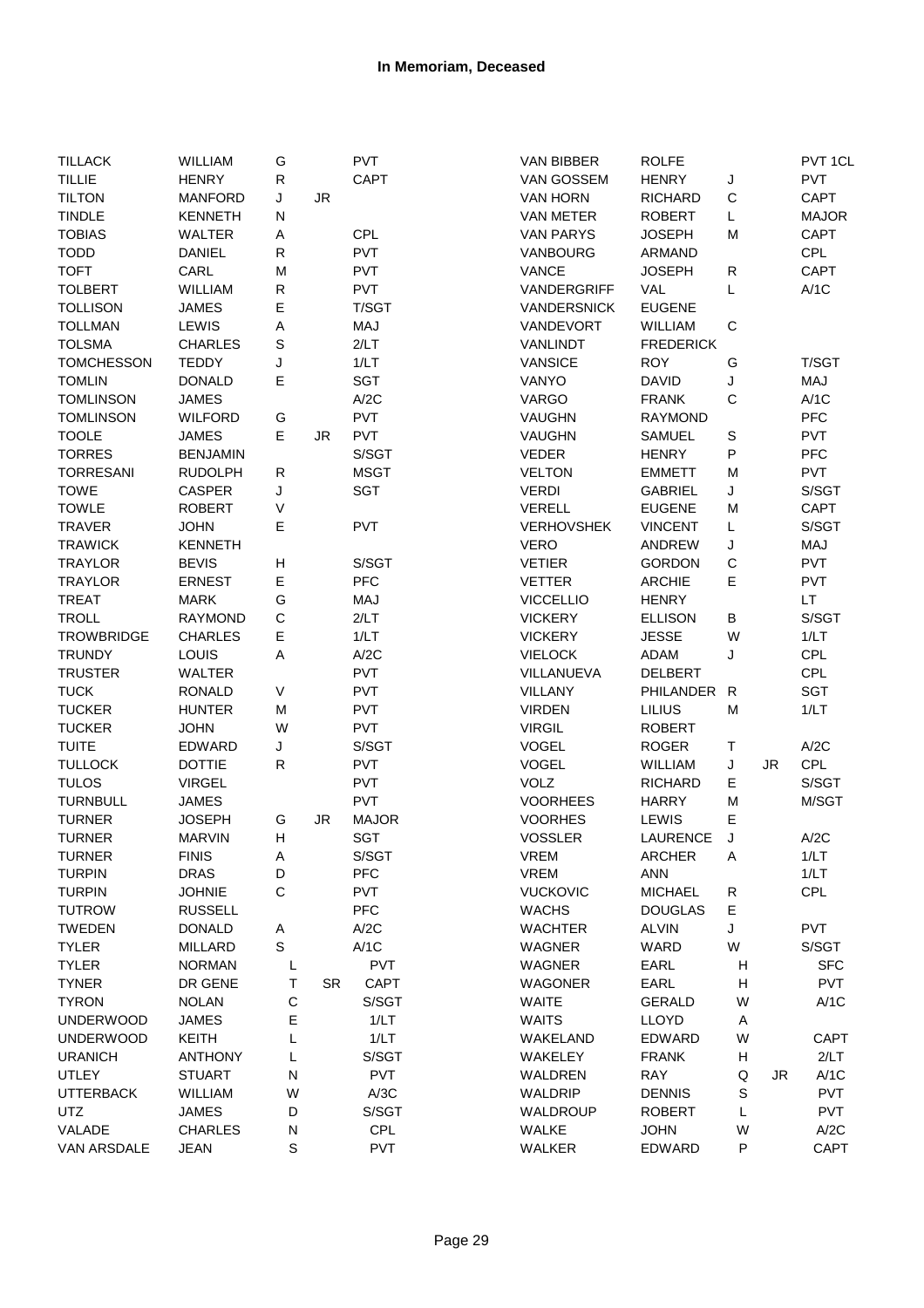| WALKER                           | <b>GEORGE</b>    | W         |           | 1/LT         | <b>WEBER</b>     | <b>HARRY</b>     | A           |           | T/SGT       |
|----------------------------------|------------------|-----------|-----------|--------------|------------------|------------------|-------------|-----------|-------------|
| <b>WALKER</b>                    | <b>JOSEPH</b>    | D         |           | A/2C         | <b>WEBERG</b>    | <b>WALTER</b>    | J           |           | S/SGT       |
| <b>WALKER</b>                    | LELAND           | A         |           | <b>LTC</b>   | WEED             | <b>JERALD</b>    | R           |           | SGT         |
| <b>WALKER</b>                    | <b>DENVER</b>    | L         |           | <b>PVT</b>   | <b>WEEKS</b>     | <b>EARLY</b>     | $\mathsf O$ |           | <b>CAPT</b> |
| WALKER                           | <b>JOE</b>       |           |           | <b>PVT</b>   | <b>WEEKS</b>     | WILLIAM          | M           |           | <b>SGT</b>  |
| <b>WALKER</b>                    | <b>SYLVESTER</b> |           |           | <b>PVT</b>   | WEEVER           | <b>FRANKLIN</b>  | E           |           | <b>PVT</b>  |
| <b>WALKER</b>                    | <b>RAY</b>       | V         |           | <b>SFC</b>   | <b>WEFFORD</b>   | <b>EDWARD</b>    | W           |           | <b>PVT</b>  |
| <b>WALKUP</b>                    | WALDO            | ${\sf R}$ |           | 2/LT         | <b>WEIDA</b>     | WILLIAM          | M           |           | <b>SGT</b>  |
| WALL                             | <b>MARVIN</b>    | L         |           | <b>PVT</b>   | WEIGLE           | <b>RAYMOND</b>   | V           |           | <b>LTC</b>  |
| WALL                             | <b>JOHN</b>      | S         |           | T/SGT        | WEIGOLD          | LEWIS            | B           |           | MAJ         |
| <b>WALLACE</b>                   | <b>DORLAND</b>   |           |           |              | <b>WELCELEAN</b> | WILLIAM          | Н           |           | <b>CAPT</b> |
| WALLACE                          | <b>RALPH</b>     | Ε         |           | 1/LT         | <b>WELCH</b>     | <b>NEEDOM</b>    | L           |           | SGT         |
| WALLER                           | <b>HOWARD</b>    | M         |           | <b>SFC</b>   | WELCKER          | <b>FREDERICK</b> | W           |           | <b>PFC</b>  |
| WALLI                            | <b>ROBERT</b>    | W         |           | A/2C         | <b>WELFORD</b>   | <b>WILLIAM</b>   | M           |           | M/SGT       |
| <b>WALLISCH</b>                  | <b>EDWARD</b>    | D         |           |              | WELLS            | <b>BERT</b>      | M           |           | CAPT        |
| <b>WALP</b>                      | <b>FRANCIS</b>   | L         |           | 2/LT         | WELLS            | <b>MAURICE</b>   | L           |           | 1/LT        |
| <b>WALSETH</b>                   | <b>JOHN</b>      | Ε         | JR.       | <b>CAPT</b>  | WELLS            | <b>DURWARD</b>   |             |           | <b>PVT</b>  |
| <b>WALSH</b>                     | <b>BERNARD</b>   | A         |           | T/SGT        | WELTY            | <b>RICHARD</b>   | С           |           | CAPT        |
| <b>WALTER</b>                    | <b>JOHN</b>      | A         |           |              | WERT             | <b>HARRY</b>     | Α           |           | CPL         |
| WALTER                           | <b>JOHN</b>      | F         |           | <b>PVT</b>   | WERTZ            | <b>OSCAR</b>     | L           |           | 1/LT        |
| <b>WALTER</b>                    | <b>GEORGE</b>    | E         |           | <b>PFC</b>   | WESCOTT          | <b>RAYMOND</b>   | Е           |           | T/SGT       |
| <b>WALTERS</b>                   | <b>THOMAS</b>    | L         |           |              | WESLEY           | LERA             | M           |           | <b>PFC</b>  |
| <b>WALTERS</b>                   | <b>VERNON</b>    | В         |           | PFC          | WESSEL           | WESLEY           | G           |           | <b>PVT</b>  |
| <b>WALTERS</b>                   | <b>EUGENE</b>    | ${\sf R}$ |           | T/SGT        | WESSELL          | CARL             | V           | <b>JR</b> | S/SGT       |
| <b>WALTERS</b>                   | WILLIAM          | A         |           | <b>PVT</b>   | <b>WEST</b>      | <b>JAMES</b>     | $\mathsf C$ |           | A/1C        |
| <b>WALTON</b>                    | <b>HORACE</b>    | Η         |           | 1/LT         | WEST             | <b>HERBERT</b>   | M           |           | 2/LT        |
| <b>WAMMOCK</b>                   | <b>JAMES</b>     | N         |           |              | WEST             | <b>HERMAN</b>    | $\mathsf C$ |           | 2/LT        |
| WARD                             | <b>ALFRED</b>    | $\vee$    |           | <b>SGT</b>   | <b>WEST</b>      | <b>CHARLES</b>   | F           |           | <b>PVT</b>  |
| WARD                             | WILLIAM          | ${\sf R}$ |           | 1/LT         | WEST             | T                | P           |           |             |
|                                  | <b>JOHN</b>      | Η         | <b>JR</b> | PFC          | <b>WESTBROOK</b> | <b>JAMES</b>     | G           |           | T/SGT       |
| WARD                             |                  | ${\sf R}$ |           | <b>PVT</b>   | WESTMORELAND     | <b>JESSE</b>     |             |           | T/SGT       |
| WARD                             | <b>JOHN</b>      | M         |           | LT COL       | <b>WESTPHAL</b>  |                  |             |           |             |
| WARGO                            | <b>ROBERT</b>    |           |           |              |                  | <b>CHARLES</b>   | L           |           |             |
| <b>WARREN</b><br><b>WASHBURN</b> | <b>IRA</b>       | A         |           | <b>CPL</b>   | WETZEL           | <b>JAMES</b>     | Ε           |           | 1/LT        |
|                                  | <b>LESTER</b>    | Α         |           | <b>SGT</b>   | WHALEY           | <b>ROY</b>       | н           |           | A/2C        |
| <b>WATKINS</b>                   | JESSE            | ${\sf R}$ |           | A/2C         | WHALLEY          | WILLIAM          | L           |           | MAJ         |
| <b>WATKINS</b>                   | <b>KNOLL</b>     |           |           | PFC          | WHEELER          | <b>JOHN</b>      | Н           |           |             |
| <b>WATKINS</b>                   | <b>EDWARD</b>    |           |           | T/SGT        | <b>WHEELER</b>   | WILLIAM          | L           |           | 1/LT        |
| <b>WATNEE</b>                    | LLOYD            | Н         |           | 1/LT         | <b>WHEELER</b>   | <b>RICHARD</b>   |             |           | <b>PVT</b>  |
| WATSON                           | <b>DEAN</b>      | S         |           | T/SGT        | <b>WHITE</b>     | <b>ARTHUR</b>    | J           |           | S/SGT       |
| <b>WATSON</b>                    | <b>PEYTON</b>    | М         | JR.       | <b>CPL</b>   | <b>WHITE</b>     | <b>DONALD</b>    | P           |           | A/1C        |
| <b>WATSON</b>                    | <b>ARTHUR</b>    | M         |           | <b>PVT</b>   | <b>WHITE</b>     | <b>FRANK</b>     | E           |           | 1/LT        |
| <b>WATSON</b>                    | <b>JOHN</b>      | W         |           | S/SGT        | <b>WHITE</b>     | <b>ROBERT</b>    |             |           | <b>PFC</b>  |
| <b>WATSON</b>                    | <b>THOMAS</b>    | J         |           | <b>PVT</b>   | <b>WHITE</b>     | <b>FRANK</b>     | Τ           |           | <b>PVT</b>  |
| <b>WATSON</b>                    | <b>ROLFE</b>     | M         |           | <b>PFC</b>   | <b>WHITE</b>     | RAY              | $\mathsf C$ |           | <b>PVT</b>  |
| <b>WATT</b>                      | <b>EDWIN</b>     | Ε         |           |              | <b>WHITE</b>     | <b>FRED</b>      | J           |           | <b>PVT</b>  |
| <b>WATTS</b>                     | <b>RAYMOND</b>   | $\sf B$   |           | <b>CPL</b>   | WHITEHEAD        | <b>GUY</b>       | W           |           | AMN         |
| <b>WEAVER</b>                    | <b>ERNEST</b>    | B         | JR.       |              | <b>WHITING</b>   | <b>ROMAN</b>     | J           |           | <b>CAPT</b> |
| WEAVER                           | <b>JAMES</b>     | ${\sf R}$ |           | CAPT         | WHITLEY          | HAYWARD          | Α           |           | <b>PFC</b>  |
| <b>WEAVER</b>                    | <b>LAWRENCE</b>  | A         |           | <b>SGT</b>   | <b>WHITNEY</b>   | <b>DONALD</b>    | Н           |           |             |
| WEAVER                           | <b>DICK</b>      |           |           | S/SGT        | <b>WICKLEM</b>   | <b>ROBERT</b>    | J           |           | <b>PFC</b>  |
| WEAVER                           | RAY              |           |           | S/SGT        | <b>WICKMAN</b>   | <b>HAROLD</b>    | F           |           | <b>PVT</b>  |
| <b>WEAVER</b>                    | <b>FRANKLIN</b>  | Е         |           | <b>SFC</b>   | <b>WIDDERS</b>   | LORENZO          | D           |           | <b>PFC</b>  |
| WEBB                             | WALLACE          | F         |           | <b>CPL</b>   | <b>WIELICSKO</b> | <b>PETER</b>     | Ρ           |           | A/1C        |
| WEBB                             | <b>HENLEY</b>    |           |           | <b>PVT</b>   | <b>WILBOURN</b>  | <b>GERALD</b>    | C           |           | <b>CAPT</b> |
| WEBER                            | <b>CLYDE</b>     | D         |           | <b>MAJOR</b> | <b>WILBURN</b>   | CARROLL          | B           |           | A/2C        |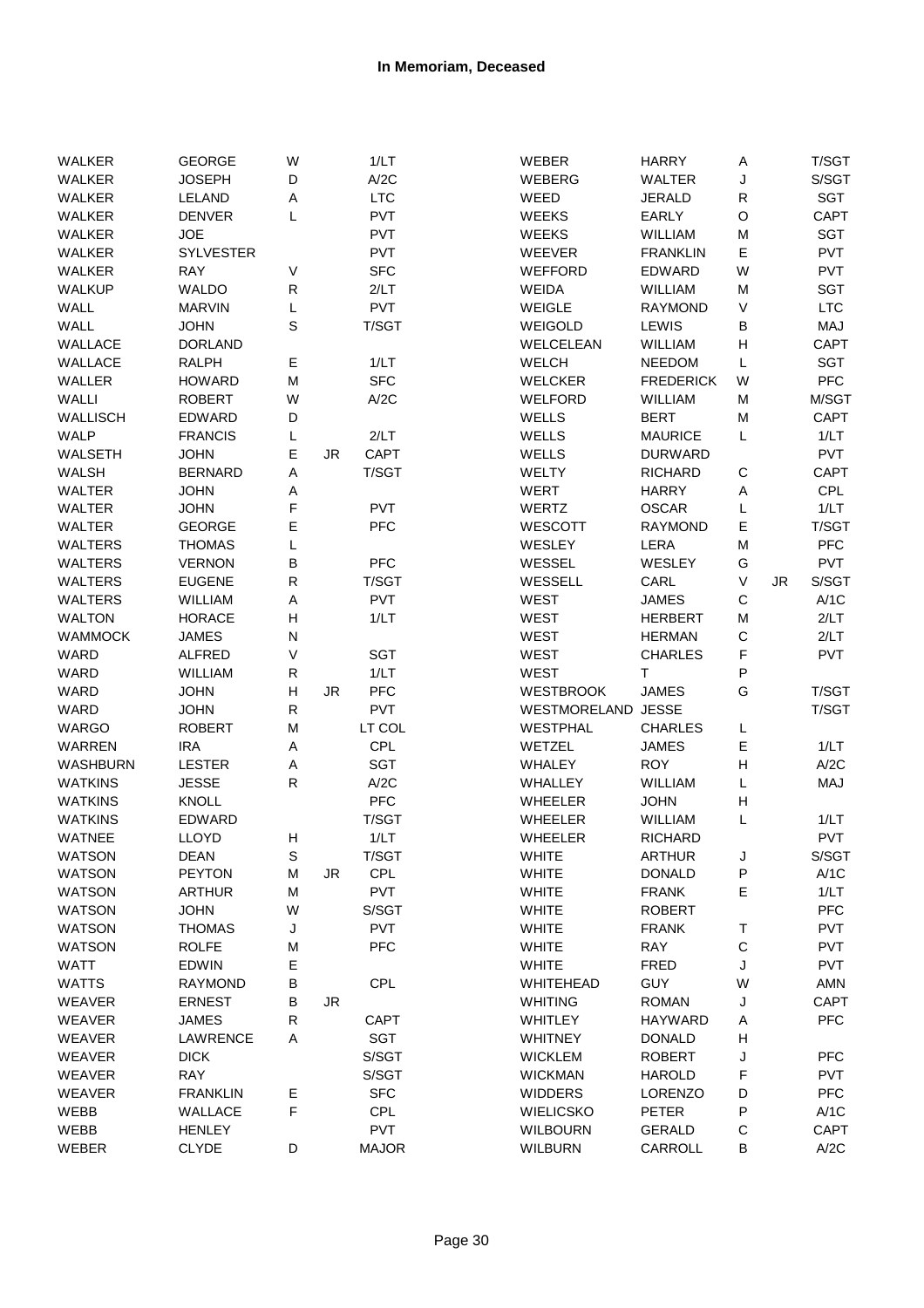| WILDER              | <b>JOSEPH</b>    | C            |     | A/2C        | <b>WOOD</b>        | <b>THOMAS</b>   | W           |           |             |
|---------------------|------------------|--------------|-----|-------------|--------------------|-----------------|-------------|-----------|-------------|
| <b>WILDERMAN</b>    | <b>JOE</b>       | L            |     | S/SGT       | <b>WOOD</b>        | <b>THOMAS</b>   | R           |           | PFC         |
| WILHELM             | <b>BILLIE</b>    | В            |     | A/2C        | <b>WOOD</b>        | <b>JOHN</b>     | G           |           |             |
| <b>WILKERSON</b>    | <b>ALBERT</b>    | $\mathsf{R}$ |     | S/SGT       | <b>WOODALL</b>     | <b>STANLEY</b>  | W           | <b>JR</b> | 1/LT        |
| <b>WILKIE</b>       | <b>FLAY</b>      | B            |     | PVT         | <b>WOODARD</b>     | WALES           | L           |           | 2/LT        |
| <b>WILKINS</b>      | <b>GEORGE</b>    |              |     | 1/LT        | <b>WOODARD</b>     | <b>CLINTON</b>  | L           |           | PFC         |
| WILLE               | <b>FRANK</b>     | J            | JR  |             | <b>WOODING</b>     | <b>WILLIAM</b>  | Α           |           |             |
| WILLETT             | WILLIAM          | F            |     | <b>PVT</b>  | <b>WOODS</b>       | <b>DWIGHT</b>   | E           |           | T/SGT       |
| WILLIAMS            | <b>ALONZA</b>    |              | JR. | A/3C        | <b>WOODWARD</b>    | <b>GUY</b>      | E           | SR.       | S/SGT       |
|                     |                  |              |     |             |                    |                 | G           |           |             |
| <b>WILLIAMS</b>     | <b>AUBREY</b>    | L            |     | T/SGT       | WOODWARD           | <b>RICHARD</b>  |             |           | A/2C        |
| <b>WILLIAMS</b>     | <b>CLARENCE</b>  |              |     | A/1C        | <b>WORDE</b>       | <b>MARCUS</b>   | н           |           | LT/COL      |
| WILLIAMS            | <b>FRED</b>      | Ε            | IV  | CAPT        | <b>WORLEY</b>      | <b>JAMES</b>    | W           |           | A/1C        |
| WILLIAMS            | <b>JAMES</b>     | W            |     | <b>CPL</b>  | <b>WORTHINGTON</b> | WILLIAM         | $\mathsf C$ |           | 1/LT        |
| WILLIAMS            | LESLIE           | $\sf B$      |     | CAPT        | WRAY               | <b>JOHN</b>     | J           |           | 1/LT        |
| WILLIAMS            | WILLIAM          | J            |     |             | <b>WRIGHT</b>      | <b>RICHARD</b>  | R           |           | 1/LT        |
| WILLIAMS            | <b>WILLIS</b>    | J            |     | T/SGT       | <b>WRIGHT</b>      | <b>BECKY</b>    |             |           | 1/LT        |
| WILLIAMS            | <b>FRANK</b>     |              |     | PVT         | <b>WRIGHT</b>      | <b>CHESTER</b>  | D           |           | PVT         |
| <b>WILLIAMS</b>     | J                | W            |     | PVT         | <b>WRIGHT</b>      | <b>IVAN</b>     | M           |           | PVT         |
| WILLIAMS            | IRA              |              |     | <b>PVT</b>  | <b>WRIGHT</b>      | <b>CLAUDE</b>   | L           |           | CPL         |
| <b>WILLIAMSON</b>   | <b>ALFRED</b>    | Κ            |     | <b>PFC</b>  | <b>WYCKOFF</b>     | E HOLT          |             |           | 1/LT        |
| <b>WILLIAMSON</b>   | <b>JOHN</b>      | $\circ$      |     | <b>PVT</b>  | <b>WYKA</b>        | <b>ALEX</b>     |             | JR.       | PFC         |
| <b>WILLIAMSTON</b>  | <b>ROOSEVELT</b> |              |     | <b>PFC</b>  | <b>WYNN</b>        | <b>KELTON</b>   | Τ           |           | <b>PVT</b>  |
| WILLSEY             | <b>ROBERT</b>    | Н            |     | A/2C        | <b>YANCEY</b>      | <b>WARREN</b>   | W           |           | CPL         |
| <b>WILSON</b>       | <b>CHARLES</b>   | ${\sf R}$    |     | CAPT        | YASSENOFF          | <b>SOLOMON</b>  |             |           | SGT         |
| <b>WILSON</b>       | <b>FRANK</b>     | $\mathsf{R}$ |     | T/SGT       | YAZEL              | <b>JAMES</b>    | V           |           | MAJ         |
| <b>WILSON</b>       | <b>JIMMIE</b>    | Н            |     | <b>PVT</b>  | <b>YEARWOOD</b>    | <b>ROY</b>      | W           |           | 2/LT        |
| <b>WILSON</b>       | PAUL             | J            |     | M/SGT       | YEARY              | <b>HENRY</b>    | M           |           | T/SGT       |
|                     |                  |              |     |             |                    |                 |             |           |             |
| <b>WILSON</b>       | <b>MARSHALL</b>  |              |     | <b>SGT</b>  | <b>YELVERTON</b>   | <b>MITCHELL</b> | J           |           | T/SGT       |
| <b>WILSON</b>       | SAM              |              |     | PVT         | <b>YOAST</b>       | <b>CALVIN</b>   | Α           |           | <b>PVT</b>  |
| <b>WILSON</b>       | <b>ROBERT</b>    | L            |     | <b>CPL</b>  | <b>YOAST</b>       | <b>FLOYD</b>    | Α           |           | <b>PVT</b>  |
| <b>WILSON</b>       | PEARL            | ${\sf R}$    |     | PVT         | <b>YORAN</b>       | <b>FRANK</b>    | L           |           | CHF 1CL     |
| <b>WILSON</b>       | <b>JOSEPH</b>    | D            |     |             | <b>YOUNG</b>       | <b>CHARLES</b>  | L           |           | LT.         |
| <b>WILTFANG</b>     | LEONARD          |              |     | <b>PVT</b>  | <b>YOUNG</b>       | <b>JAMES</b>    | Α           |           | COL         |
| <b>WILZEWSKI</b>    | <b>RICHARD</b>   | $\vee$       |     | SGT         | <b>YOUNG</b>       | <b>JAMES</b>    | E           |           | T/SGT       |
| WIMBERLY            | <b>DAVID</b>     | $\mathsf{N}$ |     | CAPT        | YOUNG              | <b>ROBERT</b>   | B           |           | SGT         |
| <b>WINFREY</b>      | <b>HOOD</b>      | F            |     | S/SGT       | YOUNG              | <b>LIONEL</b>   | G           |           | S/SGT       |
| <b>WINNER</b>       | <b>FRANK</b>     | Ε            |     | CAPT        | <b>YOUNG</b>       | <b>LUTHER</b>   | B           |           | CPL         |
| <b>WINSHIP</b>      | <b>ROBERT</b>    | H            |     | <b>CPL</b>  | YOUNG              | <b>ELMER</b>    | F           |           | <b>CPL</b>  |
| <b>WINTLING</b>     | <b>HOWARD</b>    | W            |     | A/2C        | YOUNG              | LEROY           | A           |           | COL         |
| <b>WISE</b>         | <b>JOSEPH</b>    | A            |     | 1/LT        | YOWELL             | <b>HUNTER</b>   | M           |           | CAPT        |
| WISELY              | <b>RICHARD</b>   | W            |     | S/SGT       | <b>YUNICK</b>      | <b>MICHAEL</b>  | J           | JR        | CPL         |
| <b>WISEMAN</b>      | <b>REUBEN</b>    | Ε            |     | M/SGT       | YURGEL             | ALBERT          |             |           | 2/LT        |
| <b>WITECK</b>       | <b>EUGENE</b>    | F            |     | CPL         | ZALE               | <b>DAVID</b>    | A           |           | SGT         |
| <b>WITHERINGTON</b> | <b>BILL</b>      |              |     | M/SGT       | ZDYBEL             | <b>FRANK</b>    |             |           | <b>CAPT</b> |
| <b>WITHERS</b>      | <b>JACK</b>      | М            |     |             | <b>ZEITLER</b>     | <b>FRANK</b>    | J           |           | MAJ         |
| <b>WITHROW</b>      | <b>CLARENCE</b>  | D            |     |             | <b>ZELOSKI</b>     | <b>EDWARD</b>   |             |           | SGT         |
| <b>WOLF</b>         | <b>HENRY</b>     | T            |     | 1/LT        | ZEPAY              | <b>GEORGE</b>   | W           |           | S/SGT       |
| <b>WOLFE</b>        | <b>CHARLES</b>   | F            |     | MAJ         | <b>ZICK</b>        | <b>HERBERT</b>  | R           |           | PFC         |
|                     |                  |              |     |             |                    |                 |             |           |             |
| <b>WOLFE</b>        | LEWIS            | A            |     | <b>CAPT</b> | <b>ZIEGLER</b>     | LEWIS           | E           |           | <b>PVT</b>  |
| <b>WOLFE</b>        | <b>CLAUDE</b>    |              |     | PFC         | <b>ZIELINSKI</b>   | <b>LAWRENCE</b> |             |           | 1/LT        |
| <b>WOLFE</b>        | <b>JACK</b>      |              |     | S/SGT       | ZILL               | <b>JOHN</b>     | D           |           |             |
| <b>WOLFF</b>        | <b>OLIVER</b>    | U            |     | <b>CAPT</b> | ZOLLER             | <b>VIRGIL</b>   | L           |           | COL         |
| <b>WOMBLE</b>       | <b>TROY</b>      | A            |     | <b>PVT</b>  | <b>ZUCKER</b>      | <b>EUGENE</b>   | W           |           | 1/LT        |
| <b>WOOD</b>         | ASA              | J            |     | S/SGT       | <b>ZUPAN</b>       | <b>JOHN</b>     | Α           | JR        | 1/LT        |
| <b>WOOD</b>         | <b>FERNIE</b>    |              |     | 1/LT        | ZUPAN              | <b>VICTOR</b>   |             |           | PVT         |